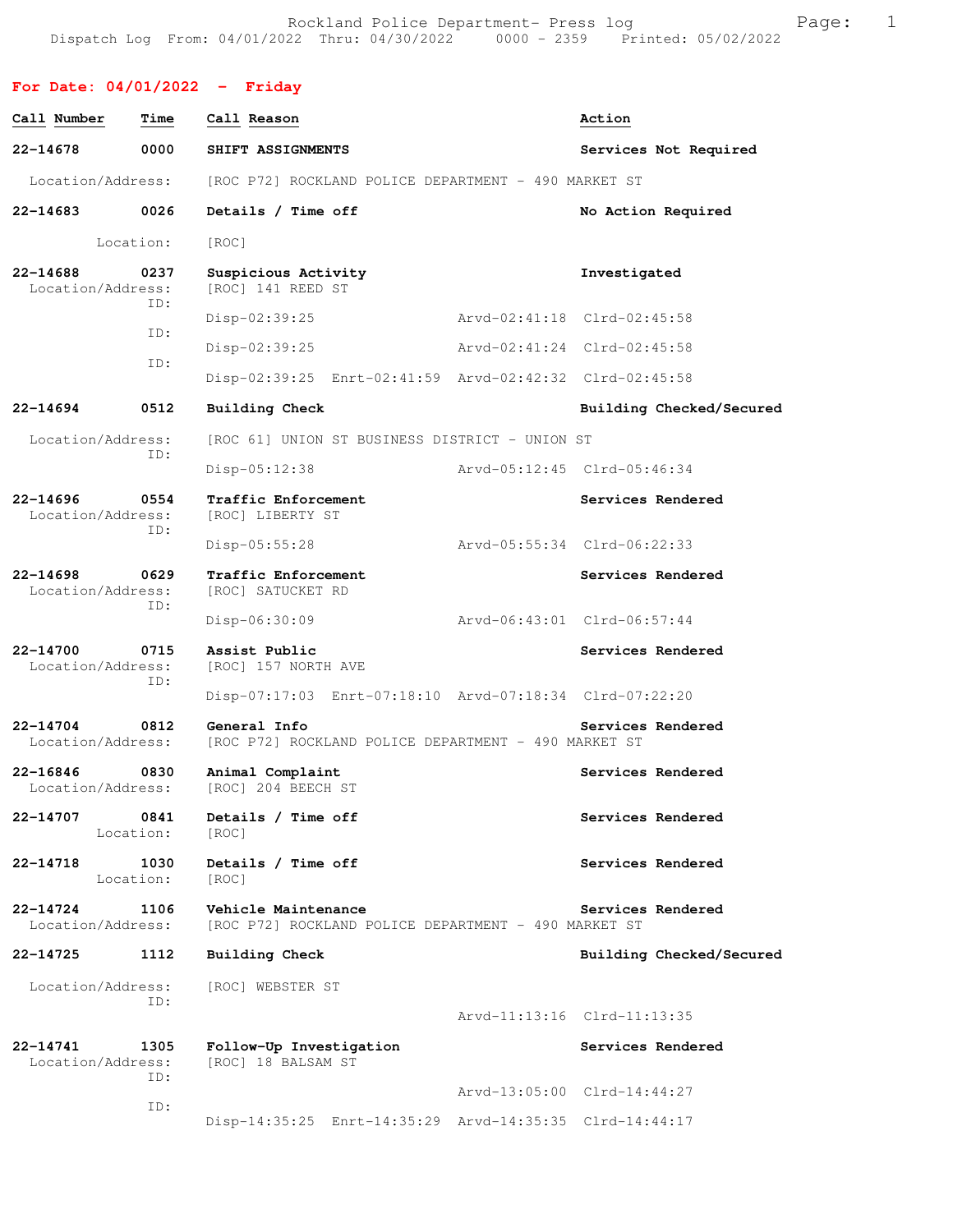|                                    |                   | Rockland Police Department- Press log<br>Dispatch Log From: 04/01/2022 Thru: 04/30/2022 0000 - 2359 Printed: 05/02/2022                                                                                                                                                                                                                                                                                          |                             | Page:                 | 2 |
|------------------------------------|-------------------|------------------------------------------------------------------------------------------------------------------------------------------------------------------------------------------------------------------------------------------------------------------------------------------------------------------------------------------------------------------------------------------------------------------|-----------------------------|-----------------------|---|
| 22-14749<br>Location/Address:      | 1357              | STATION Maintenance<br>[ROC P72] ROCKLAND POLICE DEPARTMENT - 490 MARKET ST                                                                                                                                                                                                                                                                                                                                      |                             | Services Rendered     |   |
| 22-14753                           | 1500<br>Location: | Details / Time off<br>[ROC]                                                                                                                                                                                                                                                                                                                                                                                      |                             | Services Rendered     |   |
| 22-14754<br>Location/Address:      | 1500              | Neighbor Disturbance<br>[ROC 23] PLEASANT STREET STORAGE - 265 PLEASANT ST Apt. #3                                                                                                                                                                                                                                                                                                                               |                             | Advised to Court      |   |
| 22–14763 1534                      | Location:         | Details / Time off<br>[ROC]                                                                                                                                                                                                                                                                                                                                                                                      |                             | No Service            |   |
| 22-14772 1600<br>Location/Address: |                   | SHIFT ASSIGNMENTS<br>[ROC P72] ROCKLAND POLICE DEPARTMENT - 490 MARKET ST                                                                                                                                                                                                                                                                                                                                        |                             | No Service            |   |
| 22-14771 1606                      |                   | Disabled Motor Vehicle                                                                                                                                                                                                                                                                                                                                                                                           |                             | Services Not Required |   |
| Location/Address:                  |                   | [ROC] 31 LIBERTY ST @ 458 MARKET ST                                                                                                                                                                                                                                                                                                                                                                              |                             |                       |   |
|                                    | ID:               | Disp-16:15:17 Enrt-16:15:21 Arvd-16:15:23 Clrd-16:17:13                                                                                                                                                                                                                                                                                                                                                          |                             |                       |   |
| $22 - 14773$<br>Location/Address:  | 1621<br>ID:       | Traffic Enforcement<br>[ROC] POND ST                                                                                                                                                                                                                                                                                                                                                                             |                             | Services Rendered     |   |
|                                    |                   |                                                                                                                                                                                                                                                                                                                                                                                                                  | Arvd-16:21:00 Clrd-19:41:12 |                       |   |
| 22-14783<br>Location/Address:      | 1724<br>ID:       | Motor Vehicle Stop<br>[ROC] SUMMER ST                                                                                                                                                                                                                                                                                                                                                                            |                             | Arrest (s) Made       |   |
|                                    | ID:               |                                                                                                                                                                                                                                                                                                                                                                                                                  | Arvd-17:24:00 Clrd-18:09:55 |                       |   |
|                                    | ID:               | $Disp-17:26:45$                                                                                                                                                                                                                                                                                                                                                                                                  | Arvd-17:26:50 Clrd-18:15:20 |                       |   |
|                                    |                   | $Disp-17:53:18$<br>Refer To Arrest: 22ROC-14783-AR                                                                                                                                                                                                                                                                                                                                                               | Arvd-17:53:21 Clrd-17:53:25 |                       |   |
|                                    | Age:<br>Charges:  | Arrest: MEDICO, DOMINIC DAVID JR<br>Address: 59 HAWTHORNE ST HANSON, MA<br>37<br>LICENSE SUSPENDED, OP MV WITH<br>HEROIN/MORPHINE/OPIUM/FENTANYL, TRAFFICKING IN 18 GM +, LESS THAN 36 GM<br>METHAMPHETAMINE, TRAFFICKING IN 200 GRAMS OR MORE<br>DRUG, POSSESS CLASS E<br>DRUG, POSSESS CLASS E<br>DRUG, POSSESS CLASS E<br>DRUG, POSSESS CLASS E<br>INSPECTION/STICKER, NO<br>WINDOW OBSTRUCTED/NONTRANSPARENT |                             |                       |   |
| 22-14795<br>Location/Address:      | 1819<br>ID:       | Prisoner Information<br>[ROC P72] ROCKLAND POLICE DEPARTMENT - 490 MARKET ST                                                                                                                                                                                                                                                                                                                                     |                             | Services Rendered     |   |
|                                    |                   | Disp-19:26:03                                                                                                                                                                                                                                                                                                                                                                                                    |                             | $Clrd-19:31:33$       |   |
| 22-14790                           | 1825<br>Location: | Details<br>[ROC]                                                                                                                                                                                                                                                                                                                                                                                                 |                             | No Service            |   |
| 22-14792                           | 1900<br>Location: | Details / Time off<br>[ROC]                                                                                                                                                                                                                                                                                                                                                                                      |                             | No Service            |   |
| 22-14793<br>Location/Address:      | 1918              | General Info<br>[ROC P72] ROCKLAND POLICE DEPARTMENT - 490 MARKET ST                                                                                                                                                                                                                                                                                                                                             |                             | No Service            |   |
| 22-14797<br>Location/Address:      | 1942              | General Info<br>[ROC P72] ROCKLAND POLICE DEPARTMENT - 490 MARKET ST                                                                                                                                                                                                                                                                                                                                             |                             | No Service            |   |
| 22-14798                           | 1948              | Building Check                                                                                                                                                                                                                                                                                                                                                                                                   |                             | Services Not Required |   |
| Location/Address:                  |                   | [ROC P89] CALVARY CHAPEL - 175 MARKET ST                                                                                                                                                                                                                                                                                                                                                                         |                             |                       |   |
|                                    | ID:               |                                                                                                                                                                                                                                                                                                                                                                                                                  | Arvd-19:49:02 Clrd-19:51:31 |                       |   |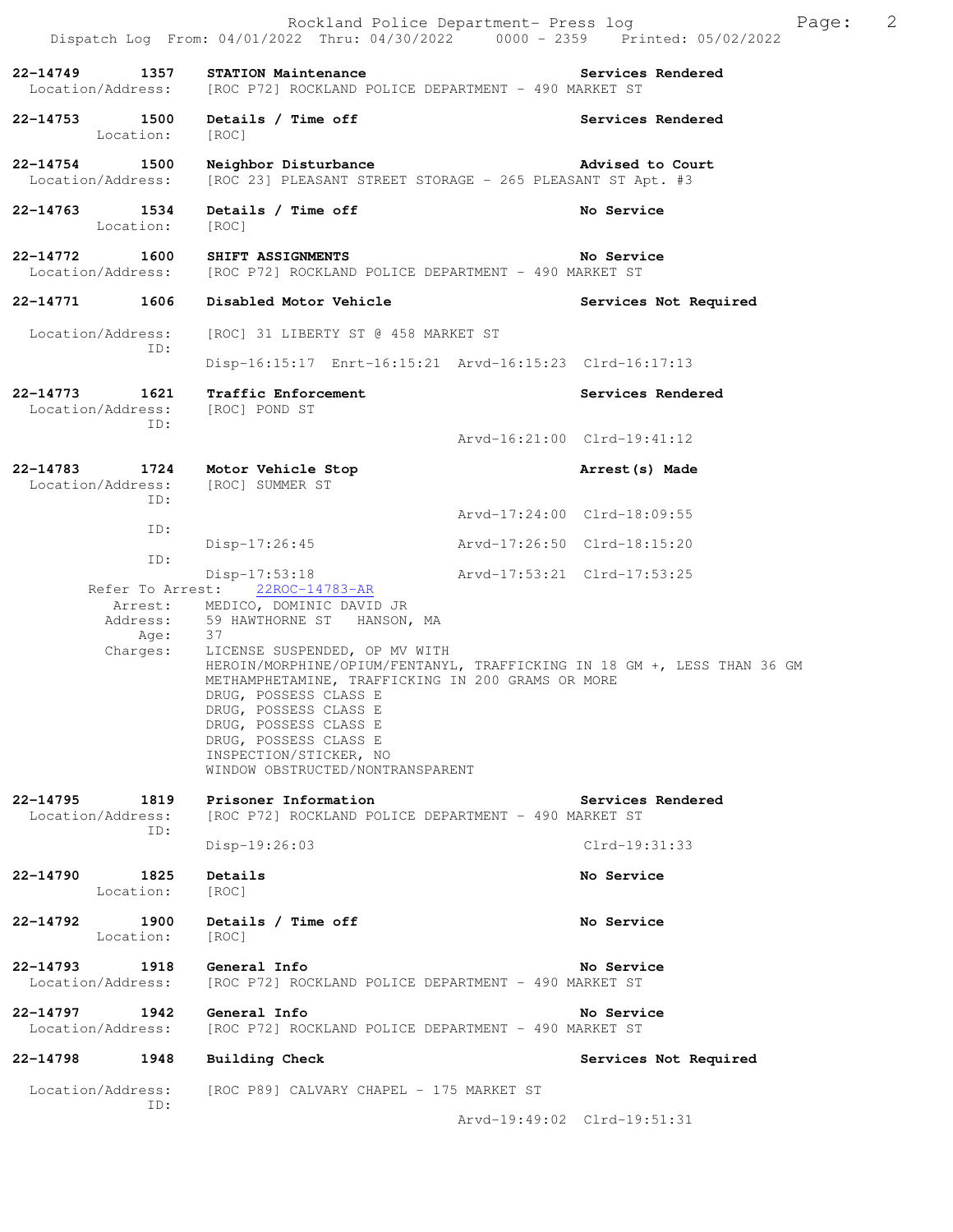Rockland Police Department- Press log Fage: 3<br>22 Thru: 04/30/2022 0000 - 2359 Printed: 05/02/2022 Dispatch Log From: 04/01/2022 Thru: 04/30/2022

**22-14800 1956 Building Check Services Not Required**  Location/Address: [ROC 164] 93 MARTHA DR ID: Arvd-19:57:38 Clrd-19:59:37 **22-14808 2000 Details / Time off No Service**  Location: [ROC] **22-14801 2002 Traffic Enforcement Services Rendered**  Location/Address: [ROC] SPRUCE ST ID: Arvd-20:02:00 Clrd-22:01:27 ID: Disp-22:16:03 Arvd-22:16:14 Clrd-22:35:12 ID: Disp-22:48:27 Arvd-22:48:35 Clrd-23:00:37 ID: Disp-23:09:21 Arvd-23:09:44 Clrd-23:11:35 **22-14802 2006 Building Check Services Not Required**  Location/Address: [ROC] 437 WEBSTER ST ID: Arvd-20:07:12 Clrd-20:09:35 **22-14805 2015 Building Check Services Not Required**  Location/Address: [WHI 3100] 39 PLEASANT ST ID: Arvd-20:17:13 Clrd-20:24:33 **22-14813 2122 General Info No Action Required**  Location/Address: [ROC 70] WEBSTER PARK NURSING AND REHAB - 56 WEBSTER ST **22-14814 2128 Health & Welfare Check No EMS**  Location/Address: [ROC] 211 GARDEN TER ID: Disp-21:31:45 Enrt-21:32:31 Arvd-21:36:13 Clrd-21:44:02 **22-14825 2230 Unwanted Party Sent On Way**<br>Location/Address: [ROC] 41 BLANCHARD ST Apt. #2NDF [ROC] 41 BLANCHARD ST Apt. #2NDF ID: Disp-22:34:01 Enrt-22:34:14 Arvd-22:34:17 Clrd-22:47:50 ID: Disp-22:34:06 Enrt-22:34:13 Arvd-22:34:16 Clrd-22:47:49 ID: Disp-22:35:17 Enrt-22:35:19 Arvd-22:36:11 Clrd-22:47:47 **22-14828 2259 Disturbance Transported to Hospital**  Location/Address: [ROC P93] THE BANNER - 167 UNION ST ID: Disp-23:00:11 Enrt-23:01:21 Arvd-23:02:17 Clrd-23:10:21 ID: Disp-23:01:28 Enrt-23:01:46 Arvd-23:03:03 Clrd-23:10:22 ID: Disp-23:02:10 Enrt-23:02:15 Arvd-23:03:05 Clrd-23:04:28 ID: Disp-23:02:54 Enrt-23:02:58 Arvd-23:03:01 Clrd-23:10:19 **22-14831 2313 Burglar Alarm Building Checked/Secured**  Location/Address: [ROC P1] 99 RESTAURANT - 29 ACCORD PARK DR ID: Disp-23:15:57 Enrt-23:17:29 Arvd-23:23:06 Clrd-23:34:05 **22-14836 2342 Burglar Alarm Building Checked/Secured**  Location/Address: [ROC P1] 99 RESTAURANT - 29 ACCORD PARK DR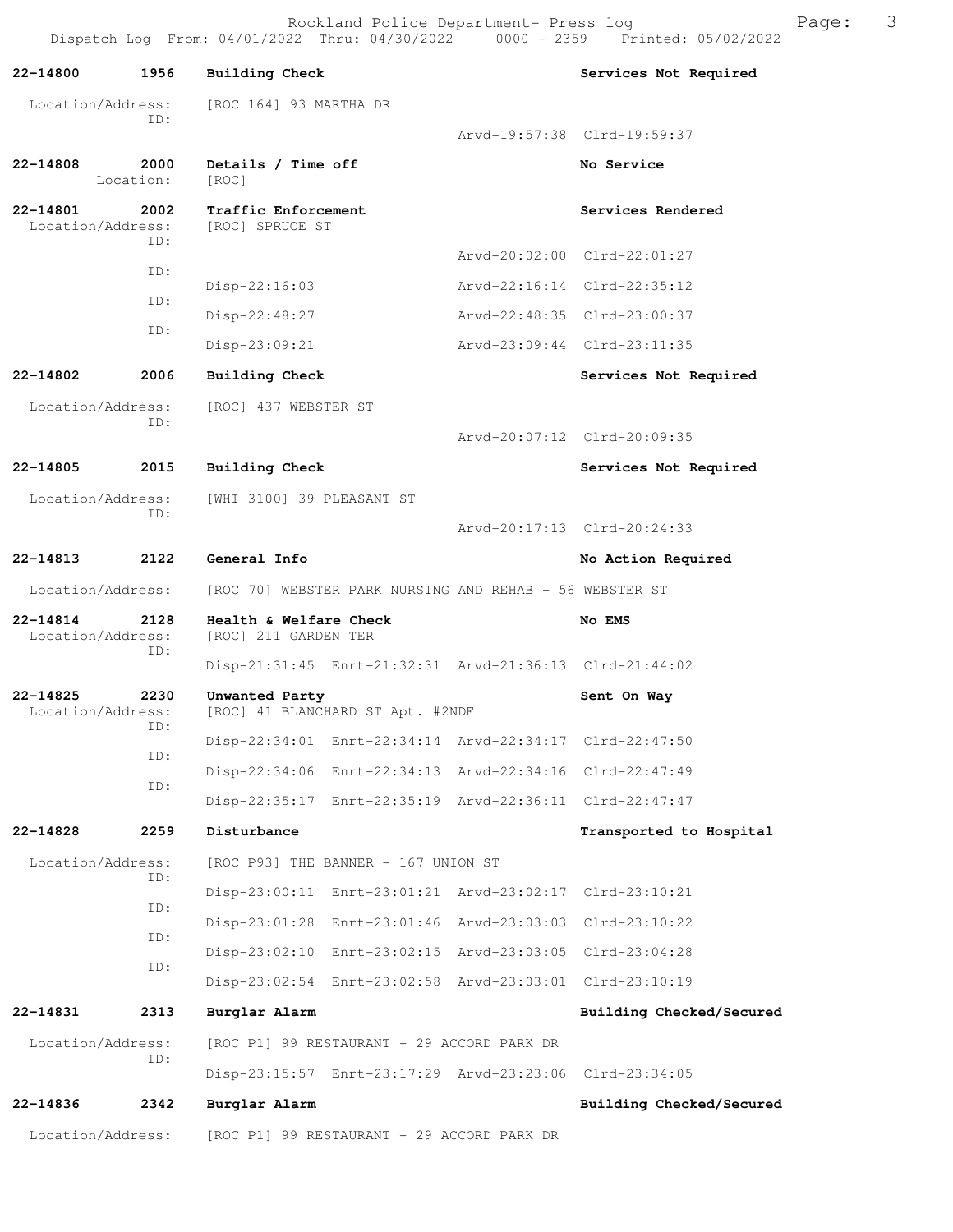Rockland Police Department- Press log entitled and Page: 4 Dispatch Log From: 04/01/2022 Thru: 04/30/2022 0000 - 2359 Printed: 05/02/2022

ID:

Disp-23:44:23 Enrt-23:48:06 Arvd-23:48:10 Clrd-23:54:58

### **For Date: 04/02/2022 - Saturday**

| 22-14839<br>Location/Address:     | 0001        | SHIFT ASSIGNMENTS<br>[ROC P72] ROCKLAND POLICE DEPARTMENT - 490 MARKET ST   |                             | Services Rendered           |  |  |
|-----------------------------------|-------------|-----------------------------------------------------------------------------|-----------------------------|-----------------------------|--|--|
| 22-14840<br>Location/Address:     | 0003<br>ID: | Burglar Alarm<br>[ROC 84] HARMON GOLF & FITNESS CLUB - 168 CONCORD ST       |                             | Services Rendered           |  |  |
|                                   | ID:         | $Disp-00:06:12$                                                             |                             | $Clrd-00:06:53$             |  |  |
|                                   |             | Disp-00:06:47 Enrt-00:06:55 Arvd-00:11:37 Clrd-00:33:50                     |                             |                             |  |  |
| 22-14842                          | 0019        | Burglar Alarm                                                               |                             | Building Checked/Secured    |  |  |
| Location/Address:                 | ID:         | [ROC P1] 99 RESTAURANT - 29 ACCORD PARK DR                                  |                             |                             |  |  |
|                                   | ID:         | Disp-00:20:09 Enrt-00:20:15                                                 |                             | $Clrd-00:22:16$             |  |  |
|                                   |             | Disp-00:22:12 Enrt-00:22:18 Arvd-00:25:54 Clrd-00:27:38                     |                             |                             |  |  |
| 22-14844                          | 0035        | <b>Building Check</b>                                                       |                             | Services Not Required       |  |  |
| Location/Address:                 |             | [ROC 164] 93 MARTHA DR                                                      |                             |                             |  |  |
|                                   | ID:         |                                                                             |                             | Aryd-00:36:53 Clrd-00:41:24 |  |  |
| 22-14847                          | 0042        | <b>Building Check</b>                                                       |                             | Services Not Required       |  |  |
| Location/Address:                 |             | [ROC P89] CALVARY CHAPEL - 175 MARKET ST                                    |                             |                             |  |  |
|                                   | ID:         |                                                                             |                             | Arvd-00:44:07 Clrd-00:46:07 |  |  |
| 22-14848                          | 0045        | Burglar Alarm                                                               |                             | Building Checked/Secured    |  |  |
| Location/Address:                 |             | [ROC P1] 99 RESTAURANT - 29 ACCORD PARK DR                                  |                             |                             |  |  |
|                                   | ID:         | Disp-00:46:31 Enrt-00:47:12 Arvd-00:50:40 Clrd-00:55:04                     |                             |                             |  |  |
| $22 - 14853$<br>Location/Address: | 0120<br>ID: | Prisioner Transport<br>[ROC P72] ROCKLAND POLICE DEPARTMENT - 490 MARKET ST | Services Rendered           |                             |  |  |
|                                   |             | Disp-01:22:57                                                               |                             | $Clrd-01:23:08$             |  |  |
| $22 - 14855$<br>Location/Address: | 0146<br>ID: | Motor Vehicle Stop<br>[ROC 53] 400 HINGHAM STREET - 400 HINGHAM ST          |                             | Verbal Warning              |  |  |
|                                   | ID:         |                                                                             | Arvd-01:46:00 Clrd-01:50:42 |                             |  |  |
|                                   |             | $Disp-01:48:21$                                                             | Arvd-01:48:25 Clrd-01:50:44 |                             |  |  |
| 22-14857<br>Location/Address:     | 0207<br>ID: | Motor Vehicle Stop<br>[ROC 925] 472 WEST WATER ST                           |                             | Verbal Warning              |  |  |
|                                   |             |                                                                             | Arvd-02:07:00 Clrd-02:15:29 |                             |  |  |
| 22-14858                          | 0218        | Motor Vehicle Stop                                                          |                             | Citation/Warning Issued     |  |  |
| Location/Address:                 | ID:         | [ROC] WEST WATER ST                                                         |                             |                             |  |  |
|                                   | ID:         |                                                                             | Arvd-02:18:00 Clrd-02:27:35 |                             |  |  |
|                                   |             | $Disp-02:21:22$                                                             | Arvd-02:21:28 Clrd-02:22:03 |                             |  |  |
| 22-14860<br>Location/Address:     | 0239<br>ID: | Unwanted Party<br>[ROC 897] 110 MARTHA DR Apt. #E                           |                             | Services Rendered           |  |  |
|                                   |             | Disp-02:39:49 Enrt-02:41:33 Arvd-02:42:16 Clrd-02:56:13                     |                             |                             |  |  |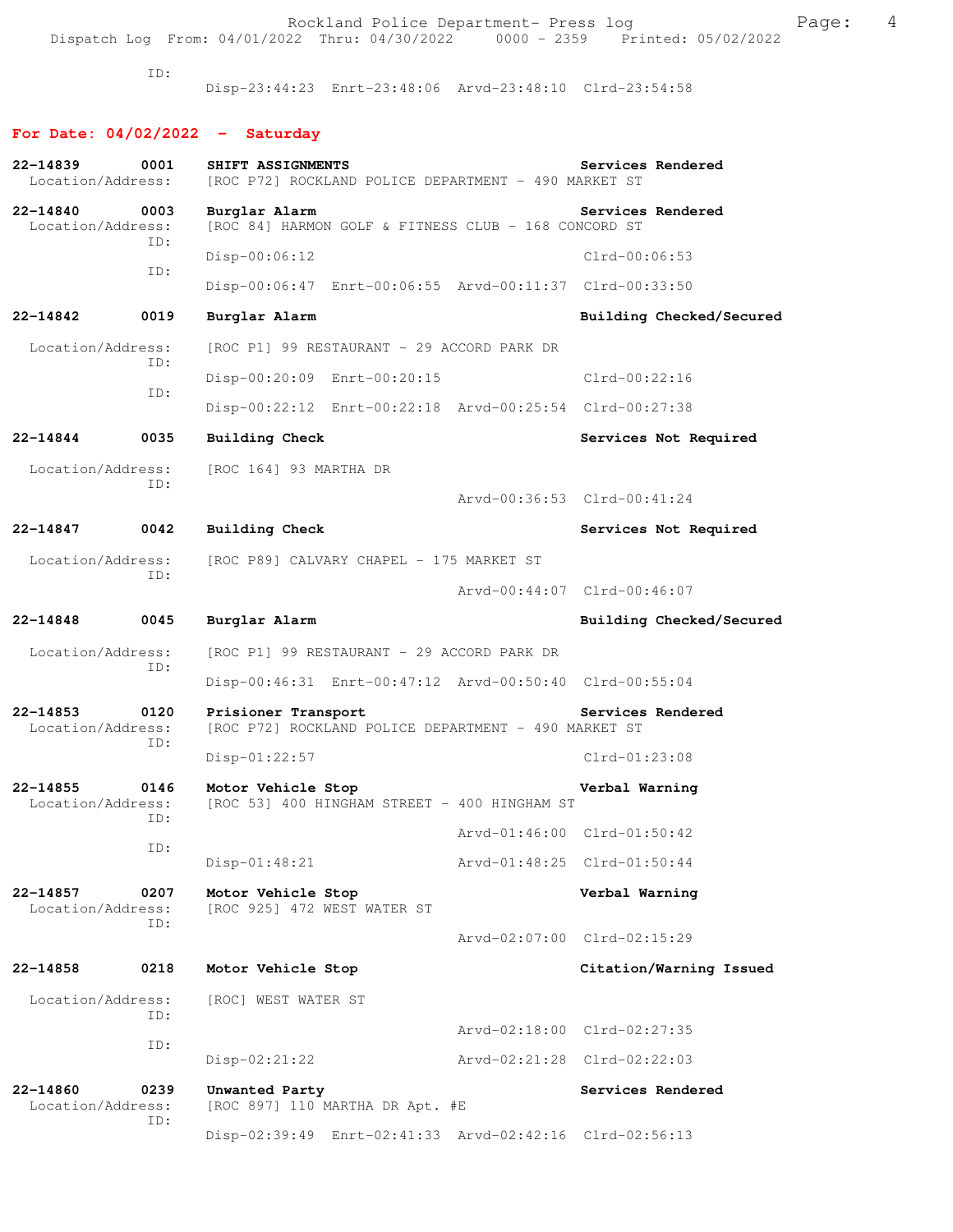Rockland Police Department- Press log Fage: 5 Dispatch Log From: 04/01/2022 Thru: 04/30/2022 0000 - 2359 Printed: 05/02/2022 ID: Disp-02:39:49 Enrt-02:41:29 Arvd-02:41:31 Clrd-02:56:15 ID: Disp-02:41:35 Enrt-02:41:38 Clrd-02:42:19 **22-14867 0601 Building Check Appears Secure**  Location/Address: [ROC] UNION ST ID: Arvd-06:03:42 Clrd-06:26:15 **22-14871 0648 Traffic Enforcement 122-14871 0648 Traffic Enforcement Services Rendered Location/Address:** [ROC] LIBERTY ST Location/Address: ID: Arvd-06:49:10 Clrd-07:29:19 **22-14880 0808 General Info Services Rendered** Location/Address: [ROC P72] ROCKLAND POLICE DEPARTMENT - 490 MARKET ST [ROC P72] ROCKLAND POLICE DEPARTMENT - 490 MARKET ST **22-14889 0932 Health & Welfare Check Services Rendered**  Location/Address: [ROC P83] ROCKLAND GOLF COURSE - 276 PLAIN ST ID: Disp-09:34:00 Enrt-09:35:15 Arvd-09:37:39 Clrd-09:46:16 ID: Disp-09:34:06 Enrt-09:35:13 Arvd-09:37:38 Clrd-09:46:13 ID: Disp-09:41:07 Enrt-09:41:09 Arvd-09:41:11 Clrd-09:45:06 **22-14891 0944 Building Check Building Checked/Secured**  Location/Address: [ROC] LIBERTY ST ID: Arvd-09:45:06 Clrd-10:11:07 **22-14897 1011 Building Check Building Checked/Secured**  Location/Address: [ROC] WEBSTER ST ID: Arvd-10:11:49 Clrd-10:12:00 **22-14911 1118 Burglar Alarm Building Checked/Secured**  Location/Address: [ROC] 70 LEVIN RD ID: Disp-11:19:26 Enrt-11:20:36 Arvd-11:21:25 Clrd-11:23:23 ID: Disp-11:20:33 Enrt-11:20:36 Arvd-11:20:49 Clrd-11:23:26 **22-14922 1259 Warrant Investigated**  Location/Address: [ROC P72] ROCKLAND POLICE DEPARTMENT - 490 MARKET ST ID: Disp-13:06:18 Arvd-13:06:53 Clrd-14:00:12 ID: Disp-13:06:36 Arvd-13:06:56 Clrd-14:00:15 **22-14933 1425 Building Check Building Checked/Secured**  Location/Address: [ROC] WEBSTER ST ID: Arvd-14:26:45 Clrd-14:27:41 **22-14937 1430 Suspicious Activity Services Rendered**  Location/Address: [ROC 221] 69 NORTH AVE @ 12 DEERING SQ ID: Disp-14:31:27 Enrt-14:31:38 Arvd-14:32:38 Clrd-14:39:33 ID: Disp-14:31:31 Enrt-14:31:41 Arvd-14:32:30 Clrd-14:39:35 ID: Disp-14:31:46 Enrt-14:31:48 Arvd-14:33:56 Clrd-14:39:30 **22-14943 1455 911 Hang Up Investigated**  Location/Address: [ROC] 348 LEVIN RD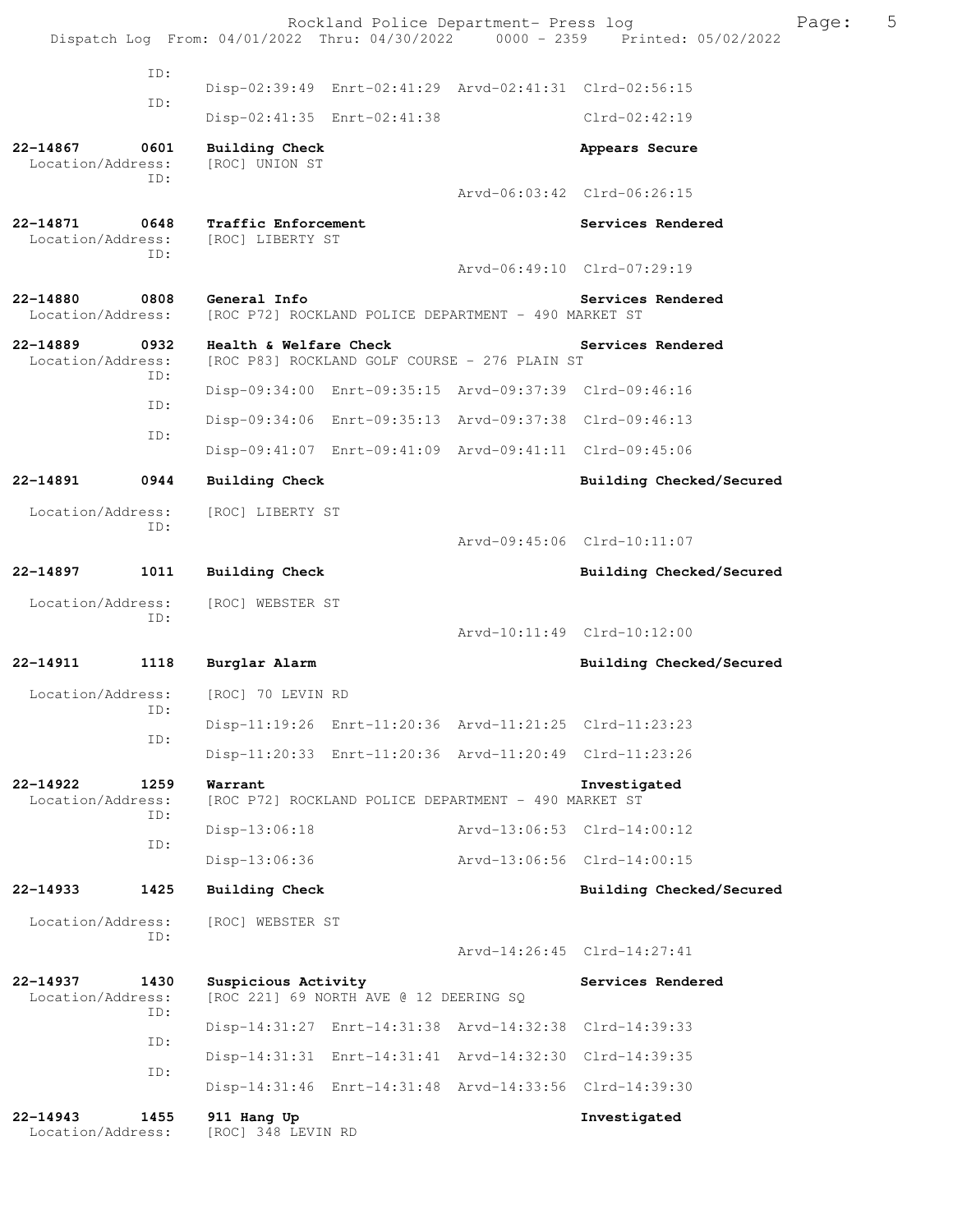|                                                  | Rockland Police Department- Press log<br>Dispatch Log From: 04/01/2022 Thru: 04/30/2022 0000 - 2359 Printed: 05/02/2022 |                             |                             | Page: | 6 |
|--------------------------------------------------|-------------------------------------------------------------------------------------------------------------------------|-----------------------------|-----------------------------|-------|---|
| ID:                                              |                                                                                                                         |                             |                             |       |   |
| ID:                                              | Disp-14:57:33 Enrt-14:57:36 Arvd-15:00:37 Clrd-15:02:31                                                                 |                             |                             |       |   |
| ID:                                              | Disp-14:57:45 Enrt-14:57:48                                                                                             |                             | Clrd-14:59:24               |       |   |
|                                                  | Disp-14:59:18 Enrt-14:59:21 Arvd-15:00:34 Clrd-15:02:28                                                                 |                             |                             |       |   |
| 22-14944<br>1456<br>Location/Address:<br>ID:     | Traffic Enforcement<br>[ROC] SATUCKET RD                                                                                |                             | Services Rendered           |       |   |
|                                                  |                                                                                                                         |                             | Arvd-14:57:20 Clrd-14:57:45 |       |   |
| 22-14947<br>1506<br>Location/Address:<br>ID:     | Motor Vehicle Stop<br>[ROC] 215 MARKET ST @ 13 CONCORD ST                                                               |                             | Verbal Warning              |       |   |
|                                                  |                                                                                                                         |                             | Arvd-15:06:00 Clrd-15:07:06 |       |   |
| 22-14949<br>1507                                 | <b>Building Check</b>                                                                                                   |                             | Building Checked/Secured    |       |   |
| Location/Address:<br>ID:                         | [ROC] WEBSTER ST                                                                                                        |                             | Arvd-15:08:12 Clrd-15:08:26 |       |   |
|                                                  |                                                                                                                         |                             |                             |       |   |
| 22-14954<br>1600<br>Location/Address:            | SHIFT ASSINGMENTS<br>[ROC P72] ROCKLAND POLICE DEPARTMENT - 490 MARKET ST                                               |                             | Services Rendered           |       |   |
| 1627<br>22–14955<br>Location/Address:            | Assist Public<br>[ROC] 255 MARKET ST                                                                                    |                             | Services Rendered           |       |   |
| ID:                                              | Disp-16:28:39 Enrt-16:29:53 Arvd-16:29:56 Clrd-17:02:16                                                                 |                             |                             |       |   |
| 22-14962<br>1717<br>Location/Address:<br>ID:     | Suspicious Activity<br>[ROC P75] UNION POINT - BILL DELAHUNT PKWY                                                       |                             | Services Rendered           |       |   |
|                                                  | Disp-17:19:15                                                                                                           | Arvd-17:27:14 Clrd-18:18:20 |                             |       |   |
| 22-14966<br>1725<br>Location/Address:<br>ID:     | Larceny / Forgery/ Fraud<br>[ROC] 42 MARTHA DR                                                                          |                             | Services Rendered           |       |   |
|                                                  | Disp-17:28:05                                                                                                           | Arvd-17:32:41 Clrd-17:46:08 |                             |       |   |
| 22-14970<br>1745<br>Location/Address:<br>ID:     | Noise Complaint<br>[ROC] DURBECK RD                                                                                     |                             | Peace Restored              |       |   |
|                                                  | $Disp-17:46:45$                                                                                                         |                             | Arvd-17:50:34 Clrd-17:55:21 |       |   |
| 22-14988<br>1800<br>Location/Address:<br>ID:     | <b>Building Check</b><br>[ROC] WEBSTER ST                                                                               |                             | Appears Secure              |       |   |
|                                                  |                                                                                                                         |                             | Arvd-20:26:10 Clrd-20:26:35 |       |   |
| 22-14981<br>1952<br>Location/Address:<br>ID:     | Motor Vehicle Complaint<br>[ROC P63] WALGREENS - 75 MARKET ST                                                           |                             | Investigated                |       |   |
| ID:                                              | Disp-19:57:53                                                                                                           |                             | Arvd-19:57:56 Clrd-20:09:34 |       |   |
| ID:                                              | Disp-19:58:08                                                                                                           |                             | Arvd-19:58:11 Clrd-20:09:29 |       |   |
| ID:                                              | Disp-19:58:23                                                                                                           |                             | Arvd-19:58:27 Clrd-20:09:32 |       |   |
|                                                  | Disp-20:03:23 Enrt-20:05:22 Arvd-20:05:25 Clrd-20:07:18                                                                 |                             |                             |       |   |
| 22-14985<br>2009<br>Location/Address:<br>ID:     | Suspicious Activity<br>[ROC P112] FAMILY DOLLAR - 366 MARKET ST                                                         |                             | Unfounded                   |       |   |
|                                                  | $Disp-20:10:40$                                                                                                         |                             | Arvd-20:22:37 Clrd-20:22:40 |       |   |
| $22 - 14989$<br>2026<br>Location/Address:<br>ID: | <b>Building Check</b><br>[ROC] WEBSTER ST                                                                               |                             | Appears Secure              |       |   |
|                                                  |                                                                                                                         |                             | Arvd-20:27:35 Clrd-20:39:04 |       |   |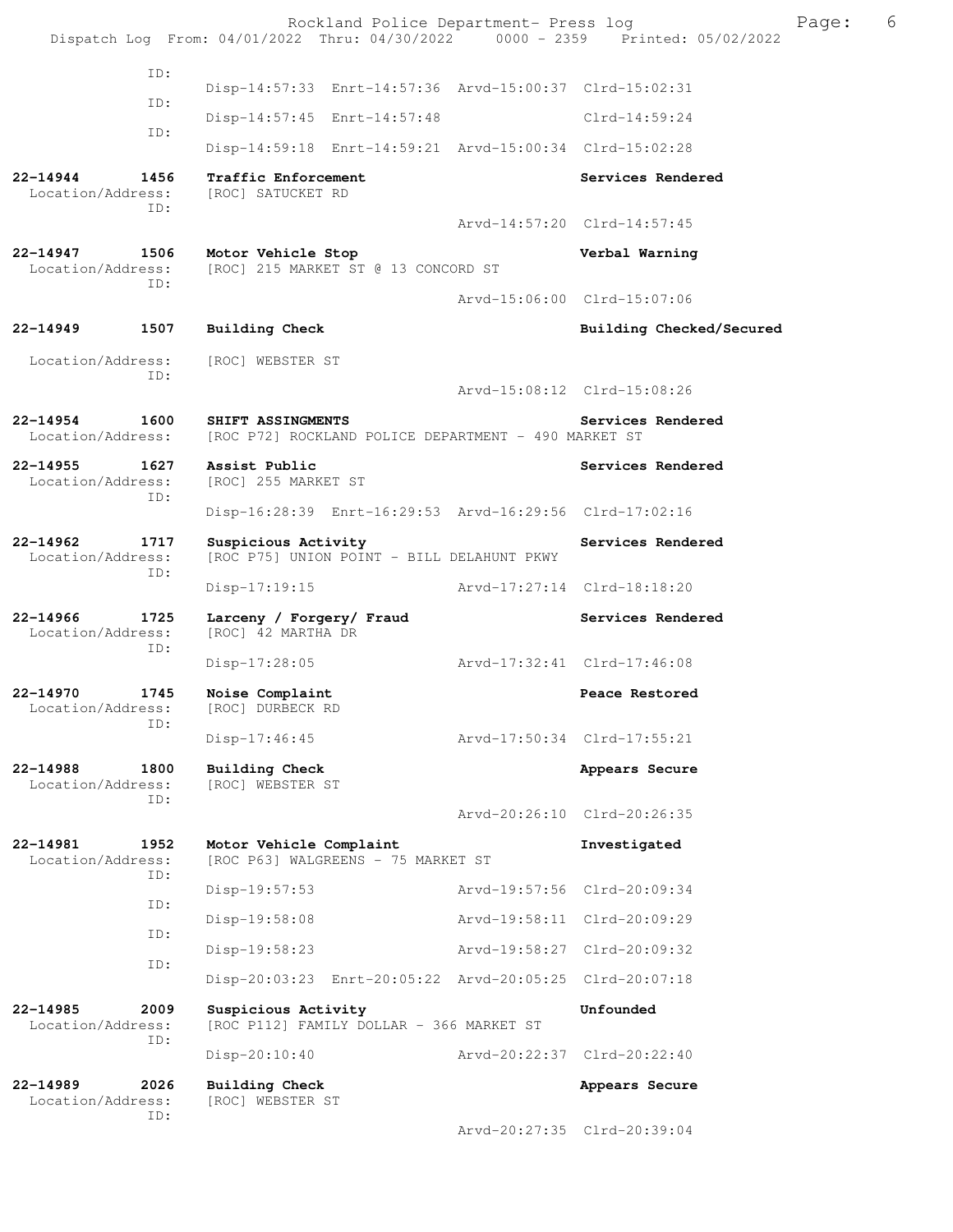Rockland Police Department- Press log entitled and Page: 7 Dispatch Log From: 04/01/2022 Thru: 04/30/2022 0000 - 2359 Printed: 05/02/2022

| 2029<br>$22 - 14990$<br>Location:                | Time off<br>[ROC]                                                    |                             | No Service                     |
|--------------------------------------------------|----------------------------------------------------------------------|-----------------------------|--------------------------------|
| $22 - 14991$<br>2039<br>Location/Address:<br>TD: | Traffic Enforcement<br>[ROC] PLEASANT ST                             |                             | Services Rendered              |
|                                                  |                                                                      |                             | Arvd-20:40:20 Clrd-21:38:23    |
| $22 - 14996$<br>2055<br>Location/Address:<br>TD: | Motor Vehicle Complaint<br>[ROC 1093] 71 J A DUNN MEM DR Apt. #25    |                             | Gone on arrival                |
|                                                  | $Disp-20:57:45$                                                      | Arvd-20:57:47 Clrd-21:03:31 |                                |
| $22 - 15004$<br>2118<br>Location/Address:        | General Info<br>[ROC P72] ROCKLAND POLICE DEPARTMENT - 490 MARKET ST |                             | Services Rendered              |
| 22-15007<br>2135                                 | Unwanted Party                                                       |                             | Taken/Referred to Other Agency |
| Location/Address:                                | [ROC] 501 STANDPIPE DR                                               |                             |                                |
| TD:<br>TD:                                       | $Disp-21:38:23$                                                      |                             | Arvd-21:38:34 Clrd-21:42:34    |
| TD:                                              | $Disp-21:38:23$                                                      |                             | Arvd-21:38:37 Clrd-22:03:57    |
|                                                  | $Disp-21:38:23$                                                      |                             | Arvd-21:38:39 Clrd-22:03:52    |
| $22 - 15013$<br>2309<br>Location/Address:<br>ID: | <b>Building Check</b><br>[ROC] WEBSTER ST                            |                             | Appears Secure                 |
|                                                  |                                                                      |                             |                                |

### **For Date: 04/03/2022 - Sunday**

ID:

| 22-15014<br>Location/Address:     | 0001        | SHIFT ASSIGNMENTS                                     | [ROC P72] ROCKLAND POLICE DEPARTMENT - 490 MARKET ST                                                               |  | Services Rendered           |
|-----------------------------------|-------------|-------------------------------------------------------|--------------------------------------------------------------------------------------------------------------------|--|-----------------------------|
| $22 - 15019$<br>Location/Address: | 0127<br>ID: | Disturbance<br>[ROC P51] DOUBLE TREE - 929 HINGHAM ST |                                                                                                                    |  | Peace Restored              |
|                                   | ID:         |                                                       | Disp-01:29:32 Enrt-01:29:37 Arvd-01:30:56 Clrd-01:44:08                                                            |  |                             |
|                                   | TD:         |                                                       | Disp-01:30:20 Enrt-01:30:38 Arvd-01:31:01 Clrd-01:44:01<br>Disp-01:30:35 Enrt-01:30:37 Arvd-01:30:43 Clrd-01:44:05 |  |                             |
| $22 - 15023$<br>Location/Address: | 0228        | <b>Building Check</b><br>[ROC] MARTHA DR              |                                                                                                                    |  | Investigated                |
|                                   | TD:         |                                                       |                                                                                                                    |  | Arvd-02:28:55 Clrd-02:29:02 |
| $22 - 15024$<br>Location/Address: | 0229<br>ID: | <b>Building Check</b><br>[ROC] MARKET ST              |                                                                                                                    |  | Investigated                |
|                                   |             |                                                       |                                                                                                                    |  | Arvd-02:29:50 Clrd-02:29:57 |
| $22 - 15027$<br>Location/Address: | 0313<br>TD: | Burglar Alarm                                         | [ROC P64] CVS PHARMACY - 80 MARKET ST                                                                              |  | Appears Secure              |
|                                   |             |                                                       | Disp-03:13:40 Enrt-03:13:48 Arvd-03:14:53 Clrd-03:16:52                                                            |  |                             |
| 22-15032<br>Location/Address:     | 0612<br>TD: | <b>Building Check</b>                                 | [ROC 61] UNION ST BUSINESS DISTRICT - UNION ST                                                                     |  | Services Rendered           |
|                                   |             |                                                       |                                                                                                                    |  | Arvd-06:13:50 Clrd-06:36:50 |
| 22-15035                          | 0636        | Traffic Enforcement                                   |                                                                                                                    |  | No Action Required          |
| Location/Address:                 |             | [ROC] LIBERTY ST                                      |                                                                                                                    |  |                             |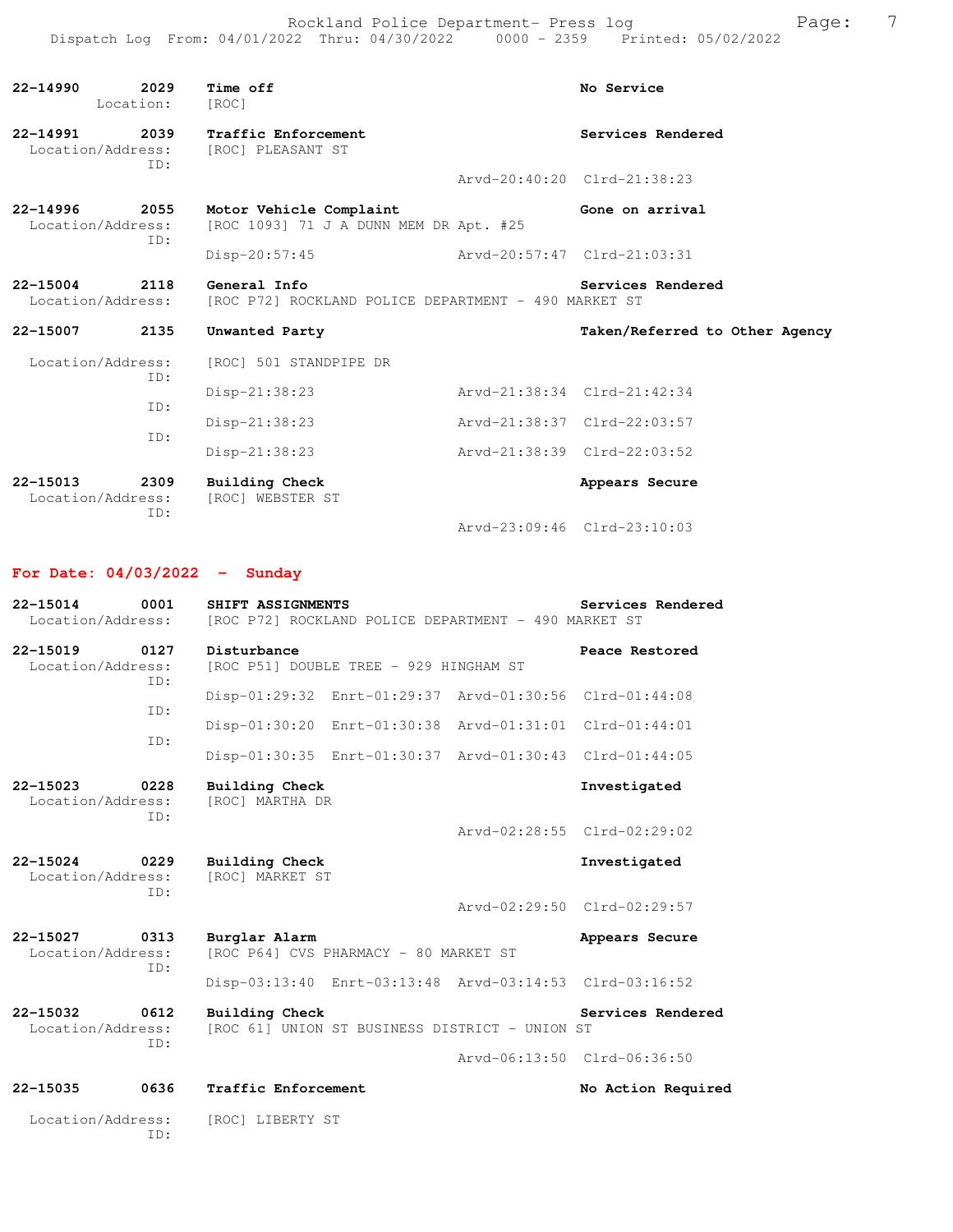Arvd-06:37:55 Clrd-07:00:31 **22-15039 0709 Building Check Investigated**  Location/Address: [ROC] MARTHA DR ID: Arvd-07:09:58 Clrd-07:10:04 **22-15040 0710 Building Check Investigated**  Location/Address: [ROC] MARKET ST ID: Arvd-07:10:44 Clrd-07:10:52 **22-15047 0801 SHIFT ASSIGNMENTS Services Rendered**  Location/Address: [ROC P72] ROCKLAND POLICE DEPARTMENT - 490 MARKET ST **22-15048 0850 Details / Time off Services Rendered**  Location: [ROC] **22-15049 0918 General Incident Investigated**  Location/Address: [ROC] 10 HINGHAM ST @ 440 WEBSTER ST ID: Disp-09:22:36 Enrt-09:23:08 Arvd-09:32:10 Clrd-09:32:50 **22-15056 1035 Details / Time off <b>Services Rendered Services Rendered Integral** Location: **22-15058 1047 Traffic Enforcement 1047 Services Rendered Location/Address:** [ROC] LIBERTY ST Location/Address: ID: Arvd-10:47:00 Clrd-11:05:46 **22-15060 1053 MVA Property Damage Only Services Rendered**  Location/Address: [ROC] HINGHAM ST ID: Disp-11:00:14 Clrd-11:00:35 **22-15061 1112 Motor Vehicle Stop Citation/Warning Issued**  Location/Address: [ROC] 27 WEST WATER ST ID: Arvd-11:12:00 Clrd-11:27:55 **22-15065 1137 Traffic Enforcement Services Rendered**  Location/Address: [ROC] SATUCKET RD ID: Arvd-11:38:18 Clrd-11:57:15 **22-15068 1207 Suspicious Activity Peace Restored**  Location/Address: [ROC P20] DUNKIN DONUTS - 21 EAST WATER ST ID: Disp-12:07:49 Enrt-12:07:55 Arvd-12:09:35 Clrd-12:21:05 ID: Disp-12:07:54 Enrt-12:07:57 Arvd-12:08:53 Clrd-12:22:08 **22-15071 1213 Traffic Enforcement Services Rendered**  Location/Address: [ROC] SPRUCE ST ID: Arvd-12:13:00 Clrd-12:26:05 **22-15076 1224 Suspicious Activity Report Follows**  Location/Address: [ROC] SUMMER ST ID: Disp-12:25:04 Enrt-12:28:08 Arvd-12:30:01 Clrd-13:54:10 ID: Disp-12:25:04 Enrt-12:28:07 Arvd-12:29:10 Clrd-13:07:13 Refer To P/C: 22ROC-15076-AR P/C: MESHEAU, BENJAMIN N<br>Address: 71 WARREN AVE ROCK 71 WARREN AVE ROCKLAND, MA<br>35 Age:

Charges: PROTECTIVE CUSTODY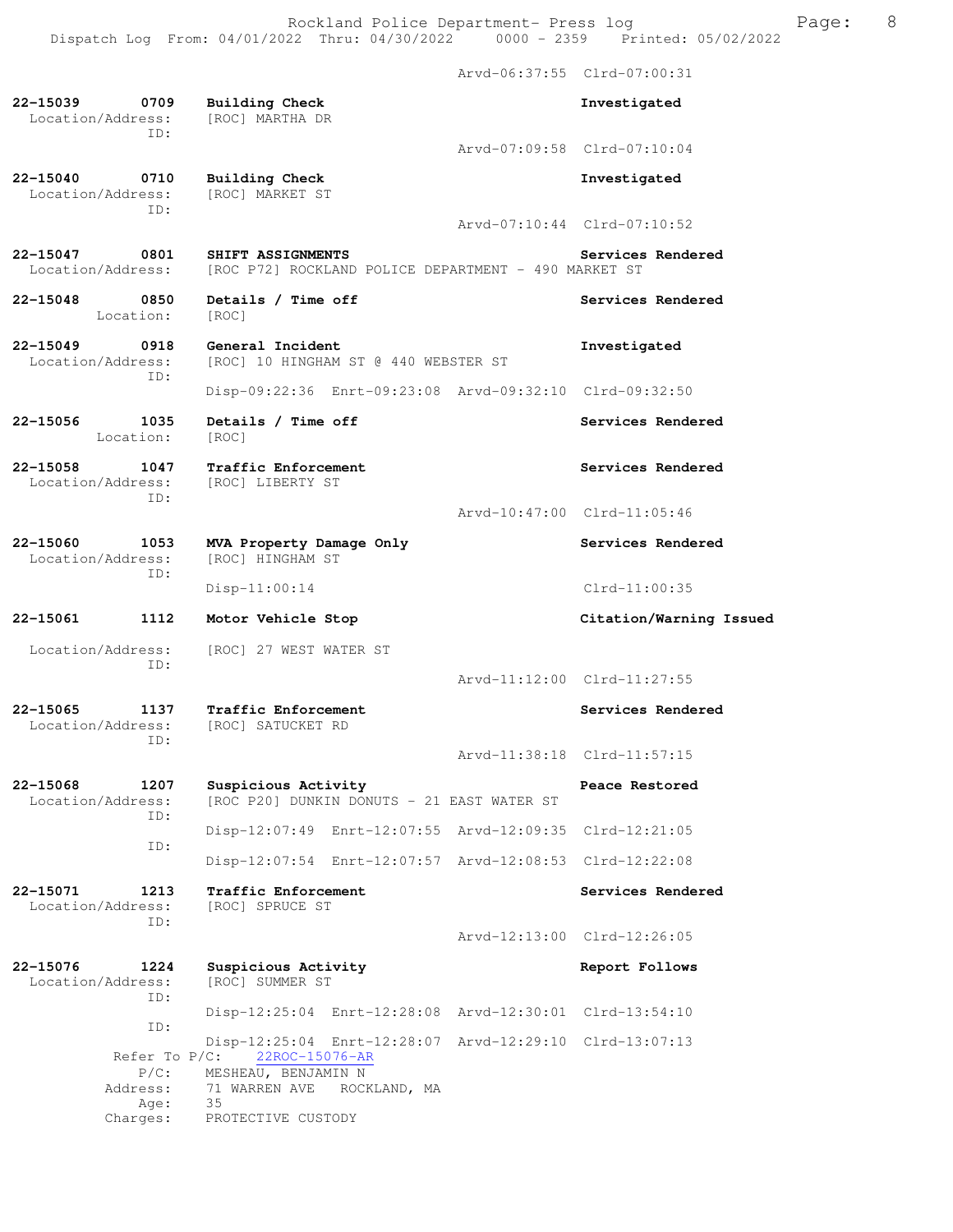**22-15079 1229 Traffic Enforcement Services Rendered Location/Address:** [ROC] SPRUCE ST Location/Address: ID: Disp-12:29:48 Enrt-12:31:19 Arvd-12:31:21 Clrd-15:46:46 Original Call #: **22-15090 1346 Motor Vehicle Stop Citation/Warning Issued**  Location/Address: [ROC] VFW DR ID: Arvd-13:46:00 Clrd-13:53:51 **22-15101 1600 SHIFT ASSIGNMENTS No Service**  Location/Address: [ROC P72] ROCKLAND POLICE DEPARTMENT - 490 MARKET ST **22-15122 1852 Prisoner Information Services Rendered** Location/Address: [ROC P72] ROCKLAND POLICE DEPARTMENT - 490 MARKET ST [ROC P72] ROCKLAND POLICE DEPARTMENT - 490 MARKET ST ID: Disp-18:56:48 Clrd-19:00:18 **22-15123 1856 Details / Time off No Service**  Location: [ROC] **22-15152 2045 General Info Services Rendered**  Location/Address: [ROC P72] ROCKLAND POLICE DEPARTMENT - 490 MARKET ST **22-15143 2100 Building Check Appears Secure**  Location/Address: [ROC] WEBSTER ST ID: Arvd-21:01:16 Clrd-21:01:34 **22-15145 2101 Traffic Enforcement Appears Secure** Location/Address: [ROC] PLEASANT ST Location/Address: ID: Arvd-21:02:59 Clrd-21:03:11 **22-15147 2110 Police Information No Service**  Location/Address: [ROC P72] ROCKLAND POLICE DEPARTMENT - 490 MARKET ST ID: Disp-21:13:10 Clrd-21:13:27 **22-15154 2120 Prisoner Information No Service**  [ROC P72] ROCKLAND POLICE DEPARTMENT - 490 MARKET ST ID: Disp-21:26:16 Clrd-21:26:36 **22-15157 2200 Prisioner Transport Services Rendered Location/Address:** [WEY] SSH - 55 FOGG RD  $[WEY]$  SSH - 55 FOGG RD ID: Arvd-22:00:00 Clrd-04/04/2022 @ 00:32:00 ID: Disp-00:06:50 Enrt-00:06:57 Arvd-00:43:52 Clrd-04/04/2022 @ 02:49:30 **22-15158 2202 Prisoner Information No Service**  Location/Address: [ROC P72] ROCKLAND POLICE DEPARTMENT - 490 MARKET ST ID: Disp-22:03:56 Clrd-22:04:10 **22-15160 2215 Time off No Service**  Location: [ROC] **22-15161 2226 Time off No Service**  Location: [ROC] **22-15162 2240 TIME OFF Services Rendered**  Location: [ROC] **22-15163 2250 Building Check Appears Secure**  Location/Address: [ROC] WEBSTER ST ID: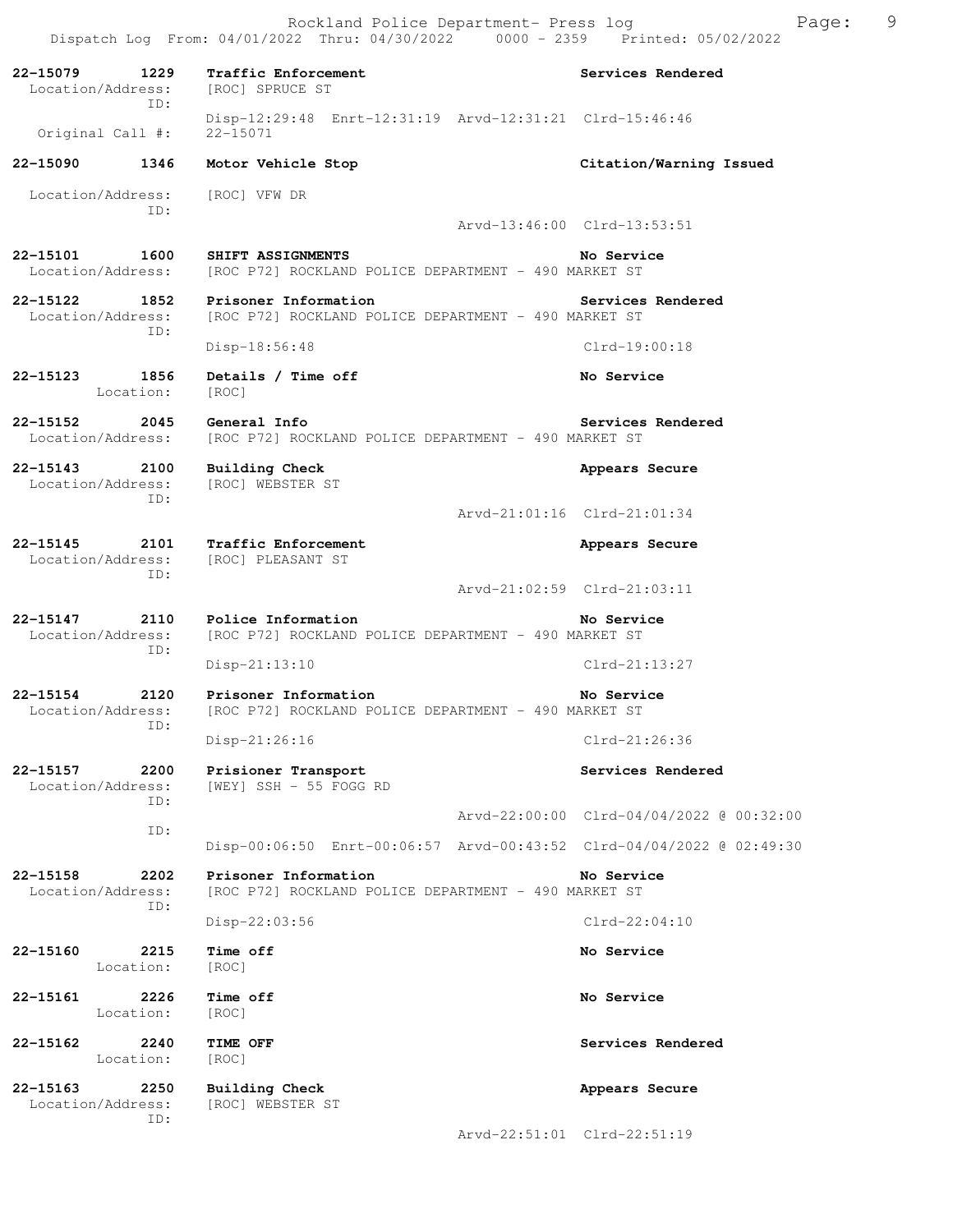Rockland Police Department- Press log entitled and Page: 10 Dispatch Log From: 04/01/2022 Thru: 04/30/2022 0000 - 2359 Printed: 05/02/2022

| 22-15165<br>2301<br>Location/Address:<br>TD: |             | Building Check<br>[ROC] WEBSTER ST | Appears Secure |                                     |  |
|----------------------------------------------|-------------|------------------------------------|----------------|-------------------------------------|--|
|                                              |             |                                    |                | $Arvd - 23:02:09$ $Clrd - 23:02:20$ |  |
| 22-15166<br>Location/Address:                | 2302<br>ID: | Building Check<br>[ROC] MARKET ST  |                | Services Rendered                   |  |
|                                              |             |                                    |                | Arvd-23:03:07 Clrd-23:03:39         |  |
|                                              | TD:         | $Disp-23:04:11$                    |                | $Clrd-23:13:11$                     |  |
| 22-15167<br>Location/Address:                | 2302<br>ID: | Building Check<br>[ROC] MARTHA DR  |                | Appears Secure                      |  |
|                                              |             |                                    |                | Arvd-23:03:39 Clrd-23:03:52         |  |

# **For Date: 04/04/2022 - Monday**

| $22 - 15169$<br>0000<br>Location/Address:    | SHIFT ASSIGNMENTS<br>[ROC P72] ROCKLAND POLICE DEPARTMENT - 490 MARKET ST | Services Rendered              |
|----------------------------------------------|---------------------------------------------------------------------------|--------------------------------|
| $22 - 15179$<br>0208                         | Repossessed Motor Vehicle/Othe                                            | Services Not Required          |
| Location:                                    | [ROC]                                                                     |                                |
| ID:                                          | $Disp-02:08:00$                                                           | $Clrd-02:30:52$                |
| 22-15182<br>0247<br>Location/Address:<br>TD: | Prisoner RELEASE<br>[ROC P72] ROCKLAND POLICE DEPARTMENT - 490 MARKET ST  | Services Rendered              |
|                                              | $Disp-02:49:36$                                                           | $Clrd-02:49:42$                |
| 22-15187<br>0600<br>Location/Address:<br>TD: | Building Check<br>[ROC] UNION ST                                          | Appears Secure                 |
|                                              |                                                                           | Arvd-06:01:35 Clrd-06:18:45    |
| 22-15191<br>0617<br>Location/Address:<br>ID: | Traffic Enforcement<br>[ROC] LIBERTY ST                                   | Services Rendered              |
|                                              |                                                                           | Arvd-06:19:09 Clrd-06:34:18    |
| $22 - 15196$<br>0631<br>Location/Address:    | Disturbance<br>[ROC P45] COMFORT INN - 850 HINGHAM ST Apt. #309           | Sent On Way                    |
| TD:                                          | Disp-06:34:15 Enrt-06:34:26 Arvd-06:38:57 Clrd-06:53:46                   |                                |
| ID:                                          | Disp-06:34:24 Enrt-06:34:26 Arvd-06:38:57 Clrd-06:53:46                   |                                |
| 22-15201<br>0715                             | 911 Accidental                                                            | 911 Wireless call (Transfered) |
| Location/Address:                            | [ROC P47] BEST WESTERN - 909 HINGHAM ST                                   |                                |
| TD:                                          | Disp-07:18:29 Enrt-07:18:31 Arvd-07:27:33 Clrd-07:31:57                   |                                |
| ID:                                          | Disp-07:21:32 Enrt-07:21:34 Arvd-07:21:36 Clrd-07:32:00                   |                                |
| 22-15204<br>0739<br>Location:                | Details / Time off<br>[ROC]                                               | Services Rendered              |
| 22-15207<br>0800<br>Location/Address:        | SHIFT ASSIGNMENTS<br>[ROC P72] ROCKLAND POLICE DEPARTMENT - 490 MARKET ST | Services Rendered              |
| $22 - 15209$<br>0816<br>Location:            | Details / Time off<br>[ROC]                                               | Services Rendered              |
| 22-15211<br>0846<br>Location:                | Details / Time off<br>[ROC]                                               | Services Rendered              |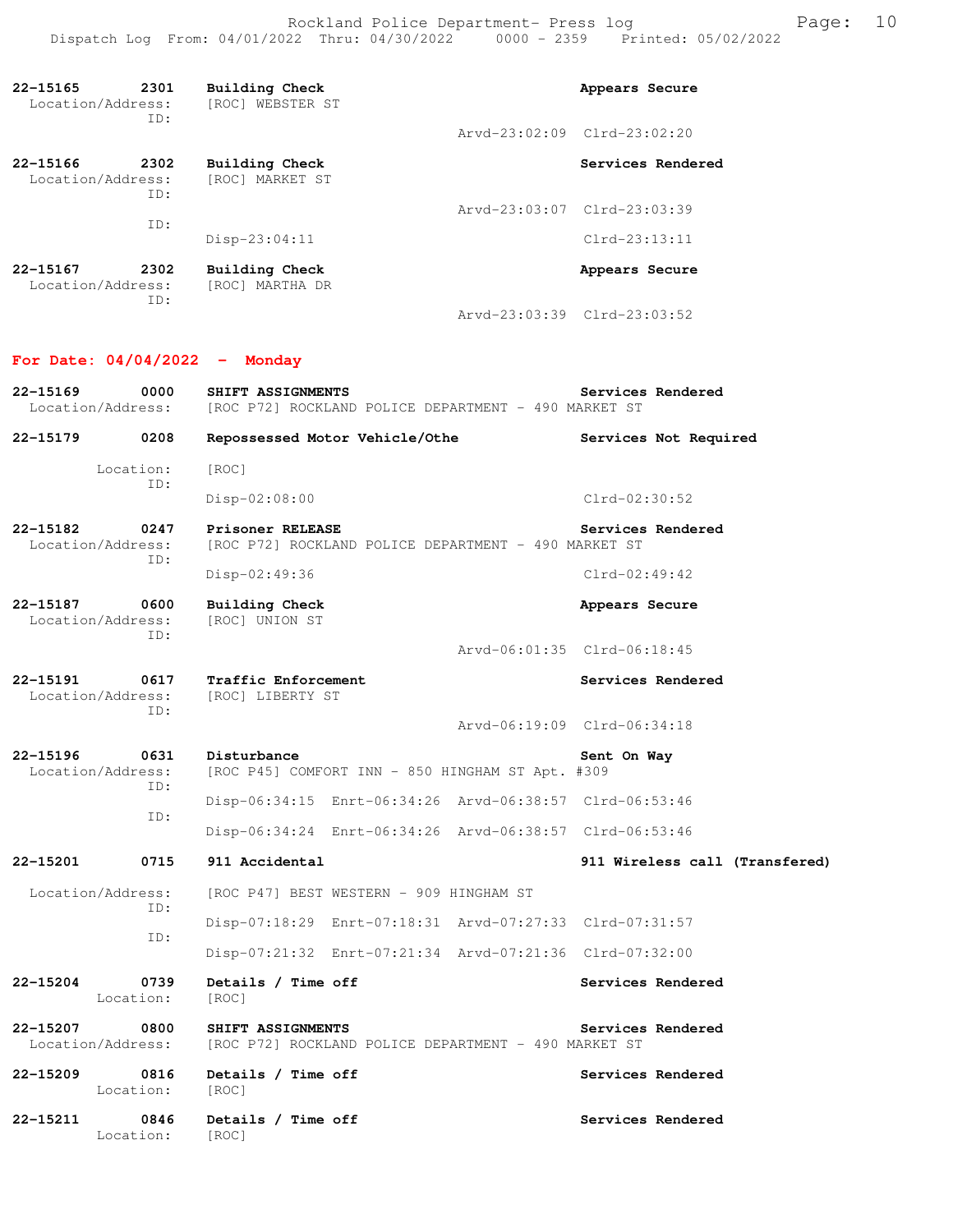| 22-15212<br>0852<br>Location/Address:        | VEHICLE MAINTENANCE<br>[ROC P72] ROCKLAND POLICE DEPARTMENT - 490 MARKET ST             | Services Rendered           |
|----------------------------------------------|-----------------------------------------------------------------------------------------|-----------------------------|
| 22-15246<br>1056<br>Location/Address:<br>TD: | Suspicious Activity<br>[ROC] 83 UNION ST                                                | Services Rendered           |
| ID:                                          | Disp-10:56:53 Enrt-10:58:47 Arvd-10:59:12 Clrd-11:19:50                                 |                             |
|                                              | Disp-10:58:33 Enrt-10:58:47 Arvd-10:59:16 Clrd-11:34:26                                 |                             |
| ID:<br>EMS Unit:                             | Disp-10:58:42 Enrt-10:58:47 Arvd-11:06:33                                               | $Clrd-11:21:23$             |
|                                              | ROCKAM2-Rockland A2<br>Disp-11:07:37<br>InOrtsUnavl-11:08:03 InSrvce-11:08:03           | $Clrd-11:08:03$             |
| ID:                                          | $Disp-11:35:52$                                                                         | Clrd-11:36:49               |
| 22-15253<br>1056<br>Location/Address:<br>ID: | Traffic Enforcement<br>[ROC] 437 WEBSTER ST                                             | No Service                  |
|                                              |                                                                                         | Arvd-11:19:50 Clrd-11:35:48 |
| 22-15262<br>1154<br>Location/Address:        | MVA Property Damage Only<br>[ROC] 337 UNION ST                                          | Paper Exchange              |
| ID:                                          | Disp-11:55:54 Enrt-11:55:57 Arvd-11:58:54 Clrd-12:08:54                                 |                             |
| ID:                                          | Disp-11:56:10 Enrt-11:56:13 Arvd-12:08:51 Clrd-12:08:54                                 |                             |
| 22-15265<br>1202<br>Location/Address:        | Lost Property FIREARMS<br>[ROC 17] E.T. WRIGHT SHOE FACTORY - 379 LIBERTY ST Apt. #214C | Report Follows              |
| ID:                                          | Disp-12:09:34 Enrt-12:09:43 Arvd-12:23:10 Clrd-12:56:35                                 |                             |
| 22-15274<br>1342<br>Location:                | Details<br>[ROC]                                                                        | Services Rendered           |
| 22-15276<br>1401<br>Location:                | Details<br>[ROC]                                                                        | Services Rendered           |
| 22-15287<br>1504<br>Location:                | Time off<br>[ROC]                                                                       | Services Rendered           |
| 22-15291<br>1532<br>Location/Address:        | MVA Property Damage Only<br>[ROC] 166 UNION ST @ 8 W WATER ST                           | Paper Exchange              |
| ID:                                          | Disp-15:34:14 Enrt-15:34:28 Arvd-15:38:43 Clrd-15:50:17                                 |                             |
| ID:                                          | Disp-15:34:26 Enrt-15:34:31 Arvd-15:36:02 Clrd-15:43:52                                 |                             |
| 22-15294<br>1600<br>Location/Address:        | SHIFT ASSIGNMENTS<br>[ROC P72] ROCKLAND POLICE DEPARTMENT - 490 MARKET ST               | No Service                  |
| 22-15293<br>1606<br>Location/Address:<br>ID: | Traffic Enforcement<br>[ROC] 14 HOWARD ST @ 334 MARKET ST                               | Services Rendered           |
|                                              |                                                                                         | Arvd-16:06:00 Clrd-19:34:08 |
| 22-15295<br>1607<br>Location:                | Time off<br>[ROC]                                                                       | No Service                  |
| 1637<br>22-15302<br>Location:                | Time off<br>[ROC]                                                                       | Services Rendered           |
| 22–15303<br>1645<br>Location/Address:        | Warrant<br>[ROC P72] ROCKLAND POLICE DEPARTMENT - 490 MARKET ST                         | No Service                  |
| ID:                                          | Disp-16:47:27                                                                           | $Clrd-16:50:00$             |

**22-15304 1647 Warrant No Service**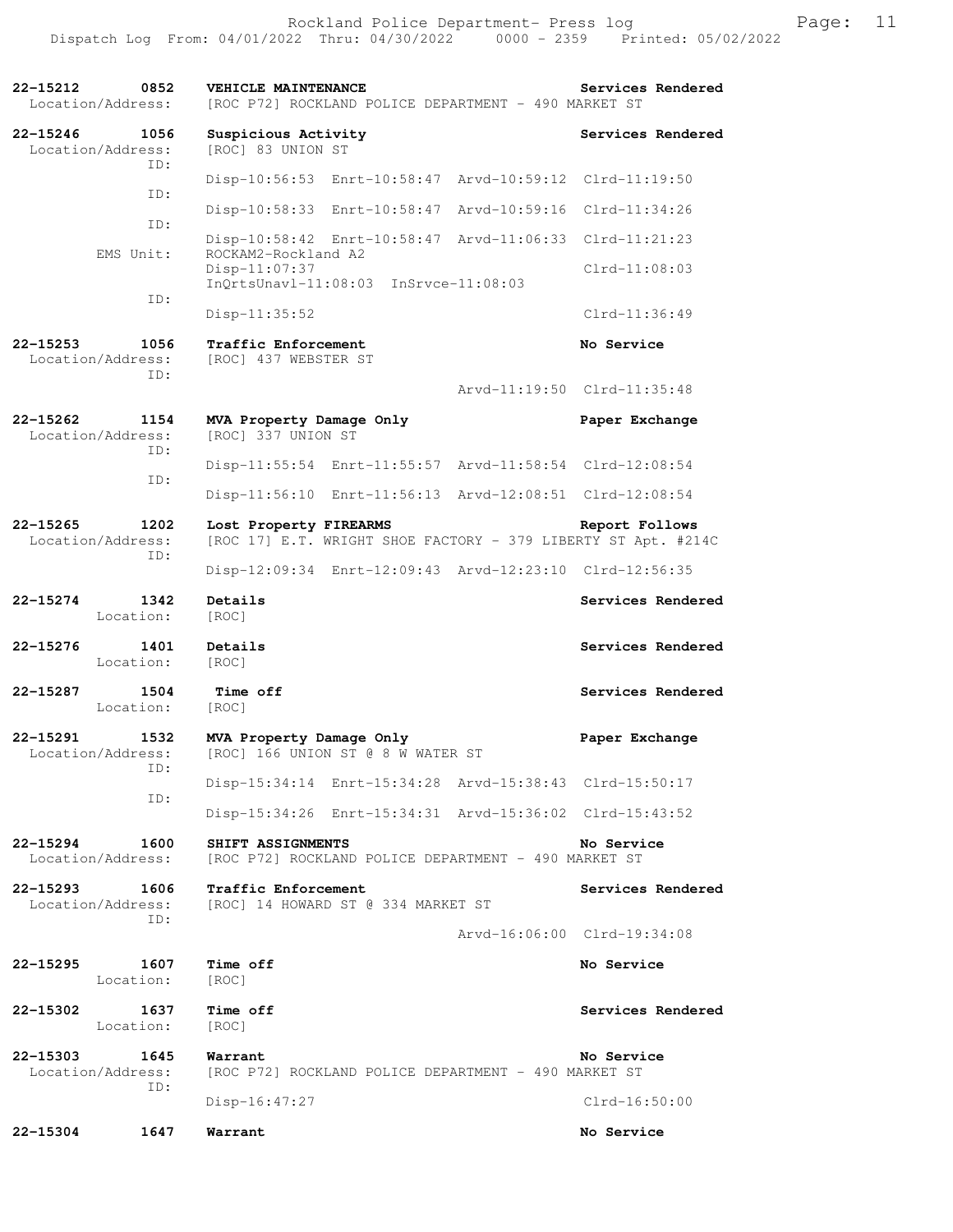|                               |                                                   | Rockland Police Department- Press log<br>Dispatch Log From: 04/01/2022 Thru: 04/30/2022 0000 - 2359 Printed: 05/02/2022                                                                                                 |                             |                             | Page: | 12 |
|-------------------------------|---------------------------------------------------|-------------------------------------------------------------------------------------------------------------------------------------------------------------------------------------------------------------------------|-----------------------------|-----------------------------|-------|----|
| Location/Address:             |                                                   | [ROC P72] ROCKLAND POLICE DEPARTMENT - 490 MARKET ST                                                                                                                                                                    |                             |                             |       |    |
|                               | ID:                                               | $Disp-16:50:00$                                                                                                                                                                                                         |                             | $Clrd-16:53:46$             |       |    |
| 22-15314                      | 1715                                              | Motor Vehicle Stop                                                                                                                                                                                                      |                             | Citation/Warning Issued     |       |    |
| Location/Address:             | ID:                                               | [ROC] MYRTLE ST                                                                                                                                                                                                         |                             |                             |       |    |
|                               |                                                   |                                                                                                                                                                                                                         |                             | Arvd-17:15:00 Clrd-17:45:16 |       |    |
| 22-15325<br>Vicinity of:      | 1753<br>ID:                                       | Motor Vehicle Stop<br>[ROC] 422 NORTH AVE @ 511 PLAIN ST                                                                                                                                                                |                             | Verbal Warning              |       |    |
|                               |                                                   |                                                                                                                                                                                                                         |                             | Arvd-17:53:00 Clrd-17:55:29 |       |    |
| 22-15332<br>Location/Address: | 1809                                              | Assist Public<br>[ROC P72] ROCKLAND POLICE DEPARTMENT - 490 MARKET ST                                                                                                                                                   |                             | Services Rendered           |       |    |
| 22-15340<br>Location/Address: | 1847<br>ID:                                       | MVA Property Damage Only<br>[ROC] 1050 HINGHAM ST                                                                                                                                                                       |                             | Services Rendered           |       |    |
|                               | ID:                                               | Disp-18:49:38 Enrt-18:49:43                                                                                                                                                                                             |                             | Clrd-18:51:25               |       |    |
|                               |                                                   | Disp-18:51:07 Enrt-18:51:15 Arvd-18:55:19 Clrd-19:08:34                                                                                                                                                                 |                             |                             |       |    |
| 22-15345                      | 1858                                              | <b>BOLO</b>                                                                                                                                                                                                             |                             | No Action Required          |       |    |
| Location/Address:             |                                                   | [ROC P72] ROCKLAND POLICE DEPARTMENT - 490 MARKET ST                                                                                                                                                                    |                             |                             |       |    |
| 22-15347<br>Location/Address: | 1936<br>ID:                                       | Noise Complaint<br>[ROC] 42 MARTHA DR Apt. #C                                                                                                                                                                           |                             | Services Rendered           |       |    |
|                               |                                                   | Disp-19:44:19                                                                                                                                                                                                           |                             | Clrd-19:50:59               |       |    |
| 22-15351<br>Vicinity of:      | 2022<br>ID:                                       | MVA Property Damage Only<br>[ROC] 137 CENTRE AVE                                                                                                                                                                        |                             | Report Follows              |       |    |
|                               | ID:                                               | Disp-20:23:48 Enrt-20:23:59 Arvd-20:27:48 Clrd-20:54:39                                                                                                                                                                 |                             |                             |       |    |
|                               | Refer To Summons:<br>Summons:<br>Age:<br>Charges: | Disp-20:32:04 Enrt-20:32:07<br>22ROC-15351-AR<br>HIOU, STEVEN C<br>Address: 643 HANCOCK ST Apt. #1 ABINGTON, MA<br>63<br>LEAVE SCENE OF PROPERTY DAMAGE<br>LICENSE SUSPENDED, OP MV WITH<br>YIELD AT INTERSECTION, FAIL |                             | Clrd-20:54:34               |       |    |
| 22-15352<br>Location/Address: | 2023<br>ID:                                       | Motor Vehicle Complaint<br>[ROC P62] CHINA PLAZA - 35 MARKET ST                                                                                                                                                         |                             | Services Rendered           |       |    |
|                               | ID:                                               | $Disp-20:26:54$                                                                                                                                                                                                         | Arvd-20:27:04 Clrd-20:31:58 |                             |       |    |
|                               |                                                   | $Disp-20:26:54$                                                                                                                                                                                                         |                             | Arvd-20:27:02 Clrd-21:34:42 |       |    |
| 22-15356<br>Location/Address: | 2058<br>ID:                                       | <b>Building Check</b><br>[ROC] WEBSTER ST                                                                                                                                                                               |                             | Appears Secure              |       |    |
|                               |                                                   |                                                                                                                                                                                                                         |                             | Arvd-20:58:42 Clrd-20:59:02 |       |    |
| 22-15362<br>Location/Address: | 2217<br>ID:                                       | Assist Other Agency<br>[ROC] 50 PACIFIC ST                                                                                                                                                                              |                             | Services Rendered           |       |    |
|                               |                                                   | Disp-22:20:21 Enrt-22:20:31 Arvd-22:23:26 Clrd-22:27:35                                                                                                                                                                 |                             |                             |       |    |
| 22-15367<br>Location/Address: | 2306<br>ID:                                       | <b>Building Check</b><br>[ROC] MARKET ST                                                                                                                                                                                |                             | Services Rendered           |       |    |
|                               |                                                   |                                                                                                                                                                                                                         |                             | Arvd-23:06:37 Clrd-23:07:13 |       |    |
| 22-15368                      | 2306                                              | <b>Building Check</b>                                                                                                                                                                                                   |                             | Appears Secure              |       |    |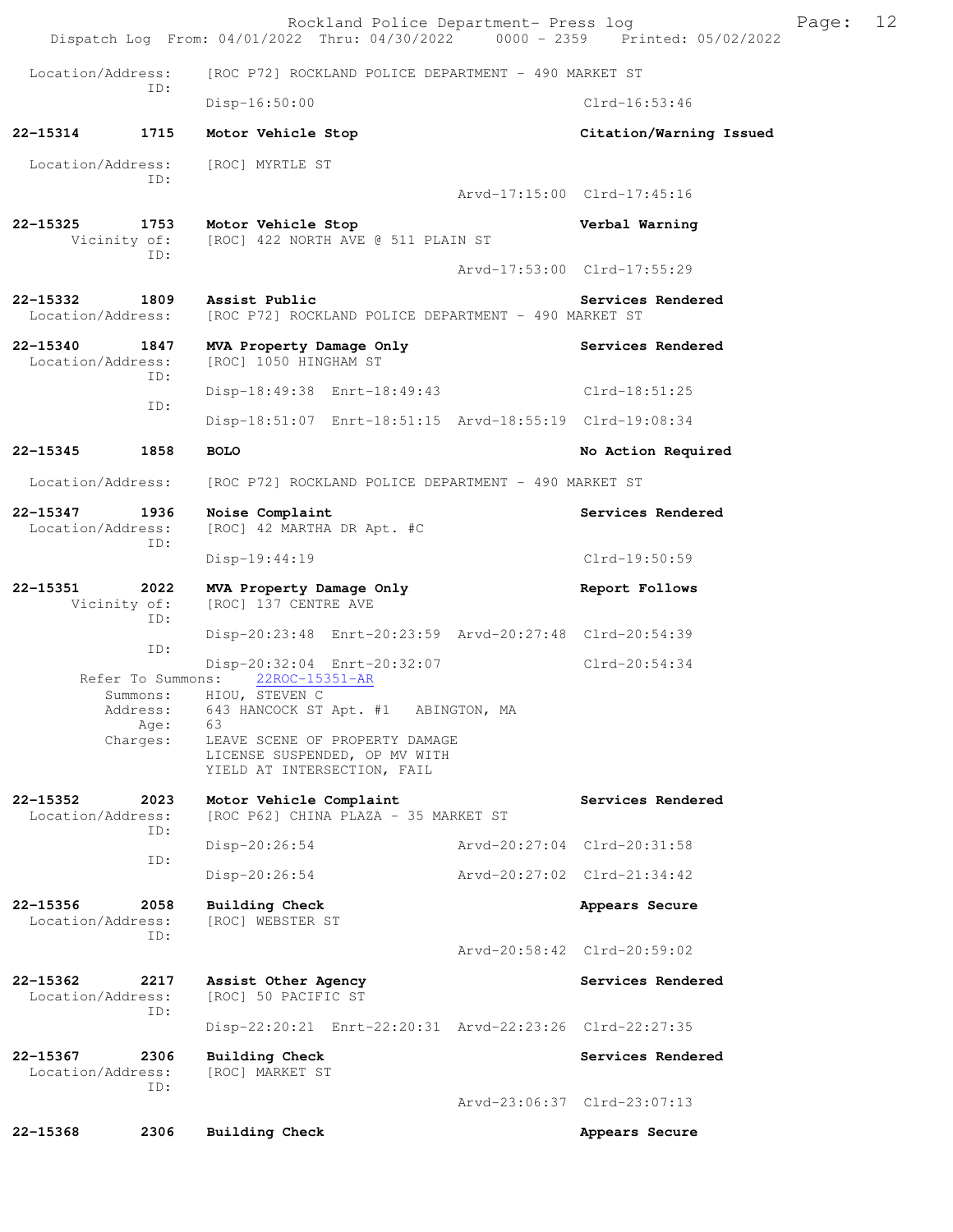|                                       |             | Rockland Police Department- Press log<br>Dispatch Log From: 04/01/2022 Thru: 04/30/2022 0000 - 2359 Printed: 05/02/2022 |                             | Page: | 13 |
|---------------------------------------|-------------|-------------------------------------------------------------------------------------------------------------------------|-----------------------------|-------|----|
| Location/Address:                     |             | [ROC] MARTHA DR                                                                                                         |                             |       |    |
|                                       | ID:         |                                                                                                                         | Arvd-23:07:13 Clrd-23:07:27 |       |    |
| For Date: $04/05/2022 - Tuesday$      |             |                                                                                                                         |                             |       |    |
| 22-15372                              | 0001        | SHIFT ASSIGNMENTS<br>Location/Address: [ROC P72] ROCKLAND POLICE DEPARTMENT - 490 MARKET ST                             | Services Rendered           |       |    |
|                                       |             | 22-15376 0015 Police Information                                                                                        | Services Not Required       |       |    |
| Location/Address:<br>Original Call #: |             | [ROC 1019] ABINGTON POLICE STATION - 49 MARKET ST<br>22-15375                                                           |                             |       |    |
| 22-15381<br>Location:                 | 0057        | Details / Time off<br>[ROC]                                                                                             | Services Rendered           |       |    |
| 22-15391<br>Location/Address:         | 0605<br>ID: | <b>Building Check</b><br>[ROC] UNION ST                                                                                 | Appears Secure              |       |    |
|                                       |             |                                                                                                                         | Arvd-06:06:15 Clrd-06:24:09 |       |    |
| 22-15392<br>Location/Address:         | 0624        | Traffic Enforcement<br>[ROC] LIBERTY ST                                                                                 | Appears Secure              |       |    |
|                                       | ID:         |                                                                                                                         | Arvd-06:25:10 Clrd-06:39:31 |       |    |
| 22-15395<br>Location/Address:         |             | 0657 Police Information<br>[ROC P72] ROCKLAND POLICE DEPARTMENT - 490 MARKET ST                                         | Services Rendered           |       |    |
| 22-15403<br>Location/Address:         | 0805        | SHIFT ASSIGNMENTS<br>[ROC P72] ROCKLAND POLICE DEPARTMENT - 490 MARKET ST                                               | No Service                  |       |    |
| 22-15409<br>0836<br>Location/Address: |             | Motor Vehicle Stop<br>[ROC P36] STEVE'S AUTO - 246 EAST WATER ST                                                        | Verbal Warning              |       |    |
|                                       | ID:         | Disp-08:37:29                                                                                                           | $Clrd-08:43:20$             |       |    |
| 22-15416                              | 0852        | General Info<br>Location/Address: [ROC P72] ROCKLAND POLICE DEPARTMENT - 490 MARKET ST                                  | No Service                  |       |    |
| Location:                             |             | 22-15429 0928 Details / Time off<br>[ROC]                                                                               | No Service                  |       |    |
| 22-15446<br>Location/Address:         | 1034        | Burglar Alarm<br>[ROC] 28 CENTRE AVE                                                                                    | Cancelled Enroute           |       |    |
|                                       | ID:         | Disp-10:36:20                                                                                                           | Clrd-10:38:49               |       |    |
| $22 - 15449$                          | 1045        | Traffic Enforcement                                                                                                     | Citation/Warning Issued     |       |    |
| Location/Address:                     |             | [ROC] LIBERTY ST                                                                                                        |                             |       |    |
|                                       | ID:         |                                                                                                                         | Arvd-10:45:00 Clrd-11:10:45 |       |    |
| 22-15451<br>Location/Address:         | 1053        | General Info<br>[ROC P81] OCEAN STATE JOB LOT - 360 MARKET ST                                                           | Services Rendered           |       |    |
| $22 - 15462$<br>Location/Address:     | 1121        | Motor Vehicle Complaint<br>[ROC P36] STEVE'S AUTO - 246 EAST WATER ST                                                   | Services Rendered           |       |    |
|                                       | ID:         | Disp-11:26:30                                                                                                           | Arvd-11:27:47 Clrd-11:32:58 |       |    |
|                                       | ID:         | $Disp-11:26:39$                                                                                                         | Arvd-11:27:50 Clrd-11:33:00 |       |    |
| 22-15470<br>Location/Address:         | 1226        | Burglar Alarm<br>[ROC] MAPLEWOOD PROPERTY CARE - 2 ROCKVIEW WAY                                                         | Cancelled Enroute           |       |    |
|                                       | ID:         | Disp-12:27:51 Enrt-12:27:55                                                                                             | Clrd-12:32:34               |       |    |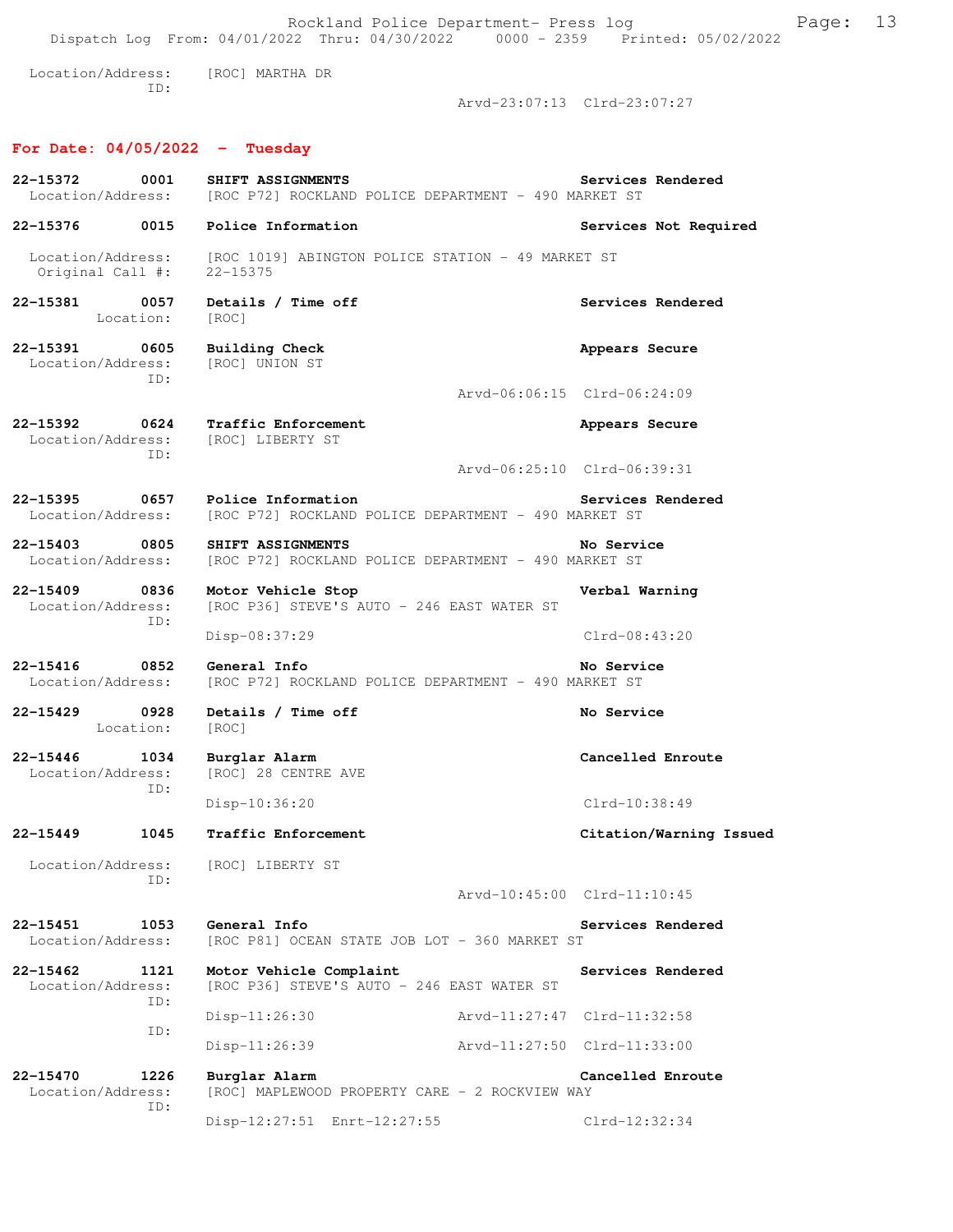**22-15475 1314 MVA Property Damage Only Paper Exchange**  Location/Address: [ROC] 200 WEBSTER ST @ 354 LIBERTY ST ID: Arvd-13:15:52 Clrd-13:27:49 ID: Disp-13:16:00 Enrt-13:16:03 Arvd-13:18:42 Clrd-13:28:15 **22-15484 1346 General Info No Service**  Location/Address: [ROC P72] ROCKLAND POLICE DEPARTMENT - 490 MARKET ST **22-15485 1348 General Info Services Rendered Info Services Rendered** Services Rendered **Info** [ROC] EAST WATER ST **22-15488 1401 Complaint Services Rendered**  Location/Address: [ROC] 228 MONCRIEF RD @ 5 BROOKS RD ID: Disp-14:04:35 Enrt-14:04:39 Arvd-14:07:27 Clrd-14:10:11 **22-15500 1503 Details / Time off No Service**  Location: [ROC] **22-15501 1523 Motor Vehicle Complaint Services Rendered**  Location/Address: [ROC] 135 GROVE ST @ 131 PLAIN ST ID: Arvd-15:23:52 Clrd-15:30:06 ID: Arvd-15:23:59 Clrd-15:28:56 **22-15503 1528 Assist Fire Department Services Rendered**  Location/Address: [ROC P64] CVS PHARMACY - 80 MARKET ST ID: Disp-15:30:16 Arvd-15:30:19 Clrd-15:56:29 ID: Arvd-15:32:25 Clrd-15:56:26 **22-15504 1530 Details / Time off No Service**  Location: [ROC] **22-15509 1600 SHIFT ASSIGNMENTS Services Rendered**  Location/Address: [ROC P72] ROCKLAND POLICE DEPARTMENT - 490 MARKET ST **22-15514 1626 MVA Property Damage Only Report Follows**  Location/Address: [ROC P81] OCEAN STATE JOB LOT - 360 MARKET ST ID: Disp-16:27:27 Enrt-16:27:38 Arvd-16:28:12 Clrd-16:51:25 ID: Disp-16:27:32 Enrt-16:27:35 Arvd-16:27:49 Clrd-16:51:18 ID: Arvd-16:37:32 Clrd-16:51:22 **22-15522 1714 Burglar Alarm Building Checked/Secured**  Location/Address: [ROC P85] ROCKLAND FEDERAL CREDIT UNION - 241 UNION ST ID: Disp-17:18:47 Enrt-17:19:04 Arvd-17:20:28 Clrd-17:24:49 ID: Disp-17:18:47 Enrt-17:19:01 Clrd-17:23:44 **22-15527 1756 Animal Complaint Services Rendered Location/Address:** [ROC] FOREST ST Location/Address: ID: Disp-17:58:43 Enrt-17:58:52 Clrd-18:09:45 **22-15531 1805 Missing Person Report Follows**  Location/Address: [ABI 1198] 460 CENTRE AVE - 460 CENTRE AVE ID: Disp-18:08:46 Enrt-18:09:17 Arvd-18:19:21 Clrd-19:22:52 ID: Disp-18:09:11 Clrd-18:09:14 ID:

Disp-18:15:53 Arvd-18:15:57 Clrd-18:18:54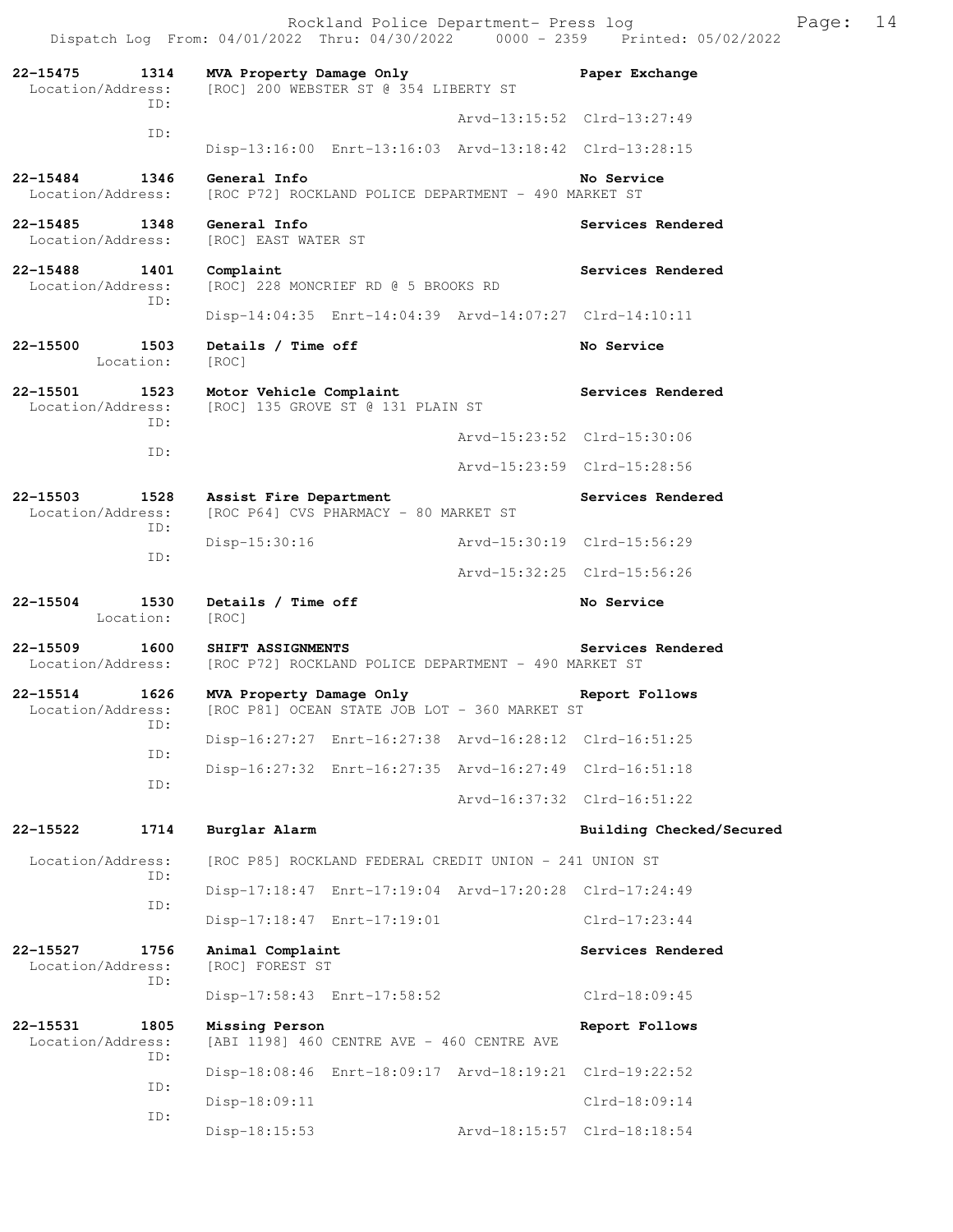|              |                           | Dispatch Log From: 04/01/2022 Thru: 04/30/2022 0000 - 2359 Printed: 05/02/2022 | Rockland Police Department- Press log                   |                             |                             | Page: | 15 |
|--------------|---------------------------|--------------------------------------------------------------------------------|---------------------------------------------------------|-----------------------------|-----------------------------|-------|----|
|              | ID:                       |                                                                                |                                                         |                             |                             |       |    |
|              | ID:                       |                                                                                | Disp-18:20:06 Enrt-18:20:12 Arvd-18:23:05 Clrd-18:32:11 |                             |                             |       |    |
|              | ID:                       | $Disp-18:45:08$                                                                |                                                         | Arvd-18:45:17 Clrd-19:17:53 |                             |       |    |
|              |                           |                                                                                | Disp-18:52:35 Enrt-18:52:39 Arvd-18:58:54 Clrd-19:18:17 |                             |                             |       |    |
| 22-15532     | 1808<br>Location:         | Details / Time off<br>[ROC]                                                    |                                                         |                             | Services Rendered           |       |    |
| 22-15536     | 1848                      | <b>BOTO</b>                                                                    |                                                         |                             | No Action Required          |       |    |
|              | Location/Address:         | [ROC P72] ROCKLAND POLICE DEPARTMENT - 490 MARKET ST                           |                                                         |                             |                             |       |    |
| 22-15558     | 2209                      | Disturbance                                                                    |                                                         |                             | Transported to Hospital     |       |    |
|              | Location/Address:<br>ID:  | [ROC P45] COMFORT INN - 850 HINGHAM ST Apt. #136                               |                                                         |                             |                             |       |    |
|              | ID:                       |                                                                                | Disp-22:10:46 Enrt-22:12:09 Arvd-22:15:02 Clrd-22:43:33 |                             |                             |       |    |
|              | ID:                       |                                                                                | Disp-22:11:42 Enrt-22:12:13 Arvd-22:15:11 Clrd-22:38:14 |                             |                             |       |    |
|              | Refer To $P/C$ :          | 22ROC-15558-AR                                                                 | Disp-22:11:45 Enrt-22:12:05                             |                             | Clrd-22:38:10               |       |    |
|              |                           | P/C: OBRIEN, COLIN P                                                           |                                                         |                             |                             |       |    |
|              | Address:<br>Age:          | 2 PINETREE RD NANTUCKET, MA<br>35                                              |                                                         |                             |                             |       |    |
|              | Charges:                  | PROTECTIVE CUSTODY                                                             |                                                         |                             |                             |       |    |
| 22-15563     | Location/Address:         | 2332 Prisoner Information<br>[WEY 1] SOUTH SHORE HOSPITAL - 55 FOGG RD         |                                                         |                             | Services Rendered           |       |    |
|              | ID:                       |                                                                                | Disp-23:33:38 Enrt-23:33:47 Arvd-23:46:54 Clrd-23:46:57 |                             |                             |       |    |
|              |                           | For Date: $04/06/2022 -$ Wednesday                                             |                                                         |                             |                             |       |    |
|              |                           |                                                                                |                                                         |                             |                             |       |    |
| 22-15565     | 0002<br>Location/Address: | SHIFT ASSIGNMENTS<br>[ROC P72] ROCKLAND POLICE DEPARTMENT - 490 MARKET ST      |                                                         |                             | Services Rendered           |       |    |
| $22 - 15569$ | 0045<br>Location/Address: | Building Check<br>[ROC] MARTHA DR                                              |                                                         |                             | Investigated                |       |    |
|              | ID:                       |                                                                                |                                                         |                             | Arvd-00:46:09 Clrd-00:46:35 |       |    |
| 22-15570     | 0046<br>Location/Address: | Building Check<br>[ROC] MARKET ST                                              |                                                         |                             | Investigated                |       |    |
|              | ID:                       |                                                                                |                                                         | Arvd-00:47:52 Clrd-00:48:34 |                             |       |    |
| 22-15591     | 0130                      | General Incident                                                               |                                                         |                             | Services Rendered           |       |    |
|              | Location/Address:<br>ID:  |                                                                                | [ROC P86] MOBIL GAS STATION - 158 MARKET ST             |                             |                             |       |    |
|              |                           | $Disp-07:51:12$                                                                |                                                         |                             | Clrd-07:51:32               |       |    |
| 22-15573     | 0218<br>Location/Address: | Building Check<br>[ROC] MARKET ST                                              |                                                         |                             | Investigated                |       |    |
|              | ID:                       |                                                                                |                                                         | Arvd-02:19:21 Clrd-02:19:28 |                             |       |    |
| $22 - 15574$ | 0219                      | Building Check                                                                 |                                                         |                             | Investigated                |       |    |
|              | Location/Address:<br>ID:  | [ROC] MARTHA DR                                                                |                                                         |                             |                             |       |    |
|              |                           |                                                                                |                                                         | Arvd-02:20:05 Clrd-02:20:10 |                             |       |    |
| 22-15580     | 0532<br>Location:         | Details / Time off<br>[ROC]                                                    |                                                         |                             | Services Rendered           |       |    |
| 22-15581     | 0600                      | Building Check                                                                 |                                                         |                             | Building Checked/Secured    |       |    |
|              | Location/Address:         |                                                                                | [ROC 61] UNION ST BUSINESS DISTRICT - UNION ST          |                             |                             |       |    |
|              |                           |                                                                                |                                                         |                             |                             |       |    |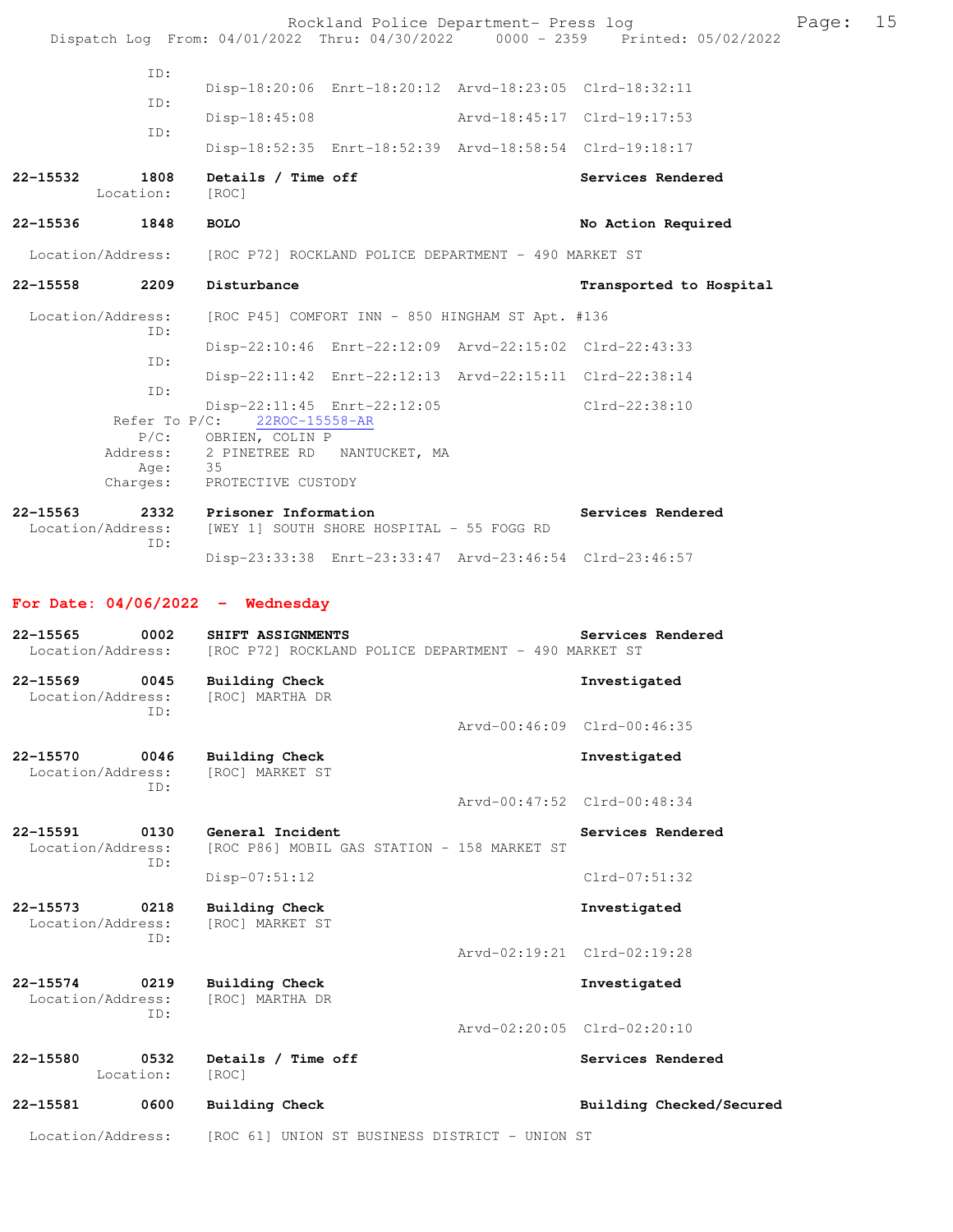| ID:                                          |                                          |                                                                           |  |
|----------------------------------------------|------------------------------------------|---------------------------------------------------------------------------|--|
|                                              |                                          | Arvd-06:02:22 Clrd-06:34:19                                               |  |
| 22-15582<br>0631<br>Location/Address:<br>TD: | <b>Building Check</b><br>[ROC] MARKET ST | Investigated                                                              |  |
|                                              |                                          | Aryd-06:32:18 Clrd-06:32:26                                               |  |
| 22-15583<br>0632<br>Location/Address:<br>ID: | Building Check<br>[ROC] MARTHA DR        | Investigated                                                              |  |
|                                              |                                          | Arvd-06:32:51 Clrd-06:33:00                                               |  |
| 22-15584<br>0634<br>Location/Address:<br>ID: | Traffic Enforcement<br>[ROC] LIBERTY ST  | Services Rendered                                                         |  |
|                                              |                                          | Arvd-06:35:01 Clrd-07:19:45                                               |  |
| 22-15592<br>0800<br>Location/Address:        | SHIFT ASSIGNMENTS                        | Services Rendered<br>[ROC P72] ROCKLAND POLICE DEPARTMENT - 490 MARKET ST |  |
| 22–15593<br>0816                             | TIME OFF                                 | No Action Required                                                        |  |
| Location/Address:<br>ID:                     |                                          | [ROC P72] ROCKLAND POLICE DEPARTMENT - 490 MARKET ST                      |  |
|                                              |                                          | Arvd-08:16:00 Clrd-08:19:26                                               |  |
| 22-15594<br>0822                             | TIME OFF                                 | No Action Required                                                        |  |
| Location/Address:                            |                                          | [ROC P72] ROCKLAND POLICE DEPARTMENT - 490 MARKET ST                      |  |
| ID:                                          |                                          | Arvd-08:22:00 Clrd-08:23:49                                               |  |
| 22-15595<br>0824                             | TIME OFF                                 | No Action Required                                                        |  |
| Location/Address:                            |                                          | [ROC P72] ROCKLAND POLICE DEPARTMENT - 490 MARKET ST                      |  |
| ID:                                          |                                          | Arvd-08:24:00 Clrd-08:25:20                                               |  |
| 22-15596<br>0828<br>Location/Address:<br>ID: | Escort/FUNERAL<br>[ROC] EAST WATER ST    | Services Rendered                                                         |  |
|                                              |                                          | Arvd-08:29:32 Clrd-09:02:56                                               |  |
| 22-15609<br>0830<br>Location/Address:        | CRUISER MAINTENENCE                      | Services Rendered<br>[ROC P72] ROCKLAND POLICE DEPARTMENT - 490 MARKET ST |  |
| 22-15601<br>0903                             | <b>Building Check</b>                    | Building Checked/Secured                                                  |  |
| Location/Address:<br>ID:                     | [ROC] 437 WEBSTER ST                     | Arvd-09:04:32 Clrd-09:05:34                                               |  |
| 22-15608<br>1025                             | <b>OVERDOSE FOLLOW UP</b>                | Services Rendered                                                         |  |
| Location/Address:                            |                                          | [ROC P72] ROCKLAND POLICE DEPARTMENT - 490 MARKET ST                      |  |
| 22-15611<br>1033<br>Location/Address:        | CRUISER MAINTENENCE                      | Services Rendered<br>[ROC P72] ROCKLAND POLICE DEPARTMENT - 490 MARKET ST |  |
| 22-15614<br>1046                             | <b>Building Check</b>                    | Building Checked/Secured                                                  |  |
| Location/Address:<br>ID:                     | [ROC] 437 WEBSTER ST                     | Arvd-10:47:32 Clrd-10:47:47                                               |  |
| 22-15619<br>1100                             | Time off                                 | Services Rendered                                                         |  |
| Location:                                    | [ROC]                                    |                                                                           |  |
| 22-16847<br>1100<br>Location/Address:        | Animal Complaint<br>[ROC] 464 SALEM ST   | Services Rendered                                                         |  |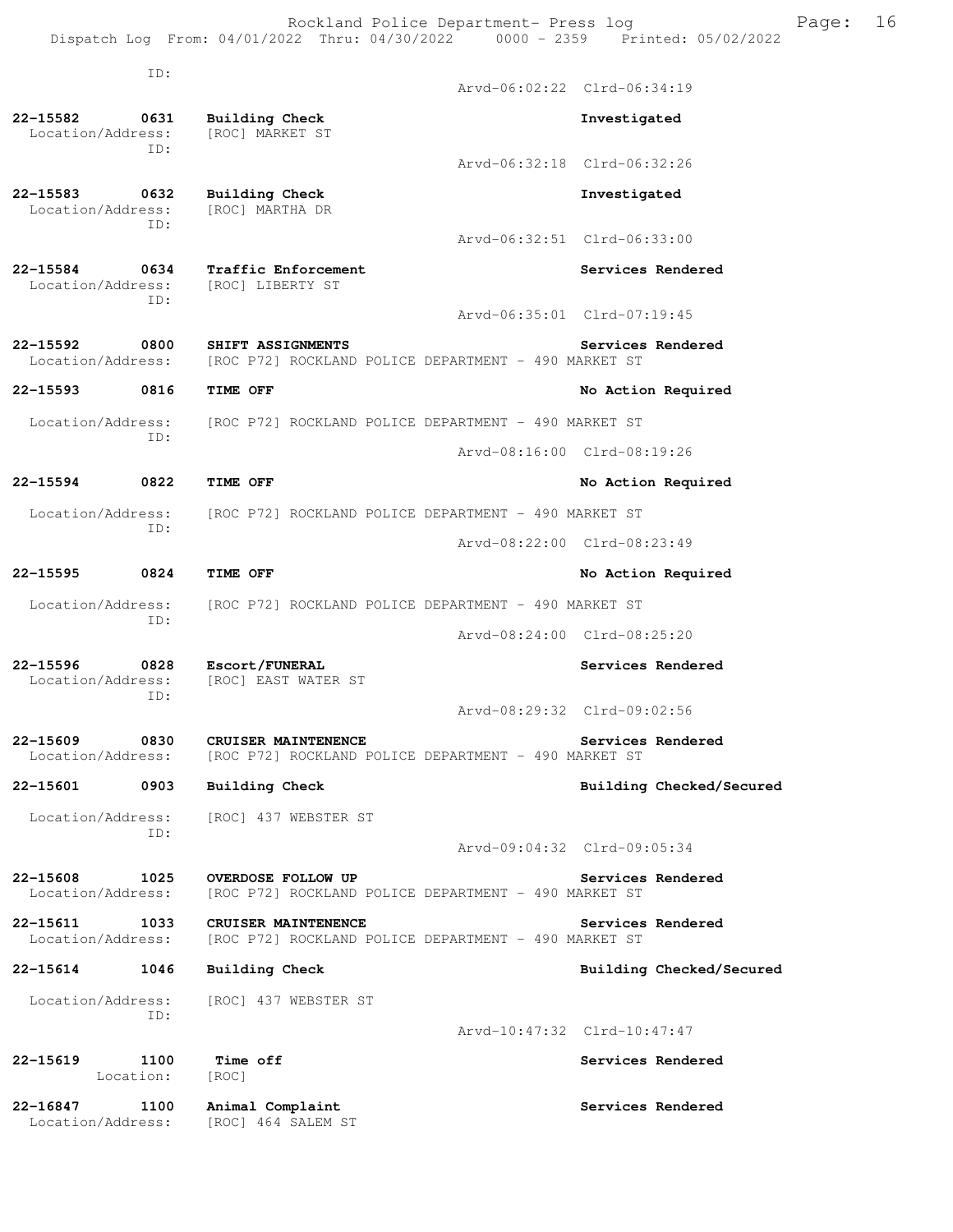Dispatch Log From: 04/01/2022 Thru: 04/30/2022 0000 - 2359 Printed: 05/02/2022 22-16849 1110 Animal Complaint **Services Rendered** Location/Address: [ROC 140] 292 MARKET ST **22-15634 1320 Time off Services Rendered**  Location: [ROC] **22-15640 1338 Traffic Enforcement Building Checked/Secured**  Location/Address: [ROC] LIBERTY ST ID: Arvd-13:39:37 Clrd-13:47:59 **22-15643** 1344 FOOD DROP OFF Services Rendered Location/Address: [ROC P72] ROCKLAND POLICE DEPARTMENT - 490 MARKET ST [ROC P72] ROCKLAND POLICE DEPARTMENT - 490 MARKET ST **22-15645** 1358 Threats **1358** Threats **Services Rendered Location/Address:** [ROC P20] DUNKIN DONUTS - 21 EAST WATER ST [ROC P20] DUNKIN DONUTS - 21 EAST WATER ST ID: Disp-14:00:34 Enrt-14:00:37 Clrd-14:20:50 ID: Disp-14:00:54 Enrt-14:00:57 Arvd-14:01:00 Clrd-14:15:41 **22-15650 1421 Building Check Building Checked/Secured**  Location/Address: [ROC] 437 WEBSTER ST ID: Arvd-14:22:24 Clrd-14:23:21 **22-15653 1447 Disturbance Services Rendered** Location/Address: [ROC 279] LINCOLN SCHOOL - 99 CHURCH ST [ROC 279] LINCOLN SCHOOL - 99 CHURCH ST ID: Disp-14:49:03 Enrt-14:49:07 Arvd-14:51:42 Clrd-14:55:34 ID: Disp-14:50:18 Enrt-14:51:36 Arvd-14:51:38 Clrd-14:55:05 **22-15656 1505 Police Information Services Rendered**  Location/Address: [ROC] ROBINWOOD CONDOMINIUMS - CONCORD ST Apt. #708 ID: Disp-15:12:39 Clrd-15:12:44 **22-15661 1600 SHIFT ASSIGNMENTS Services Rendered**  Location/Address: [ROC P72] ROCKLAND POLICE DEPARTMENT - 490 MARKET ST ID: Disp-16:04:28 Clrd-16:04:41 22-15663 1607 Traffic Enforcement **1607** Services Rendered Location/Address: [ROC] 490 MARKET ST ID: Disp-16:08:47 Arvd-16:08:54 Clrd-19:35:18 **22-15678 1718 Detail Services Rendered** Location/Address: [ROC] 692 MARKET ST [ROC] 692 MARKET ST **22-15681 1733 Details / Time off Services Rendered**  Location: [ROC] **22-15684 1738 911 Accidental Gone on arrival**  Location/Address: [ROC P46] DUNKIN DONUTS - 851 HINGHAM ST ID: Disp-17:42:38 Enrt-17:42:40 Arvd-17:47:02 Clrd-17:50:41 **22-15692 1825 Details / Time off Services Rendered**  Location: [ROC] **22-15701 1910 General Incident Services Rendered Location/Address:** [ROC] 48 CAREY ST Location/Address: ID: Disp-19:12:51 Clrd-19:13:14 ID: Disp-19:13:10 Enrt-19:14:13 Arvd-19:16:20 Clrd-19:26:04

Rockland Police Department- Press log Fage: 17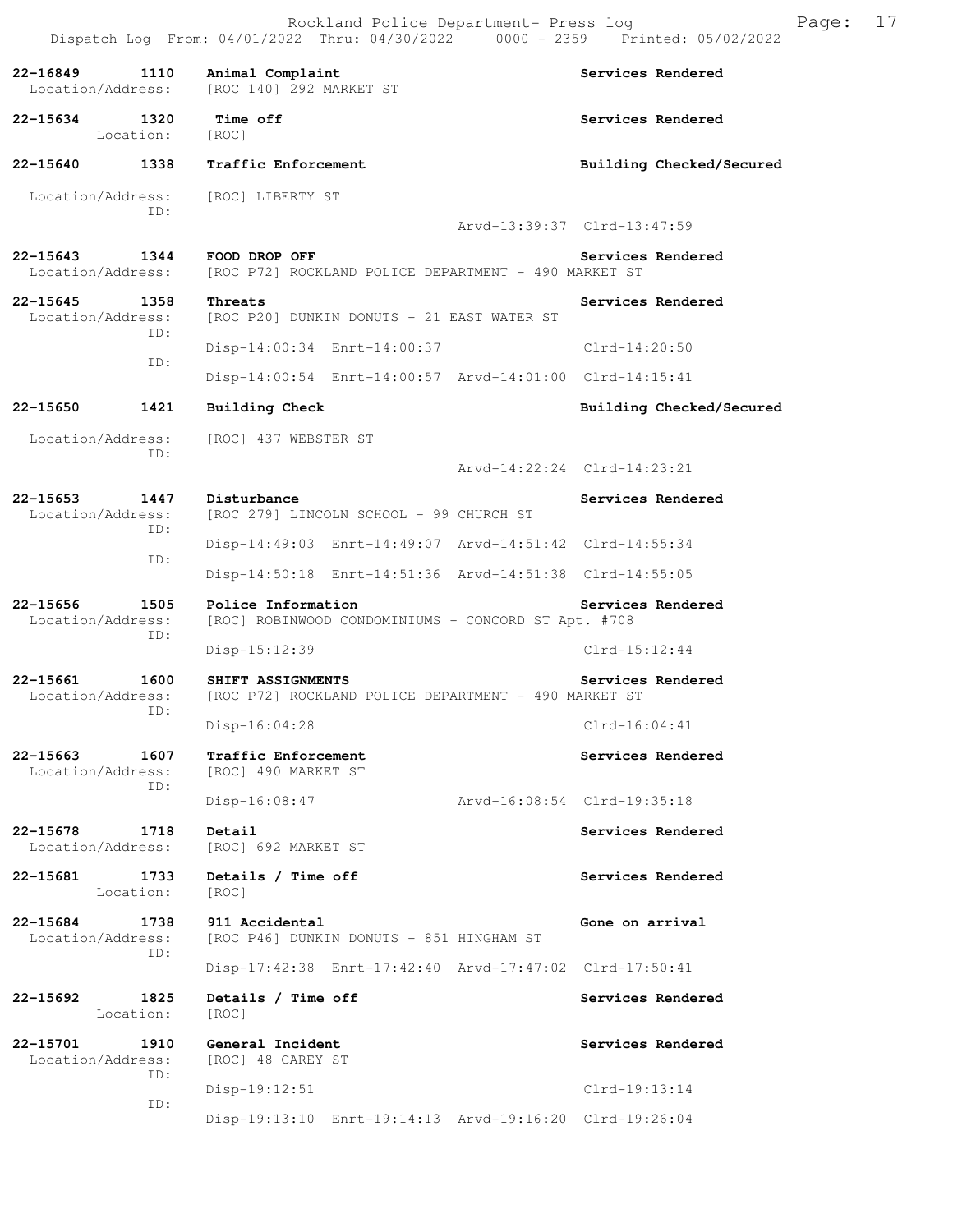Rockland Police Department- Press log Fage: 18 Dispatch Log From: 04/01/2022 Thru: 04/30/2022 0000 - 2359 Printed: 05/02/2022

Disp-19:49:01 Enrt-19:49:05 Arvd-19:57:25 Clrd-20:18:44

**22-15704 1926 Emergency Medical Transported to Hospital**  Location/Address: [ROC] 11 CHESTNUT CIR<br>Fire Unit: ROCKEN1-Pumper-Rocklar ROCKEN1-Pumper-Rockland Engine 1 Disp-19:28:49 Enrt-19:30:40 Arvd-19:32:51 Clrd-19:46:47 InQrtsUnavl-19:50:37 InSrvce-19:50:40 EMS Unit: ROCKAM1-Rockland A1 Disp-19:28:56 Enrt-19:30:37 Arvd-19:32:47 Clrd-19:46:45 Hosp-19:55:58 ClrHosp-20:48:41 InQrtsUnavl-20:48:47 InSrvce-20:48:51 ID: Disp-19:33:12 Enrt-19:33:17 Arvd-19:34:04 Clrd-19:35:17

#### **22-15713 1945 NEIGHBOR DISPUTE Services Rendered**

 Location/Address: [ROC] 206 HINGHAM ST ID:

**For Date: 04/07/2022 - Thursday**

**22-15733 0000 SHIFT ASSIGNMENTS Services Rendered** Location/Address: [ROC P72] ROCKLAND POLICE DEPARTMENT - 490 MARKET ST [ROC P72] ROCKLAND POLICE DEPARTMENT - 490 MARKET ST ID: Disp-00:02:18 Clrd-00:02:25 **22-15734 0004 Disturbance Gone on arrival**  Location/Address: [ROC P86] MOBIL GAS STATION - 158 MARKET ST ID: Disp-00:05:50 Enrt-00:06:03 Arvd-00:07:46 Clrd-00:15:19 ID: Disp-00:05:55 Enrt-00:06:11 Arvd-00:07:46 Clrd-00:15:13 ID: Disp-00:06:00 Enrt-00:06:07 Arvd-00:07:46 Clrd-00:15:17 **22-15751 0434 Motor Vehicle Complaint Gone on arrival**  Location/Address: [ROC] VFW DR ID: Disp-04:36:16 Enrt-04:38:01 Arvd-04:42:11 Clrd-04:45:41 **22-15753 0451 Details / Time off Services Rendered**  Location: [ROC] **22-15754 0458 Building Check Appears Secure**  Location/Address: [ROC] UNION ST ID: Arvd-04:59:53 Clrd-05:29:48 **22-15761 0638 Detail Services Rendered**  Location/Address: [ROC] 616 FOREST ST **22-15770 0800 General Info Services Rendered** Location/Address: [ROC P72] ROCKLAND POLICE DEPARTMENT - 490 MARKET ST [ROC P72] ROCKLAND POLICE DEPARTMENT - 490 MARKET ST 22-16852 0800 Animal Complaint **Services Rendered Services** Rendered Location/Address: [ROC] 74 CRESCENT ST **22-15773 0809 Detail Services Rendered** Services Rendered **Services Rendered** [ROC] 415 VFW DR **22-15772 0810 Burglar Alarm Building Checked/Secured**  Location/Address: [ROC] BOSTON PODIATRY - 28 PACIFIC ST ID: Disp-08:12:00 Enrt-08:12:22 Arvd-08:19:53 Clrd-08:22:14 **22-15775 0826 General Info Services Rendered**  Location/Address: [ROC P72] ROCKLAND POLICE DEPARTMENT - 490 MARKET ST **22-15780 0914 Motor Vehicle Stop Citation/Warning Issued**  Vicinity of: [ROC] 600 SALEM ST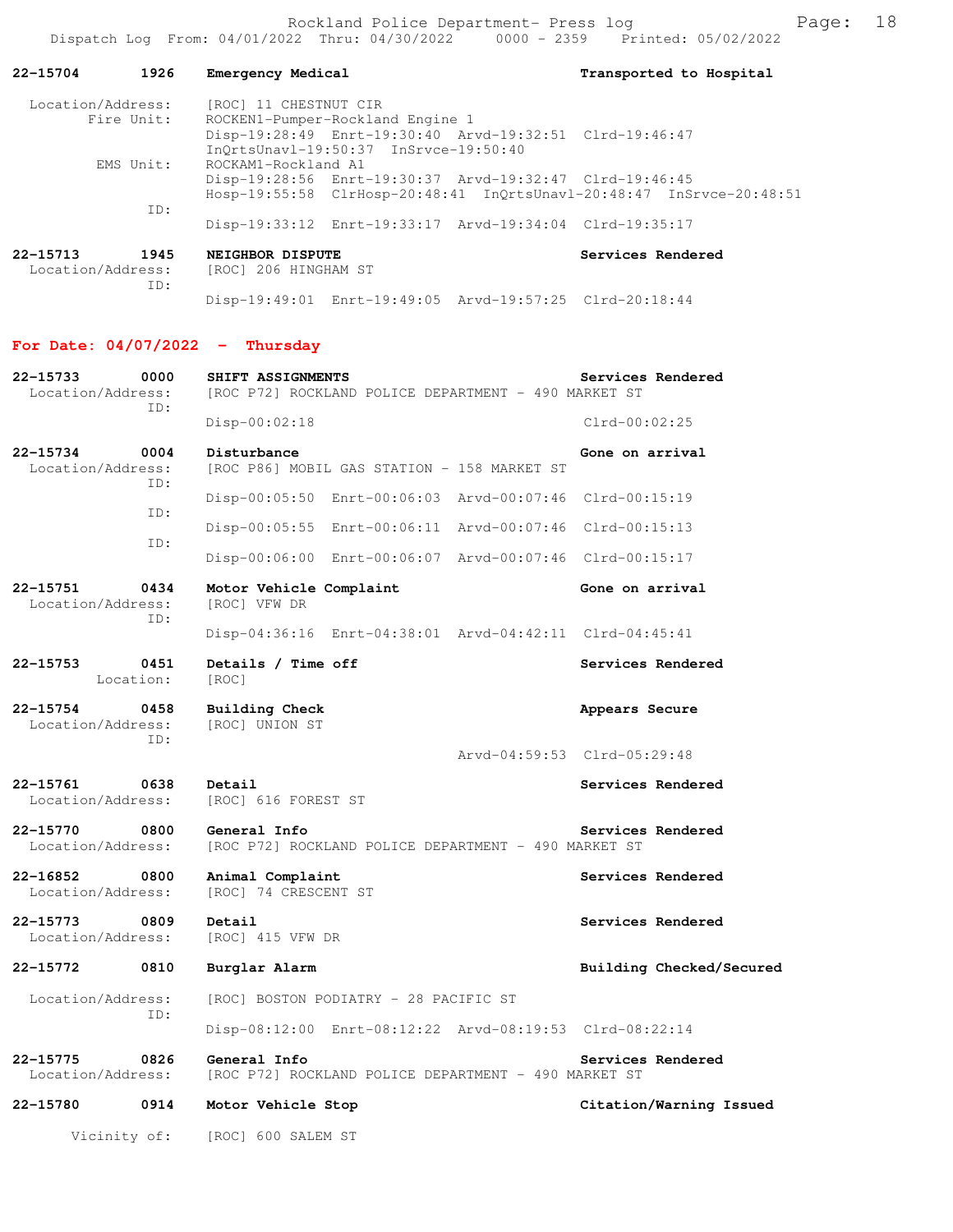|                                   | ID:                         |                                                                             |                             | Arvd-09:14:00 Clrd-09:18:37 |
|-----------------------------------|-----------------------------|-----------------------------------------------------------------------------|-----------------------------|-----------------------------|
| 22-15783                          | 0948                        | Details / Time off                                                          |                             | No Action Required          |
|                                   | Location:                   | [ROC]                                                                       |                             |                             |
| 22-15786<br>Location/Address:     | 0958                        | 911 Hang Up<br>[ROC P106] ROCKLAND HIGH SCHOOL - 52 MACKINLAY WAY           |                             | Unfounded                   |
|                                   | ID:                         | Disp-10:00:17                                                               | Arvd-10:00:36 Clrd-10:16:01 |                             |
| 22-15787                          | 0959                        | Motor Vehicle Complaint                                                     |                             | No Action Required          |
| Location/Address:                 | ID:                         | [ROC] 15 DAVIS RD                                                           |                             |                             |
|                                   |                             | Disp-10:04:16 Enrt-10:04:23 Arvd-10:34:00 Clrd-10:35:18                     |                             |                             |
| 22-15802                          | 1111<br>Vicinity of:<br>ID: | Motor Vehicle Stop<br>[ROC] 197 VFW DR @ 244 PLEASANT ST                    |                             | Verbal Warning              |
|                                   |                             |                                                                             |                             | Arvd-11:11:00 Clrd-11:15:14 |
| 22-15811<br>Location/Address:     | 1134<br>ID:                 | Lost/Found Property<br>[ROC] HOLY FAMILY CEMETERY - 92 CENTRE AVE           |                             | Report Follows              |
|                                   |                             | Disp-12:00:21                                                               |                             | $Clrd-14:40:12$             |
| 22-15809<br>Location/Address:     | 1143<br>ID:                 | Motor Vehicle Stop<br>[ROC] NORTH AVE                                       |                             | Verbal Warning              |
|                                   |                             |                                                                             |                             | Arvd-11:43:00 Clrd-11:45:08 |
| $22 - 16848$<br>Location/Address: | 1210                        | Animal Complaint<br>[ROC] 470 MARKET ST                                     |                             | Services Rendered           |
| 22-15814<br>Location/Address:     | 1213<br>ID:                 | Health & Welfare Check<br>[ROC 140] 292 MARKET ST Apt. #48                  |                             | Services Rendered           |
|                                   |                             |                                                                             |                             | Arvd-12:13:00 Clrd-12:18:57 |
| $22 - 15816$                      | 1234<br>Location:           | Details / Time off<br>[ROC]                                                 |                             | Services Rendered           |
| 22-15817<br>Location/Address:     | 1259<br>ID:                 | Disturbance<br>[ROC 745] 50 CONCORD ST                                      |                             | Services Rendered           |
|                                   | ID:                         | Disp-13:01:39 Enrt-13:02:02 Arvd-13:02:17 Clrd-13:07:45                     |                             |                             |
|                                   | ID:                         | Disp-13:01:39 Enrt-13:02:05 Arvd-13:02:21 Clrd-13:16:42                     |                             |                             |
|                                   | ID:                         | $Disp-13:01:39$                                                             |                             | Arvd-13:01:47 Clrd-13:16:42 |
|                                   |                             | Disp-13:01:39 Enrt-13:02:08 Arvd-13:02:27 Clrd-13:16:42                     |                             |                             |
| 22-15828<br>Location/Address:     | 1400                        | Lost/Found Property<br>[ROC P72] ROCKLAND POLICE DEPARTMENT - 490 MARKET ST |                             | Services Rendered           |
| $22 - 15829$<br>Location/Address: | 1413                        | General Info<br>[ROC P72] ROCKLAND POLICE DEPARTMENT - 490 MARKET ST        |                             | Services Rendered           |
| 22-15830<br>Location/Address:     | 1415                        | General Info<br>[ROC P72] ROCKLAND POLICE DEPARTMENT - 490 MARKET ST        |                             | Services Rendered           |
| 22-15831                          | 1418                        | Burglar Alarm                                                               |                             | Building Checked/Secured    |
| Location/Address:                 | ID:                         | [ROC] VFW - 22 CHURCH ST                                                    |                             |                             |
|                                   | ID:                         | Disp-14:19:14 Enrt-14:19:30 Arvd-14:25:03 Clrd-14:38:18                     |                             |                             |
|                                   |                             | Disp-14:19:27 Enrt-14:20:00 Arvd-14:34:19 Clrd-14:38:18                     |                             |                             |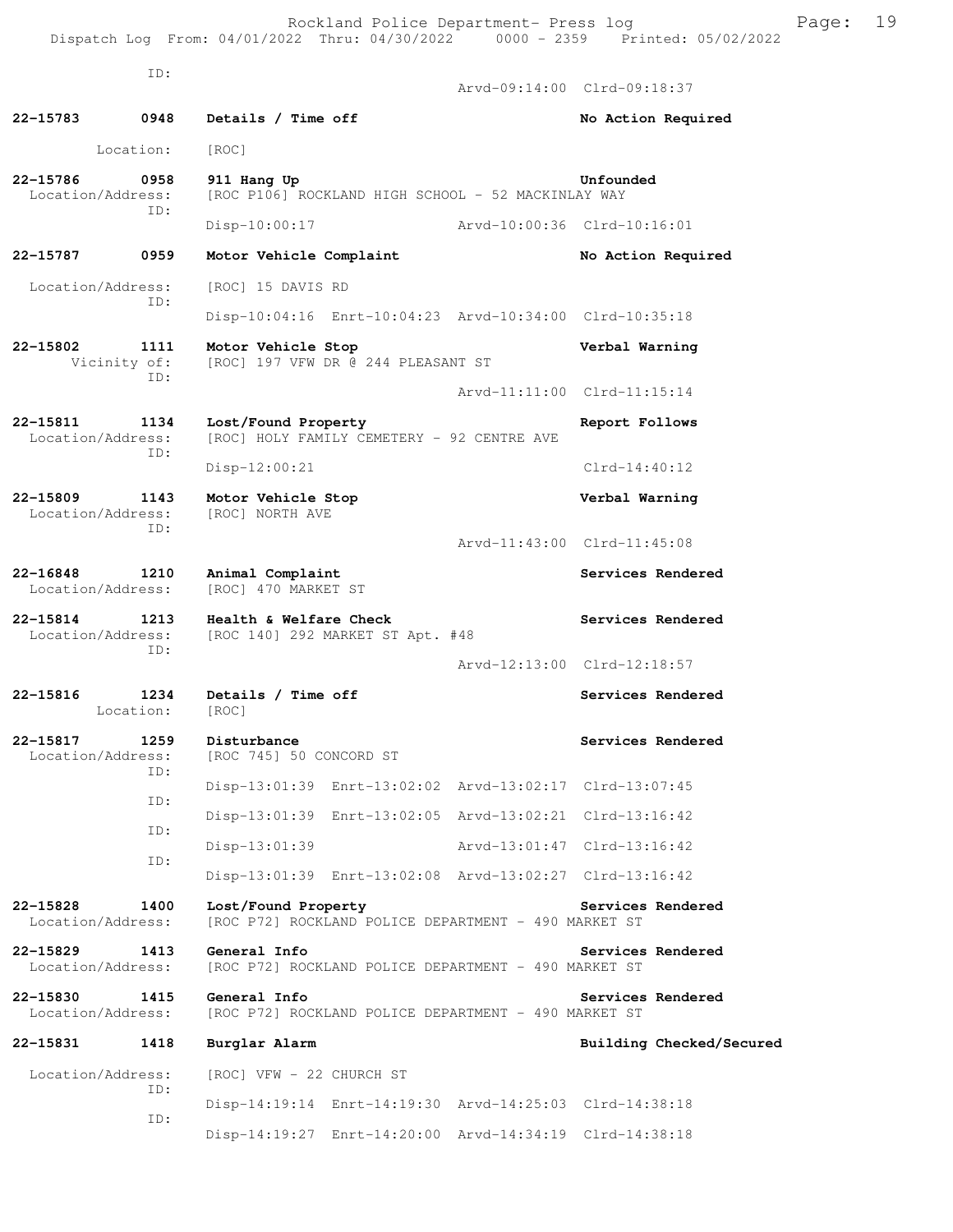Rockland Police Department- Press log entitled and Page: 20 Dispatch Log From: 04/01/2022 Thru: 04/30/2022 0000 - 2359 Printed: 05/02/2022

|                                   | ID:         | $Disp-14:19:54$                                 | Arvd-14:19:57 Clrd-14:38:18                             |                 |                          |
|-----------------------------------|-------------|-------------------------------------------------|---------------------------------------------------------|-----------------|--------------------------|
|                                   |             |                                                 |                                                         |                 |                          |
| 22-15842<br>Location/Address:     | 1517<br>ID: | Assist Fire Department<br>[ROC] 273 WEYMOUTH ST |                                                         |                 | Services Rendered        |
|                                   | TD:         |                                                 | Disp-15:18:26 Enrt-15:18:39 Arvd-15:23:41 Clrd-16:04:11 |                 |                          |
|                                   |             |                                                 | Disp-15:18:32 Enrt-15:18:34 Arvd-15:23:41 Clrd-16:04:16 |                 |                          |
|                                   | ID:         |                                                 | Disp-15:24:36 Enrt-15:24:39 Arvd-15:33:07 Clrd-16:04:09 |                 |                          |
|                                   | ID:         | $Disp-15:27:32$                                 | Arvd-15:27:35 Clrd-16:09:35                             |                 |                          |
|                                   | ID:         | $Disp-15:33:00$                                 | Arvd-15:33:03 Clrd-16:04:14                             |                 |                          |
| $22 - 15849$<br>Location/Address: | 1600        | SHIFT ASSIGNMENTS                               | [ROC P72] ROCKLAND POLICE DEPARTMENT - 490 MARKET ST    |                 | Services Rendered        |
| 22-15848<br>Location/Address:     | 1612<br>ID: | Lost/Found Property<br>[ROC 716] 274 WEBSTER ST |                                                         |                 | Services Rendered        |
|                                   |             | Disp-16:17:42                                   |                                                         | Clrd-16:19:06   |                          |
| 22-15857<br>Location/Address:     | 1656        | General Info                                    | [ROC P72] ROCKLAND POLICE DEPARTMENT - 490 MARKET ST    |                 | Services Rendered        |
| 22-15858<br>Location/Address:     | 1701<br>ID: | Burglar Alarm<br>[ROC] 22 CHURCH ST             |                                                         |                 | Services Rendered        |
|                                   |             | $Disp-17:02:47$                                 |                                                         | $Clrd-17:03:19$ |                          |
| $22 - 15859$<br>Location/Address: | 1706<br>ID: | Building Check<br>[ROC] WEBSTER ST              |                                                         | Appears Secure  |                          |
|                                   |             |                                                 | Arvd-17:06:37 Clrd-17:06:52                             |                 |                          |
| $22 - 15862$<br>Location/Address: | 1719        | Traffic Enforcement<br>[ROC] PLEASANT ST        |                                                         | Appears Secure  |                          |
|                                   | ID:         |                                                 | Arvd-17:20:08 Clrd-18:00:25                             |                 |                          |
| 22-15880<br>Location/Address:     | 1952<br>ID: | Motor Vehicle Complaint<br>[ROC] BEECH ST       |                                                         |                 | Services Rendered        |
|                                   |             |                                                 | Disp-19:56:32 Enrt-19:56:35 Arvd-19:57:12 Clrd-20:08:01 |                 |                          |
| 22-15884                          | 2003        | Police Information                              |                                                         |                 | No Action Required       |
|                                   | Location:   | [ROC] BOLO                                      |                                                         |                 |                          |
| 22-15887                          | 2007        | Police Information                              |                                                         |                 | No Action Required       |
|                                   | Location:   | [ROC] BOLO                                      |                                                         |                 |                          |
| 22-15890<br>Location/Address:     | 2027        | Building Check<br>[ROC] WEBSTER ST              |                                                         | Appears Secure  |                          |
|                                   | ID:         |                                                 | Arvd-20:28:01 Clrd-20:28:24                             |                 |                          |
| 22-15894                          | 2036        | Police Information                              |                                                         |                 | No Action Required       |
|                                   | Location:   | [ROC] BOLO                                      |                                                         |                 |                          |
| 22-15906                          | 2243        | Burglar Alarm                                   |                                                         |                 | Building Checked/Secured |
| Location/Address:                 |             |                                                 | [ROC 84] HARMON GOLF & FITNESS CLUB - 168 CONCORD ST    |                 |                          |
|                                   | ID:         |                                                 | Disp-22:44:49 Enrt-22:44:54 Arvd-22:47:43 Clrd-22:53:26 |                 |                          |
| 22-15910                          | 2323        | <b>Building Check</b>                           |                                                         | Appears Secure  |                          |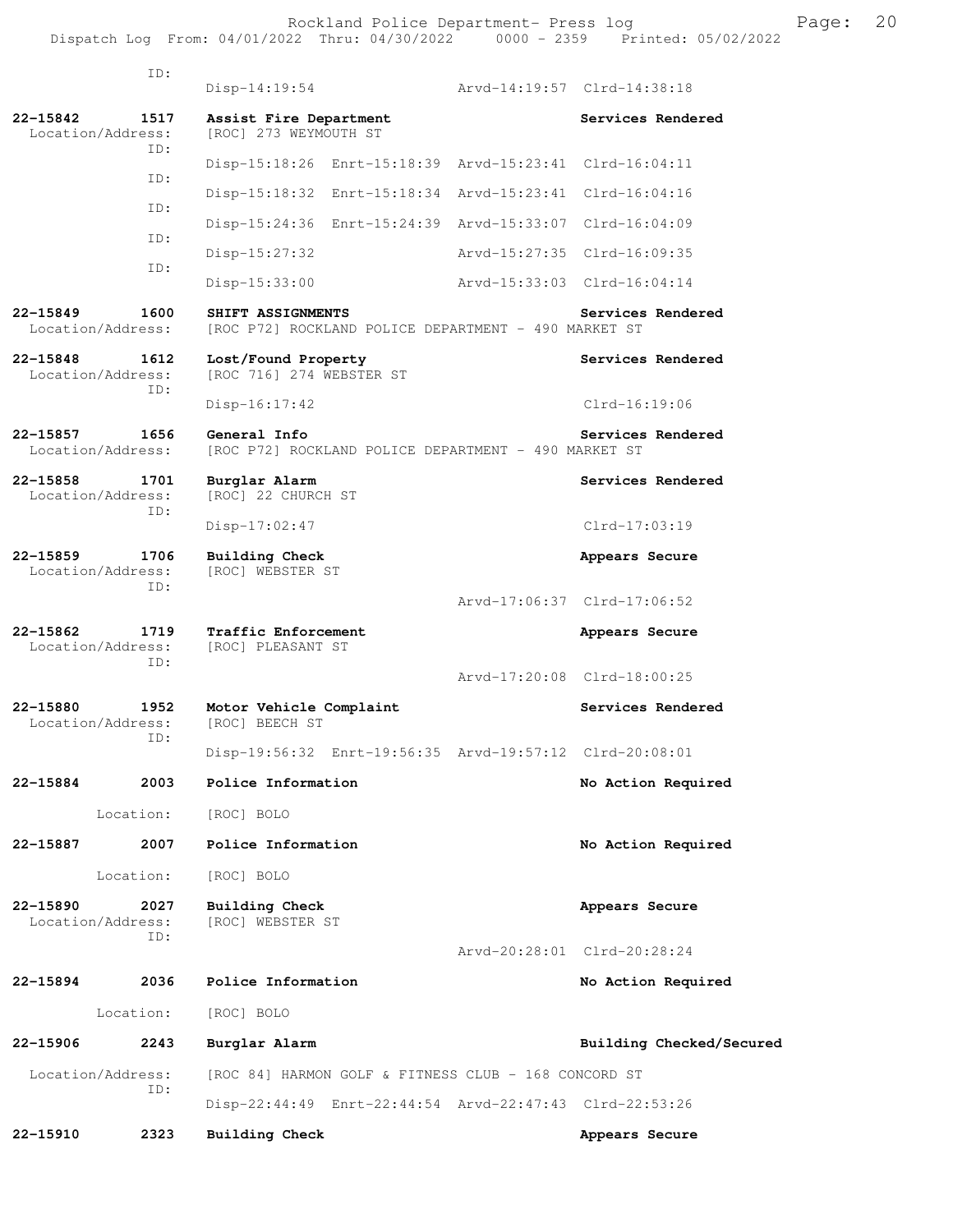|                                                  | Dispatch Log From: 04/01/2022 Thru: 04/30/2022 0000 - 2359 Printed: 05/02/2022 |                                 | Rockland Police Department- Press log                   |                   |                          | Page: | 21 |
|--------------------------------------------------|--------------------------------------------------------------------------------|---------------------------------|---------------------------------------------------------|-------------------|--------------------------|-------|----|
| Location/Address:                                | [ROC] WEBSTER ST                                                               |                                 |                                                         |                   |                          |       |    |
| ID:                                              |                                                                                |                                 | Arvd-23:24:41 Clrd-23:24:58                             |                   |                          |       |    |
| 22-15915<br>2359<br>Location:                    | Details / Time off<br>[ROC]                                                    |                                 |                                                         | Services Rendered |                          |       |    |
| For Date: $04/08/2022 -$ Friday                  |                                                                                |                                 |                                                         |                   |                          |       |    |
| 22-15916<br>0001<br>Location/Address:            | SHIFT ASSIGNMENTS                                                              |                                 | [ROC P72] ROCKLAND POLICE DEPARTMENT - 490 MARKET ST    |                   | Services Rendered        |       |    |
| 22-15920<br>0057<br>Location/Address:            | <b>Building Check</b><br>[ROC] MARTHA DR                                       |                                 |                                                         | Investigated      |                          |       |    |
| ID:                                              |                                                                                |                                 | Arvd-00:57:31 Clrd-00:57:40                             |                   |                          |       |    |
| 22-15921<br>0057<br>Location/Address:            | <b>Building Check</b><br>[ROC] MARKET ST                                       |                                 |                                                         | Investigated      |                          |       |    |
| ID:                                              |                                                                                |                                 | Arvd-00:58:12 Clrd-00:58:22                             |                   |                          |       |    |
| 22-15923<br>0110<br>Location/Address:            | Health & Welfare Check                                                         | [ROC 897] 110 MARTHA DR Apt. #E |                                                         | Services Rendered |                          |       |    |
| ID:<br>ID:                                       |                                                                                |                                 | Disp-01:11:30 Enrt-01:11:39 Arvd-01:14:18 Clrd-01:31:29 |                   |                          |       |    |
|                                                  |                                                                                |                                 | Disp-01:11:35 Enrt-01:11:39 Arvd-01:14:12 Clrd-01:31:32 |                   |                          |       |    |
| 22-15931<br>0455                                 | Burglar Alarm                                                                  |                                 |                                                         |                   | Building Checked/Secured |       |    |
| Location/Address:<br>TD:                         | [ROC] 22 CHURCH ST                                                             |                                 |                                                         |                   |                          |       |    |
| ID:                                              |                                                                                |                                 | Disp-04:55:57 Enrt-04:57:02 Arvd-04:59:00 Clrd-05:02:01 |                   |                          |       |    |
|                                                  |                                                                                |                                 | Disp-04:56:53 Enrt-04:57:00 Arvd-05:00:20 Clrd-05:01:20 |                   |                          |       |    |
| $22 - 15932$<br>0456                             | Burglar Alarm                                                                  |                                 |                                                         |                   | Building Checked/Secured |       |    |
| Location/Address:<br>ID:                         | [ROC] 14 WINTER CIR                                                            |                                 |                                                         |                   |                          |       |    |
| ID:                                              | $Disp-04:57:42$                                                                |                                 | Arvd-04:58:45 Clrd-05:05:32                             |                   |                          |       |    |
|                                                  |                                                                                |                                 | Disp-04:57:53 Enrt-04:58:51 Arvd-04:58:54 Clrd-05:05:36 |                   |                          |       |    |
| 22-15934<br>0600<br>Location/Address:<br>ID:     | <b>Building Check</b><br>[ROC] UNION ST                                        |                                 |                                                         | Appears Secure    |                          |       |    |
|                                                  |                                                                                |                                 | Arvd-06:02:42 Clrd-06:29:43                             |                   |                          |       |    |
| 22-15935<br>0644<br>Location/Address:<br>ID:     | Traffic Enforcement<br>[ROC] LIBERTY ST                                        |                                 |                                                         | Services Rendered |                          |       |    |
|                                                  |                                                                                |                                 | Arvd-06:44:48 Clrd-07:08:39                             |                   |                          |       |    |
| 22-15945<br>0800<br>Location/Address:            | General Info                                                                   |                                 | [ROC P72] ROCKLAND POLICE DEPARTMENT - 490 MARKET ST    | Services Rendered |                          |       |    |
| 22-15952<br>0852<br>Location/Address:<br>ID:     | Follow-Up Investigation<br>[ROC] 31 LEISUREWOODS DR                            |                                 | Arvd-08:52:00 Clrd-09:05:58                             | Services Rendered |                          |       |    |
| 22-15955<br>0902                                 | General Info                                                                   |                                 |                                                         | Services Rendered |                          |       |    |
| Location/Address:                                |                                                                                |                                 | [ROC P72] ROCKLAND POLICE DEPARTMENT - 490 MARKET ST    |                   |                          |       |    |
| $22 - 15956$<br>0906<br>Location/Address:<br>ID: | Follow-Up Investigation<br>[ROC] 2 CHESTNUT CIR                                |                                 |                                                         | Report Follows    |                          |       |    |
|                                                  |                                                                                |                                 | Arvd-09:06:00 Clrd-09:22:54                             |                   |                          |       |    |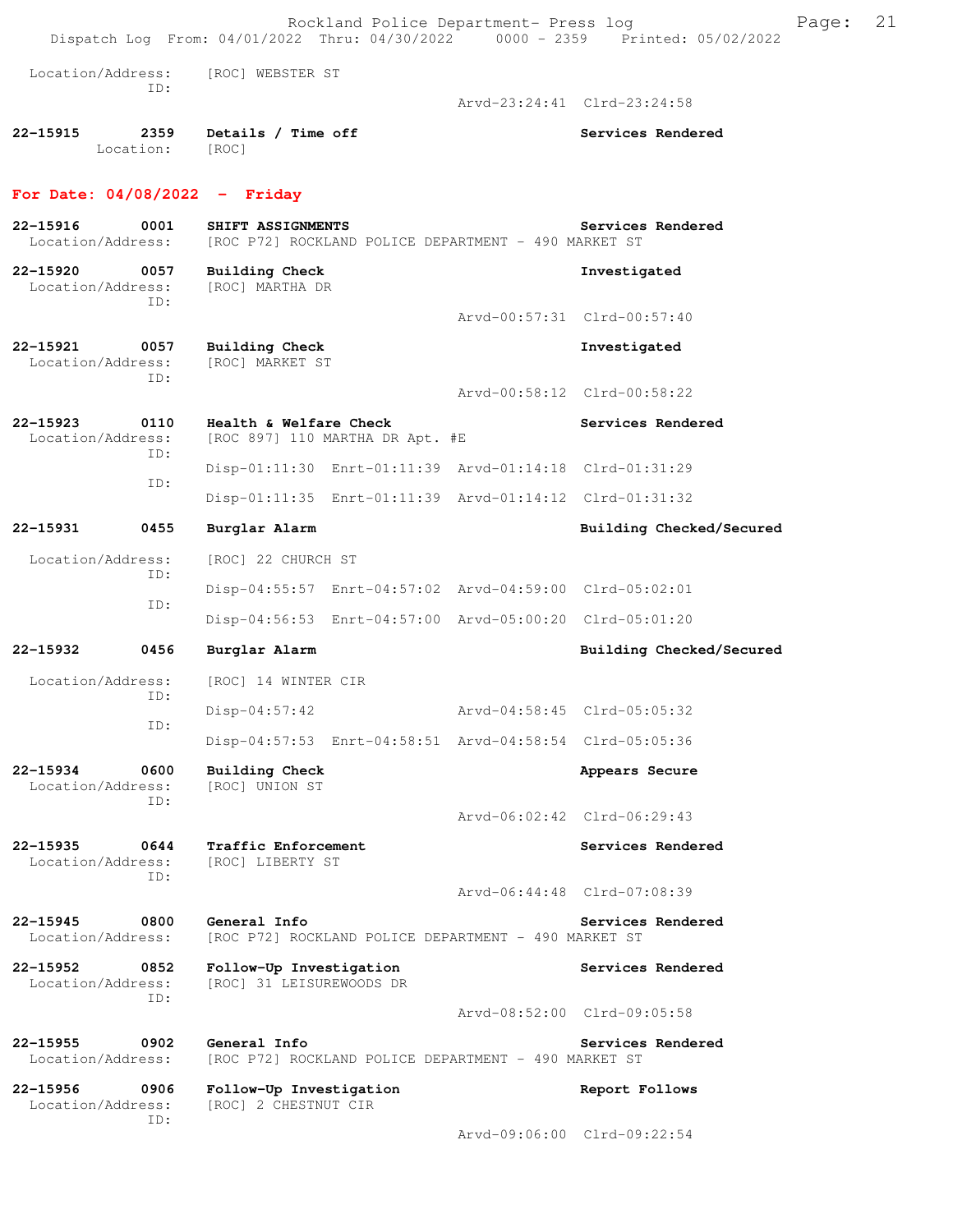| 22-15962<br>Location/Address:     | 1040                                    | Larceny / Forgery/ Fraud<br>[ROC] 256 WEYMOUTH ST                                                                                          |                             | Report Follows                 |
|-----------------------------------|-----------------------------------------|--------------------------------------------------------------------------------------------------------------------------------------------|-----------------------------|--------------------------------|
|                                   | ID:                                     |                                                                                                                                            | Arvd-10:40:00 Clrd-11:19:47 |                                |
| $22 - 15969$                      | 1116                                    | Motor Vehicle Stop                                                                                                                         |                             | Citation/Warning Issued        |
| Location/Address:                 | ID:                                     | [ROC] UNION ST                                                                                                                             |                             |                                |
|                                   |                                         |                                                                                                                                            | Arvd-11:16:00 Clrd-11:23:55 |                                |
| 22-15971<br>Location/Address:     | 1121                                    | General Info<br>[ROC P72] ROCKLAND POLICE DEPARTMENT - 490 MARKET ST                                                                       |                             | Services Rendered              |
| 22-15972                          | 1124<br>Location:                       | Details / Time off<br>[ROC]                                                                                                                |                             | Services Rendered              |
| 22-15976<br>Location/Address:     | 1135<br>TD:                             | Motor Vehicle Stop<br>[ROC 745] 50 CONCORD ST                                                                                              |                             | Arrest (s) Made                |
|                                   | ID:                                     |                                                                                                                                            | Arvd-11:35:00 Clrd-12:17:35 |                                |
|                                   | ID:                                     | Disp-11:39:25 Enrt-11:39:27 Arvd-11:42:12 Clrd-11:57:18                                                                                    |                             |                                |
|                                   | Refer To Arrest:<br>Arrest:<br>Address: | Disp-11:40:12 Enrt-11:40:14 Arvd-11:40:15 Clrd-11:48:01<br>22ROC-15976-AR<br>WESTHAVER, REID                                               |                             |                                |
|                                   | Age:<br>Charges:                        | 55 FAIRVIEW ST Apt. #A ROCKLAND, MA<br>23<br>LICENSE SUSPENDED, OP MV WITH<br>EQUIPMENT VIOLATION, MISCELLANEOUS MV<br>STOP/YIELD, FAIL TO |                             |                                |
| $22 - 15983$<br>Location/Address: | 1214                                    | MVA Property Damage Only<br>[ROC] HINGHAM ST                                                                                               |                             | Report Follows                 |
|                                   | ID:<br>ID:                              | Disp-12:17:07 Enrt-12:17:25 Arvd-12:21:38 Clrd-12:57:50                                                                                    |                             |                                |
|                                   |                                         | Disp-12:17:21 Enrt-12:17:24 Arvd-12:23:32 Clrd-12:57:48                                                                                    |                             |                                |
| 22-15986<br>Location/Address:     | 1234                                    | General Info<br>[ROC P72] ROCKLAND POLICE DEPARTMENT - 490 MARKET ST                                                                       |                             | Services Rendered              |
| 22-15987                          | 1235<br>Location:                       | Details / Time off<br>[ROC]                                                                                                                |                             | No Service                     |
| 22-15995                          | 1302                                    | Health & Welfare Check                                                                                                                     |                             | Transported to Hospital        |
| Location/Address:                 | ID:                                     | [ROC 1032] 615 MARKET ST Apt. #1                                                                                                           |                             |                                |
|                                   | ID:                                     | Disp-13:07:23 Enrt-13:07:30 Arvd-13:07:41 Clrd-13:26:28                                                                                    |                             |                                |
|                                   | ID:                                     | Disp-13:07:23 Enrt-13:07:35 Arvd-13:07:44 Clrd-13:26:27                                                                                    |                             |                                |
|                                   |                                         | Disp-13:07:23 Enrt-13:07:37 Arvd-13:07:47 Clrd-13:26:26                                                                                    |                             |                                |
| 22-16000<br>Location/Address:     | 1316                                    | Suspicious Activity<br>[ROC] 845 LIBERTY ST                                                                                                |                             | Services Rendered              |
| 22-16009                          | 1403<br>Location:                       | Details / Time off<br>[ROC]                                                                                                                |                             | No Service                     |
| 22-16011                          | 1407                                    | Prisioner Transport                                                                                                                        |                             | Taken/Referred to Other Agency |
| Location/Address:                 | ID:                                     | [HIN 1] HINGHAM COURT - 28 GEORGE WASHINGTON BLVD                                                                                          |                             |                                |
|                                   |                                         |                                                                                                                                            | Arvd-14:07:00 Clrd-15:20:19 |                                |
| $22 - 16019$<br>Location/Address: | 1445                                    | Detail<br>[ROC P72] ROCKLAND POLICE DEPARTMENT - 490 MARKET ST                                                                             |                             | Services Rendered              |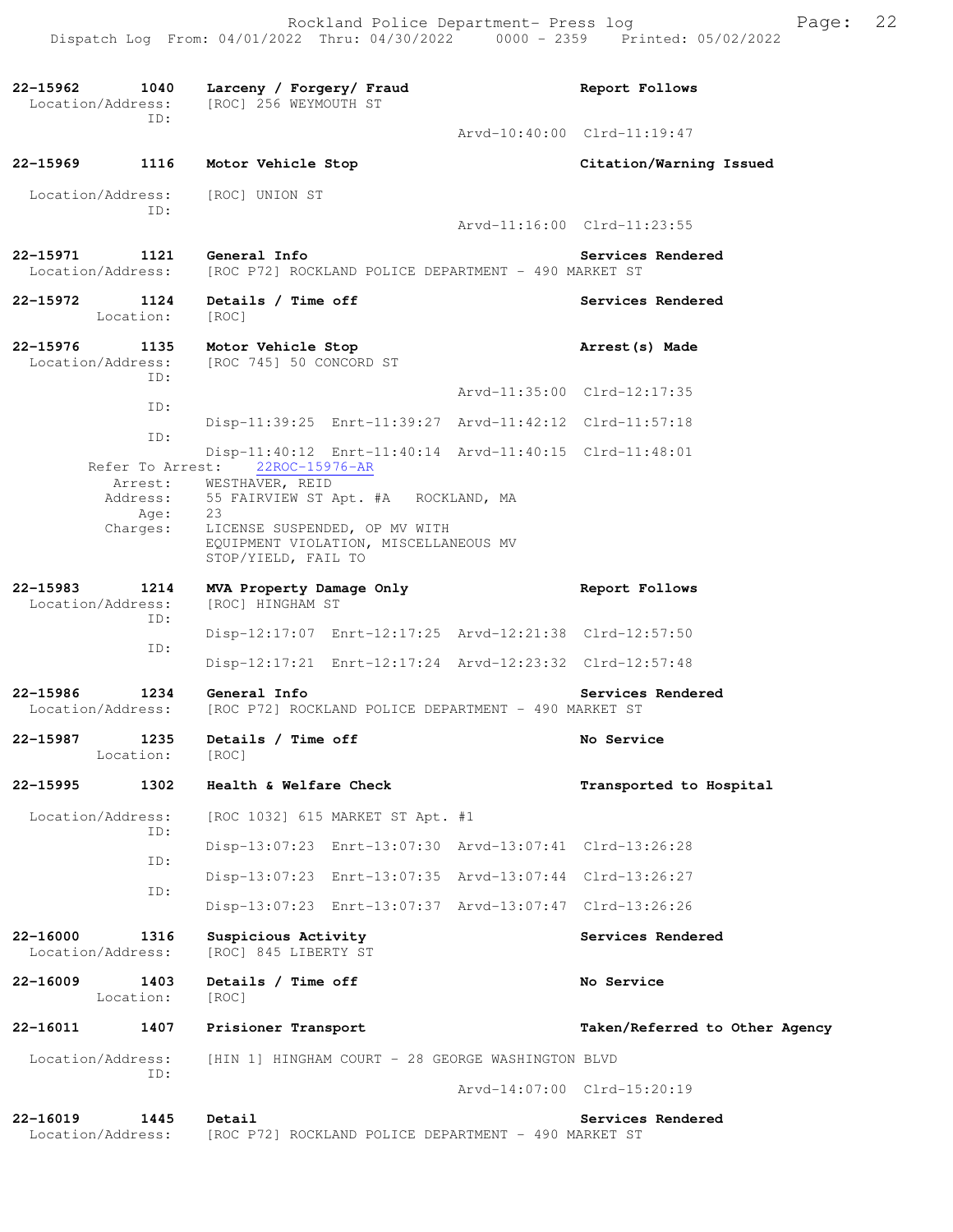Rockland Police Department- Press log Freed Page: 23 Dispatch Log From: 04/01/2022 Thru: 04/30/2022 0000 - 2359 Printed: 05/02/2022

**22-16023 1504 Detail Services Rendered**  Location/Address: [ROC P72] ROCKLAND POLICE DEPARTMENT - 490 MARKET ST **22-16028 1524 General Info Services Rendered**  [ROC P72] ROCKLAND POLICE DEPARTMENT - 490 MARKET ST **22-16036 1548 Traffic Enforcement No Action Required**  Location/Address: [ROC P72] ROCKLAND POLICE DEPARTMENT - 490 MARKET ST ID: Arvd-15:49:19 Clrd-17:46:19 ID: Disp-17:46:45 Arvd-17:46:51 Clrd-18:40:27 ID: Disp-19:23:45 Enrt-19:23:56 Arvd-19:26:13 Clrd-19:46:43 **22-16040 1600 SHIFT ASSINGMENTS Services Rendered** Location/Address: [ROC P72] ROCKLAND POLICE DEPARTMENT - 490 MARKET ST [ROC P72] ROCKLAND POLICE DEPARTMENT - 490 MARKET ST **22-16042** 1620 Assist Public **Services Rendered** Location/Address: [ROC P72] ROCKLAND POLICE DEPARTMENT - 490 MARKET ST [ROC P72] ROCKLAND POLICE DEPARTMENT - 490 MARKET ST ID: Disp-16:23:28 Clrd-16:24:53 **22-16051 1644 Traffic Enforcement Services Rendered**  Location/Address: [ROC] LIBERTY ST ID: Disp-16:45:26 Clrd-16:45:29 **22-16052 1644 Traffic Enforcement 1644 Services Rendered** Services Rendered **Services** Rendered [ROC] PLEASANT ST ID: Arvd-16:45:29 Clrd-17:13:19 **22-16073 1922 Building Check Building Checked/Secured**  Location/Address: [ROC] 437 WEBSTER ST ID: Arvd-19:23:43 Clrd-19:26:07 **22-16075 1928 Motor Vehicle Stop Services Rendered**  Location/Address: [ROC P62] CHINA PLAZA - 35 MARKET ST ID: Arvd-19:28:00 Clrd-19:34:10 **22-16076 1934 Building Check Building Checked/Secured**  Location/Address: [ROC 60] SPRING GATE APARTMENTS - 52 HANNAH WAY ID: Arvd-19:35:03 Clrd-19:38:16 **22-16077 1939 Building Check Building Checked/Secured**  Location/Address: [ROC P89] CALVARY CHAPEL - 175 MARKET ST ID: Arvd-19:39:54 Clrd-19:40:41 **22-16078 1958 Traffic Enforcement No Service**  Location/Address: [ROC P72] ROCKLAND POLICE DEPARTMENT - 490 MARKET ST ID: Disp-19:59:35 Clrd-20:03:20 **22-16079 2001 Details No Service**  Location: [ROC] **22-16080 2005 Traffic Enforcement Services Rendered**  Location/Address: [ROC P72] ROCKLAND POLICE DEPARTMENT - 490 MARKET ST ID: Disp-20:05:32 Enrt-20:05:43 Arvd-20:05:45 Clrd-21:55:55 Original Call #: 22-16078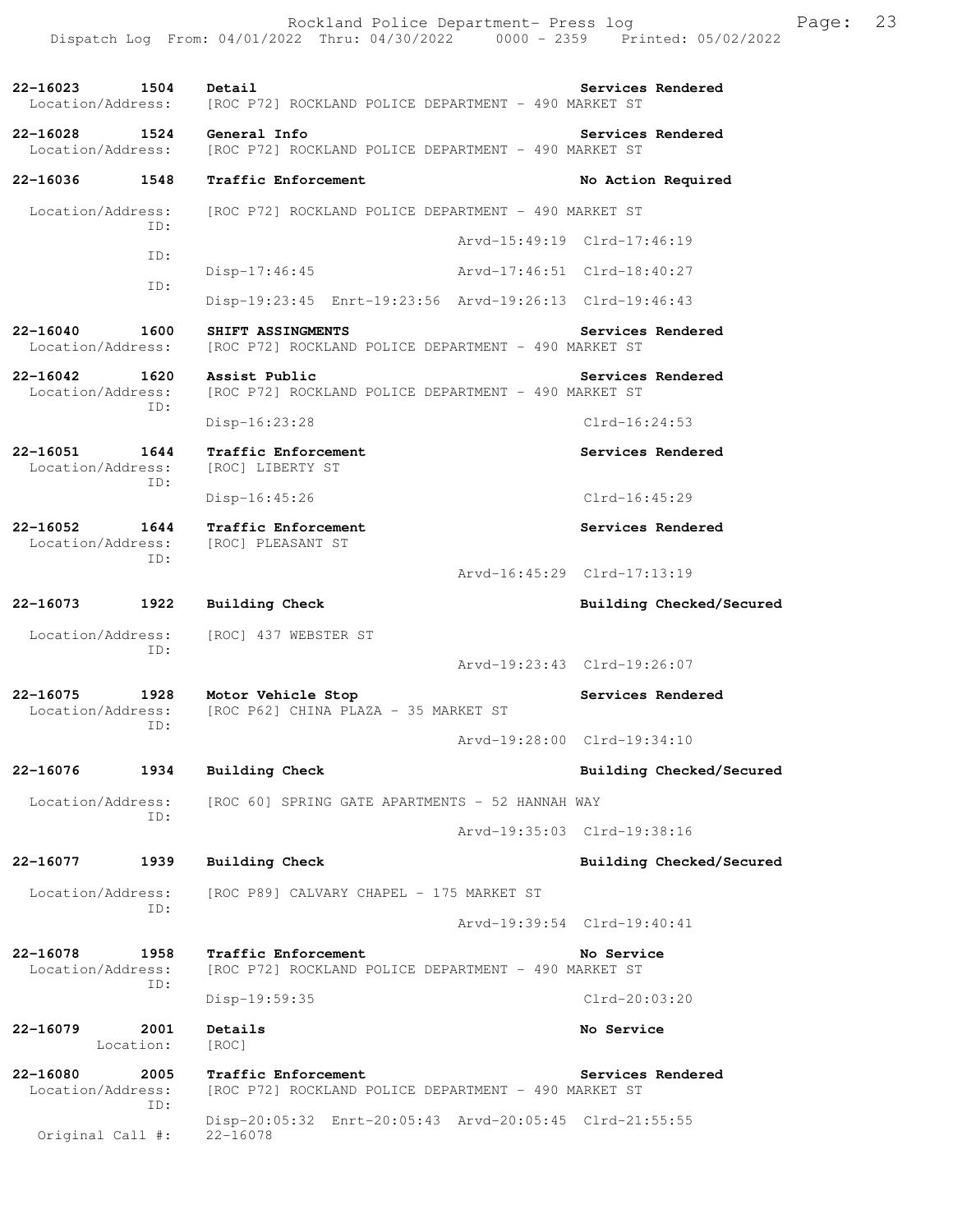Rockland Police Department- Press log Frank Page: 24 Dispatch Log From: 04/01/2022 Thru: 04/30/2022 0000 - 2359 Printed: 05/02/2022

**22-16092 2118 Motor Vehicle Stop Citation/Warning Issued**  Location/Address: [ROC] 938 HINGHAM ST @ 11 COMMERCE RD ID: Disp-21:19:12 Arvd-21:19:15 Clrd-21:24:48 **22-16096 2135 Disturbance Services Rendered Location/Address:** [ROC] BAY PATH LN Location/Address: ID: Disp-21:37:36 Arvd-21:46:35 Clrd-21:57:22 **22-16098 2152 General Info No Action Required**  Location/Address: [ROC P72] ROCKLAND POLICE DEPARTMENT - 490 MARKET ST **22-16099 2205 Burglar Alarm False Alarm**  [ROC] 153 MARKET ST ID: Disp-22:09:20 Arvd-22:13:16 Clrd-22:14:51 **22-16101 2214 Traffic Enforcement Services Rendered**  Location: [ROC] ROCKLAND ID: Arvd-22:14:00 Clrd-23:58:33 **22-16105 2252 Building Check Building Checked/Secured**  Location/Address: [ROC P89] CALVARY CHAPEL - 175 MARKET ST ID: Arvd-22:55:24 Clrd-22:56:44 **22-16106 2257 Building Check Building Checked/Secured**  Location/Address: [ROC] SPRING GATE - MARTHA DR ID: Arvd-22:59:34 Clrd-23:03:22 **22-16107 2307 Building Check Building Checked/Secured**  Location/Address: [ROC 60] SPRING GATE APARTMENTS - 52 HANNAH WAY ID: Arvd-23:08:22 Clrd-23:09:12 **22-16111 2326 Building Check Building Checked/Secured**  Location/Address: [ROC] 437 WEBSTER ST ID: Arvd-23:28:18 Clrd-23:37:39 **22-16116 2337 Emergency Medical Cancelled Enroute**  Location/Address: [ROC 600] COPLEY GARDENS APARTMENTS - 105 MARKET ST Apt. #6 ID: Disp-23:39:14 Enrt-23:39:29 Arvd-23:42:16 Clrd-23:55:25 **For Date: 04/09/2022 - Saturday 22-16120 0001 SHIFT ASSIGNMENTS Services Rendered**  Location/Address: [ROC P72] ROCKLAND POLICE DEPARTMENT - 490 MARKET ST **22-16123 0004 Building Check Building Checked/Secured** 

Location/Address: [ROC P89] CALVARY CHAPEL - 175 MARKET ST

Arvd-00:11:51 Clrd-00:16:12

**22-16124 0012 Health & Welfare Check Services Rendered** Location/Address: [ROC P69] MCDONALD'S - 117 MARKET ST [ROC P69] MCDONALD'S - 117 MARKET ST ID: Disp-00:14:54 Enrt-00:17:13 Arvd-00:21:49 Clrd-00:22:13

ID: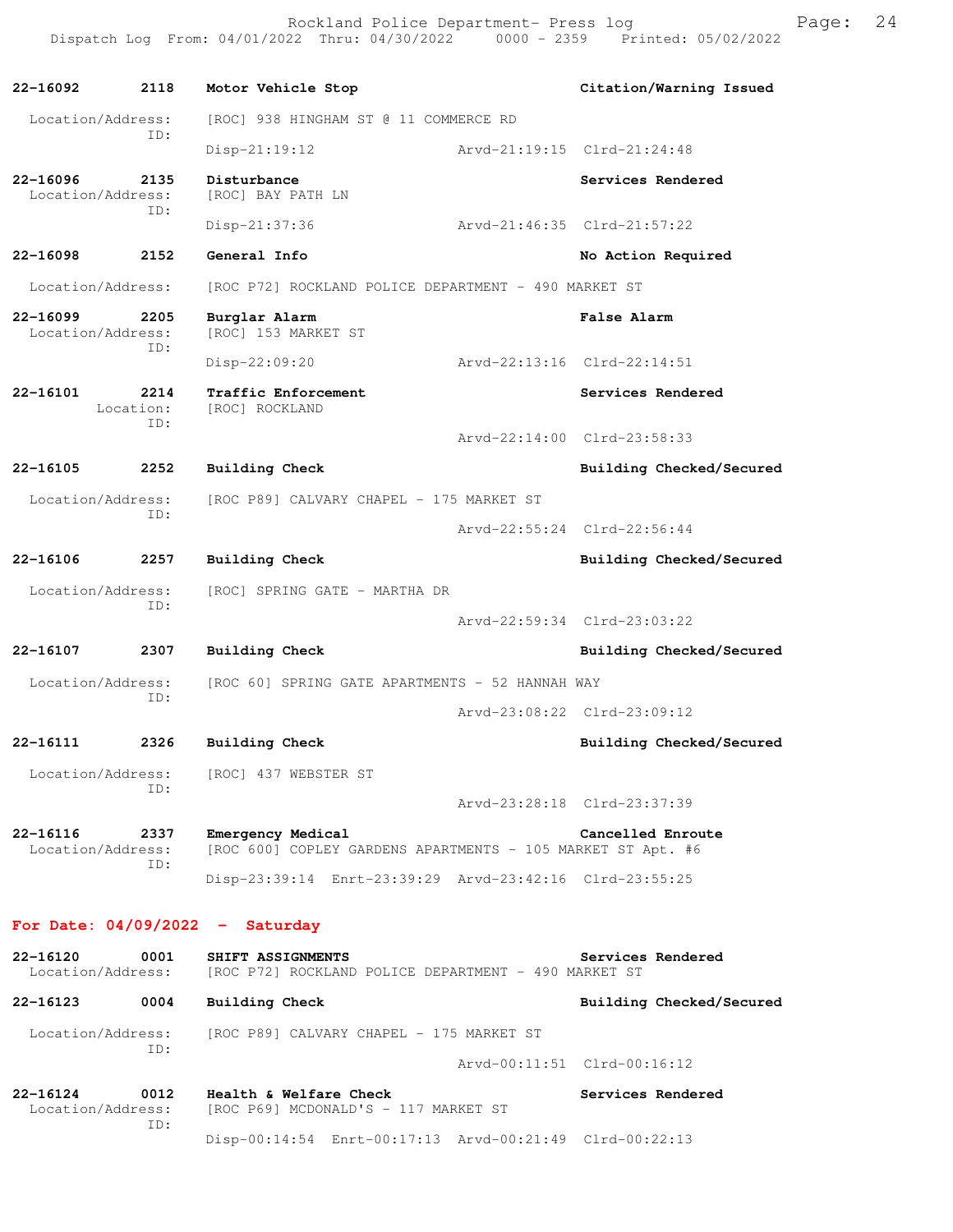Rockland Police Department- Press log Freed Page: 25 Dispatch Log From: 04/01/2022 Thru: 04/30/2022 0000 - 2359 Printed: 05/02/2022 ID: Disp-00:17:56 Arvd-00:18:29 Clrd-00:22:13 ID: Disp-00:18:10 Arvd-00:18:18 Clrd-00:22:13 **22-16125 0016 Building Check Building Checked/Secured**  Location/Address: [ROC 60] SPRING GATE APARTMENTS - 52 HANNAH WAY ID: Arvd-00:17:51 Clrd-00:21:37 **22-16126 0022 Building Check Building Checked/Secured**  Location/Address: [ROC] 437 WEBSTER ST ID: Arvd-00:25:16 Clrd-00:27:06 **22-16136 0114 Motor Vehicle Stop Verbal Warning**  [ROC] PLAIN - MAPLE ST ID: Arvd-01:14:46 Clrd-01:17:26 **22-16139 0136 Motor Vehicle Stop Arrest(s) Made**  Location/Address: [ROC] PLAIN - WEST WATER ST ID: Arvd-01:36:00 Clrd-01:52:39 ID: Disp-01:38:43 Arvd-01:38:49 Clrd-01:52:39 Refer To Summons: 22ROC-16139-AR Summons: CORREIA, ETSON<br>Address: 9 EMERALD ST Apt. 9 EMERALD ST Apt. #1 BROCKTON, MA Age: 25<br>Charges: SPE SPEEDING IN VIOL SPECIAL REGULATION NEGLIGENT OPERATION OF MOTOR VEHICLE **22-16144 0237 Details / Time off Services Rendered**  Location: [ROC] **22-16147 0621 Building Check Appears Secure**  Location/Address: [ROC] UNION ST ID: Arvd-06:21:54 Clrd-06:40:30 **22-16150** 0631 **Traffic Enforcement 1.1625 Services Rendered Services Rendered Integral** [ROC] LIBERTY ST ID: Arvd-06:32:00 Clrd-06:43:58 **22-16154 0800 SHIFT ASSIGNMENTS Services Rendered**  Location/Address: [ROC P72] ROCKLAND POLICE DEPARTMENT - 490 MARKET ST **22-16157 0816 Police Information No Action Required**  Location: [ROC] BOLO **22-16158 0839 Building Check Services Rendered**  Location/Address: [ROC] WEBSTER ST ID: Arvd-08:40:08 Clrd-08:40:46 **22-16159 0843 Building Check Services Rendered**  Location/Address: [ROC] SAW MILL LN ID: Arvd-08:44:39 Clrd-08:45:14 **22-16160 0843 NEEDLE PICK UP Services Rendered**  Location/Address: [ROC] 566 FOREST ST ID: Disp-08:46:38 Enrt-08:52:52 Arvd-08:52:55 Clrd-08:55:22 **22-16171 0954 General Incident Services Rendered**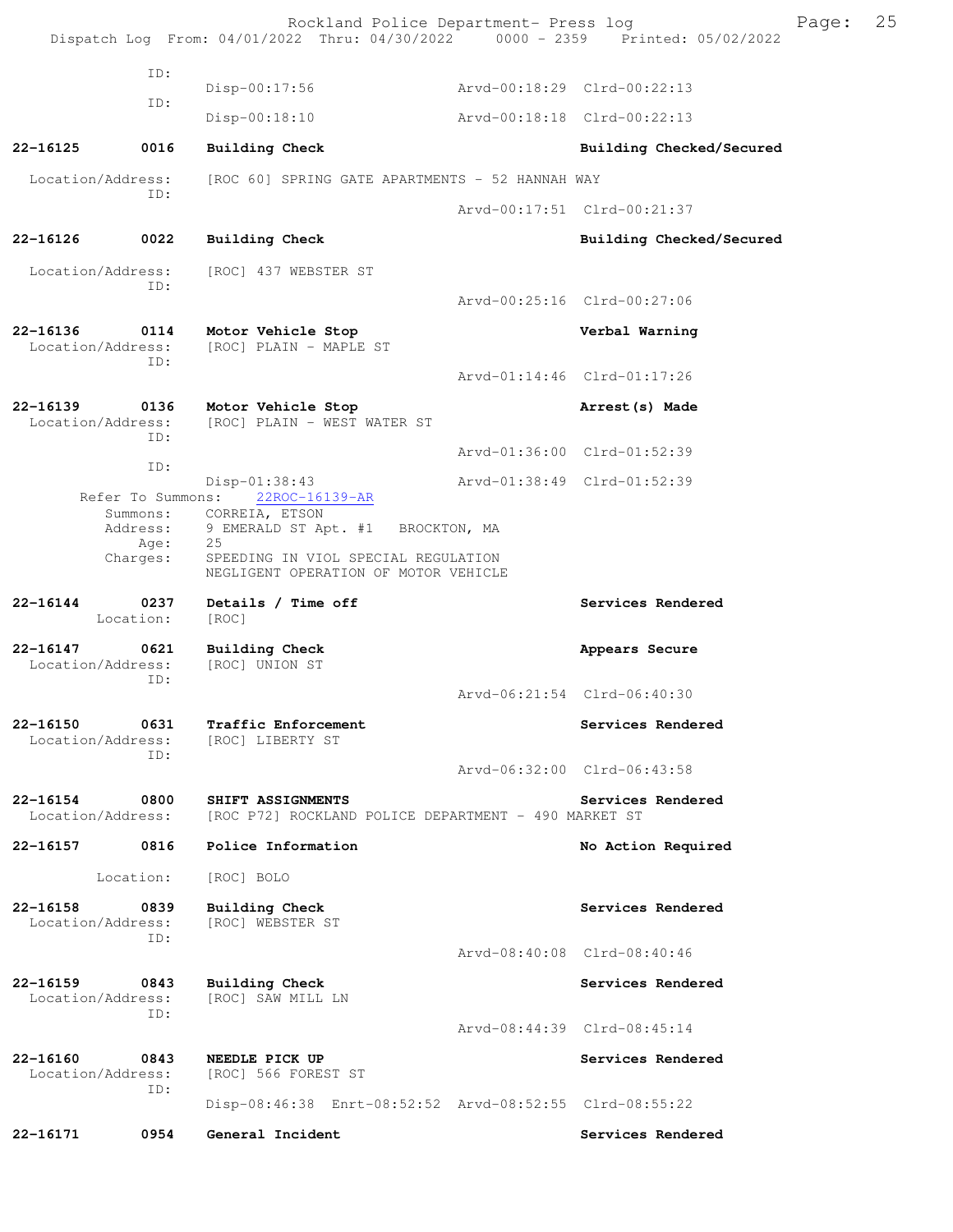|                                                                           |                                                                                                                                                                                                               | Rockland Police Department- Press log | Dispatch Log From: 04/01/2022 Thru: 04/30/2022 0000 - 2359 Printed: 05/02/2022 | Page: | 26 |
|---------------------------------------------------------------------------|---------------------------------------------------------------------------------------------------------------------------------------------------------------------------------------------------------------|---------------------------------------|--------------------------------------------------------------------------------|-------|----|
| Location/Address:                                                         | [ROC P106] ROCKLAND MIDDLE SCHOOL - 52 MACKINLAY WAY                                                                                                                                                          |                                       |                                                                                |       |    |
| TD:                                                                       | Disp-09:56:04 Enrt-09:56:16 Arvd-09:56:22 Clrd-10:14:21                                                                                                                                                       |                                       |                                                                                |       |    |
| ID:                                                                       | Disp-09:56:08 Enrt-09:56:16 Arvd-09:56:22 Clrd-10:04:40                                                                                                                                                       |                                       |                                                                                |       |    |
| ID:                                                                       | Disp-09:56:13 Enrt-09:56:16 Arvd-09:56:22 Clrd-10:07:09                                                                                                                                                       |                                       |                                                                                |       |    |
| 22-16173<br>1002<br>Location/Address:<br>ID:                              | MVA Property Damage Only<br>[ROC] 710 SUMMER ST @ 364 LEVIN RD                                                                                                                                                |                                       | Report Follows                                                                 |       |    |
| ID:                                                                       | Disp-10:04:40 Enrt-10:04:45 Arvd-10:16:24 Clrd-10:18:37                                                                                                                                                       |                                       |                                                                                |       |    |
| ID:                                                                       | Disp-10:07:16 Enrt-10:07:21 Arvd-10:16:29 Clrd-10:56:11                                                                                                                                                       |                                       |                                                                                |       |    |
|                                                                           | $Disp-10:14:35$                                                                                                                                                                                               |                                       | Clrd-10:18:28                                                                  |       |    |
| $22 - 16175$<br>1013<br>Location/Address:<br>ID:                          | Suspicious Activity<br>[ROC P65] 7-ELEVEN CONVENIENCE STORE - 92 MARKET ST                                                                                                                                    |                                       | Gone on arrival                                                                |       |    |
| ID:                                                                       | Disp-10:18:34 Enrt-10:18:46 Arvd-10:21:44 Clrd-10:26:35                                                                                                                                                       |                                       |                                                                                |       |    |
|                                                                           | Disp-10:18:42 Enrt-10:18:46 Arvd-10:21:46 Clrd-10:26:38                                                                                                                                                       |                                       |                                                                                |       |    |
| 22-16178<br>1026<br>Location/Address:<br>ID:                              | Traffic Enforcement<br>[ROC] 469 CONCORD ST @ 590 SUMMER ST                                                                                                                                                   |                                       | Services Rendered                                                              |       |    |
|                                                                           |                                                                                                                                                                                                               |                                       | Arvd-10:26:00 Clrd-10:39:30                                                    |       |    |
| $22 - 16188$<br>1145<br>Location/Address:<br>ID:                          | <b>Building Check</b><br>[ROC] WEBSTER ST                                                                                                                                                                     |                                       | Services Rendered                                                              |       |    |
|                                                                           |                                                                                                                                                                                                               |                                       | Arvd-11:46:25 Clrd-11:47:16                                                    |       |    |
| 22-16191<br>1147<br>Location/Address:<br>ID:                              | <b>Building Check</b><br>[ROC] SAW MILL LN                                                                                                                                                                    |                                       | Services Rendered                                                              |       |    |
|                                                                           |                                                                                                                                                                                                               |                                       | Arvd-11:53:11 Clrd-11:53:27                                                    |       |    |
| $22 - 16192$<br>1202<br>Location/Address:<br>TD:                          | Traffic Enforcement<br>[ROC P72] ROCKLAND POLICE DEPARTMENT - 450 MARKET ST                                                                                                                                   |                                       | Services Rendered                                                              |       |    |
| Refer To Summons:                                                         | 22ROC-16192-A-AR                                                                                                                                                                                              |                                       | Arvd-12:03:53 Clrd-15:56:00                                                    |       |    |
| Summons:<br>Address:<br>Age:                                              | FRIEDRICH, EDU<br>2025 MORNINGSTART DR CLERMONT, FL<br>34                                                                                                                                                     |                                       |                                                                                |       |    |
| Charges:<br>Refer To Summons:<br>Summons:<br>Address:<br>Age:<br>Charges: | UNLICENSED OPERATION OF MV<br>SPEEDING RATE OF SPEED EXCEEDING POSTED LIMIT<br>22ROC-16192-AR<br>PERRY, MICHAEL JAY<br>239 WEBSTER ST ROCKLAND, MA<br>26<br>STOP/YIELD, FAIL TO<br>UNLICENSED OPERATION OF MV |                                       |                                                                                |       |    |
| 22-16200<br>1243<br>Location/Address:                                     | Traffic Enforcement<br>[ROC] LIBERTY ST                                                                                                                                                                       |                                       | Services Rendered                                                              |       |    |
| ID:                                                                       |                                                                                                                                                                                                               |                                       | Arvd-12:44:37 Clrd-13:01:27                                                    |       |    |
| 22-16202<br>1258<br>Location/Address:<br>EMS Unit:                        | Health & Welfare Check<br>[ROC 745] 50 CONCORD ST Apt. #3<br>ROCKAM1-Rockland A1                                                                                                                              |                                       | Services Rendered                                                              |       |    |
|                                                                           | Disp-13:00:29 Enrt-13:01:24 Arvd-13:03:47 Clrd-13:05:28<br>InQrtsUnavl-13:11:00 InSrvce-13:11:09                                                                                                              |                                       |                                                                                |       |    |
| Fire Unit:                                                                | ROCKEN1-Pumper-Rockland Engine 1<br>Disp-13:00:41 Enrt-13:01:22 Arvd-13:03:44 Clrd-13:05:25<br>InQrtsUnavl-13:09:15 InSrvce-13:09:15                                                                          |                                       |                                                                                |       |    |
| ID:                                                                       | Disp-13:01:27 Enrt-13:01:31 Arvd-13:24:04 Clrd-13:24:42                                                                                                                                                       |                                       |                                                                                |       |    |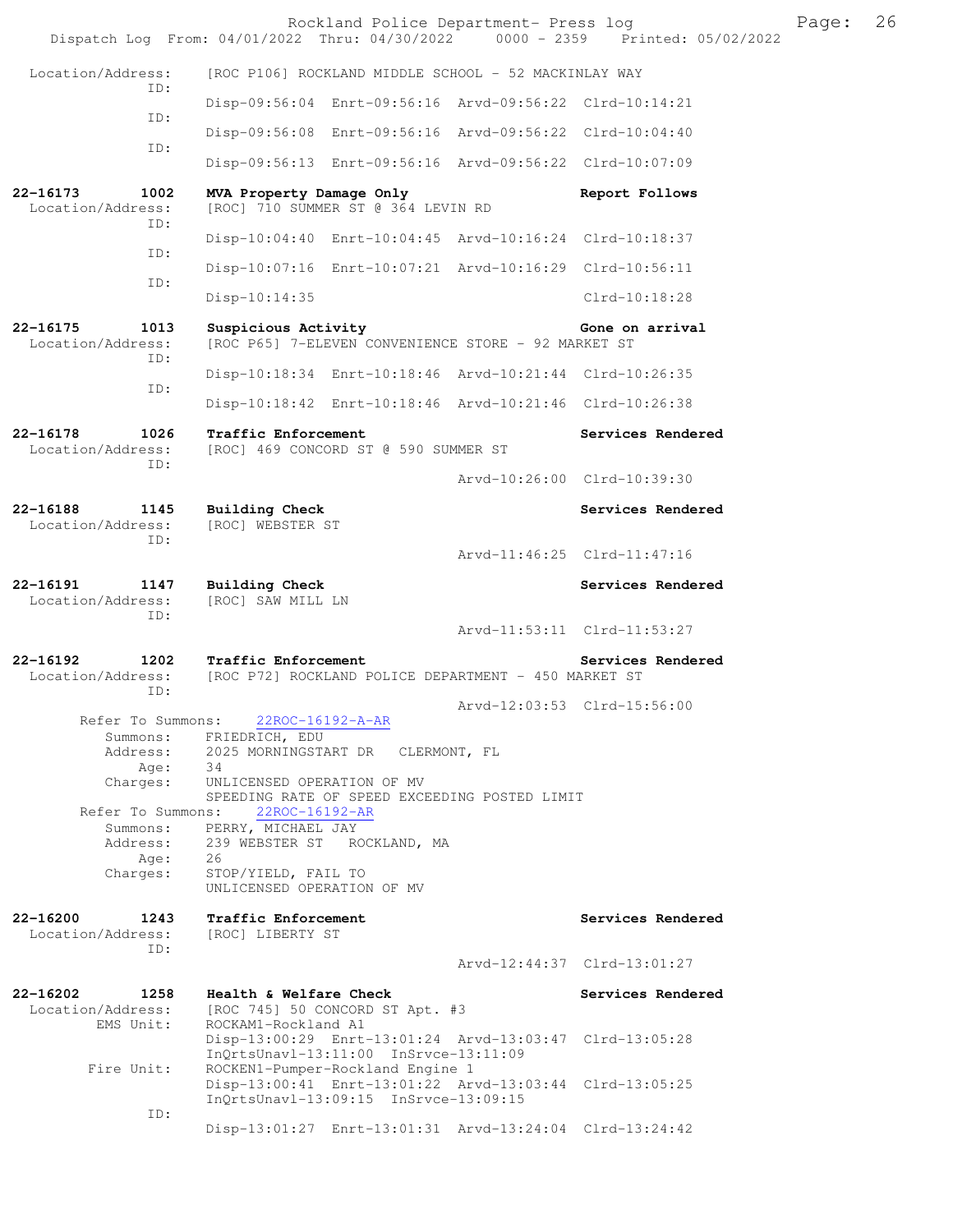Rockland Police Department- Press log France Press 27 Dispatch Log From: 04/01/2022 Thru: 04/30/2022 0000 - 2359 Printed: 05/02/2022 ID: Disp-13:22:57 Enrt-13:23:23 Arvd-13:24:08 Clrd-13:24:45 **22-16215 1420 Larceny / Forgery/ Fraud No Service**  Location/Address: [ROC P111] THEMIS PIZZA - 488 MARKET ST **22-16218 1430 Motor Vehicle Stop Citation/Warning Issued**  Location/Address: [ROC] 566 BEECH ST ID: Arvd-14:30:00 Clrd-14:48:26 **22-16227 1454 Building Check Services Rendered**  Location/Address: [ROC] WEBSTER ST ID: Arvd-14:55:05 Clrd-14:55:44 **22-16229 1455 Building Check Services Rendered**  [ROC] SAW MILL LN ID: Arvd-14:56:24 Clrd-14:56:42 **22-16230 1500 Neighbor Disturbance Services Rendered**  Location/Address: [ROC 159] 113 MARKET ST ID: Disp-15:04:35 Enrt-15:04:40 Arvd-15:04:42 Clrd-15:25:28 ID: Disp-15:04:58 Enrt-15:05:01 Arvd-15:05:05 Clrd-15:25:22 **22-16232 1535 Disturbance Services Rendered**  Location/Address: [ROC P55] HOME DEPOT - 1149 HINGHAM ST ID: Disp-15:38:20 Enrt-15:38:24 Clrd-15:54:35 ID: Disp-15:43:04 Arvd-15:43:11 Clrd-15:54:43 **22-16233 1545 Assist Other Agency Services Rendered** Location/Address: [ROC] 318 SUMMER ST [ROC] 318 SUMMER ST **22-16234 1549 Disturbance Peace Restored**  Location/Address: [ROC] 184 FOREST ST ID: Disp-15:50:59 Enrt-15:51:03 Arvd-15:54:20 Clrd-16:40:44 ID: Disp-15:54:59 Enrt-15:55:09 Arvd-16:05:56 Clrd-16:40:46 ID: Disp-15:55:04 Enrt-15:55:09 Arvd-16:05:59 Clrd-16:40:49 ID: Disp-15:56:13 Enrt-15:56:17 Arvd-15:56:19 Clrd-16:40:51 **22-16236 1558 Assist Other Agency Services Rendered**  Location/Address: [ROC] 808 BROOKLINE WAY **22-16242 1600 SHIFT ASSIGNMENTS No Service**  [ROC P72] ROCKLAND POLICE DEPARTMENT - 490 MARKET ST **22-16237 1606 Police Information Services Rendered**  Location/Address: [ROC 244] 329 NORTH AVE Apt. #5 ID: Disp-17:36:18 Arvd-17:36:21 Clrd-17:36:24 **22-16282 1710 General Info Services Rendered**  Location/Address: [ROC P72] ROCKLAND POLICE DEPARTMENT - 490 MARKET ST **22-16246 1715 Building Check Appears Secure**  Location/Address: [ROC] WEBSTER ST ID: Arvd-17:16:04 Clrd-17:23:00

**22-16249 1724 Traffic Enforcement Community Risk Reduction**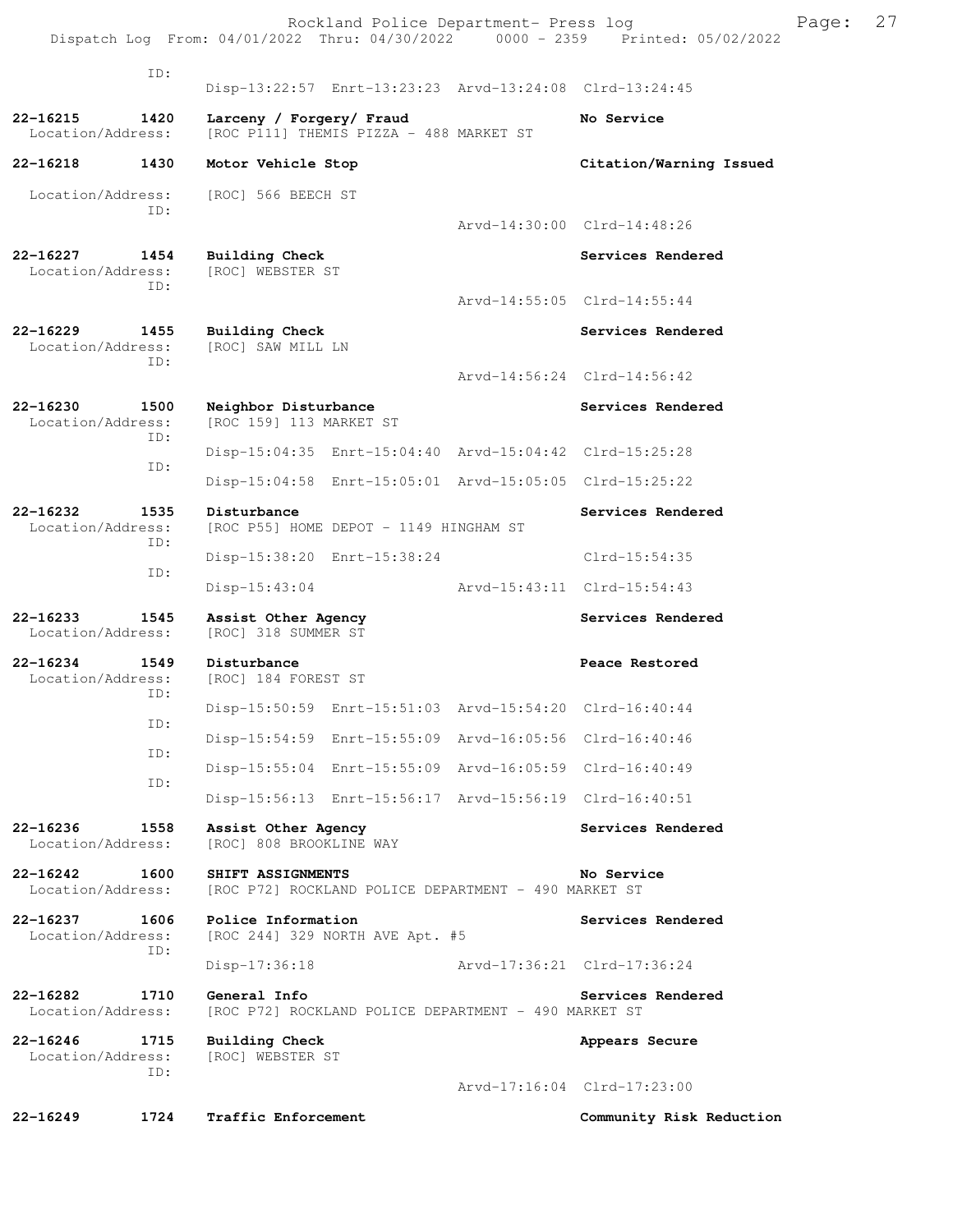Rockland Police Department- Press log Freed Page: 28 Dispatch Log From: 04/01/2022 Thru: 04/30/2022 0000 - 2359 Printed: 05/02/2022 Location/Address: [ROC] LIBERTY ST ID: Arvd-17:25:10 Clrd-17:34:05 ID: Disp-17:43:03 Arvd-17:43:51 Clrd-18:01:10<br>Fire Unit: HOLENG2-Pumper-Holbrook Engine 2 HOLENG2-Pumper-Holbrook Engine 2 Disp-21:48:27 Clrd-21:48:33 InQrtsUnavl-21:48:33 InSrvce-21:48:33 **22-16251 1730 Motor Vehicle Complaint 6one on arrival** Location/Address: [ROC P46] DUNKIN DONUTS - 851 HINGHAM ST [ROC P46] DUNKIN DONUTS - 851 HINGHAM ST ID: Disp-17:34:05 Enrt-17:34:13 Arvd-17:38:37 Clrd-17:43:03 ID: Disp-17:36:26 Enrt-17:36:29 Arvd-17:39:01 Clrd-17:43:01 **22-16257 1754 911 Hang Up No Action Required**  Location/Address: [ROC 70] WEBSTER PARK NURSING AND REHAB - 56 WEBSTER ST ID: Disp-18:00:03 Clrd-18:00:10 **22-16258 1800 Animal Complaint Complexion Services Rendered** Location/Address: [ROC 1031] 91 EVERETT ST [ROC 1031] 91 EVERETT ST ID: Disp-18:02:09 Arvd-18:02:17 Clrd-18:05:43 **22-16259 1805 911 Accidental No Action Required**  Location/Address: [ROC] 134 LIBERTY ST ID: Disp-18:07:30 Enrt-18:07:35 Arvd-18:08:30 Clrd-18:09:42 **22-16266 1911 TIME OFF Services Rendered**  Location: [ROC] **22-16267 1914 Suspicious Activity 6one on arrival** Location/Address: [ROC P89] CALVARY CHAPEL - 175 MARKET ST [ROC P89] CALVARY CHAPEL - 175 MARKET ST ID: Disp-19:17:03 Enrt-19:17:10 Arvd-19:21:16 Clrd-19:23:07 ID: Disp-19:37:29 Enrt-19:37:33 Arvd-19:46:28 Clrd-19:54:49 **22-16270 1917 Health & Welfare Check Services Rendered**  Location: [ROC] HARTSUFF PARK ID: Disp-19:23:23 Arvd-19:23:47 Clrd-20:26:44 ID: Disp-19:23:25 Clrd-19:23:39 ID: Disp-19:23:25 Arvd-19:23:42 Clrd-20:26:13 ID: Disp-19:23:35 Enrt-19:23:43 Arvd-19:23:52 Clrd-19:37:23 **22-16277 2057 Building Check Appears Secure**  Location/Address: [ROC] WEBSTER ST ID: Arvd-20:57:57 Clrd-21:14:45

#### **For Date: 04/10/2022 - Sunday**

| 22-16290                      | 0000        | SHIFT ASSIGNMENTS                                             | Services Rendered |
|-------------------------------|-------------|---------------------------------------------------------------|-------------------|
| Location/Address:             |             | [ROC P72] ROCKLAND POLICE DEPARTMENT - 490 MARKET ST          |                   |
| 22-16302<br>Location/Address: | 0218<br>TD: | Suspicious Activity<br>[ROC P45] COMFORT INN - 850 HINGHAM ST | Services Rendered |
|                               | ID:         | Disp-02:25:28 Enrt-02:25:31 Arvd-02:30:20 Clrd-02:39:34       |                   |
|                               |             | Disp-02:25:51 Enrt-02:25:53 Arvd-02:30:21 Clrd-02:39:36       |                   |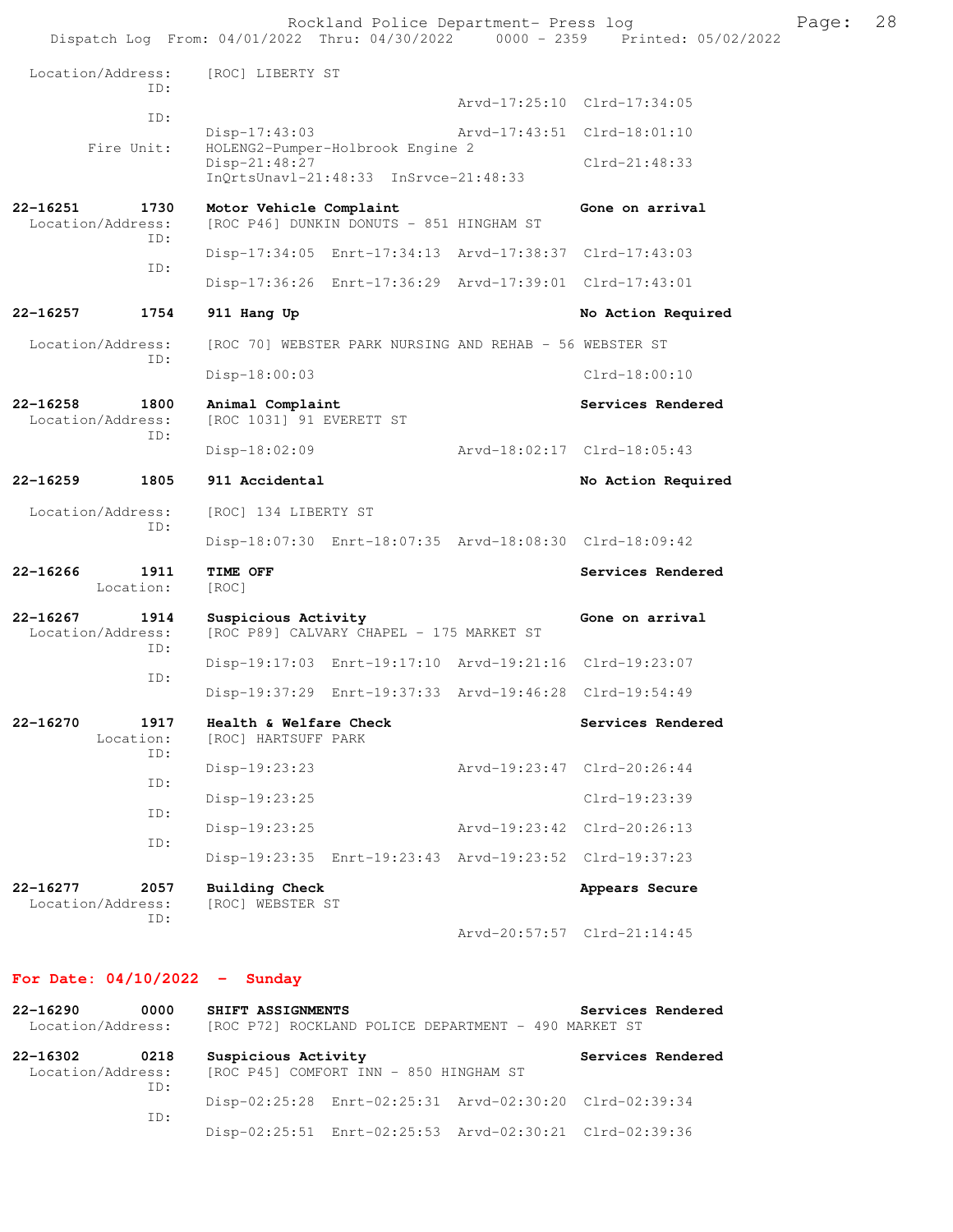Rockland Police Department- Press log Fage: 29 Dispatch Log From: 04/01/2022 Thru: 04/30/2022 0000 - 2359 Printed: 05/02/2022

**22-16306 0502 Building Check Building Checked/Secured**  Location/Address: [ROC 61] UNION ST BUSINESS DISTRICT - UNION ST ID: Disp-05:03:20 Arvd-05:03:26 Clrd-05:23:19 **22-16312 0609 Traffic Enforcement 122-16312 0609 Traffic Enforcement Services Rendered Location/Address:** [ROC] LIBERTY ST Location/Address: ID: Disp-06:11:16 Arvd-06:11:21 Clrd-06:21:16 **22-16316 0646 Burglar Alarm Investigated**  Location/Address: [ROC P53] TK O'SHEA'S - 934 HINGHAM ST ID: Disp-06:47:07 Enrt-06:47:52 Arvd-06:53:31 Clrd-06:56:21 **22-16319 0804 Information Call No Action Required**  Location/Address: [ROC P72] ROCKLAND POLICE DEPARTMENT - 490 MARKET ST **22-16322 0922 Disturbance Services Rendered**  Location/Address: [ROC] 185 PLEASANT ST ID: Disp-09:24:12 Enrt-09:24:24 Arvd-09:28:39 Clrd-09:47:39 ID: Disp-09:24:19 Enrt-09:24:24 Arvd-09:27:31 Clrd-09:47:33 ID: Disp-09:27:56 Enrt-09:28:02 Arvd-09:28:06 Clrd-09:47:36 **22-16332 1019 Detail No Action Required**  Location/Address: [ROC P72] ROCKLAND POLICE DEPARTMENT - 490 MARKET ST **22-16333 1024 Details / Time off No Action Required**  Location: [ROC] **22-16334 1026 Disabled Motor Vehicle Services Rendered Location/Address:** [ROC] BILL DELAHUNT PKWY [ROC] BILL DELAHUNT PKWY ID: Arvd-10:26:00 Clrd-10:36:07 **22-16335 1027 Lost/Found Property Services Rendered**  Location/Address: [ROC P72] ROCKLAND POLICE DEPARTMENT - 490 MARKET ST Apt. #` ID: Disp-10:30:46 Clrd-10:32:25 **22-16338 1049 Details / Time off No Action Required**  Location: [ROC] **22-16337 1050 Motor Vehicle Stop Citation/Warning Issued**  Location/Address: [ROC] WEST WATER ST @ PLAIN ST ID: Arvd-10:50:00 Clrd-11:02:33 22-16358 1309 Traffic Enforcement **Services Rendered** Services Rendered Location/Address: [ROC] LIBERTY ST ID: Arvd-13:09:00 Clrd-13:34:43 **22-16363 1424 Motor Vehicle Stop Verbal Warning**  Location/Address: [ROC] 400 EAST WATER ST ID: Arvd-14:24:00 Clrd-14:28:49 **22-16365 1441 Motor Vehicle Stop Citation/Warning Issued**  Vicinity of: [ROC] EAST WATER ST @ HOWARD ST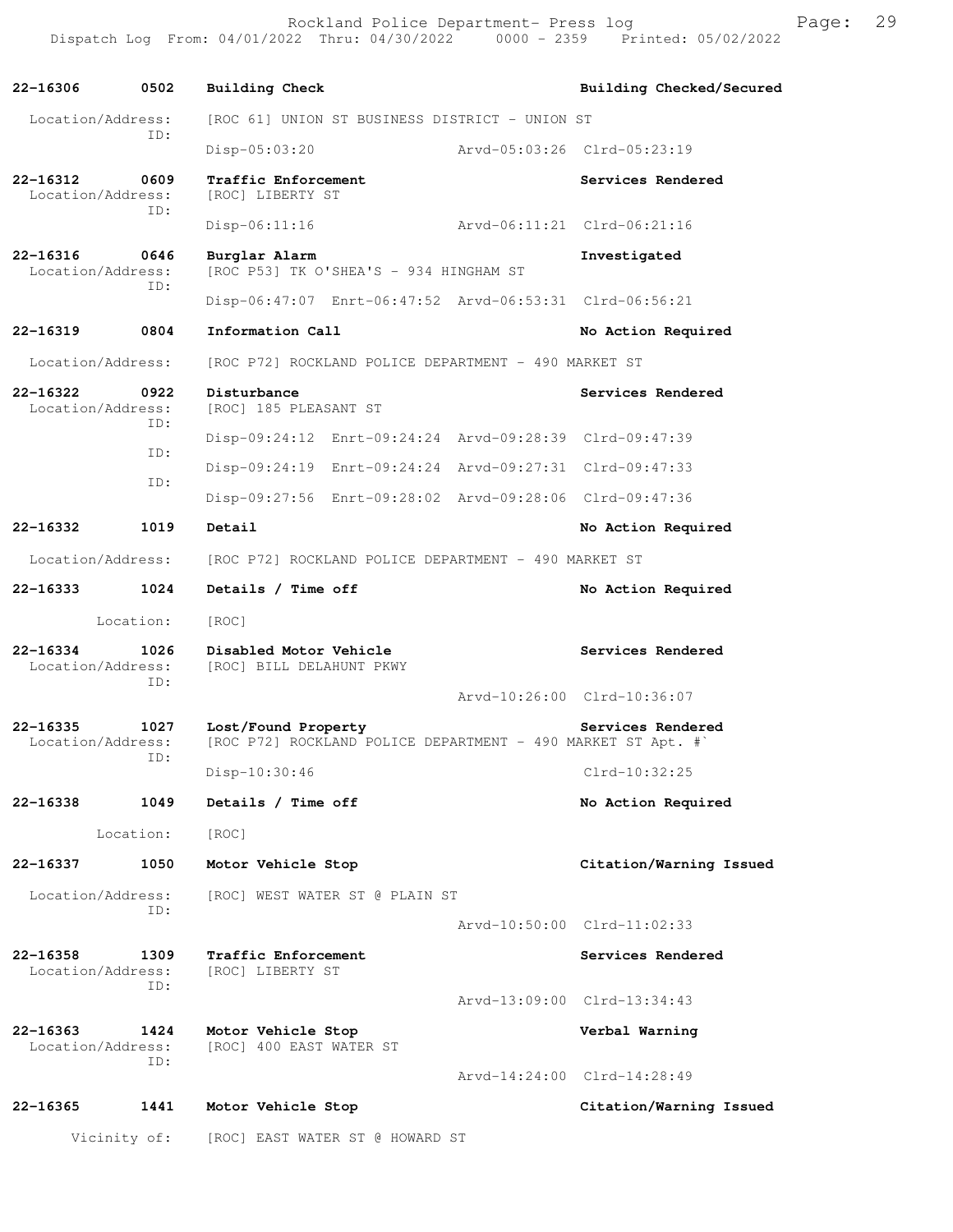|                               | ID:               |                                                                                             | Arvd-14:41:00 Clrd-14:51:11 |
|-------------------------------|-------------------|---------------------------------------------------------------------------------------------|-----------------------------|
| 22-16376                      | 1549              | Detail                                                                                      | No Action Required          |
| Location/Address:             |                   | [ROC P72] ROCKLAND POLICE DEPARTMENT - 490 MARKET ST                                        |                             |
| 22-16377                      | 1600              | SHIFT ASSIGNMENTS<br>Location/Address: [ROC P72] ROCKLAND POLICE DEPARTMENT - 490 MARKET ST | Services Rendered           |
| 22-16394<br>Location/Address: |                   | 1744 Police Information<br>[ROC] 244 PLEASANT ST @ 197 VFW DR                               | Verbal Warning              |
|                               | ID:               |                                                                                             | Arvd-17:44:00 Clrd-17:46:16 |
| 22-16400                      | 1849<br>Location: | Details<br>[ROC]                                                                            | No Service                  |
| 22-16402                      | 1910<br>Location: | Time off<br>[ROC]                                                                           | No Service                  |
| 22-16406                      | 1926<br>Location: | Time off<br>[ROC]                                                                           | Services Rendered           |
| 22-16405<br>Location/Address: | 1933              | Unwanted Party<br>[ROC P45] COMFORT INN - 850 HINGHAM ST                                    | Services Rendered           |
| ID:                           |                   | Disp-19:36:11 Enrt-19:36:30 Arvd-19:39:01 Clrd-19:52:23                                     |                             |
|                               | ID:               | Disp-19:36:18 Enrt-19:36:36 Arvd-19:38:58 Clrd-19:52:17                                     |                             |
| 22-16414<br>Location/Address: | 1957              | General Info<br>[ROC P72] ROCKLAND POLICE DEPARTMENT - 490 MARKET ST                        | Services Rendered           |
| 22-16415                      | 2002<br>Location: | Traffic Enforcement<br>[ROC] TOWNWIDE                                                       | Services Rendered           |
|                               | ID:<br>ID:        | $Disp-20:04:23$                                                                             | Arvd-20:08:41 Clrd-20:40:45 |
|                               |                   | Disp-20:48:17                                                                               | Arvd-20:48:38 Clrd-23:42:16 |
| 22-16424<br>Location/Address: | 2054<br>ID:       | Prisoner Information<br>[ROC P72] ROCKLAND POLICE DEPARTMENT - 490 MARKET ST                | Services Rendered           |
|                               |                   | Disp-20:56:01                                                                               | Clrd-20:57:30               |
| 22-16427<br>Location/Address: | 2109<br>ID:       | Animal Complaint<br>[ROC P114] ROCKLAND FIRE DEPARTMENT - 360 UNION ST                      | Services Rendered           |
|                               |                   | Disp-21:14:02                                                                               | $Clrd-21:16:02$             |
| 22-16428<br>Location/Address: | 2130<br>ID:       | Animal Complaint<br>[ROC 1] ROCKLAND FIRE DEPARTMENT - 360 UNION ST                         | Services Rendered           |
|                               |                   | $Disp-21:31:41$                                                                             | Arvd-21:31:46 Clrd-21:34:00 |

# **For Date: 04/11/2022 - Monday**

| 22-16441     | 0001<br>Location/Address: | SHIFT ASSIGNMENTS                                    | Services Rendered        |
|--------------|---------------------------|------------------------------------------------------|--------------------------|
|              |                           | [ROC P72] ROCKLAND POLICE DEPARTMENT - 490 MARKET ST |                          |
| 22-16450     | 0049<br>Location:         | Details / Time off<br>[ROC]                          | Services Rendered        |
|              |                           |                                                      |                          |
| $22 - 16458$ | 0500                      | Building Check                                       | Building Checked/Secured |
|              | Location/Address:<br>ID:  | [ROC 61] UNION ST BUSINESS DISTRICT - UNION ST       |                          |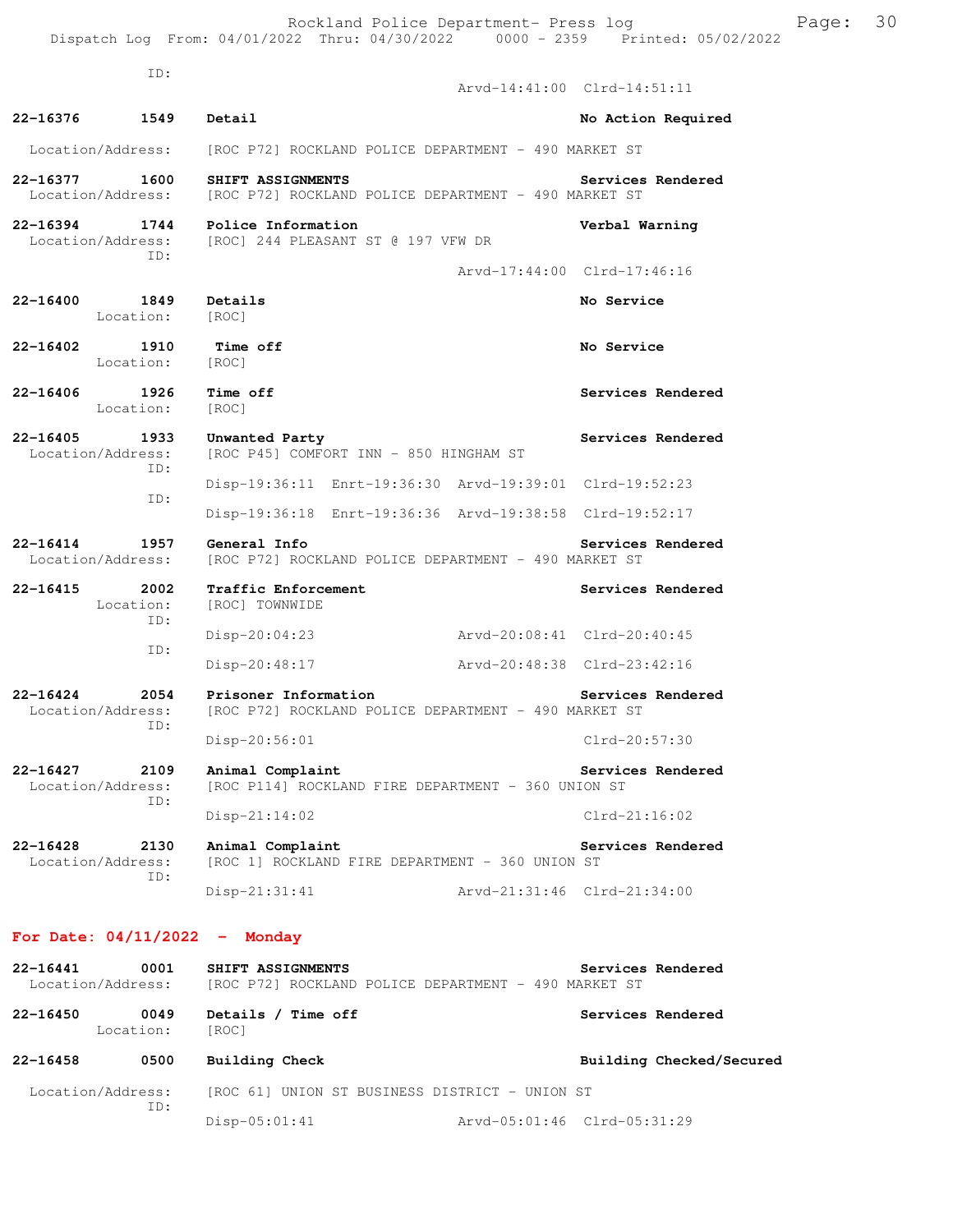Dispatch Log From: 04/01/2022 Thru: 04/30/2022 0000 - 2359 Printed: 05/02/2022 **22-16459 0536 Traffic Enforcement Services Rendered**  Location/Address: [ROC] LIBERTY ST ID: Disp-05:37:45 Arvd-05:37:51 Clrd-05:59:49 **22-16468 0704 Traffic Enforcement Services Rendered**  Location/Address: [ABI 249] ABINGTON HIGH SCHOOL - 201 GLINIEWICZ WAY ID: Arvd-07:04:00 Clrd-07:09:20 ID: Disp-07:11:14 Arvd-07:11:22 Clrd-07:18:52 **22-16469 0713 Motor Vehicle Stop Verbal Warning**  Location/Address: [ROC] SUMMER ST ID: Disp-07:13:34 Arvd-07:13:37 Clrd-07:21:23 **22-16475 0800 General Info Services Rendered**  Location/Address: [ROC P72] ROCKLAND POLICE DEPARTMENT - 490 MARKET ST **22-16474 0812 Prisioner Transport Taken/Referred to Other Agency** Location: [OT] HINGHAM DISTRICT COURT ID: Arvd-08:12:00 Clrd-08:56:05 ID: Disp-08:28:53 Enrt-08:28:55 Arvd-08:28:57 Clrd-08:52:18 ID: Disp-08:55:11 Arvd-08:55:18 Clrd-12:26:51 **22-16476 0832 Animal Complaint Services Rendered**  Location/Address: [ROC 1031] 91 EVERETT ST ID: Arvd-08:32:00 Clrd-08:37:53 **22-16478 0847 Assist Public Services Rendered**  Location/Address: [ROC P72] ROCKLAND POLICE DEPARTMENT - 490 MARKET ST **22-16480 0853 Prisioner Transport Services Rendered**  Location: [OT] HINGHAM DISTRICT COURT ID: Arvd-08:53:00 Clrd-08:55:21 ID: Disp-08:56:14 Arvd-08:56:18 Clrd-10:30:06 **22-16485 0918 Stolen Motor Vehicle Services Rendered** Location/Address: [ROC] 409 VFW DR [ROC] 409 VFW DR ID: Disp-09:20:03 Arvd-09:20:07 Clrd-09:52:57 **22-16490 0953 Follow-Up Investigation Services Rendered**  Location/Address: [ROC] 409 VFW DR ID: Arvd-09:53:00 Clrd-10:19:13 **22-16493 0957 Motor Vehicle Complaint Services Rendered**  Location/Address: [ROC] 166 UNION ST @ 8 W WATER ST ID: Arvd-09:57:00 Clrd-10:02:02 22-16495 0959 Vehicle Maintenance **Services Rendered Services** Rendered Location/Address: [ROC P72] ROCKLAND POLICE DEPARTMENT - 490 MARKET ST 22-16500 1009 Details / Time off **Services Rendered**  Location: [ROC] **22-16506 1049 STATION Maintenance Services Rendered**  Location/Address: [ROC P72] ROCKLAND POLICE DEPARTMENT - 490 MARKET ST **22-16525 1313 Police Information No Action Required** 

Rockland Police Department- Press log Frank Page: 31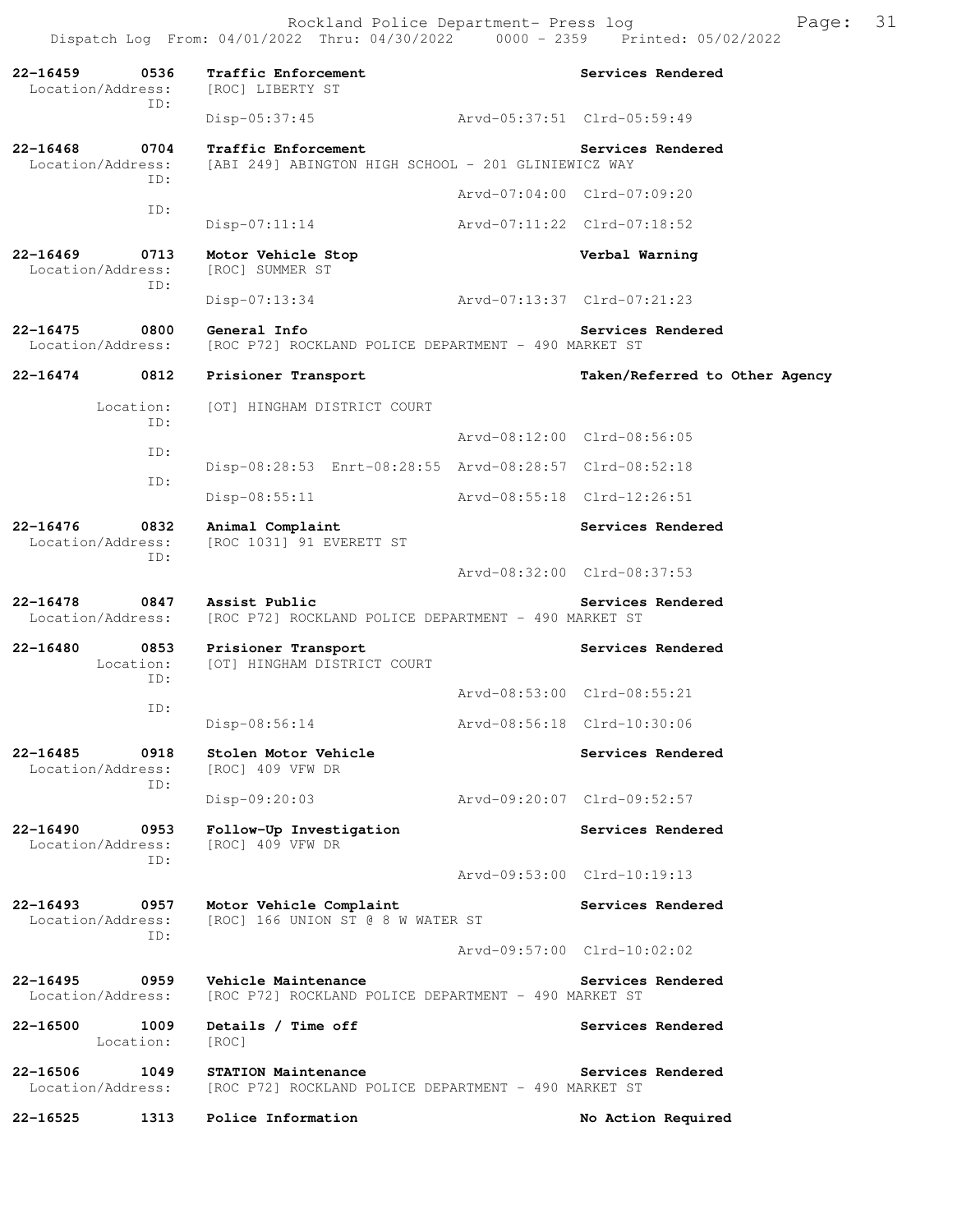|                                                  | Dispatch Log From: 04/01/2022 Thru: 04/30/2022 0000 - 2359 Printed: 05/02/2022                              |                             | Rockland Police Department- Press log | Page: | 32 |
|--------------------------------------------------|-------------------------------------------------------------------------------------------------------------|-----------------------------|---------------------------------------|-------|----|
| Original Call $\#$ : 22-16524                    | Location: [ROC] BOLO                                                                                        |                             |                                       |       |    |
| 22-16528 1330                                    | <b>STATION Maintenance</b><br>Location/Address: [ROC P72] ROCKLAND POLICE DEPARTMENT - 490 MARKET ST        |                             | Services Rendered                     |       |    |
|                                                  | 22-16532 1346 STATION Maintenance<br>Location/Address: [ROC P72] ROCKLAND POLICE DEPARTMENT - 490 MARKET ST |                             | Services Rendered                     |       |    |
| 22-16533 1351<br>Location:                       | Details / Time off<br>[ROC]                                                                                 |                             | Services Rendered                     |       |    |
| 22-16535 1400<br>Location:                       | Details / Time off<br>[ROC]                                                                                 |                             | Services Rendered                     |       |    |
| 22-16542 1448<br>Location/Address:<br>ID:        | MVA Property Damage Only<br>[ROC] 20 VERNON ST @ 115 UNION ST                                               |                             | Report Follows                        |       |    |
|                                                  | Disp-14:50:16                                                                                               | Arvd-14:50:20 Clrd-15:21:33 |                                       |       |    |
| 22-16550 1511                                    | <b>Building Check</b>                                                                                       |                             | Building Checked/Secured              |       |    |
| Location/Address:                                | [ROC] WEBSTER ST                                                                                            |                             |                                       |       |    |
| ID:                                              |                                                                                                             |                             | Arvd-15:12:12 Clrd-15:12:31           |       |    |
| Location/Address:<br>ID:                         | 22-16555 1527 Motor Vehicle Stop<br>[ROC] EAST WATER ST                                                     |                             | Verbal Warning                        |       |    |
|                                                  |                                                                                                             |                             | Arvd-15:27:00 Clrd-15:32:41           |       |    |
| 22-16559 1547<br>Location/Address:<br>ID:        | Motor Vehicle Complaint<br>[ROC P55] HOME DEPOT - 1149 HINGHAM ST                                           |                             | Paper Exchange                        |       |    |
| ID:                                              | Disp-15:49:41 Enrt-15:50:59                                                                                 |                             | Clrd-15:53:24                         |       |    |
|                                                  | Disp-16:06:11 Arvd-16:06:15 Clrd-16:18:55                                                                   |                             |                                       |       |    |
| ID:                                              | 22-16562 1607 Traffic Enforcement<br>Location/Address: [ROC] LIBERTY ST                                     |                             | Services Rendered                     |       |    |
| ID:                                              |                                                                                                             |                             | Arvd-16:07:00 Clrd-19:30:17           |       |    |
|                                                  | Disp-17:21:25 Enrt-17:21:32 Arvd-17:21:43 Clrd-17:25:03                                                     |                             |                                       |       |    |
| 22-16563<br>1610<br>Location/Address:            | SHIFT ASSIGNMENTS<br>[ROC P72] ROCKLAND POLICE DEPARTMENT - 490 MARKET ST                                   |                             | No Service                            |       |    |
| $22 - 16564$<br>1617<br>Location/Address:        | General Info<br>[ROC P72] ROCKLAND POLICE DEPARTMENT - 490 MARKET ST                                        |                             | No Service                            |       |    |
| $22 - 16565$<br>1619<br>Location/Address:<br>ID: | Motor Vehicle Complaint<br>[ROC] 37 CHRISTINE AVE                                                           |                             | Services Rendered                     |       |    |
| ID:                                              | Disp-16:22:26 Enrt-16:22:29 Arvd-16:24:49 Clrd-16:34:29                                                     |                             |                                       |       |    |
|                                                  | Disp-16:24:32 Enrt-16:24:34 Arvd-16:24:41 Clrd-16:35:36                                                     |                             |                                       |       |    |
| $22 - 16569$<br>1657<br>Location/Address:<br>ID: | Suspicious Activity<br>[ROC] SPRING ST Apt. #Q                                                              |                             | Services Rendered                     |       |    |
|                                                  | Disp-16:59:33 Enrt-16:59:39 Arvd-17:05:07 Clrd-17:07:12                                                     |                             |                                       |       |    |
| 22-16571<br>1659<br>Location/Address:<br>ID:     | Assist Other Agency<br>[ROC 206] 51 MAPLE ST Apt. #437                                                      |                             | Could Not Locate                      |       |    |
|                                                  | Disp-17:02:43 Enrt-17:02:49 Arvd-17:07:17 Clrd-17:13:35                                                     |                             |                                       |       |    |
| 22-16602<br>1953<br>Location/Address:<br>ID:     | Motor Vehicle Stop<br>[ROC] MARKET ST                                                                       |                             | Summons To Court                      |       |    |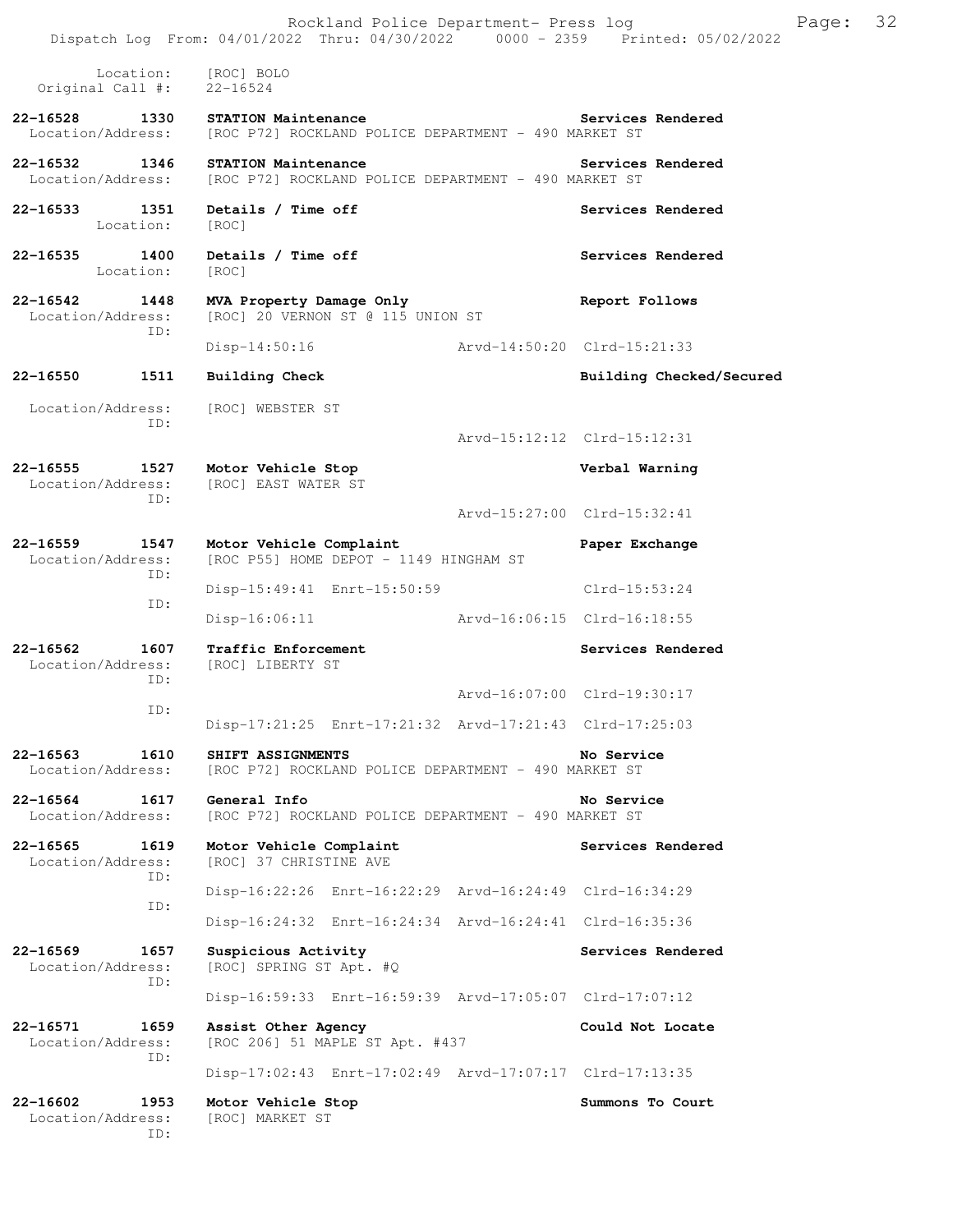Rockland Police Department- Press log Page: 33 Dispatch Log From: 04/01/2022 Thru: 04/30/2022 0000 - 2359 Printed: 05/02/2022 Disp-19:59:23 Enrt-20:00:32 Arvd-20:00:35 Clrd-20:00:37 Refer To Summons: 22ROC-16602-AR Summons: GAQUIN, MIRANDA MA Address: 527 WASHINGTON ST Apt. #4 WHITMAN, MA Age: 25 Charges: INSPECTION/STICKER, NO UNLICENSED OPERATION OF MV **22-16604 2003 Assist Public Services Rendered**  Location/Address: [ROC 1041] 135 GROVE ST Apt. #127 ID: Disp-20:06:10 Clrd-20:06:15 **22-16605 2009 Traffic Enforcement Citation/Warning Issued**  Location: [ROC] TOWNWIDE ID: Arvd-20:09:00 Clrd-23:54:44 **22-16609 2049 General Info No Service**  [ROC P72] ROCKLAND POLICE DEPARTMENT - 490 MARKET ST **22-16617 2205 Motor Vehicle Stop Verbal Warning**  Location/Address: [ROC] CONCORD ST ID:

Arvd-22:05:00 Clrd-22:15:22

#### **For Date: 04/12/2022 - Tuesday**

| $22 - 16623$<br>Location/Address: | 0000              | SHIFT ASSIGNMENTS                       | [ROC P72] ROCKLAND POLICE DEPARTMENT - 490 MARKET ST    |                             | Services Rendered           |
|-----------------------------------|-------------------|-----------------------------------------|---------------------------------------------------------|-----------------------------|-----------------------------|
| $22 - 16625$<br>Location/Address: | 0018<br>ID:       | Drug Offenses                           | [ROC] 20 EAST WATER ST Apt. #2                          |                             | Services Rendered           |
|                                   | TD:               |                                         | Disp-00:19:03 Enrt-00:19:18 Arvd-00:20:35 Clrd-00:34:03 |                             |                             |
|                                   |                   |                                         | Disp-00:19:06 Enrt-00:19:15 Arvd-00:21:15 Clrd-00:34:00 |                             |                             |
|                                   | ID:               |                                         | Disp-00:19:13 Enrt-00:19:16 Arvd-00:20:29 Clrd-00:33:54 |                             |                             |
| $22 - 16636$                      | 0315              | Burglar Alarm                           |                                                         |                             | Building Checked/Secured    |
| Location/Address:                 |                   |                                         | [ROC] MUTUAL MARKET - 820 MARKET ST                     |                             |                             |
|                                   | TD:               |                                         | Disp-03:17:02 Enrt-03:17:50 Arvd-03:19:12 Clrd-03:29:40 |                             |                             |
|                                   | TD:               |                                         | Disp-03:17:46 Enrt-03:17:49 Arvd-03:19:11 Clrd-03:29:43 |                             |                             |
| $22 - 16637$<br>Location/Address: | 0458              | <b>Building Check</b><br>[ROC] UNION ST |                                                         |                             | Appears Secure              |
|                                   | ID:               | Disp-04:59:39                           |                                                         | Arvd-05:00:06 Clrd-05:16:57 |                             |
|                                   | TD:               | Disp-05:17:41                           |                                                         |                             | $Clrd-05:40:23$             |
| $22 - 16639$                      | 0536              | Motor Vehicle Stop                      |                                                         |                             | Citation/Warning Issued     |
| Location/Address:                 |                   |                                         | [ROC] 577 MARKET ST @ 29 OLD MARKET ST                  |                             |                             |
|                                   | ID:               |                                         |                                                         |                             | Arvd-05:36:00 Clrd-05:43:40 |
| $22 - 16648$<br>Location/Address: | 0730              | Harassment                              | [ROC P72] ROCKLAND POLICE DEPARTMENT - 490 MARKET ST    |                             | Services Rendered           |
| $22 - 16653$<br>Location/Address: | 0801              | General Info                            | [ROC P72] ROCKLAND POLICE DEPARTMENT - 490 MARKET ST    |                             | Services Rendered           |
| $22 - 16658$                      | 0822<br>Location: | Details / Time off<br>[ROC]             |                                                         |                             | Services Rendered           |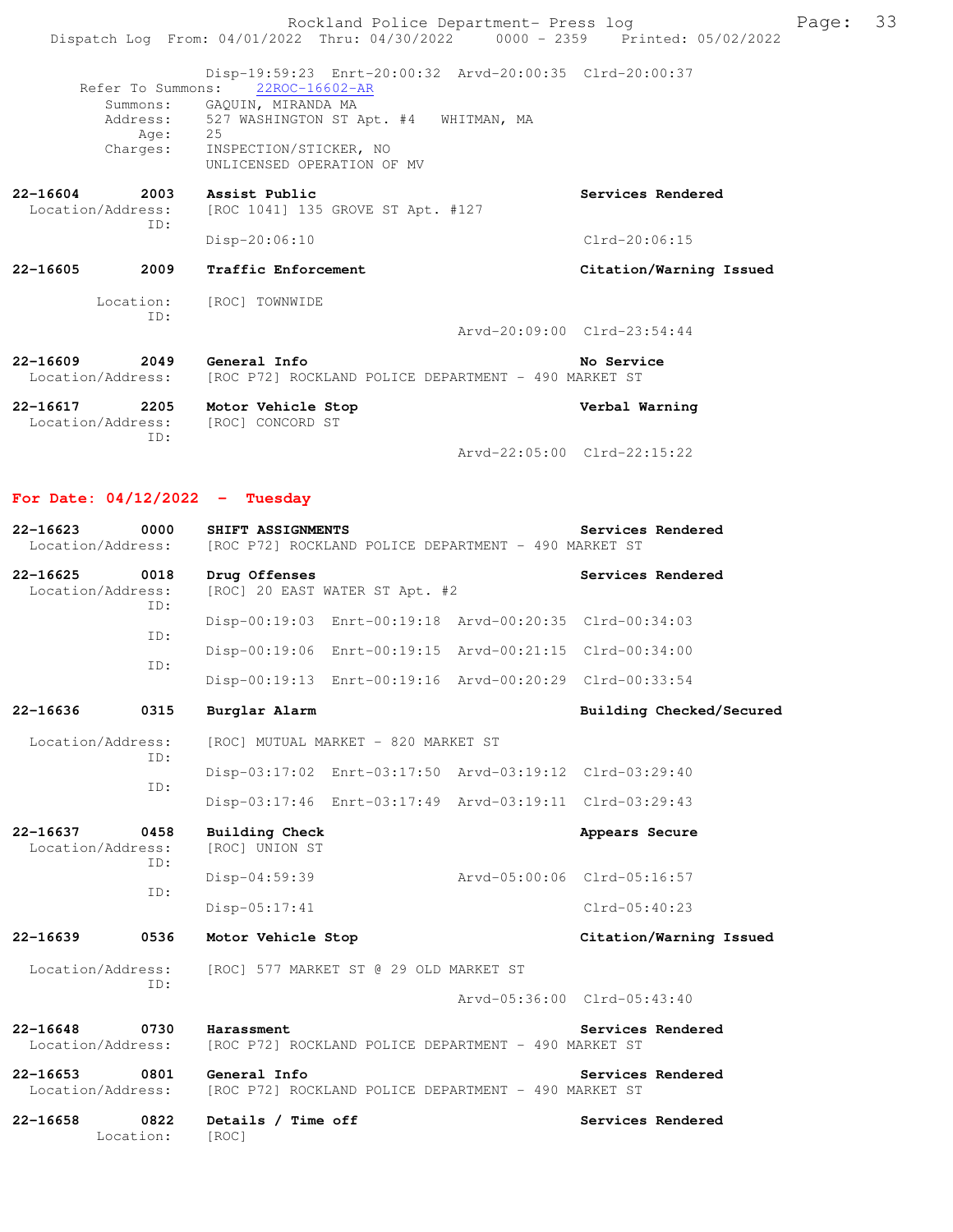Rockland Police Department- Press log entitled and Page: 34 Dispatch Log From: 04/01/2022 Thru: 04/30/2022 0000 - 2359 Printed: 05/02/2022

| 22-16659<br>0845<br>Location/Address:                          | SGT. VAC DAY<br>[ROC P72] ROCKLAND POLICE DEPARTMENT - 490 MARKET ST                       | Services Rendered  |                             |  |  |  |  |
|----------------------------------------------------------------|--------------------------------------------------------------------------------------------|--------------------|-----------------------------|--|--|--|--|
| ID:                                                            |                                                                                            |                    | Arvd-08:45:00 Clrd-08:48:00 |  |  |  |  |
| 22-16667<br>0925<br>Location/Address:<br>ID:                   | Assist Public<br>Advised to Court<br>[ROC P72] ROCKLAND POLICE DEPARTMENT - 490 MARKET ST  |                    |                             |  |  |  |  |
| ID:                                                            | Disp-09:35:46                                                                              |                    | Arvd-09:35:51 Clrd-09:45:14 |  |  |  |  |
|                                                                | Disp-09:44:22                                                                              |                    | $Clrd-09:48:21$             |  |  |  |  |
| $22 - 16666$<br>0927<br>Location/Address:<br>ID:<br>ID:<br>ID: | Suspicious Activity<br>[ROC 316] 25 GLEN ST                                                | Services Rendered  |                             |  |  |  |  |
|                                                                | Disp-09:30:43 Enrt-09:30:50 Arvd-09:31:35 Clrd-09:40:29                                    |                    |                             |  |  |  |  |
|                                                                | Disp-09:30:46 Enrt-09:30:49 Arvd-09:34:07 Clrd-09:40:32                                    |                    |                             |  |  |  |  |
|                                                                | $Disp-09:31:47$                                                                            |                    | Arvd-09:31:51 Clrd-09:40:12 |  |  |  |  |
| 22-16672<br>0951<br>Location/Address:                          | Assist Public<br>Services Rendered<br>[ROC P72] ROCKLAND POLICE DEPARTMENT - 490 MARKET ST |                    |                             |  |  |  |  |
| $22 - 16676$<br>1008                                           | Police Information                                                                         | No Action Required |                             |  |  |  |  |
| Location:                                                      | [ROC] BOLO                                                                                 |                    |                             |  |  |  |  |
| $22 - 16681$<br>1058<br>Location/Address:<br>ID:               | Health & Welfare Check<br>[ROC] 37 CRESCENT ST                                             | Could Not Locate   |                             |  |  |  |  |
|                                                                | $Disp-11:00:20$                                                                            |                    | Arvd-11:00:27 Clrd-11:02:57 |  |  |  |  |
| 22-16695<br>1221<br>Location/Address:<br>ID:                   | Harassment<br>[ROC] 64 EMERSON ST                                                          | No Service         |                             |  |  |  |  |
|                                                                |                                                                                            |                    | Arvd-12:21:00 Clrd-12:24:37 |  |  |  |  |
| $22 - 16699$<br>1232<br>Location:                              | Details / Time off<br>[ROC]                                                                |                    | Services Rendered           |  |  |  |  |
| 22-16700<br>1234<br>Location:                                  | Details / Time off<br>[ROC]                                                                |                    | Services Rendered           |  |  |  |  |
| 22-16853<br>1325<br>Location/Address:                          | Animal Complaint<br>[ROC P72] ROCKLAND POLICE DEPARTMENT - 490 MARKET ST                   | Services Rendered  |                             |  |  |  |  |
| 22-16707<br>1329<br>Location:                                  | Details / Time off<br>[ROC]                                                                |                    | Services Rendered           |  |  |  |  |
| 22-16708<br>1331<br>Location/Address:<br>TD:                   | Assist Other Agency<br>[ROC] 18 MIDFIELD DR                                                |                    | Services Rendered           |  |  |  |  |
|                                                                | Disp-13:32:26                                                                              | $Clrd-13:32:29$    |                             |  |  |  |  |
| $22 - 16709$<br>1333                                           | Building Check                                                                             |                    | Building Checked/Secured    |  |  |  |  |
| Location/Address:<br>ID:                                       | [ROC] WEBSTER ST                                                                           |                    | Arvd-13:36:23 Clrd-13:36:52 |  |  |  |  |
| 22-16710<br>1341                                               | Fraud                                                                                      |                    | Services Rendered           |  |  |  |  |
| Location/Address:<br>ID:                                       | [ROC] 57 PARK ST                                                                           |                    |                             |  |  |  |  |
|                                                                | $Disp-13:45:05$                                                                            |                    | Arvd-14:09:42 Clrd-14:12:19 |  |  |  |  |
| 22-16711<br>1350<br>Location/Address:<br>ID:                   | Suspicious Activity<br>[ROC] 1111 HINGHAM ST                                               |                    | Services Rendered           |  |  |  |  |
|                                                                | Disp-13:52:06 Enrt-13:52:10 Arvd-13:58:06 Clrd-14:18:51                                    |                    |                             |  |  |  |  |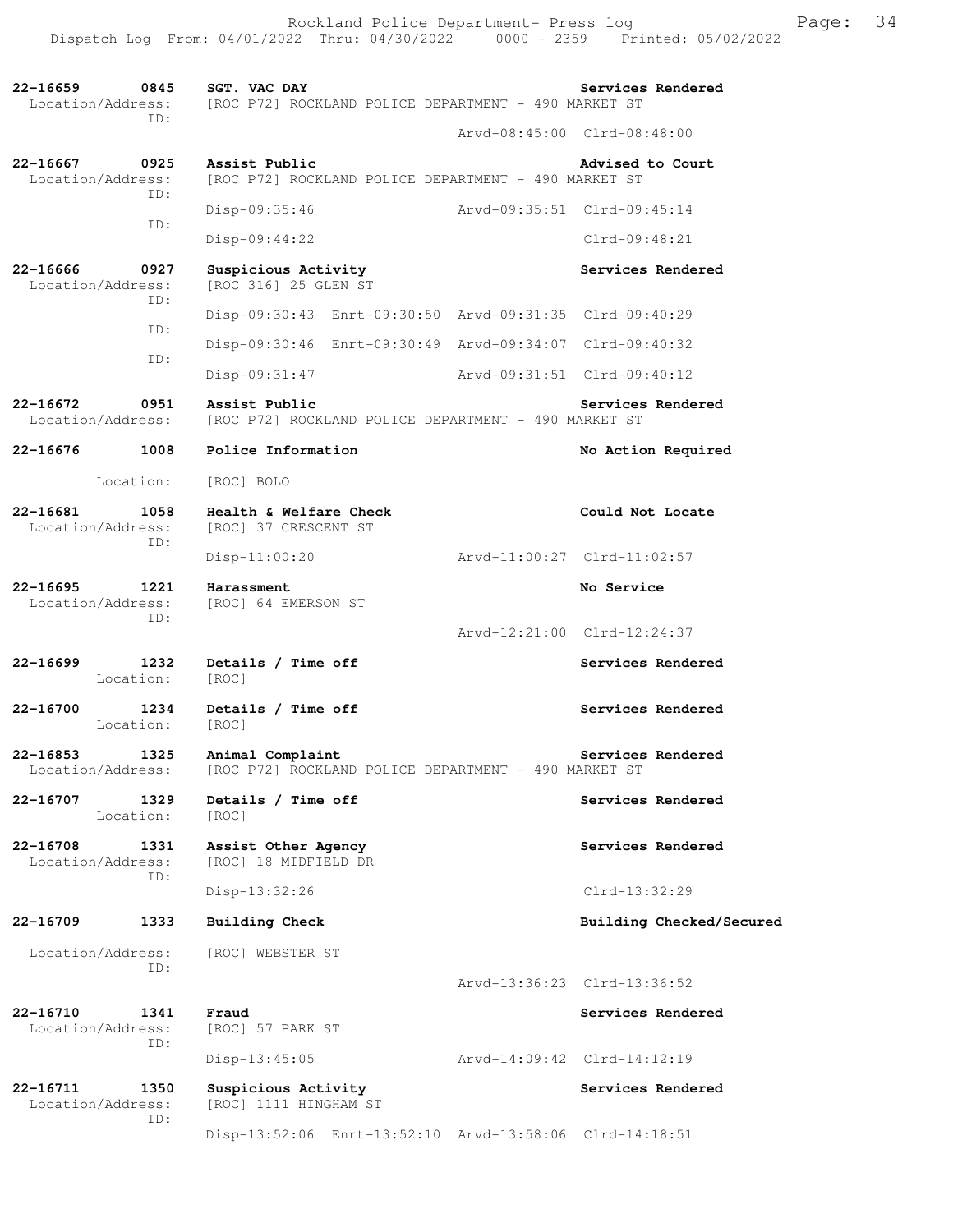|                                              |             |                                                            | Rockland Police Department- Press log                                                       |                             | Dispatch Log From: 04/01/2022 Thru: 04/30/2022 0000 - 2359 Printed: 05/02/2022 | Page: | 35 |
|----------------------------------------------|-------------|------------------------------------------------------------|---------------------------------------------------------------------------------------------|-----------------------------|--------------------------------------------------------------------------------|-------|----|
|                                              | ID:         |                                                            |                                                                                             |                             |                                                                                |       |    |
| Fire Unit:                                   |             |                                                            | Disp-13:52:17 Enrt-13:52:19 Arvd-13:58:09 Clrd-14:17:19<br>ROCKEN1-Pumper-Rockland Engine 1 |                             |                                                                                |       |    |
|                                              |             | Disp-14:05:23<br>InQrtsUnavl-14:06:31 InSrvce-14:06:31     |                                                                                             | $Clrd-14:06:31$             |                                                                                |       |    |
| 22-16714<br>Location:                        | 1410        | Details / Time off<br>[ROC]                                |                                                                                             |                             | Services Rendered                                                              |       |    |
| 22-16722<br>Location/Address:                | 1511<br>ID: | Suspicious Activity<br>[ROC 68] 204 MONCRIEF RD            |                                                                                             |                             | Services Rendered                                                              |       |    |
|                                              | ID:         |                                                            | Disp-15:13:51 Enrt-15:13:56 Arvd-15:16:33 Clrd-15:25:28                                     |                             |                                                                                |       |    |
|                                              |             |                                                            | Disp-15:15:44 Enrt-15:15:46 Arvd-15:15:48 Clrd-15:24:56                                     |                             |                                                                                |       |    |
| 22-16725<br>1528<br>Location/Address:<br>ID: |             | MVA Property Damage Only                                   | [ROC P21] 333 UNION ST @ 15 WEBSTER ST                                                      |                             | Paper Exchange                                                                 |       |    |
|                                              |             |                                                            | Disp-15:31:37 Enrt-15:31:42 Arvd-15:35:37 Clrd-15:48:22                                     |                             |                                                                                |       |    |
| 22-16727<br>Location:                        | 1537        | Time off<br>[ROC]                                          |                                                                                             |                             | No Service                                                                     |       |    |
| 22-16733<br>Location/Address:                | 1601        | SHIFT ASSIGNMENTS                                          | [ROC P72] ROCKLAND POLICE DEPARTMENT - 490 MARKET ST                                        |                             | Services Rendered                                                              |       |    |
| 22-16732                                     | 1603        | Traffic Enforcement                                        |                                                                                             |                             | No Action Required                                                             |       |    |
| Location/Address:                            |             |                                                            | [ROC P72] ROCKLAND POLICE DEPARTMENT - 490 MARKET ST                                        |                             |                                                                                |       |    |
|                                              | ID:         |                                                            |                                                                                             |                             | Arvd-16:04:38 Clrd-16:29:36                                                    |       |    |
|                                              | ID:         | Disp-16:43:47                                              |                                                                                             | Arvd-16:43:51 Clrd-19:43:23 |                                                                                |       |    |
| 22-16734<br>Location/Address:                | 1627<br>ID: | Disturbance<br>[ROC] 38 COBB DR                            |                                                                                             |                             | Services Rendered                                                              |       |    |
|                                              | ID:         |                                                            | Disp-16:28:49 Enrt-16:28:52 Arvd-16:32:01 Clrd-16:43:02                                     |                             |                                                                                |       |    |
|                                              | ID:         |                                                            | Disp-16:29:08 Enrt-16:29:10 Arvd-16:31:25 Clrd-16:41:32                                     |                             |                                                                                |       |    |
|                                              |             |                                                            | Disp-16:29:41 Enrt-16:29:43 Arvd-16:31:07 Clrd-16:41:29                                     |                             |                                                                                |       |    |
| 22-16735<br>1630<br>Location/Address:        | ID:         | Summons<br>[ROC 60] SPRING GATE APARTMENTS - 52 HANNAH WAY |                                                                                             | Services Rendered           |                                                                                |       |    |
|                                              |             |                                                            |                                                                                             |                             | Arvd-16:30:00 Clrd-16:42:22                                                    |       |    |
| 22-16743<br>1739<br>Location/Address:        | ID:         | Harassment                                                 | [ROC P80] GOLDFISH SWIM - 180 WEYMOUTH ST                                                   |                             | Services Rendered                                                              |       |    |
|                                              |             |                                                            | Disp-17:41:52 Enrt-17:41:54 Arvd-17:46:16 Clrd-18:01:30                                     |                             |                                                                                |       |    |
| 22-16747<br>Location/Address:                | 1815<br>ID: | Suspicious Activity<br>[ROC 757] 42 CHURCH ST              |                                                                                             |                             | Services Rendered                                                              |       |    |
|                                              | ID:         | $Disp-18:16:22$                                            |                                                                                             | Arvd-18:16:40 Clrd-18:31:55 |                                                                                |       |    |
|                                              |             |                                                            | Disp-18:17:09 Enrt-18:17:13                                                                 |                             | Clrd-18:31:55                                                                  |       |    |
|                                              | ID:         | Disp-18:18:24                                              |                                                                                             |                             |                                                                                |       |    |
| 22-16752<br>Location/Address:                | 1843        | General Info                                               | [ROC P72] ROCKLAND POLICE DEPARTMENT - 490 MARKET ST                                        |                             | Services Rendered                                                              |       |    |
| 22-16763<br>2019<br>Location/Address:        |             | 911 Accidental<br>[ROC] 1 BROOKLINE WAY                    |                                                                                             |                             | Services Rendered                                                              |       |    |
|                                              | ID:         |                                                            | Disp-20:24:35 Enrt-20:24:43                                                                 |                             | Clrd-20:40:34                                                                  |       |    |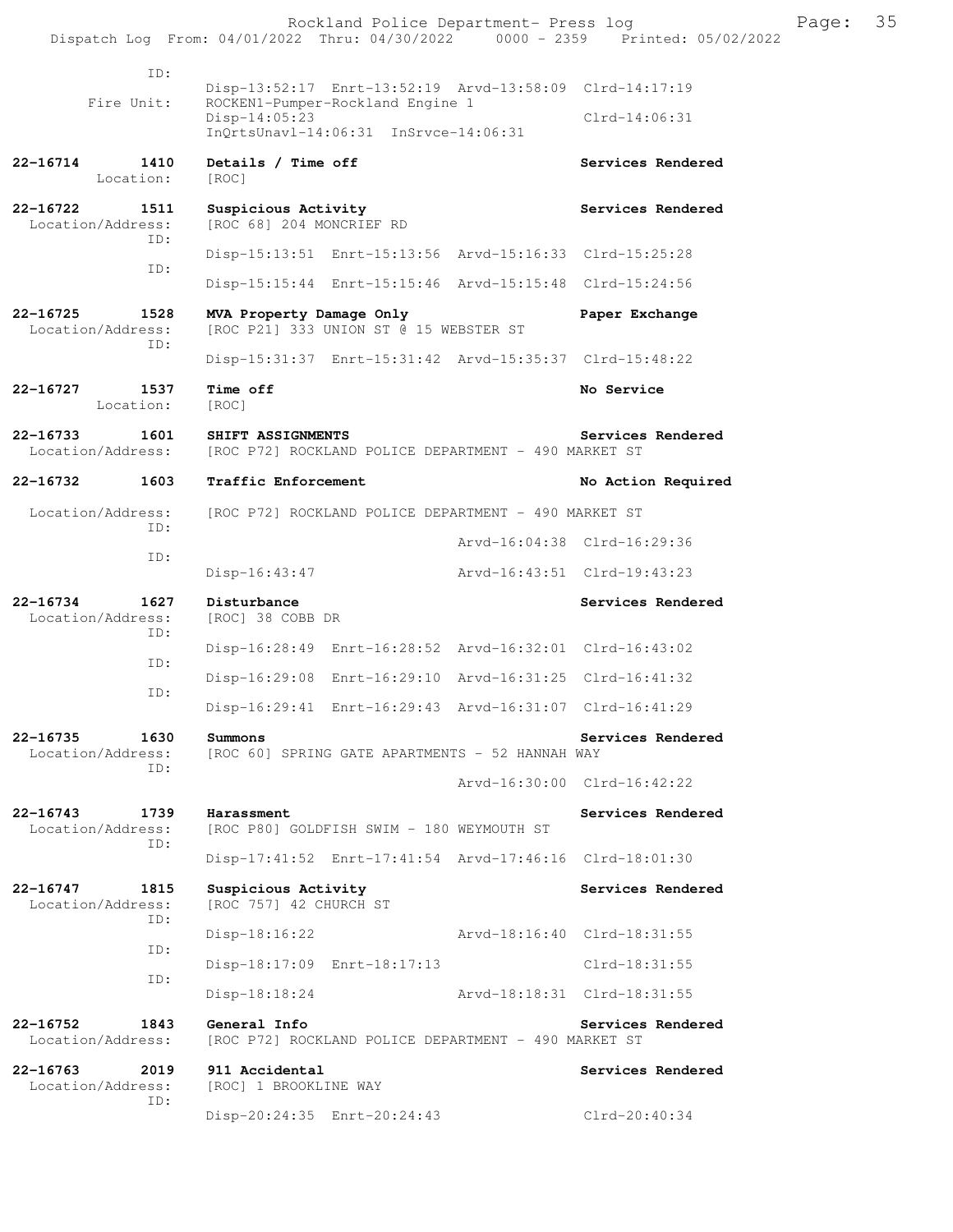Rockland Police Department- Press log Frank Page: 36 Dispatch Log From: 04/01/2022 Thru: 04/30/2022 0000 - 2359 Printed: 05/02/2022 **22-16765 2021 Traffic Enforcement Services Rendered**  Location/Address: [ROC P72] ROCKLAND POLICE DEPARTMENT - 490 MARKET ST ID: Arvd-20:20:00 Clrd-20:25:02 **22-16766 2028 Traffic Enforcement Services Rendered**  Location/Address: [ROC P72] ROCKLAND POLICE DEPARTMENT - 490 MARKET ST ID: Arvd-20:28:00 Clrd-23:56:38 **22-16776 2133 Motor Vehicle Stop Citation/Warning Issued**  Location/Address: [ROC] E WATER ST @ FRANKLIN AVE ID: Arvd-21:33:00 Clrd-21:39:59 **22-16777 2145 Motor Vehicle Stop Citation/Warning Issued**  Location/Address: [ROC 977] 250 HINGHAM ST ID: Arvd-21:45:00 Clrd-21:51:20 **22-16782 2205 Motor Vehicle Stop Verbal Warning**  Location/Address: [ROC] 525 HINGHAM ST ID: Arvd-22:05:00 Clrd-22:13:31 **22-16784 2217 General Info Services Rendered**  Location/Address: [ROC P72] ROCKLAND POLICE DEPARTMENT - 490 MARKET ST **For Date: 04/13/2022 - Wednesday 22-16792 0000 SHIFT ASSIGNMENTS No Action Required**  Location/Address: [ROC P72] ROCKLAND POLICE DEPARTMENT - 490 MARKET ST **22-16811 0454 Building Check Building Checked/Secured**  Location/Address: [ROC 61] UNION ST BUSINESS DISTRICT - UNION ST ID: Disp-04:54:31 Arvd-04:54:36 Clrd-05:22:38 **22-16816 0553 Motor Vehicle Stop Verbal Warning**  Vicinity of: [ROC] ESTEN SCHOOL - SUMMER ST ID: Arvd-05:53:00 Clrd-05:57:59 **22-16818 0601 Motor Vehicle Stop Citation/Warning Issued**  Vicinity of: [ROC] ESTEN SCHOOL - SUMMER ST ID: Arvd-06:01:00 Clrd-06:10:08 **22-16820 0625 Details / Time off No Action Required**  Location: [ROC] **22-16823 0658 Motor Vehicle Stop Citation/Warning Issued**  Location/Address: [ROC] 215 MARKET ST @ 13 CONCORD ST ID: Arvd-06:58:00 Clrd-07:05:56 **22-16831 0800 General Info Services Rendered Services Rendered Location/Address:** [ROC P72] ROCKLAND POLICE DEPARTMENT - 490 MARKET ST [ROC P72] ROCKLAND POLICE DEPARTMENT - 490 MARKET ST **22-16854 0815 Animal Complaint Services Rendered**  Location/Address: [ROC] 591 HINGHAM ST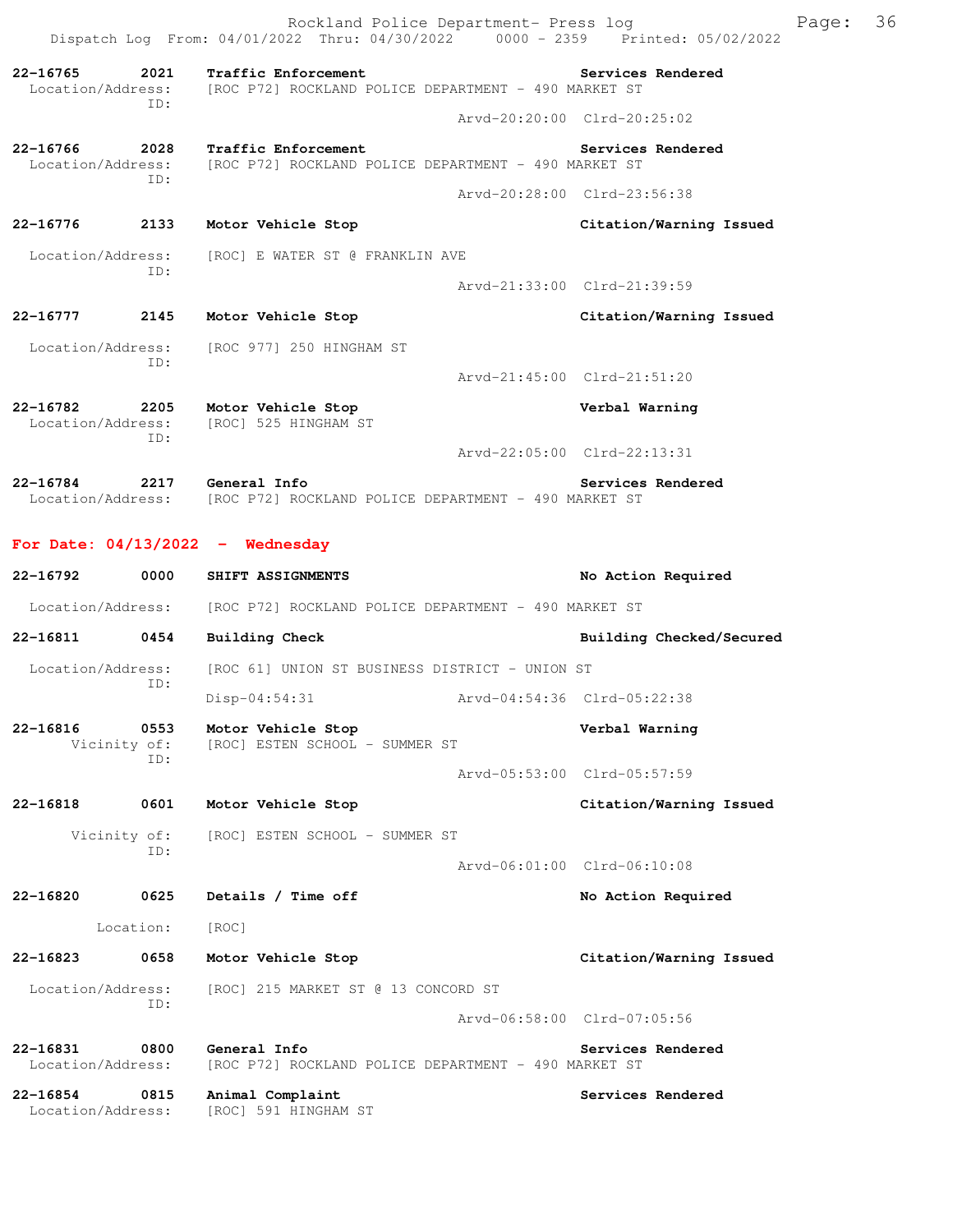Rockland Police Department- Press log Franch Page: 37 Dispatch Log From: 04/01/2022 Thru: 04/30/2022 0000 - 2359 Printed: 05/02/2022

22-16842 0919 Details / Time off **Services Rendered** Location: [ROC] **22-16843 0921 Motor Vehicle Stop Verbal Warning**  Location/Address: [ROC 3125] 62 SPRING ST ID: Arvd-09:21:00 Clrd-09:26:27 22-16855 0955 Details / Time off **Services Rendered Services** Rendered Location: [ROC] **22-16874 1230 General Info Services Rendered Location/Address:** [ROC] 1099 HINGHAM ST [ROC] 1099 HINGHAM ST ID: Disp-13:06:45 Enrt-13:12:20 Arvd-13:21:57 Clrd-13:36:35 **22-16887 1319 Animal Complaint Services Rendered**  Location/Address: [ROC] 304 WEST WATER ST ID: Disp-13:21:40 Enrt-13:21:48 Arvd-13:27:25 Clrd-13:28:55 22-16893 1341 Details / Time off **Services Rendered**  Location: [ROC] **22-16898 1412 General Info Services Rendered**<br>Location/Address: [ROC P72] ROCKLAND POLICE DEPARTMENT - 490 MARKET ST [ROC P72] ROCKLAND POLICE DEPARTMENT - 490 MARKET ST 22-16908 1459 Suspicious Activity **1459** Suspicious Activity **Services Rendered** Location/Address: [ROC] LEISUREWOODS DR ID: Disp-15:02:35 Clrd-15:03:28 ID: Disp-15:03:47 Enrt-15:04:17 Arvd-15:05:22 Clrd-15:12:59 **22-16906 1500 Motor Vehicle Stop Verbal Warning**  Location/Address: [ROC] EAST WATER ST ID: Arvd-15:00:00 Clrd-15:03:34 22-16910 1511 Details / Time off **Services Rendered Services** Rendered Location: [ROC] **22-16911 1514 Animal Complaint Investigated**  [ROC] 521 SUMMER ST ID: Arvd-15:14:00 Clrd-15:20:24 **22-16916 1600 SHIFT ASSIGNMENTS Services Rendered**  Location/Address: [ROC P72] ROCKLAND POLICE DEPARTMENT - 490 MARKET ST **22-16925 1650 Suspicious Activity Services Rendered**  Location: [ROC] RAIL TRAIL ID: Arvd-16:50:00 Clrd-17:29:10 ID: Disp-16:51:47 Enrt-16:51:51 Arvd-16:51:55 Clrd-17:29:02 ID: Disp-16:56:32 Enrt-16:56:39 Arvd-16:56:41 Clrd-17:29:05 **22-16927 1706 TIME OFF No Service**  Location: [ROC] **22-16929 1722 Missing Person Services Rendered**  Location/Address: [ROC 60] SPRING GATE APARTMENTS - 52 HANNAH WAY ID: Disp-17:24:02 Enrt-17:24:05 Arvd-17:28:40 Clrd-17:31:03 ID: Disp-17:24:18 Enrt-17:24:23 Arvd-17:26:39 Clrd-17:31:06 **22-16935 1753 Assist Public Services Rendered**  Location: [ROC] BICENTENIAL PARK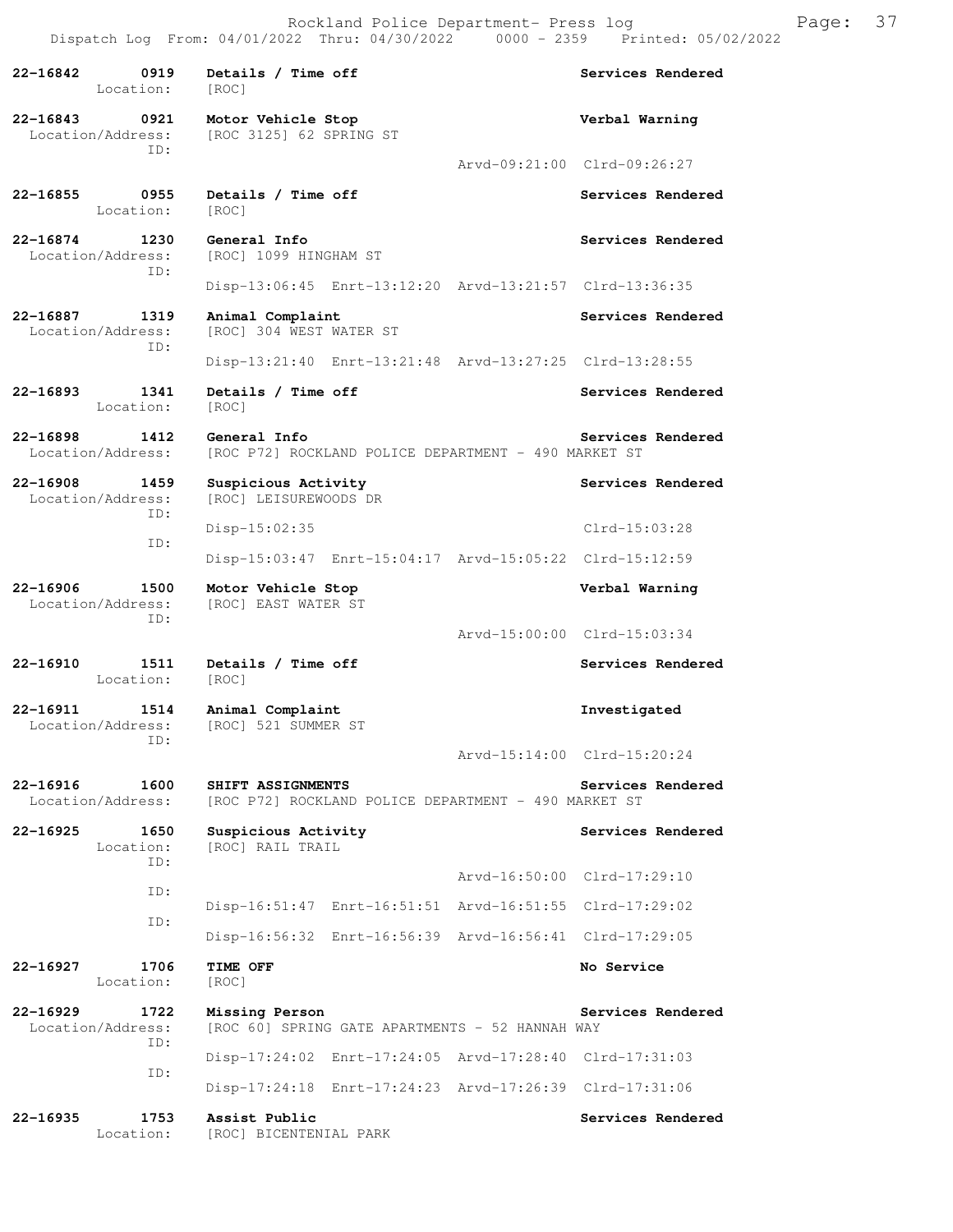|                                   |                                         | Dispatch Log From: 04/01/2022 Thru: 04/30/2022 0000 - 2359 Printed: 05/02/2022                                               | Rockland Police Department- Press log |                    |                          | Page: | 38 |
|-----------------------------------|-----------------------------------------|------------------------------------------------------------------------------------------------------------------------------|---------------------------------------|--------------------|--------------------------|-------|----|
|                                   | ID:                                     | Disp-17:54:40 Enrt-17:55:59 Arvd-17:56:01 Clrd-17:59:14                                                                      |                                       |                    |                          |       |    |
| 22-16941                          | 1837<br>Location:                       | Details<br>[ROC]                                                                                                             |                                       | Services Rendered  |                          |       |    |
| 22-16945                          | 1853                                    | Burglar Alarm                                                                                                                |                                       |                    | Building Checked/Secured |       |    |
| Location/Address:                 | ID:                                     | [ROC 707] HARMON COFFEE - 12 CENTRE AVE                                                                                      |                                       |                    |                          |       |    |
|                                   | ID:                                     | Disp-18:55:36 Enrt-18:55:49                                                                                                  |                                       | $Clrd-19:01:08$    |                          |       |    |
|                                   |                                         | Disp-18:55:40 Enrt-18:55:49 Arvd-18:59:49 Clrd-19:02:15                                                                      |                                       |                    |                          |       |    |
| 22-16961<br>Location/Address:     | 2056<br>ID:                             | Suspicious Activity<br>[ROC P55] HOME DEPOT - 1149 HINGHAM ST                                                                |                                       | Services Rendered  |                          |       |    |
|                                   |                                         | Disp-21:00:44 Enrt-21:01:28 Arvd-21:04:39 Clrd-21:16:02                                                                      |                                       |                    |                          |       |    |
| $22 - 16965$<br>Location/Address: | 2120<br>ID:                             | Motor Vehicle Stop<br>[ROC] HINGHAM ST                                                                                       |                                       | Verbal Warning     |                          |       |    |
|                                   |                                         |                                                                                                                              | Arvd-21:20:00 Clrd-21:23:11           |                    |                          |       |    |
| 22-16966<br>Location/Address:     | 2140<br>ID:                             | Complaint<br>[ROC 69] SOUTH SHORE REHAB & NURSING - 115 NORTH AVE Apt. #3B                                                   |                                       | Services Rendered  |                          |       |    |
|                                   |                                         | Disp-21:43:13 Enrt-21:43:16 Arvd-21:46:33 Clrd-21:51:32                                                                      |                                       |                    |                          |       |    |
| 22-16970<br>Location/Address:     | 2203                                    | General Info<br>[ROC P72] ROCKLAND POLICE DEPARTMENT - 490 MARKET ST                                                         |                                       | Services Rendered  |                          |       |    |
| 22-16974                          | 2225                                    | Burglar Alarm                                                                                                                |                                       |                    | Building Checked/Secured |       |    |
| Location/Address:                 | ID:                                     | [ROC 707] HARMON COFFEEE - 12 CENTRE AVE                                                                                     |                                       |                    |                          |       |    |
|                                   | ID:                                     | Disp-22:26:50 Enrt-22:27:20                                                                                                  |                                       | Clrd-22:34:02      |                          |       |    |
|                                   |                                         | Disp-22:26:50 Enrt-22:28:07 Arvd-22:31:26 Clrd-22:33:58                                                                      |                                       |                    |                          |       |    |
| 22-16976                          | 2234                                    | Motor Vehicle Stop                                                                                                           |                                       |                    | Citation/Warning Issued  |       |    |
|                                   | ID:                                     | Location/Address: [ROC 481] 45 WILLOW POND DR                                                                                |                                       |                    |                          |       |    |
|                                   |                                         |                                                                                                                              | Arvd-22:34:00 Clrd-22:40:01           |                    |                          |       |    |
| $22 - 16977$<br>Location/Address: | 2235<br>ID:                             | Disturbance<br>[ROC] 1008 UNION ST                                                                                           |                                       | Unfounded          |                          |       |    |
|                                   |                                         | Disp-22:37:26 Enrt-22:37:57 Arvd-22:44:24 Clrd-22:53:54                                                                      |                                       |                    |                          |       |    |
| 22-16978                          | 2303                                    | Suspicious Activity                                                                                                          |                                       | Protective Custody |                          |       |    |
| Location/Address:                 | ID:                                     | [ROC] 347 MARKET ST                                                                                                          |                                       |                    |                          |       |    |
|                                   | ID:                                     | $Disp-23:04:54$                                                                                                              | Arvd-23:05:02 Clrd-23:56:58           |                    |                          |       |    |
|                                   | Refer To $P/C$ :<br>$P/C$ :<br>Address: | Disp-23:04:54 Enrt-23:05:18 Arvd-23:05:24 Clrd-23:20:00<br>22ROC-16978-AR<br>JONES, JASON ROBERT<br>HOMELESS<br>ROCKLAND, MA |                                       |                    |                          |       |    |
|                                   | Age:<br>Charges:                        | 41<br>PROTECTIVE CUSTODY                                                                                                     |                                       |                    |                          |       |    |
|                                   |                                         | For Date: $04/14/2022 -$ Thursday                                                                                            |                                       |                    |                          |       |    |

**22-16982 0001 SHIFT ASSIGNMENTS Services Rendered**  Location/Address: [ROC P72] ROCKLAND POLICE DEPARTMENT - 490 MARKET ST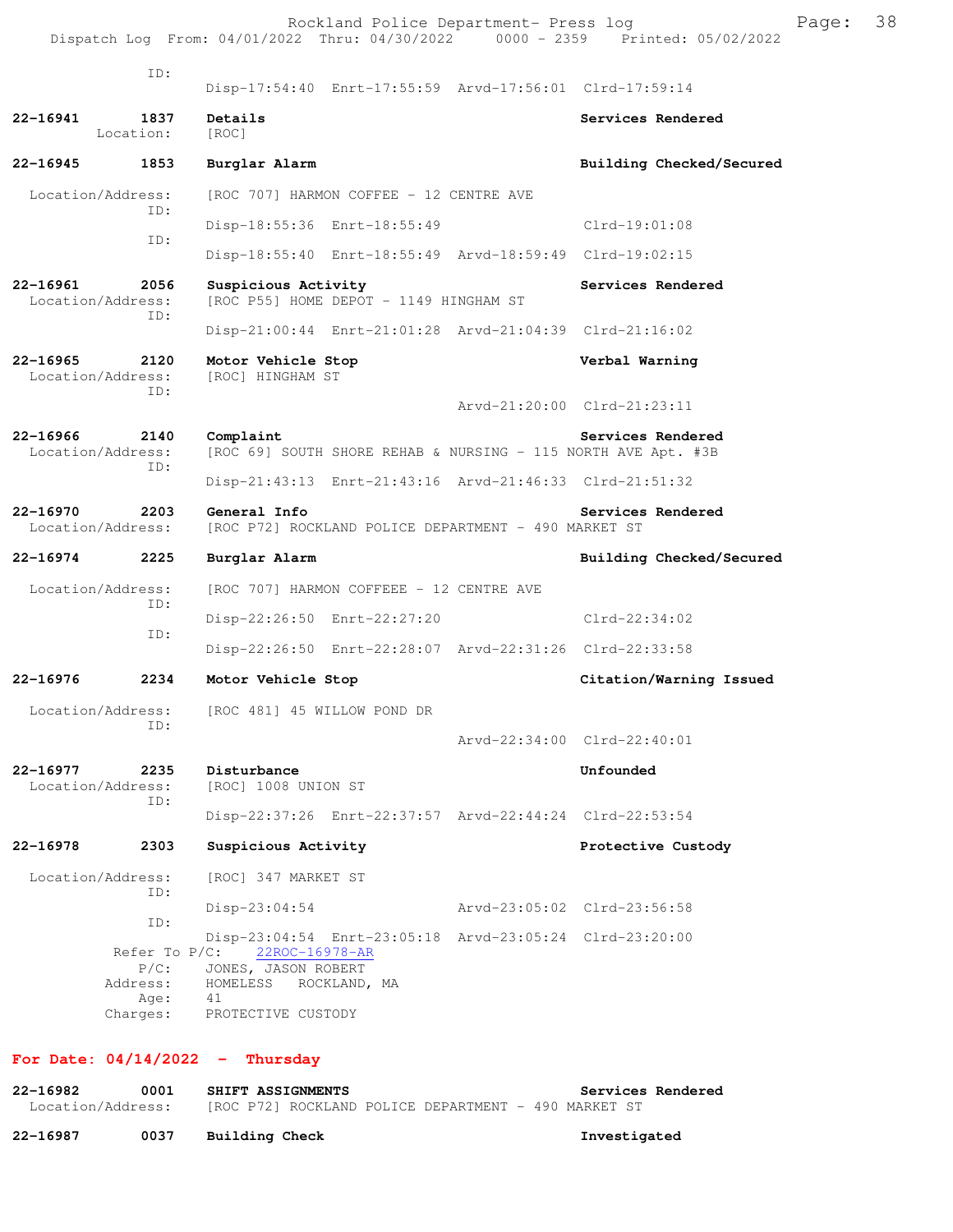Rockland Police Department- Press log Fage: 39 Dispatch Log From: 04/01/2022 Thru: 04/30/2022 0000 - 2359 Printed: 05/02/2022 Location/Address: [ROC] MARTHA DR ID: Arvd-00:38:00 Clrd-00:38:08 **22-16988 0038 Building Check Investigated**  Location/Address: [ROC] MARKET ST ID: Arvd-00:38:51 Clrd-00:39:11 **22-16989 0047 Motor Vehicle Stop Citation/Warning Issued**  Location/Address: [ROC] 136 PLAIN ST @ 152 W WATER ST ID: Arvd-00:47:00 Clrd-00:56:57 ID: Disp-00:49:38 Enrt-00:49:40 Arvd-00:52:07 Clrd-00:55:15 **22-17008 0544 Details / Time off Services Rendered**  Location: [ROC] **22-17011 0600 Building Check Appears Secure**  Location/Address: ID: Arvd-06:00:48 Clrd-06:27:05 **22-17014 0629 Building Check Investigated**  Location/Address: [ROC] MARKET ST ID: Arvd-06:29:45 Clrd-06:29:55 **22-17015 0630 Building Check Investigated**  Location/Address: ID: Arvd-06:30:29 Clrd-06:30:38 **22-17022 0800 General Info Services Rendered**  Location/Address: [ROC P72] ROCKLAND POLICE DEPARTMENT - 490 MARKET ST 22-17023 0821 Details / Time off **Services Not Required**  Location: [ROC] **22-17025 0821 General Info No Action Required**  Location/Address: [ROC P72] ROCKLAND POLICE DEPARTMENT - 490 MARKET ST **22-17026** 0830 General Info<br>
Location/Address: [ROC P72] ROCKLAND POLICE DEPARTMENT - 490 MARKET ST [ROC P72] ROCKLAND POLICE DEPARTMENT - 490 MARKET ST **22-17033 0910 Motor Vehicle Stop Verbal Warning**  Location/Address: [ROC] 600 SUMMER ST ID: Arvd-09:10:00 Clrd-09:13:18 **22-17035 0929 Suspicious Activity Peace Restored**  Location/Address: [ROC 138] 67 EAST WATER ST ID: Disp-09:31:55 Enrt-09:32:03 Arvd-09:32:12 Clrd-09:36:16 ID: Disp-09:31:55 Enrt-09:32:06 Arvd-09:32:15 Clrd-09:36:16 ID: Disp-09:31:55 Enrt-09:32:09 Arvd-09:34:48 Clrd-09:36:16 **22-17045 1045 Vehicle Maintenance No Service**  Location/Address: [ROC P72] ROCKLAND POLICE DEPARTMENT - 490 MARKET ST ID: Disp-10:47:01 Clrd-10:47:07 **22-17050 1057 General Info Services Rendered**  Location/Address: [ROC P72] ROCKLAND POLICE DEPARTMENT - 490 MARKET ST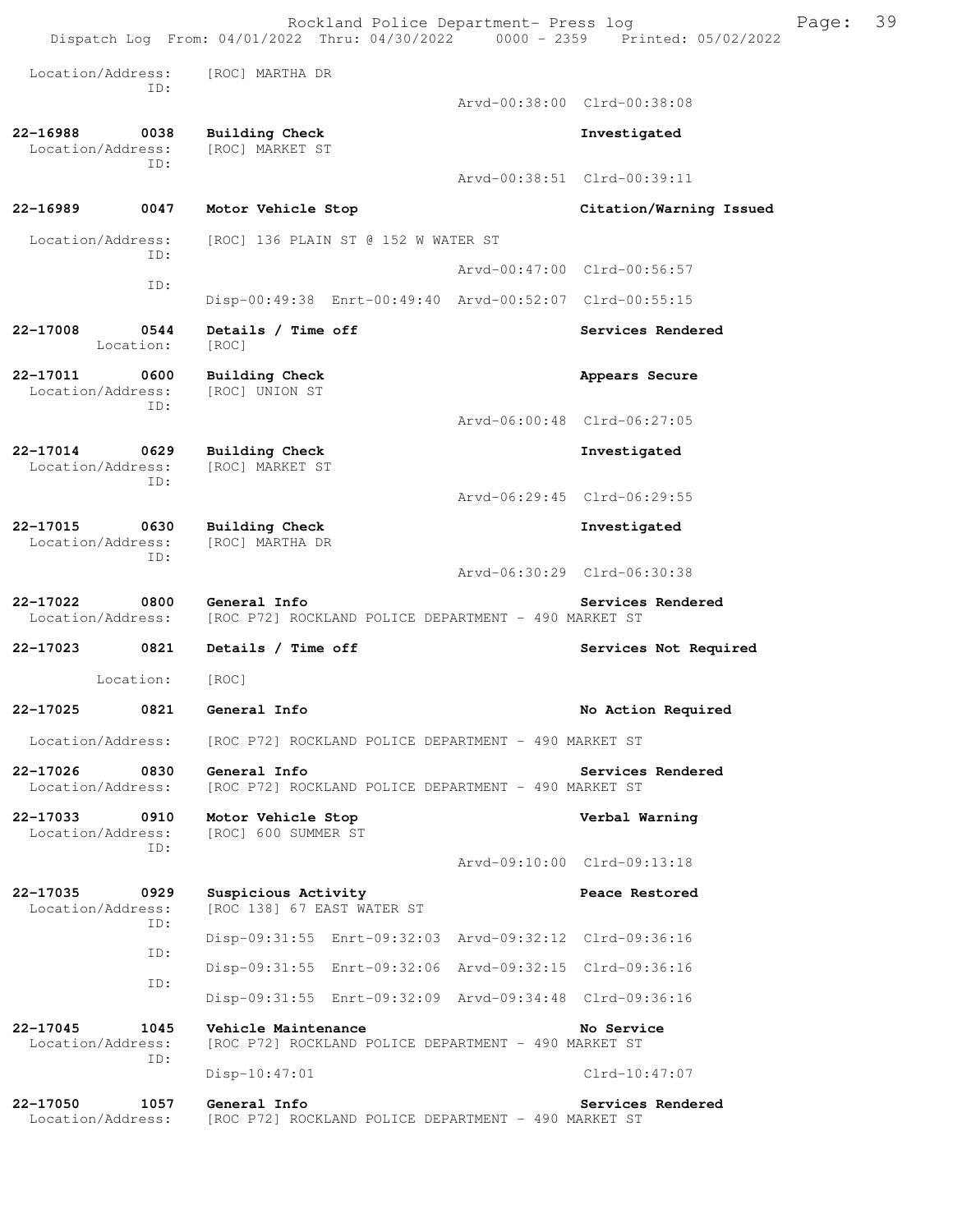|                                              | Rockland Police Department- Press log<br>Dispatch Log From: 04/01/2022 Thru: 04/30/2022 0000 - 2359 Printed: 05/02/2022              | 40<br>Page:                 |
|----------------------------------------------|--------------------------------------------------------------------------------------------------------------------------------------|-----------------------------|
| 1145<br>22-17057<br>Location/Address:        | 911 Accidental<br>[ROC P106] ROCKLAND HIGH SCHOOL - 52 MACKINLAY WAY                                                                 | Unfounded                   |
| ID:                                          | Disp-11:52:13 Enrt-11:52:16 Arvd-11:52:17 Clrd-11:58:10                                                                              |                             |
| 22-17059<br>1214<br>Location/Address:        | General Info<br>[ROC P72] ROCKLAND POLICE DEPARTMENT - 490 MARKET ST                                                                 | Services Rendered           |
| 22-17060<br>1233<br>Location/Address:        | Detail<br>[ROC P72] ROCKLAND POLICE DEPARTMENT - 490 MARKET ST                                                                       | Services Rendered           |
| 22-17063<br>1325<br>Location/Address:<br>ID: | Assist Public<br>[ROC 918] 44 NORMAN ST                                                                                              | Services Rendered           |
| ID:                                          | Disp-13:28:33                                                                                                                        | Clrd-13:29:07               |
|                                              | $Disp-13:29:03$                                                                                                                      | $Clrd-13:29:13$             |
| ID:                                          | $Disp-13:29:19$                                                                                                                      | Clrd-13:29:39               |
| 22-17064<br>1335<br>Location/Address:<br>ID: | MVA Property Damage Only<br>[ROC] TENNIS COURT - TAUNTON AVE                                                                         | Report Follows              |
| ID:                                          | Disp-13:37:27 Enrt-13:37:31 Arvd-13:38:54 Clrd-13:54:20                                                                              |                             |
|                                              | Disp-13:40:12 Enrt-13:40:18 Arvd-13:40:20 Clrd-13:54:20                                                                              |                             |
| 22-17065<br>1335                             | Emergency Medical                                                                                                                    | No Action Required          |
| Location/Address:                            | [ROC P106] ROCKLAND HIGH SCHOOL - 52 MACKINLAY WAY                                                                                   |                             |
| ID:                                          | $Disp-13:38:49$                                                                                                                      | Clrd-13:39:08               |
| Fire Unit:                                   | ROCKEN1-Pumper-Rockland Engine 1<br>Disp-13:39:20 Enrt-13:40:42 Arvd-13:41:53 Clrd-13:46:00<br>InQrtsUnavl-13:47:45 InSrvce-13:47:45 |                             |
| EMS Unit:                                    | ROCKAM1-Rockland A1<br>Disp-13:39:28 Enrt-13:40:40 Arvd-13:41:49 Clrd-13:46:05<br>InOrtsUnavl-13:47:41 InSrvce-13:47:41              |                             |
| 22-17069<br>1407<br>Location:                | Details / Time off<br>[ROC]                                                                                                          | Services Rendered           |
| 22-17070<br>1408<br>Location:                | Details / Time off<br>[ROC]                                                                                                          | Services Rendered           |
| 22-17095<br>Location/Address:                | 1600 SHIFT ASSIGNMENTS<br>[ROC P72] ROCKLAND POLICE DEPARTMENT - 490 MARKET ST                                                       | No Service                  |
| 22-17107<br>1717<br>Location/Address:<br>ID: | Assist Public<br>[ROC] 74 MARTHA DR Apt. #B                                                                                          | Services Rendered           |
|                                              | Disp-17:21:57 Enrt-17:22:04 Arvd-17:26:02 Clrd-18:10:06                                                                              |                             |
| 22-17110<br>1734<br>Location/Address:<br>ID: | Road Obstruction<br>[ROC P68] AL PRIME - 104 MARKET ST                                                                               | Services Rendered           |
|                                              | Arvd-17:42:22 Clrd-17:47:00<br>Disp-17:37:12                                                                                         |                             |
| 22-17114<br>1744<br>Location/Address:<br>ID: | Health & Welfare Check<br>[ROC 140] 292 MARKET ST Apt. #33                                                                           | Services Rendered           |
| ID:                                          | $Disp-17:46:28$                                                                                                                      | Arvd-17:48:07 Clrd-18:00:52 |
| ID:                                          | Disp-17:46:28 Enrt-17:49:01 Arvd-17:53:55 Clrd-18:00:52                                                                              |                             |
|                                              | Disp-17:47:12                                                                                                                        | Arvd-17:48:24 Clrd-18:00:52 |
| 22-17119<br>1823<br>Location/Address:<br>ID: | Disturbance<br>[ROC 820] 54 LINCOLN RD                                                                                               | Peace Restored              |
|                                              | Disp-18:27:20 Enrt-18:28:09 Arvd-18:30:14 Clrd-18:38:37                                                                              |                             |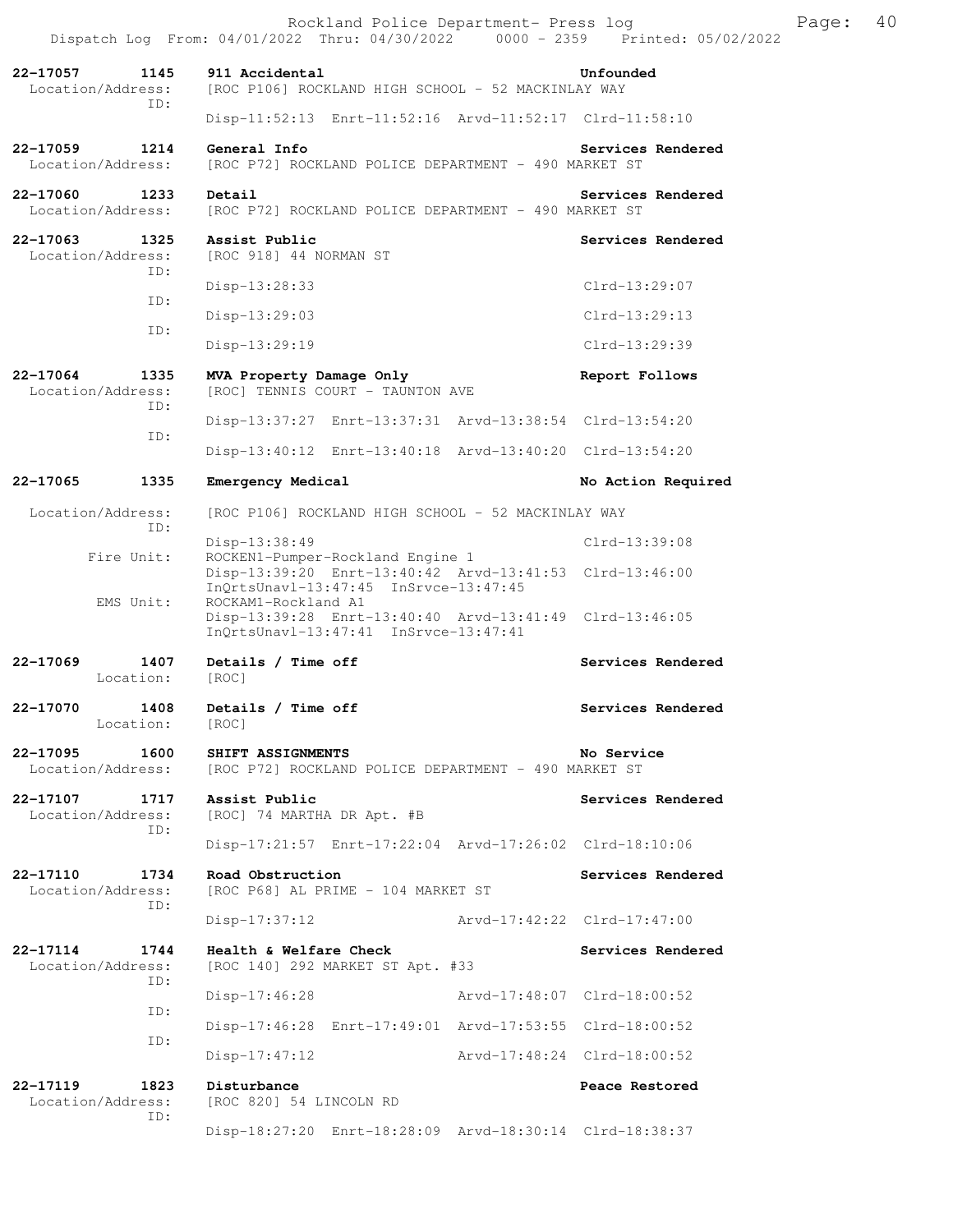| ID:                                               |                                                               |                                                         |                             |                             |
|---------------------------------------------------|---------------------------------------------------------------|---------------------------------------------------------|-----------------------------|-----------------------------|
|                                                   |                                                               | Disp-18:27:24 Enrt-18:28:11 Arvd-18:30:13 Clrd-18:38:36 |                             |                             |
| $22 - 17124$<br>1847<br>Location:<br>ID:          | General Info<br>[ROC] ABINGTON                                |                                                         |                             | Services Rendered           |
|                                                   |                                                               |                                                         |                             | Arvd-18:47:00 Clrd-19:00:32 |
| 22-17126<br>1854<br>Location/Address:<br>ID:      | Suspicious Activity<br>[ROC] STANDPIPE DR                     |                                                         |                             | Services Rendered           |
| ID:                                               |                                                               | Disp-18:56:31 Enrt-18:56:38 Arvd-19:02:34               |                             | Clrd-19:06:49               |
|                                                   |                                                               | Disp-18:56:31 Enrt-18:56:41 Arvd-19:02:37 Clrd-19:06:51 |                             |                             |
| 22-17128<br>1906<br>Location/Address:<br>ID:      | Burglar Alarm<br>[ROC 862] 33 OLD COUNTRY WAY                 |                                                         |                             | Cancelled Enroute           |
|                                                   | Disp-19:07:56 Enrt-19:09:19                                   |                                                         |                             | $Clrd-19:14:48$             |
| ID:                                               | Disp-19:08:04 Enrt-19:09:21                                   |                                                         |                             | Clrd-19:14:48               |
| 22-17132<br>1925<br>Location:                     | TIME OFF<br>[ROC]                                             |                                                         |                             | Services Rendered           |
| 22-17150<br>2111<br>Location/Address:<br>ID:      | Health & Welfare Check<br>[ROC] 525 WEBSTER ST                |                                                         |                             | Services Rendered           |
|                                                   | $Disp-21:13:04$                                               |                                                         |                             | Arvd-21:15:01 Clrd-21:19:29 |
| 22-17151<br>2118<br>Location/Address:<br>ID:      | Motor Vehicle Stop                                            | [ROC P66] DOMINO'S PIZZA - 100 MARKET ST                |                             | Verbal Warning              |
|                                                   |                                                               |                                                         | Arvd-21:18:00               | $Clrd-21:24:23$             |
| ID:                                               |                                                               | Disp-21:20:57 Enrt-21:21:02 Arvd-21:21:05 Clrd-21:24:27 |                             |                             |
| 22-17152<br>2131<br>Location/Address:<br>ID:      | MVA Property Damage Only<br>[ROC] 428 MARKET ST               |                                                         |                             | Report Follows              |
| ID:                                               |                                                               | Disp-21:33:41 Enrt-21:34:05 Arvd-21:35:03               |                             | $Clrd-22:18:32$             |
| ID:                                               |                                                               | Disp-21:33:51 Enrt-21:34:04 Arvd-21:34:59               |                             | $Clrd-22:18:28$             |
|                                                   |                                                               | Disp-21:34:16 Enrt-21:34:58 Arvd-21:35:00               |                             | $Clrd-22:18:36$             |
| Refer To Summons:<br>Summons:<br>Address:<br>Age: | 22ROC-17152-AR<br>MURPHY, CORY JAMES<br>84 JOSH GRAY RD<br>33 | ROCKLAND, MA                                            |                             |                             |
| Charges:                                          | MARKED LANES VIOLATION                                        | RECKLESS OPERATION OF MOTOR VEHICLE                     |                             |                             |
| 22-17156<br>2142<br>Location/Address:<br>ID:      | Burglar Alarm                                                 | [ROC P85] ROCKLAND FEDERAL CREDIT UNION - 241 UNION ST  |                             | Cancelled Enroute           |
|                                                   | $Disp-21:45:43$                                               |                                                         |                             | $Clrd-21:45:47$             |
| 22-17159<br>2159                                  | Disturbance                                                   |                                                         |                             | Transported to Hospital     |
| Location/Address:                                 |                                                               | [ROC 600] COPLEY GARDENS APARTMENTS - 105 MARKET ST     |                             |                             |
| ID:                                               | $Disp-22:03:24$                                               |                                                         |                             | Arvd-22:05:32 Clrd-22:29:23 |
| ID:                                               | $Disp-22:03:24$                                               |                                                         | Arvd-22:05:35 Clrd-22:29:28 |                             |
| 22-17169<br>2331<br>Location/Address:<br>ID:      | Vehicle Maintenance                                           | [ROC P72] ROCKLAND POLICE DEPARTMENT - 490 MARKET ST    |                             | Services Rendered           |
|                                                   | Disp-23:34:23                                                 |                                                         |                             | $Clrd-23:34:40$             |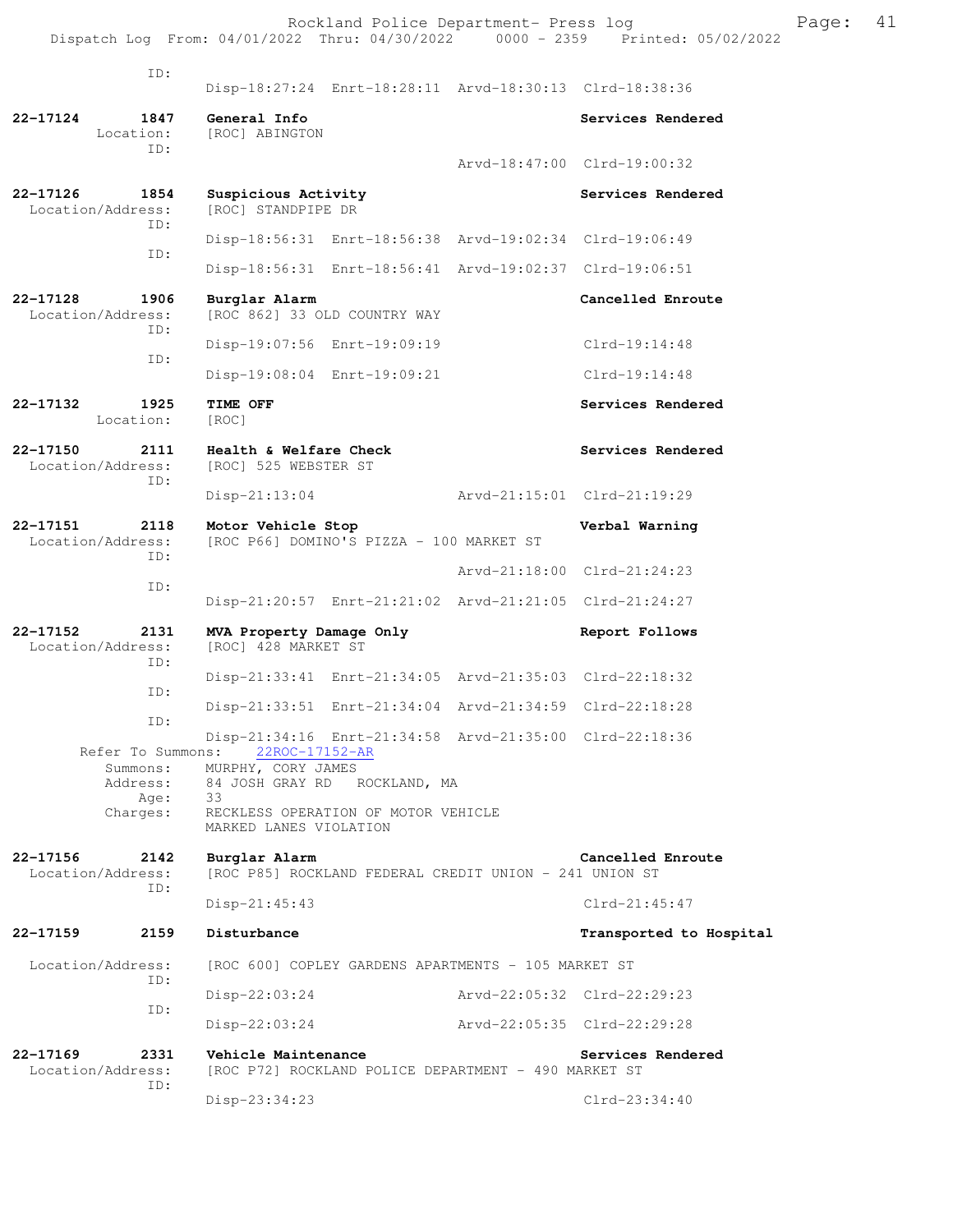**For Date: 04/15/2022 - Friday**

| 22-17170<br>0000<br>Location/Address:        | SHIFT ASSIGNMENTS<br>[ROC P72] ROCKLAND POLICE DEPARTMENT - 490 MARKET ST | Services Rendered           |
|----------------------------------------------|---------------------------------------------------------------------------|-----------------------------|
| 22-17171<br>0032<br>Location/Address:<br>ID: | <b>Building Check</b><br>[ROC] MARTHA DR                                  | Investigated                |
|                                              |                                                                           | Arvd-00:32:26 Clrd-00:32:34 |
| 22-17172<br>0032<br>Location/Address:<br>ID: | <b>Building Check</b><br>[ROC] MARKET ST                                  | Investigated                |
|                                              |                                                                           | Arvd-00:33:17 Clrd-00:33:24 |
| 22-17178<br>0131                             | Motor Vehicle Stop                                                        | Citation/Warning Issued     |
| Location/Address:<br>ID:                     | [ROC] HINGHAM ST @ GLENDALE DR                                            |                             |
| ID:                                          | Arvd-01:31:00                                                             | $Clrd-01:43:29$             |
|                                              | Disp-01:33:50 Enrt-01:33:55 Arvd-01:33:59 Clrd-01:43:29                   |                             |
| 22-17180<br>0156                             | Motor Vehicle Stop                                                        | Citation/Warning Issued     |
| Location/Address:<br>ID:                     | [ROC] 399 WEBSTER ST @ 485 E WATER ST                                     |                             |
| ID:                                          | Arvd-01:56:00                                                             | $Clrd-02:06:15$             |
|                                              | Disp-01:58:28 Enrt-01:58:32 Arvd-01:58:35 Clrd-02:06:13                   |                             |
| 22-17184<br>0219<br>Location/Address:<br>ID: | Motor Vehicle Stop<br>[ROC] EAST WATER ST @ HOWARD ST                     | Verbal Warning              |
|                                              |                                                                           | Arvd-02:19:00 Clrd-02:24:37 |
| 22-17185<br>0233<br>Location/Address:<br>ID: | <b>Building Check</b><br>[ROC] MARKET ST                                  | Investigated                |
|                                              |                                                                           | Arvd-02:34:12 Clrd-02:34:18 |
| 22-17187<br>0234<br>Location/Address:<br>ID: | <b>Building Check</b><br>[ROC] MARTHA DR                                  | Investigated                |
|                                              |                                                                           | Arvd-02:34:42 Clrd-02:34:50 |
| 22-17191<br>0602<br>Location/Address:<br>ID: | <b>Building Check</b><br>[ROC] UNION ST                                   | Appears Secure              |
|                                              |                                                                           | Arvd-06:04:09 Clrd-06:30:33 |
| 22-17193<br>0628<br>Location/Address:<br>ID: | <b>Building Check</b><br>[ROC] MARKET ST                                  | Investigated                |
|                                              | $Arvd - 06:28:52$                                                         | $Clrd-06:29:02$             |
| 22-17194<br>0629<br>Location/Address:<br>ID: | <b>Building Check</b><br>[ROC] MARTHA DR                                  | Investigated                |
|                                              |                                                                           | Arvd-06:29:37 Clrd-06:29:55 |
| 0641<br>22-17198<br>Location:                | Details / Time off<br>[ROC]                                               | Services Rendered           |
| 22-17200<br>0718<br>Location/Address:<br>ID: | Assist Other Agency<br>[ROC] 37 CRESCENT ST                               | Services Rendered           |
|                                              | Disp-07:20:51                                                             | Arvd-07:27:45 Clrd-07:43:24 |
| 0752<br>22-17207<br>Location:                | Details / Time off<br>[ROC]                                               | Services Rendered           |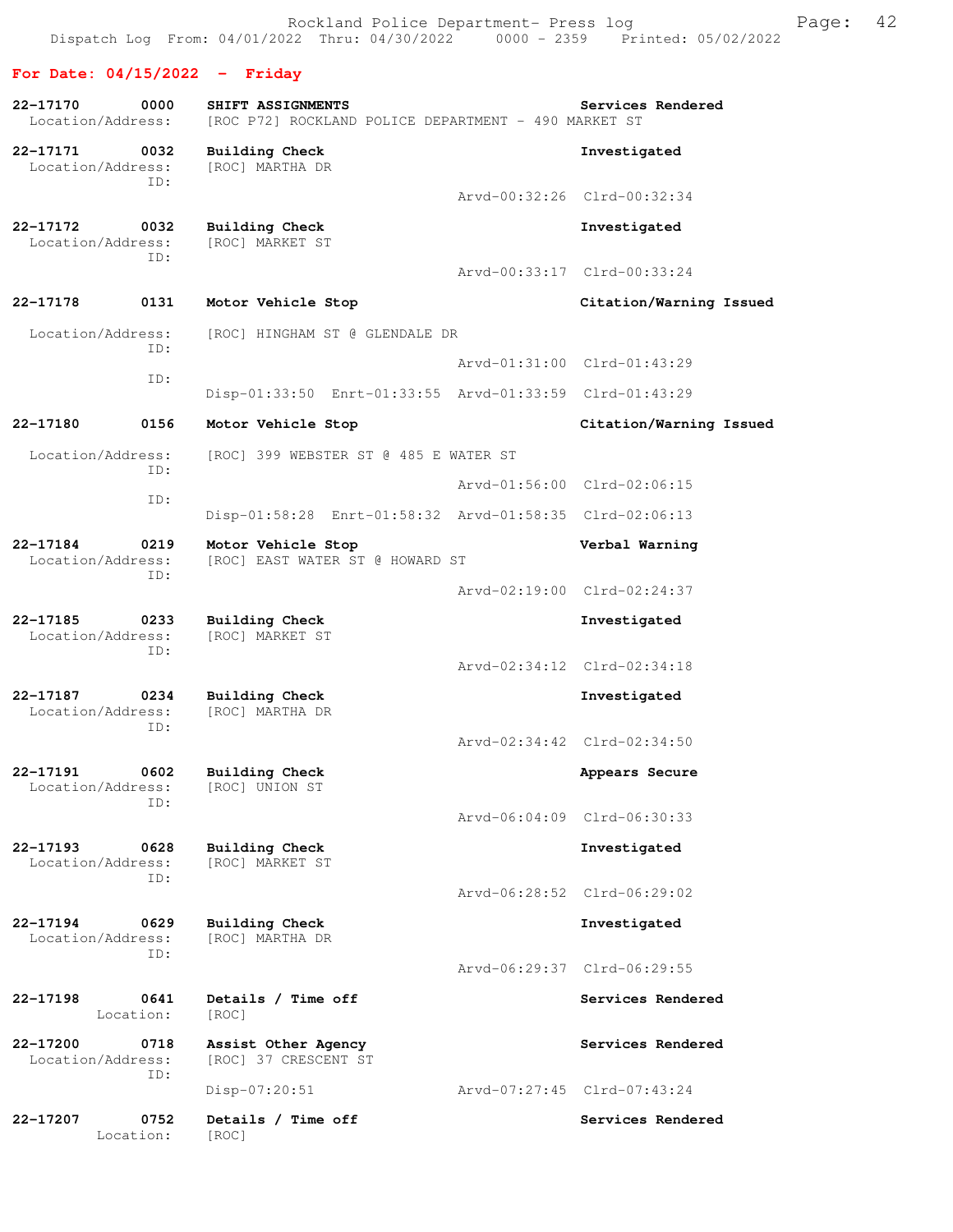Rockland Police Department- Press log Frank Page: 43 Dispatch Log From: 04/01/2022 Thru: 04/30/2022 0000 - 2359 Printed: 05/02/2022

**22-17208 0806 SHIFT ASSIGNMENTS Services Rendered**  Location/Address: [ROC P72] ROCKLAND POLICE DEPARTMENT - 490 MARKET ST **22-17214 0844 Building Check Services Rendered**  Location/Address: [ROC] WEBSTER ST ID: Arvd-08:46:15 Clrd-08:46:32 **22-17215 0845 Neighbor Disturbance Services Rendered**  Location/Address: [ROC P72] ROCKLAND POLICE DEPARTMENT - 74 MARTHA DR Apt. #B ID: Arvd-08:45:00 Clrd-09:00:18 ID: Disp-09:00:08 Enrt-09:13:59 Arvd-09:14:01 Clrd-09:24:50 **22-17216 0854 Building Check Services Rendered**  Location/Address: [ROC] SAW MILL LN ID: Arvd-08:54:48 Clrd-08:55:02 **22-17220 0900 OVER DOSE FOLLOW UP Services Rendered**  Location/Address: [ROC P72] ROCKLAND POLICE DEPARTMENT - 490 MARKET ST **22-17221 0921 STATION MAINTENANCE Services Rendered Services Rendered Location/Address:** [ROC P72] ROCKLAND POLICE DEPARTMENT - 490 MARKET ST [ROC P72] ROCKLAND POLICE DEPARTMENT - 490 MARKET ST **22-17233 1028 Health & Welfare Check Services Rendered** Location/Address: [ROC] 15 MORNINGSIDE DR [ROC] 15 MORNINGSIDE DR ID: Disp-10:29:55 Enrt-10:30:30 Arvd-10:36:44 Clrd-10:52:26 ID: Disp-10:31:15 Enrt-10:31:24 Arvd-10:36:46 Clrd-10:52:26 ID: Disp-10:32:50 Enrt-10:32:50 Arvd-10:35:52 Clrd-10:52:26 **22-17236 1030 TIME OFF No Action Required**  Location/Address: [ROC P72] ROCKLAND POLICE DEPARTMENT - 490 MARKET ST ID: Arvd-10:30:00 Clrd-10:31:50 **22-17237 1032 TIME OFF No Action Required**  Location/Address: [ROC P72] ROCKLAND POLICE DEPARTMENT - 490 MARKET ST ID: Arvd-10:32:00 Clrd-10:33:24 **22-17238 1033 TIME OFF No Action Required**  Location/Address: [ROC P72] ROCKLAND POLICE DEPARTMENT - 490 MARKET ST ID: Arvd-10:33:00 Clrd-10:34:28 **22-17239 1034 TIME OFF No Action Required**  Location/Address: [ROC P72] ROCKLAND POLICE DEPARTMENT - 490 MARKET ST ID: Arvd-10:34:00 Clrd-10:35:31 **22-17240 1035 TIME OFF No Action Required**  Location/Address: [ROC P72] ROCKLAND POLICE DEPARTMENT - 490 MARKET ST ID: Arvd-10:35:00 Clrd-10:38:00 **22-17241 1041 TIME OFF No Action Required**  Location/Address: [ROC P72] ROCKLAND POLICE DEPARTMENT - 490 MARKET ST ID: Arvd-10:41:00 Clrd-10:42:24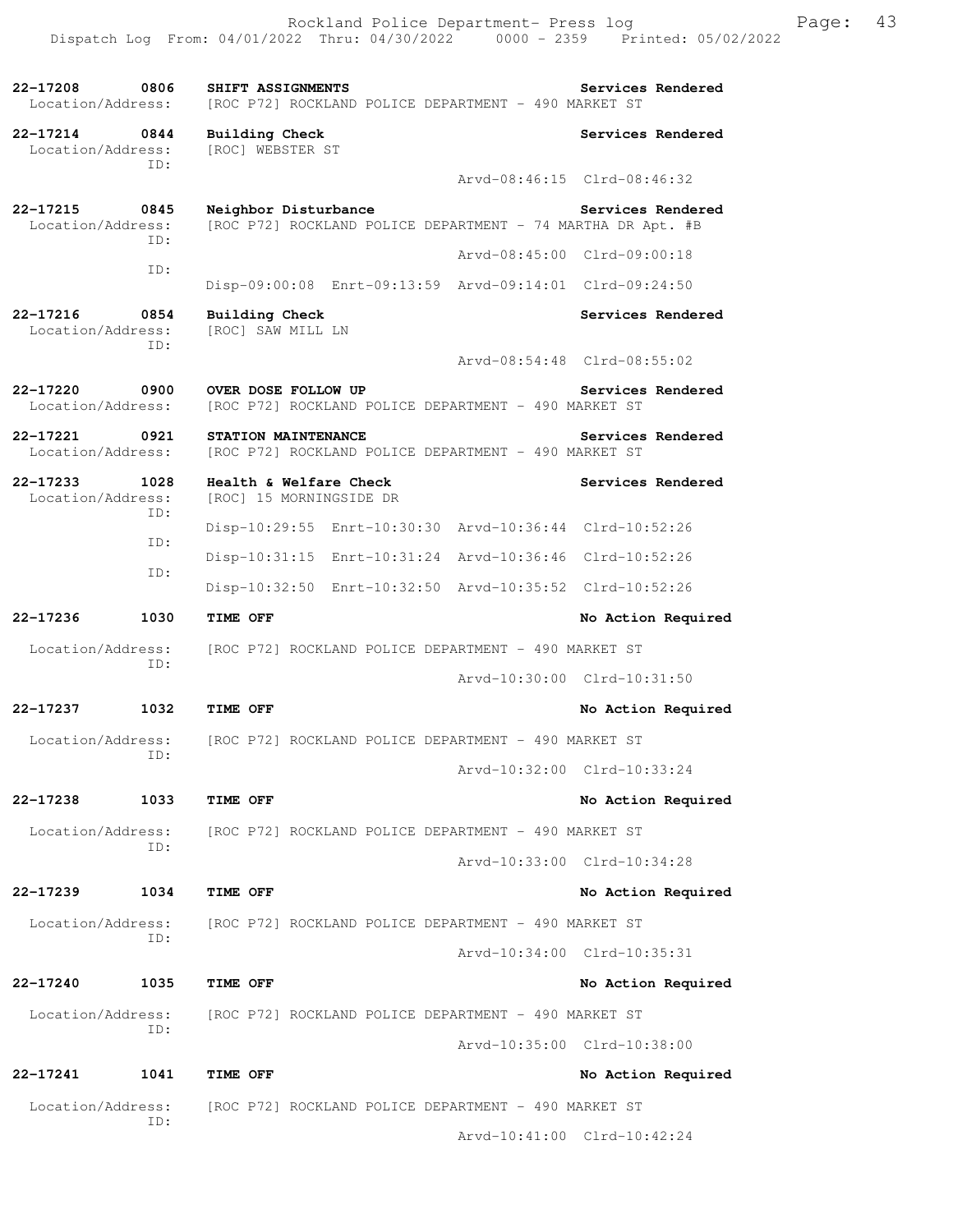Rockland Police Department- Press log Frank Page: 44 Dispatch Log From: 04/01/2022 Thru: 04/30/2022 0000 - 2359 Printed: 05/02/2022

**22-17242 1043 TIME OFF No Action Required**  Location/Address: [ROC P72] ROCKLAND POLICE DEPARTMENT - 490 MARKET ST ID: Arvd-10:43:00 Clrd-10:44:44 **22-17246 1045 TIME OFF No Action Required**  Location/Address: [ROC P72] ROCKLAND POLICE DEPARTMENT - 490 MARKET ST ID: Arvd-10:45:00 Clrd-10:56:42 **22-17245 1047 Time off Services Rendered**  Location: [ROC] **22-17249 1056 PROPERTY RETURNED 1006 Services Rendered** Location/Address: [ROC 932] 530 UNION ST [ROC 932] 530 UNION ST **22-17247 1057 TIME OFF No Action Required**  Location/Address: [ROC P72] ROCKLAND POLICE DEPARTMENT - 490 MARKET ST ID: Arvd-10:57:00 Clrd-10:58:14 **22-17248 1058 TIME OFF No Action Required**  Location/Address: [ROC P72] ROCKLAND POLICE DEPARTMENT - 490 MARKET ST ID: Arvd-10:58:00 Clrd-10:59:30 **22-17250 1059 TIME OFF No Action Required**  Location/Address: [ROC P72] ROCKLAND POLICE DEPARTMENT - 490 MARKET ST ID: Arvd-10:59:00 Clrd-11:00:37 **22-17252 1100 TIME OFF No Action Required**  Location/Address: [ROC P72] ROCKLAND POLICE DEPARTMENT - 490 MARKET ST ID: Arvd-11:00:00 Clrd-11:01:51 **22-17253 1101 Time off Services Rendered**  Location: [ROC] **22-17258 1152 Emergency Medical No EMS**  Location/Address: [ROC 70] WEBSTER PARK NURSING AND REHAB - 56 WEBSTER ST Apt. #117 **22-17260 1223 Building Check Services Rendered**  Location/Address: [ROC] WEBSTER ST ID: Arvd-12:23:35 Clrd-12:23:53 **22-17261 1223 Building Check Services Rendered**  Location/Address: [ROC] SAW MILL LN ID: Arvd-12:24:33 Clrd-12:24:47 **22-17270 1300 CRUISER MAINTENANCE Services Rendered**  Location/Address: [ROC P72] ROCKLAND POLICE DEPARTMENT - 490 MARKET ST **22-17272 1303 Details Services Rendered**  Location: [ROC] **22-17282 1308 LOST PROPERTY Services Rendered**  Location/Address: [ROC P68] AL PRIME - 104 MARKET ST **22-17283 1354 Time off Services Rendered Services Rendered Services Rendered** Location: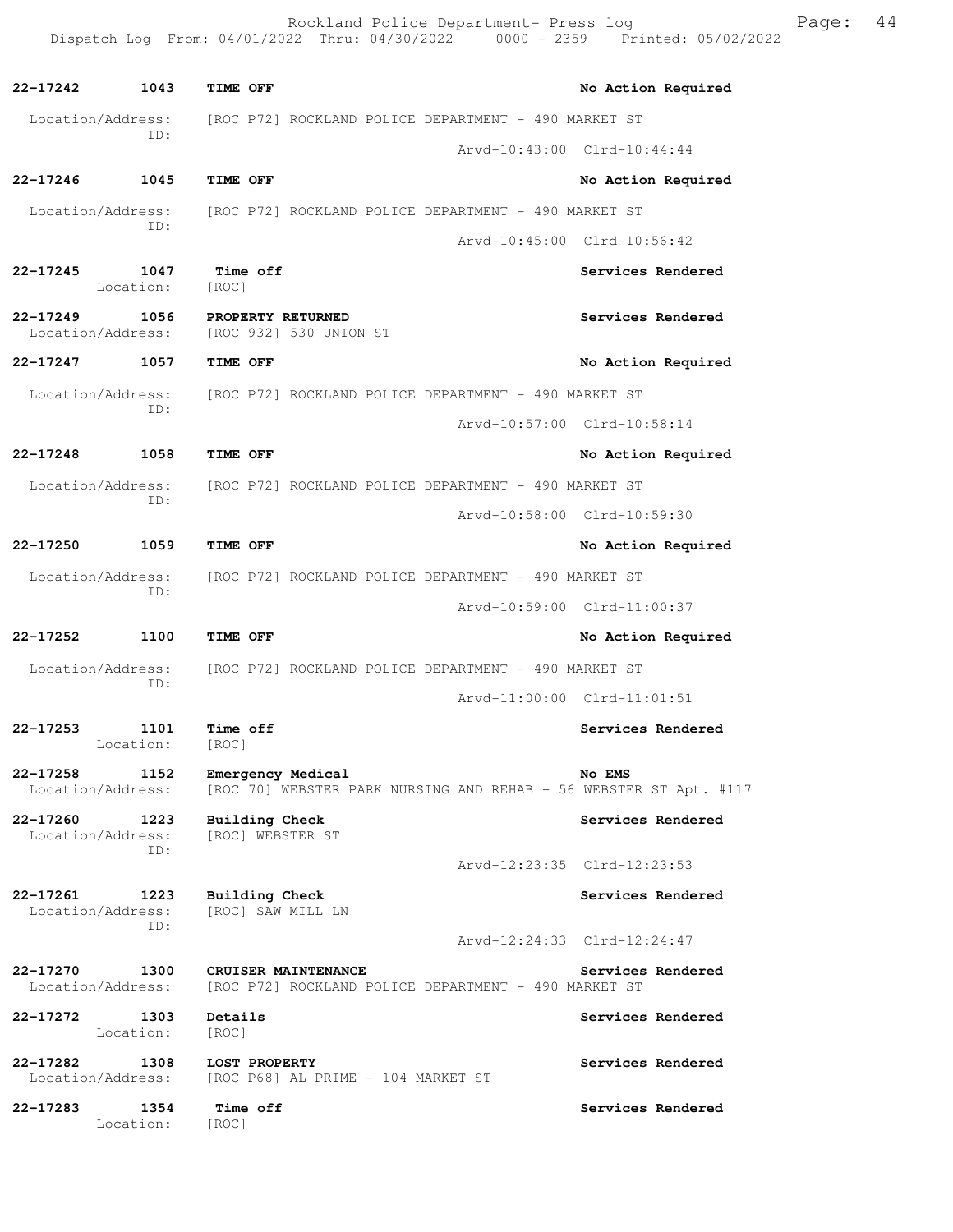**22-17299 1522 Building Check Services Rendered**  Location/Address: [ROC] WEBSTER ST ID: Arvd-15:22:32 Clrd-15:23:16 **22-17300 1523 Building Check Services Rendered** Location/Address: [ROC] SAW MILL LN Location/Address: ID: Arvd-15:24:32 Clrd-15:25:01 **22-17303 1532 BOLO Services Rendered**  [ROC P72] ROCKLAND POLICE DEPARTMENT - 490 MARKET ST **22-17311 1603 SHIFT ASSIGNMENTS Services Rendered**  Location/Address: [ROC P72] ROCKLAND POLICE DEPARTMENT - 490 MARKET ST **22-17316 1618 MVA Property Damage Only Paper Exchange**  Location/Address: [ROC] 182 POND ST ID: Disp-16:20:30 Enrt-16:20:34 Arvd-16:27:22 Clrd-16:47:52 ID: Disp-16:23:18 Enrt-16:23:21 Arvd-16:30:00 Clrd-16:47:54 **22-17327 1651 Complaint Services Rendered** Location/Address: [ROC] 161 CENTRAL ST [ROC] 161 CENTRAL ST **22-17333 1741 Disturbance Could Not Locate**  Location/Address: [ROC P77] BURGER KING - 157 MARKET ST ID: Disp-17:44:00 Enrt-17:44:31 Arvd-17:45:15 Clrd-17:52:48 **22-17353 2114 Disturbance Sent On Way**  Location/Address: [ROC] BAY PATH LN ID: Disp-21:17:15 Enrt-21:20:56 Arvd-21:22:15 Clrd-21:25:24 **22-17364 2216 Building Check Appears Secure**  [ROC] SAW MILL LN ID: Arvd-22:17:44 Clrd-22:18:10 **22-17365 2219 Building Check Appears Secure**  Location/Address: [ROC] WEBSTER ST ID: Arvd-22:20:13 Clrd-22:20:26 **22-17368** 2313 Building Check **Appears Secure** *Location/Address:* [ROC] WEBSTER ST [ROC] WEBSTER ST ID: Arvd-23:14:30 Clrd-23:14:44 **22-17369 2315 Building Check Appears Secure**  Location/Address: ID: Arvd-23:15:30 Clrd-23:15:47 **22-17374 2330 Motor Vehicle Complaint Investigated**  Location/Address: [ROC] NORTH AVE ID: Disp-23:30:24 Enrt-23:30:30 Arvd-23:31:49 Clrd-23:34:43 ID: Disp-23:32:26 Arvd-23:32:31 Clrd-23:34:40

### **For Date: 04/16/2022 - Saturday**

| 22-17377          | 0001 | <b>SHIFT ASSIGNMENTS</b> |  |                                                      |  |  | Services Rendered |
|-------------------|------|--------------------------|--|------------------------------------------------------|--|--|-------------------|
| Location/Address: |      |                          |  | [ROC P72] ROCKLAND POLICE DEPARTMENT - 490 MARKET ST |  |  |                   |

| 22-17381          | 0039 | Noise Complaint     | Peace Restored |
|-------------------|------|---------------------|----------------|
| Location/Address: |      | [ROC] 303 MARKET ST |                |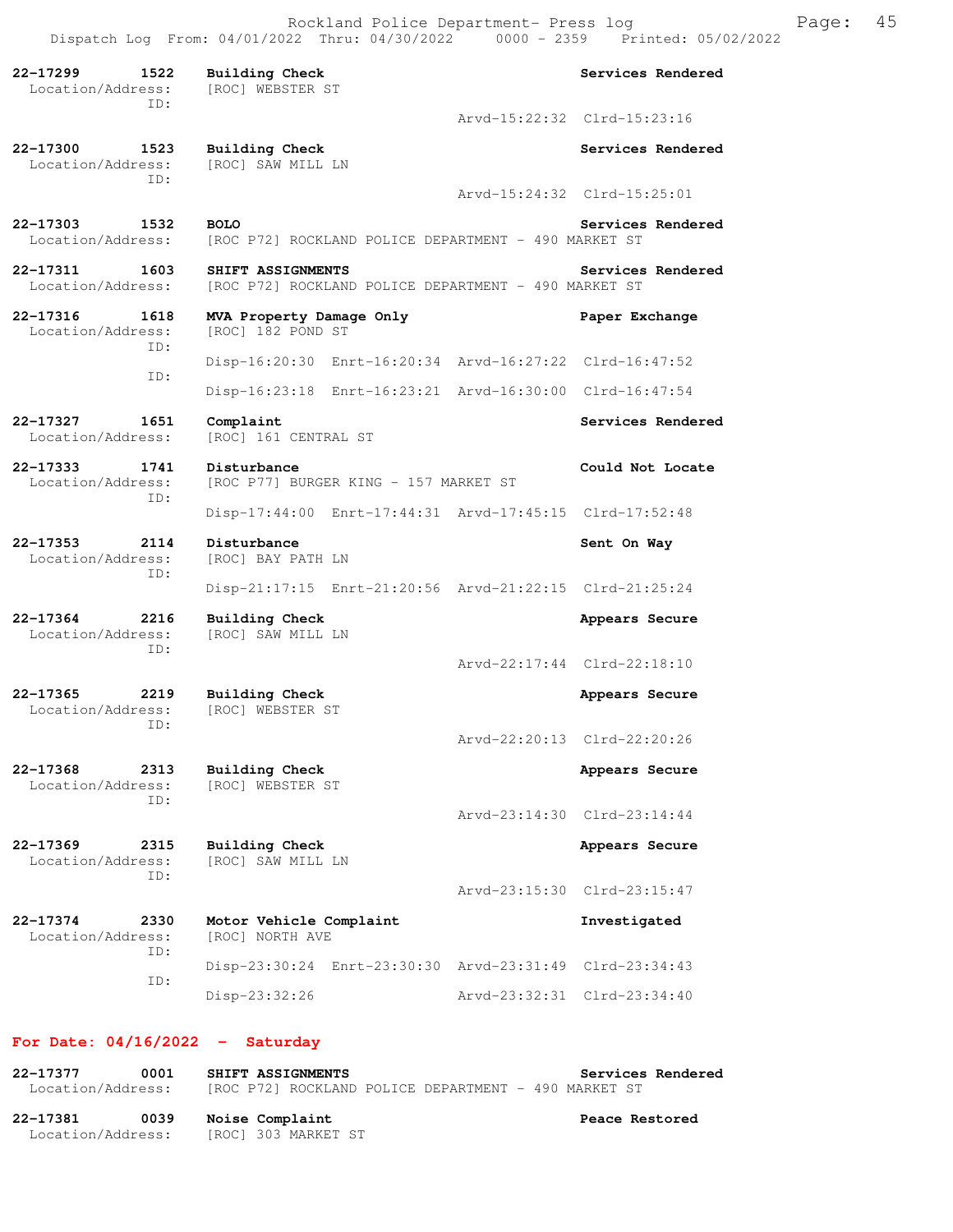| 22-17489                          | 1603        | Assault Offenses                               |                                                         |                             | Investigated                                                                   |       |    |
|-----------------------------------|-------------|------------------------------------------------|---------------------------------------------------------|-----------------------------|--------------------------------------------------------------------------------|-------|----|
| 22-17485<br>Location/Address:     | 1600        | SHIFT ASSIGNMENTS                              | [ROC P72] ROCKLAND POLICE DEPARTMENT - 490 MARKET ST    |                             | Services Rendered                                                              |       |    |
| Vicinity of:                      | ID:         |                                                | [ROC] 329 SUMMER ST @ 40 BEECH ST                       |                             | Arvd-14:54:00 Clrd-14:59:35                                                    |       |    |
| 22-17476                          | 1454        | Motor Vehicle Stop                             |                                                         |                             | Citation/Warning Issued                                                        |       |    |
|                                   |             |                                                | Disp-13:18:01 Enrt-13:18:51 Arvd-13:35:05 Clrd-13:35:07 |                             |                                                                                |       |    |
|                                   | ID:         |                                                | Disp-13:15:13 Enrt-13:15:31 Arvd-13:18:49 Clrd-13:35:10 |                             |                                                                                |       |    |
|                                   | ID:         |                                                | Disp-13:15:13 Enrt-13:15:29 Arvd-13:17:57 Clrd-13:35:08 |                             |                                                                                |       |    |
| $22 - 17458$<br>Location/Address: | 1312<br>ID: | Health & Welfare Check<br>[ROC] 61 BOXBERRY LN |                                                         |                             | Investigated                                                                   |       |    |
|                                   |             |                                                | Disp-12:16:59 Enrt-12:21:59 Arvd-12:22:01 Clrd-12:25:56 |                             |                                                                                |       |    |
|                                   | ID:         | Disp-12:16:11                                  |                                                         |                             | $Clrd-12:16:46$                                                                |       |    |
|                                   | ID:         | $Disp-12:09:43$                                |                                                         |                             | Clrd-12:15:58                                                                  |       |    |
| 22-17446<br>Location/Address:     | 1132<br>ID: | Lost/Found Property<br>[ROC] 53 RICE AVE       |                                                         |                             | Services Rendered                                                              |       |    |
| Location/Address:                 | ID:         | [ROC] HANNAH WAY                               |                                                         |                             | Arvd-09:43:29 Clrd-09:44:40                                                    |       |    |
| 22-17423                          | 0939        | <b>Building Check</b>                          |                                                         |                             | Building Checked/Secured                                                       |       |    |
|                                   |             |                                                |                                                         |                             | Arvd-09:27:39 Clrd-09:29:10                                                    |       |    |
| Location/Address:                 | ID:         |                                                | [ROC P72] ROCKLAND POLICE DEPARTMENT - 490 MARKET ST    |                             |                                                                                |       |    |
| 22-17421                          | 0927        | TIME OFF                                       |                                                         |                             | No Action Required                                                             |       |    |
| 22-17411<br>Location/Address:     | 0800        | SHIFT ASSIGNMENTS                              | [ROC P72] ROCKLAND POLICE DEPARTMENT - 490 MARKET ST    |                             | Services Rendered                                                              |       |    |
|                                   |             | Disp-05:03:54                                  |                                                         | Arvd-05:04:00 Clrd-05:31:04 |                                                                                |       |    |
| Location/Address:                 | ID:         |                                                | [ROC 61] UNION ST BUSINESS DISTRICT - UNION ST          |                             |                                                                                |       |    |
| 22-17400                          | 0503        | <b>Building Check</b>                          |                                                         |                             | Building Checked/Secured                                                       |       |    |
|                                   |             | $Disp-03:26:07$                                |                                                         |                             | Arvd-03:26:19 Clrd-03:27:05                                                    |       |    |
|                                   | ID:<br>ID:  |                                                | Disp-03:21:19 Enrt-03:22:13 Arvd-03:24:09 Clrd-03:27:10 |                             |                                                                                |       |    |
| 22-17394<br>Location/Address:     | 0320        | Suspicious Activity                            | [ROC 60] SPRING GATE APARTMENTS - 52 HANNAH WAY         |                             | Sent On Way                                                                    |       |    |
|                                   | ID:         |                                                | Disp-00:58:47 Enrt-00:58:52 Arvd-00:58:56 Clrd-01:09:57 |                             |                                                                                |       |    |
|                                   | ID:         | Disp-00:58:35                                  |                                                         |                             | Clrd-00:58:40                                                                  |       |    |
| Location/Address:                 | ID:         | [ROC] NORTH AVE                                | Disp-00:57:46 Enrt-00:57:53 Arvd-00:57:57 Clrd-01:09:55 |                             |                                                                                |       |    |
|                                   |             | Motor Vehicle Stop                             |                                                         |                             | Citation/Warning Issued                                                        |       |    |
| 22-17385                          | 0056        |                                                | Disp-00:43:25 Enrt-00:43:32 Arvd-00:48:57 Clrd-00:52:02 |                             |                                                                                |       |    |
|                                   | ID:         |                                                | Disp-00:42:41 Enrt-00:43:29 Arvd-00:45:08 Clrd-00:51:56 |                             |                                                                                |       |    |
|                                   | ID:         |                                                |                                                         |                             |                                                                                |       |    |
|                                   |             |                                                | Rockland Police Department- Press log                   |                             | Dispatch Log From: 04/01/2022 Thru: 04/30/2022 0000 - 2359 Printed: 05/02/2022 | Page: | 46 |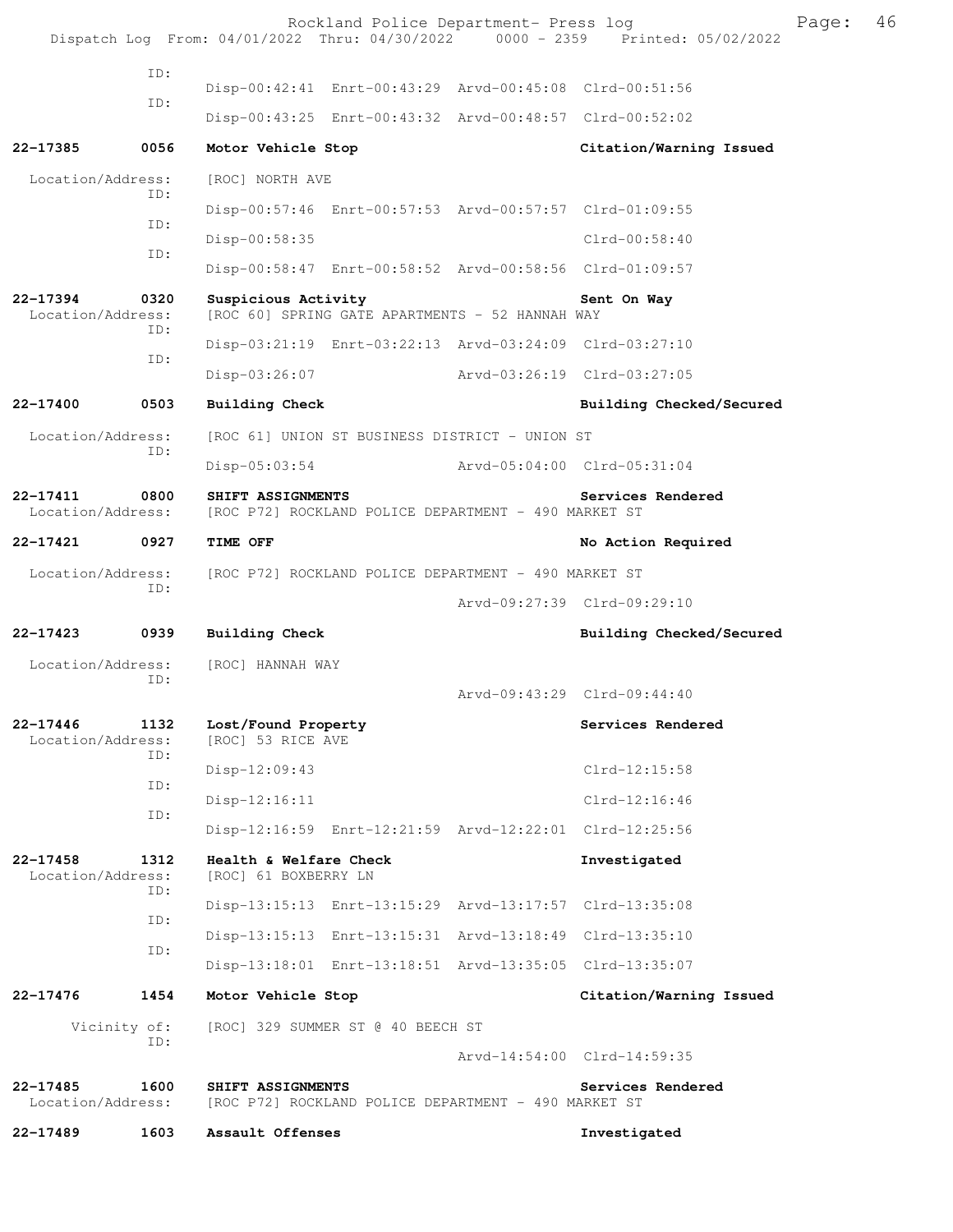|                               |             | Rockland Police Department- Press log<br>Dispatch Log From: 04/01/2022 Thru: 04/30/2022 0000 - 2359 Printed: 05/02/2022                                | Page:                       | 47 |
|-------------------------------|-------------|--------------------------------------------------------------------------------------------------------------------------------------------------------|-----------------------------|----|
| Location/Address:             |             | [ROC 70] WEBSTER PARK NURSING AND REHAB - 56 WEBSTER ST Apt. #151B                                                                                     |                             |    |
|                               | TD:         | Disp-16:14:21 Enrt-16:14:22 Arvd-16:19:31 Clrd-16:34:28                                                                                                |                             |    |
| 22-17491<br>Location/Address: | 1618        | Motor Vehicle Complaint<br>[ROC] HINGHAM ST                                                                                                            | Investigated                |    |
|                               | TD:         | Disp-16:19:24 Enrt-16:22:09 Arvd-16:22:11 Clrd-16:26:28                                                                                                |                             |    |
|                               | ID:         |                                                                                                                                                        | Arvd-16:22:21 Clrd-16:26:26 |    |
| 22-17495<br>Location/Address: | 1632<br>ID: | Neighbor Disturbance<br>[ROC] MARTHA DR                                                                                                                | Services Rendered           |    |
|                               |             | Disp-16:34:40                                                                                                                                          | Arvd-16:36:00 Clrd-16:40:50 |    |
| 22-17497<br>Location/Address: | 1638<br>ID: | Motor Vehicle Complaint<br>[ROC P86] MOBIL GAS STATION - 158 MARKET ST                                                                                 | Services Rendered           |    |
|                               | ID:         | Disp-16:40:41 Enrt-16:41:09 Arvd-16:43:15 Clrd-17:03:21                                                                                                |                             |    |
|                               |             | Disp-16:41:08 Enrt-16:41:10 Arvd-16:43:06 Clrd-17:03:18                                                                                                |                             |    |
| 22-17515                      | 1847        | TIME OFF                                                                                                                                               | No Action Required          |    |
| Location/Address:             | ID:         | [ROC P72] ROCKLAND POLICE DEPARTMENT - 490 MARKET ST                                                                                                   |                             |    |
|                               |             |                                                                                                                                                        | Arvd-18:47:41 Clrd-18:48:42 |    |
| 22-17516                      | 1848        | TIME OFF                                                                                                                                               | No Action Required          |    |
| Location/Address:             | ID:         | [ROC P72] ROCKLAND POLICE DEPARTMENT - 490 MARKET ST                                                                                                   |                             |    |
|                               |             |                                                                                                                                                        | Arvd-18:48:00 Clrd-18:49:59 |    |
| 22-17519                      | 1917        | Emergency Medical                                                                                                                                      | Transported to Hospital     |    |
| Location/Address:             | Fire Unit:  | [ROC] 56 WEBSTER ST Apt. #205<br>ROCKEN1-Pumper-Rockland Engine 1<br>Disp-19:20:43 Enrt-19:20:45 Arvd-19:22:02 Clrd-19:39:17                           |                             |    |
|                               |             | InQrtsUnavl-19:48:17 InSrvce-19:48:17                                                                                                                  |                             |    |
|                               | EMS Unit:   | ROCKAM1-Rockland A1<br>Disp-19:20:50 Enrt-19:20:52 Arvd-19:22:02 Clrd-19:39:15<br>Hosp-19:48:21 ClrHosp-20:16:24 InQrtsUnavl-20:16:24 InSrvce-20:16:24 |                             |    |
|                               | ID:         | Disp-20:07:37                                                                                                                                          | $Clrd-20:07:41$             |    |
| 22-17524<br>Location/Address: | 1954        | Motor Vehicle Stop<br>[ROC] 5 UNION ST @ 158 MARKET ST                                                                                                 | Verbal Warning              |    |
|                               | ID:         |                                                                                                                                                        | Arvd-19:54:00 Clrd-19:56:27 |    |
| $22 - 17527$                  | 2006        | Motor Vehicle Stop                                                                                                                                     | Citation/Warning Issued     |    |
| Location/Address:             |             | [ROC P64] CVS PHARMACY - 80 MARKET ST                                                                                                                  |                             |    |
|                               | ID:         |                                                                                                                                                        | Arvd-20:06:00 Clrd-20:17:04 |    |
|                               | ID:         | Disp-20:07:48                                                                                                                                          | Arvd-20:07:51 Clrd-20:08:59 |    |
| 22-17530<br>Location/Address: | 2011<br>ID: | Building Check<br>[ROC] MARTHA DR                                                                                                                      | Services Rendered           |    |
|                               |             |                                                                                                                                                        | Arvd-20:13:16 Clrd-20:13:22 |    |
| 22-17531<br>Location/Address: | 2015<br>ID: | Noise Complaint<br>[ROC 1022] 14 LIBERTY SQ                                                                                                            | Services Rendered           |    |
|                               | ID:         | Disp-20:18:44                                                                                                                                          | Arvd-20:18:52 Clrd-20:24:23 |    |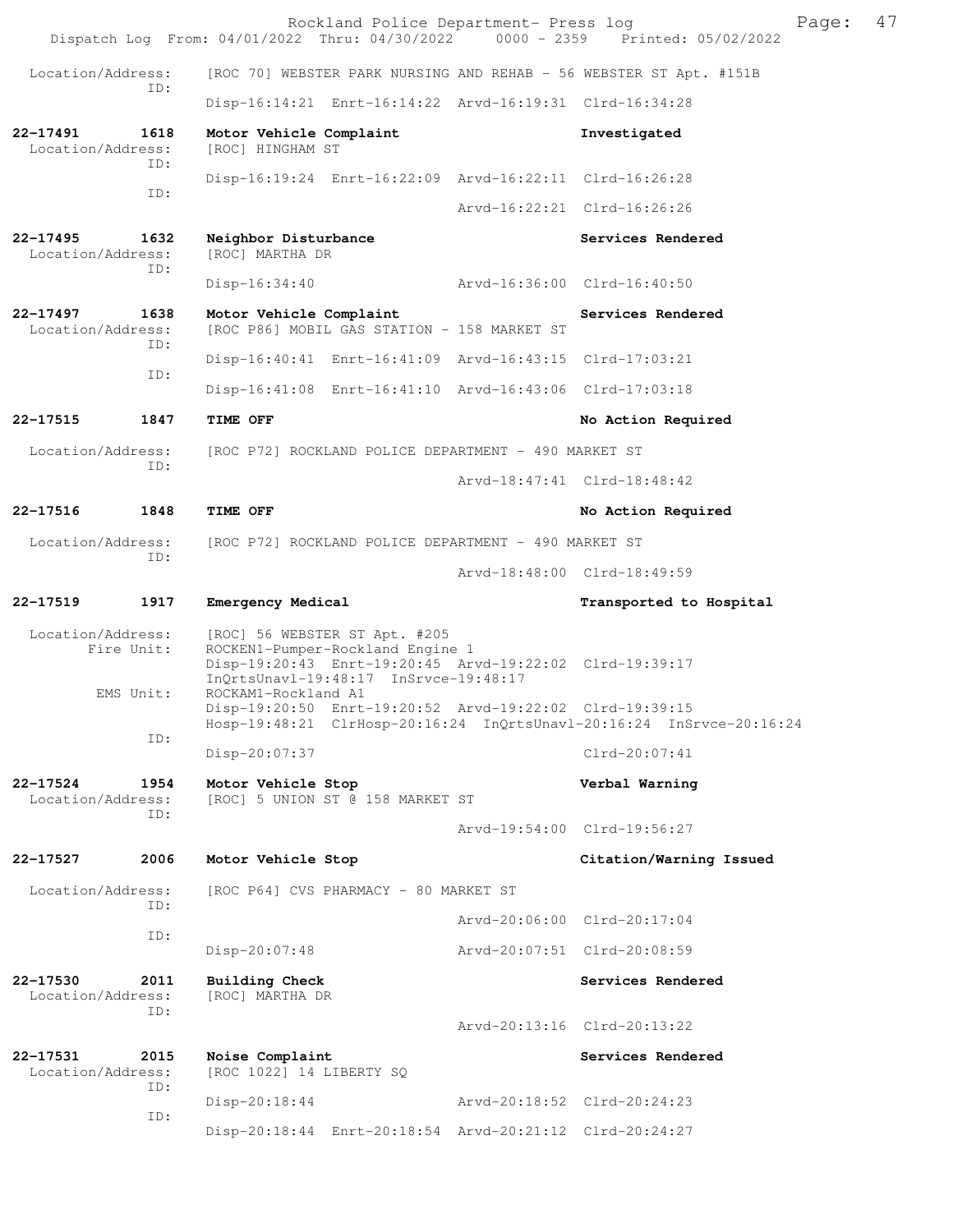Rockland Police Department- Press log entitled and Page: 48 Dispatch Log From: 04/01/2022 Thru: 04/30/2022 0000 - 2359 Printed: 05/02/2022

| TD:                                          |                                                         | Arvd-20:21:39 Clrd-20:25:59 |
|----------------------------------------------|---------------------------------------------------------|-----------------------------|
| 22-17534<br>2041<br>Location/Address:<br>TD: | Health & Welfare Check<br>[ROC] 103 GARDEN TER          | Services Rendered           |
|                                              | Disp-20:44:39 Enrt-20:46:25 Arvd-20:48:55 Clrd-20:48:58 |                             |
| 22-17540<br>2123                             | Time off                                                | No Action Required          |
| Location:                                    | [ROC]                                                   |                             |
| 22-17547<br>2214<br>Location/Address:<br>ID: | Motor Vehicle Complaint<br>[ROC] NORTH AVE              | Cancelled Enroute           |
| Original Call #:                             | $Disp-22:15:31$<br>$22 - 17546$                         | Arvd-22:15:34 Clrd-22:15:37 |

### **For Date: 04/17/2022 - Sunday**

| $101$ Date: $07/17/2022$                     | pullay                                                                      |                             |
|----------------------------------------------|-----------------------------------------------------------------------------|-----------------------------|
| 22-17560<br>0001<br>Location/Address:        | SHIFT ASSIGNMENTS<br>[ROC P72] ROCKLAND POLICE DEPARTMENT - 490 MARKET ST   | Services Rendered           |
| 22-17569<br>0046<br>Location:                | Details / Time off<br>[ROC]                                                 | Services Rendered           |
| 22-17591<br>0605<br>Location/Address:<br>ID: | Building Check<br>[ROC] UNION ST                                            | Appears Secure              |
|                                              |                                                                             | Arvd-06:06:48 Clrd-06:30:40 |
| 22-17600<br>0753                             | Police Information                                                          | No Action Required          |
| Location:                                    | [ROC] BOLO                                                                  |                             |
| 22-17638<br>0800<br>Location/Address:        | General Info<br>[ROC P72] ROCKLAND POLICE DEPARTMENT - 490 MARKET ST        | Services Rendered           |
| $22 - 17604$<br>0820<br>Location/Address:    | Suspicious Activity<br>[ROC P72] ROCKLAND POLICE DEPARTMENT - 490 MARKET ST | Services Rendered           |
| TD:                                          | $Disp-08:24:01$                                                             | Arvd-08:28:52 Clrd-08:50:36 |
| TD:                                          | $Disp-08:24:05$                                                             | Arvd-08:28:54 Clrd-08:36:39 |
| ID:<br>ID:                                   | $Disp-08:24:09$                                                             | Arvd-08:28:58 Clrd-08:34:22 |
|                                              | $Disp-08:24:13$                                                             | Arvd-08:29:01 Clrd-08:29:34 |
| 22-17609<br>0842                             | Police Information                                                          | No Action Required          |
| Location:                                    | [ROC] BOLO                                                                  |                             |
| 22-17614<br>0939<br>Location/Address:        | Harassment<br>[ROC] 161 CENTRAL ST                                          | Services Rendered           |
| 22-17616<br>0945<br>Location:                | Details / Time off<br>[ROC]                                                 | Services Rendered           |
| 22-17623<br>1036<br>Location/Address:<br>TD: | Suspicious Activity<br>[ROC] GARDEN TER                                     | Services Rendered           |
|                                              | Disp-10:38:56 Enrt-10:40:04 Arvd-10:41:02 Clrd-10:48:28                     |                             |
| ID:                                          | Disp-10:38:59 Enrt-10:40:04 Arvd-10:41:02 Clrd-10:48:20                     |                             |
| 22-17626<br>1048<br>Location/Address:        | Building Check<br>[ROC] MARTHA DR                                           | Appears Secure              |
| 22-17627<br>1049                             | <b>Building Check</b>                                                       | Appears Secure              |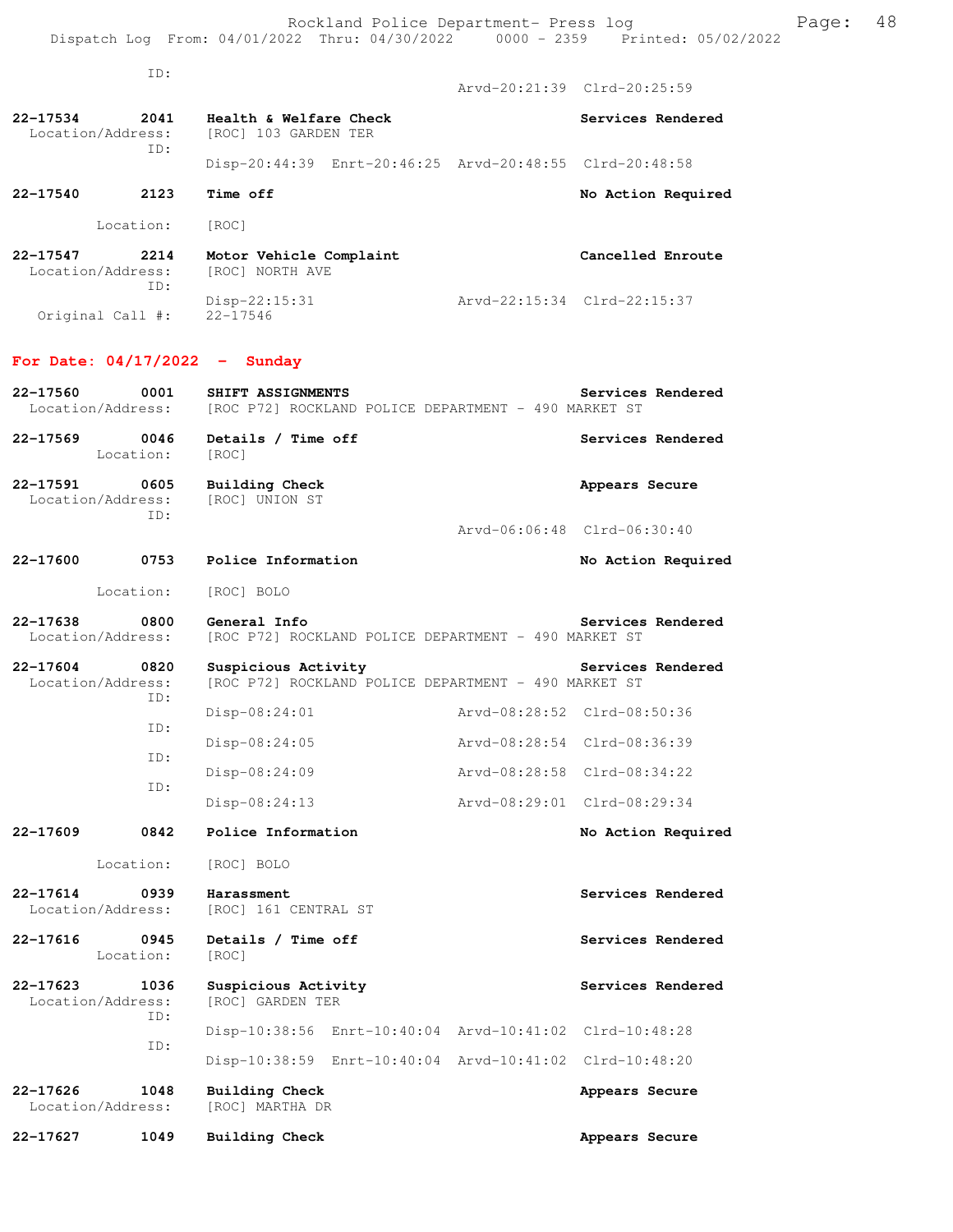|                               |                   | Rockland Police Department- Press log<br>Dispatch Log From: 04/01/2022 Thru: 04/30/2022 0000 - 2359 Printed: 05/02/2022 |                             | Page: | 49 |
|-------------------------------|-------------------|-------------------------------------------------------------------------------------------------------------------------|-----------------------------|-------|----|
| Location/Address:             |                   | [ROC] 175 MARKET ST                                                                                                     |                             |       |    |
| 22-17643<br>Location/Address: | 1251              | Assist Public<br>[ROC P72] ROCKLAND POLICE DEPARTMENT - 490 MARKET ST                                                   | Services Rendered           |       |    |
| 22-17651 1337                 |                   | <b>Building Check</b>                                                                                                   | Building Checked/Secured    |       |    |
| Location/Address:             |                   | [ROC] WEBSTER ST                                                                                                        |                             |       |    |
|                               | ID:               |                                                                                                                         | Arvd-13:38:11 Clrd-13:38:23 |       |    |
| 22-17656                      | 1413              | Police Information                                                                                                      | No Action Required          |       |    |
|                               | Location:         | [ROC] BOLO                                                                                                              |                             |       |    |
| 22-17669                      | 1531              | Police Information                                                                                                      | No Action Required          |       |    |
|                               | Location:         | [ROC] BOLO                                                                                                              |                             |       |    |
| 22-17671<br>Location/Address: | 1615              | SHIFT ASSIGNMENTS<br>[ROC P72] ROCKLAND POLICE DEPARTMENT - 490 MARKET ST                                               | No Service                  |       |    |
| 22-17680<br>Location/Address: | 1731<br>ID:       | Animal Complaint<br>[ROC] 11 MAGNOLIA DR                                                                                | Services Rendered           |       |    |
|                               |                   | Disp-17:33:56                                                                                                           | Arvd-17:34:36 Clrd-17:45:21 |       |    |
| 22-17682                      | 1746<br>Location: | Details / Time off<br>[ROC]                                                                                             | No Service                  |       |    |
| 22-17686<br>Location/Address: | 1813<br>ID:       | Unwanted Party<br>[ROC 187] 109 MARKET ST Apt. #20                                                                      | Services Rendered           |       |    |
|                               | ID:               | Disp-18:16:13 Enrt-18:16:20 Arvd-18:19:46 Clrd-18:28:32                                                                 |                             |       |    |
|                               |                   |                                                                                                                         |                             |       |    |
| 22-17688                      | 1822              | Assist Public                                                                                                           | No Action Required          |       |    |
| Location/Address:             |                   | [ROC P55] HOME DEPOT - 1149 HINGHAM ST                                                                                  |                             |       |    |
| 22-17689                      | 1840              | Burglar Alarm                                                                                                           | Building Checked/Secured    |       |    |
| Location/Address:             | ID:               | [ROC P55] HOME DEPOT - 1149 HINGHAM ST                                                                                  |                             |       |    |
|                               |                   |                                                                                                                         | Arvd-18:40:00 Clrd-18:55:30 |       |    |
| 22-17701<br>Location/Address: | 2012<br>ID:       | Missing / Stolen Plate<br>[ROC 60] SPRING GATE APARTMENTS - 52 HANNAH WAY                                               | Services Rendered           |       |    |
|                               |                   |                                                                                                                         | Arvd-20:12:48 Clrd-20:13:17 |       |    |
| 22-17711<br>Location/Address: | 2248<br>ID:       | Neighbor Disturbance<br>[ROC] 12 ICEHOUSE WOOD LN                                                                       | Services Rendered           |       |    |
|                               |                   | Disp-22:54:09                                                                                                           | $Clrd-22:54:14$             |       |    |
|                               |                   | For Date: $04/18/2022 -$ Monday                                                                                         |                             |       |    |
| 22-17712<br>Location/Address: | 0000              | SHIFT ASSIGNMENTS<br>[ROC P72] ROCKLAND POLICE DEPARTMENT - 490 MARKET ST                                               | Services Rendered           |       |    |
| 22-17719<br>Location/Address: | 0141<br>ID:       | Follow-Up Investigation<br>[ROC] 538 MARKET ST                                                                          | Services Rendered           |       |    |
|                               |                   |                                                                                                                         | Arvd-01:41:00 Clrd-02:20:31 |       |    |
| 22-17730<br>Location/Address: | 0457              | <b>Building Check</b><br>[ROC] UNION ST                                                                                 | Appears Secure              |       |    |

ID: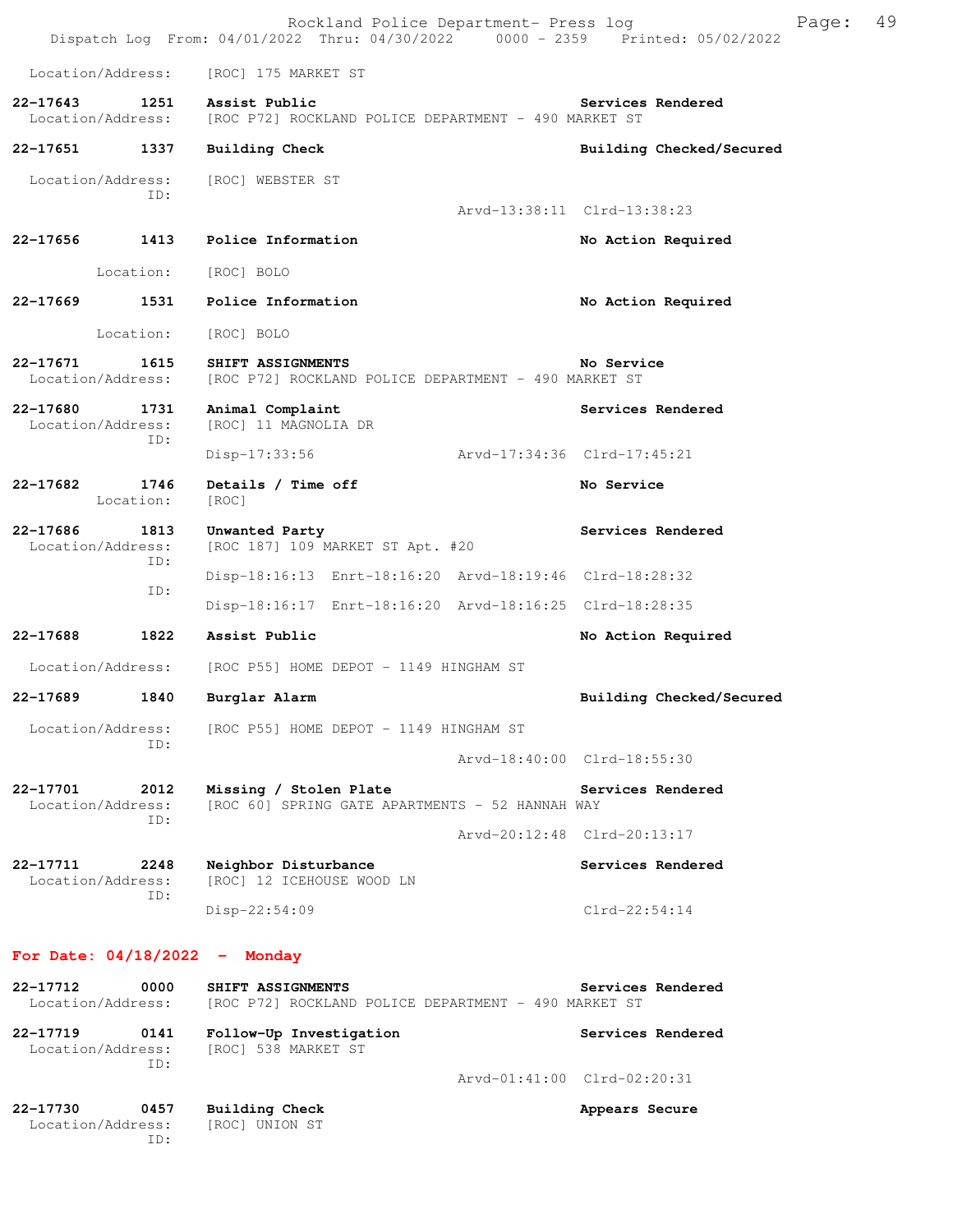Rockland Police Department- Press log Freed Page: 50 Dispatch Log From: 04/01/2022 Thru: 04/30/2022 0000 - 2359 Printed: 05/02/2022

 Disp-04:58:04 Clrd-05:17:55 **22-17736 0643 Burglar Alarm Building Checked/Secured**  Location/Address: [ROC P106] ROCKLAND HIGH SCHOOL - 52 MACKINLAY WAY ID: Disp-06:51:52 Enrt-06:55:44 Arvd-06:55:48 Clrd-07:02:52 ID: Disp-06:57:38 Enrt-06:57:42 Arvd-06:57:48 Clrd-07:02:55 **22-17738 0712 Details / Time off Services Rendered**  Location: [ROC] **22-17740 0724 Details / Time off Services Rendered**  Location: [ROC] **22-17741 0726 Details / Time off Services Rendered**  Location: [ROC] **22-17743** 0800 SHIFT ASSIGNMENTS Services Rendered Location/Address: [ROC P72] ROCKLAND POLICE DEPARTMENT - 490 MARKET ST [ROC P72] ROCKLAND POLICE DEPARTMENT - 490 MARKET ST 22-17747 0828 Details / Time off Services Rendered Location: [ROC] **22-17759 1003 Follow-Up Investigation Services Rendered**  Location: [ROC] ABINGTON ID: Arvd-10:03:00 Clrd-10:29:49 **22-17761 1030 Details / Time off Services Rendered**  Location: [ROC] 22-17769 1131 Details / Time off **Services Rendered**  Location: [ROC] **22-17775 1243 MVA Property Damage Only Services Rendered**  Location/Address: [ROC 58] NORTH RIVER COLLABORATIVE SCHOOL - 525 BEECH ST ID: Disp-12:46:36 Enrt-12:46:39 Clrd-13:05:45 **22-17781 1346 Details / Time off Services Rendered**  Location: [ROC] **22-17782 1348 Building Check Building Checked/Secured**  Location/Address: [ROC] WEBSTER ST ID: Arvd-13:49:22 Clrd-13:49:36 **22-17792 1525 Emergency Medical Transported to Hospital**  Location/Address: [ROC] 192 WEBSTER ST Apt. #2ND ROCKEN1-Pumper-Rockland Engine 1 Disp-15:27:20 Enrt-15:28:44 Arvd-15:29:46 Clrd-15:42:40 InQrtsUnavl-15:44:06 InSrvce-15:44:06 EMS Unit: ROCKAM1-Rockland A1 Disp-15:27:27 Enrt-15:28:40 Arvd-15:29:43 Clrd-15:42:46 Hosp-15:53:24 ClrHosp-16:17:26 InQrtsUnavl-16:20:27 InSrvce-16:20:27 ID: Disp-15:31:25 Clrd-15:32:54 **22-17793 1541 Abandoned MV Services Rendered**  Location/Address: [ROC] 42 HATHERLY RD ID: Disp-15:45:20 Clrd-15:45:39 22-17795 1554 Details / Time off **Services Rendered**  Location: [ROC] **22-17796 1601 SHIFT ASSIGNMENTS Services Rendered**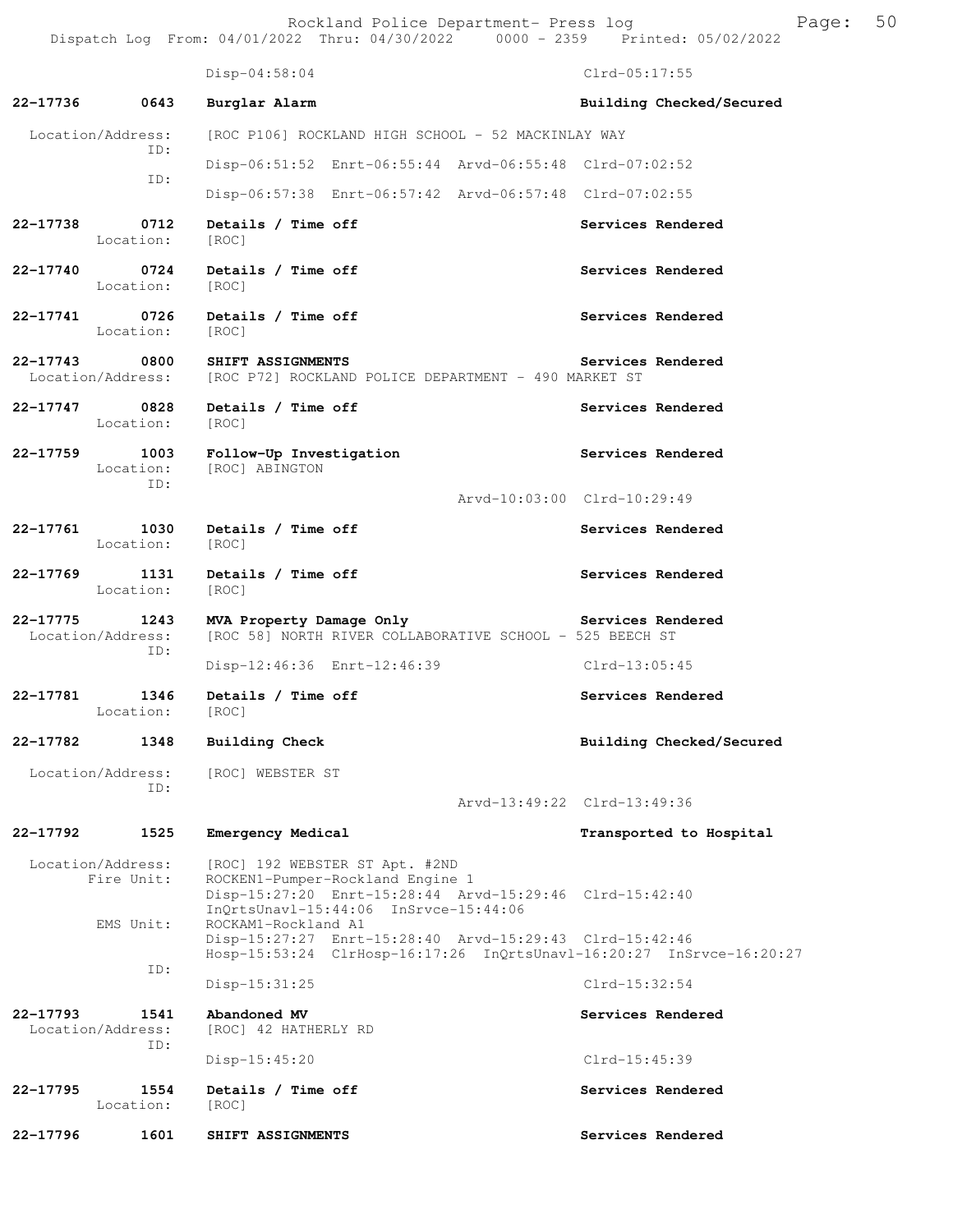Location/Address: [ROC P72] ROCKLAND POLICE DEPARTMENT - 490 MARKET ST ID: Disp-16:04:12 Clrd-16:04:25 **22-17803** 1706 Neighbor Disturbance<br>
Location/Address: [ROC 135GROVE] 135 GROVE ST [ROC 135GROVE] 135 GROVE ST ID: Disp-17:07:20 Enrt-17:07:35 Arvd-17:07:42 Clrd-17:16:48 ID: Disp-17:07:31 Enrt-17:07:34 Arvd-17:09:12 Clrd-17:16:51 **22-17817 1852 Disturbance Services Rendered**  Location/Address: [ROC] JENNIFER LN ID: Disp-18:54:23 Enrt-18:54:31 Arvd-18:58:14 Clrd-19:11:26

**22-17822 2009 Motor Vehicle Stop Verbal Warning**  [ROC] 577 MARKET ST @ 29 OLD MARKET ST ID: Arvd-20:09:00 Clrd-20:12:19

**22-17838 2305 Burglar Alarm Services Rendered**  [ROC 84] HARMON GOLF & FITNESS CLUB - 168 CONCORD ST ID: Disp-23:06:30 Enrt-23:07:04 Arvd-23:09:58 Clrd-23:15:53 ID: Disp-23:09:49 Enrt-23:09:52 Arvd-23:09:54 Clrd-23:13:18

#### **For Date: 04/19/2022 - Tuesday**

| 22-17841                           | 0000      | SHIFT ASSIGNMENTS                                                           |                             | No Action Required |
|------------------------------------|-----------|-----------------------------------------------------------------------------|-----------------------------|--------------------|
|                                    |           | Location/Address: [ROC P72] ROCKLAND POLICE DEPARTMENT - 490 MARKET ST      |                             |                    |
| 22-17848 0033<br>Location/Address: | TD:       | Motor Vehicle Stop<br>[ROC 279] LINCOLN SCHOOL - 99 CHURCH ST               |                             | Services Rendered  |
|                                    | TD:       |                                                                             | Arvd-00:33:00 Clrd-00:35:42 |                    |
|                                    |           | Disp-00:33:41 Enrt-00:33:44 Arvd-00:33:47 Clrd-00:34:23                     |                             |                    |
| 22-17849                           | 0036      | Vehicle Maintenance                                                         |                             | No Action Required |
| Location/Address:                  |           | [ROC P72] ROCKLAND POLICE DEPARTMENT - 490 MARKET ST                        |                             |                    |
| 22-17867 0454<br>Location/Address: | TD:       | <b>Building Check</b><br>[ROC 61] UNION ST BUSINESS DISTRICT - UNION ST     |                             | Services Rendered  |
|                                    |           | Disp-04:57:37                                                               | Arvd-04:59:10 Clrd-05:09:55 |                    |
| 22-17869 0508<br>Location/Address: | ID:       | Burglar Alarm<br>[ROC P17] THE RUG MERCHANT - 11 COMMERCE RD Apt. #B        |                             | Cancelled Enroute  |
|                                    |           | Disp-05:10:23                                                               |                             | Clrd-05:10:58      |
| 22-17892 0800<br>Location/Address: |           | General Info<br>[ROC P72] ROCKLAND POLICE DEPARTMENT - 490 MARKET ST        |                             | Services Rendered  |
| 22-17893 1015                      | Location: | Details / Time off<br>[ROC]                                                 |                             | Services Rendered  |
| 22-17895 1016                      | Location: | Details / Time off<br>[ROC]                                                 |                             | Services Rendered  |
| 22-17896 1017<br>Location/Address: |           | Vehicle Maintenance<br>[ROC P72] ROCKLAND POLICE DEPARTMENT - 490 MARKET ST |                             | Services Rendered  |
| 22-17898 1017                      | Location: | Details / Time off<br>[ROC]                                                 |                             | Services Rendered  |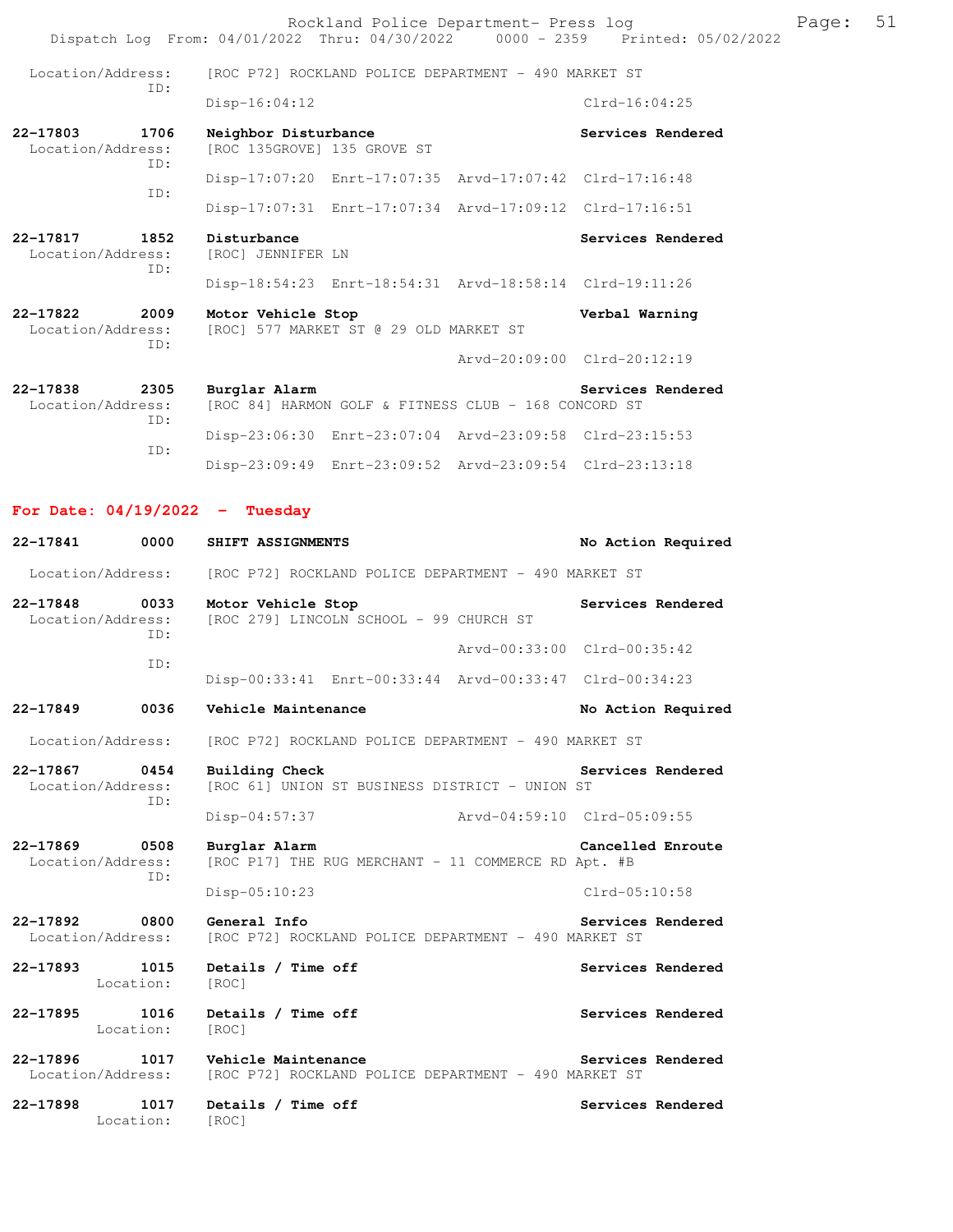Rockland Police Department- Press log Freed Page: 52 Dispatch Log From: 04/01/2022 Thru: 04/30/2022 0000 - 2359 Printed: 05/02/2022

22-17902 1031 Details / Time off **Services Rendered**  Location: [ROC] **22-17922 1241 Assist Fire Department Services Rendered**  Location/Address: [ROC] 27 FRENCH RD ID: Disp-12:43:45 Enrt-12:45:42 Arvd-12:53:34 Clrd-12:55:51 22-17923 1245 Details / Time off **Services Rendered**  Location: [ROC] **22-17925 1256 Building Check Building Checked/Secured**  Location/Address: [ROC] WEBSTER ST ID: Arvd-12:57:39 Clrd-12:58:02 **22-17939 1353 Disturbance Services Rendered**  Location/Address: [ROC P68] AL PRIME - 104 MARKET ST ID: Disp-13:55:07 Enrt-13:55:29 Arvd-13:57:15 Clrd-14:13:04 ID: Disp-13:55:24 Enrt-13:55:27 Clrd-13:55:40 ID: Disp-13:55:35 Enrt-13:55:36 Clrd-13:56:30 ID: Disp-13:56:23 Enrt-13:56:26 Arvd-13:57:23 Clrd-14:09:24 EMS Unit: SHA2-Sharon Ambulance 2<br>Disp-14:01:18 Clrd-14:01:50 InQrtsUnavl-14:01:50 InSrvce-14:01:50 22-17941 1356 Details / Time off **Services Rendered**  Location: [ROC] **22-17943 1403 Neighbor Disturbance Services Rendered**  Location/Address: [ROC 244] 329 NORTH AVE ID: Disp-14:04:05 Enrt-14:04:11 Arvd-14:21:56 Clrd-14:27:47 ID: Disp-14:04:09 Enrt-14:04:13 Clrd-14:07:42 ID: Disp-14:10:19 Enrt-14:10:24 Arvd-14:22:18 Clrd-14:27:53 22-17952 1446 Details / Time off **Services Rendered**  Location: [ROC] **22-17954 1458 Summons Services Rendered**  Location/Address: [ROC] 303 MARKET ST ID: Arvd-14:58:00 Clrd-15:04:33 **22-17957 1510 MVA Property Damage Only Report Follows**  Location/Address: [ROC 244] 329 NORTH AVE ID: Disp-15:10:56 Enrt-15:11:10 Arvd-15:27:44 Clrd-15:41:57 ID: Disp-15:11:06 Enrt-15:11:12 Arvd-15:12:46 Clrd-15:41:54 Refer To Summons: 22ROC-17957-AR Summons: MELO, ERIKA M Address: 17 SONOMA ST Apt. #2 DORCHESTER, MA Age: 28 Charges: MARKED LANES VIOLATION LICENSE SUSPENDED, OP MV WITH 22-17959 1532 Suspicious Activity **1532** Suspicious Activity **Services Rendered** Location/Address: [ROC] 4 LINDEN ST ID: Disp-15:36:03 Arvd-15:41:00 Clrd-15:51:07 **22-17962 1600 SHIFT ASSIGNMENTS Services Rendered**  Location/Address: [ROC P72] ROCKLAND POLICE DEPARTMENT - 490 MARKET ST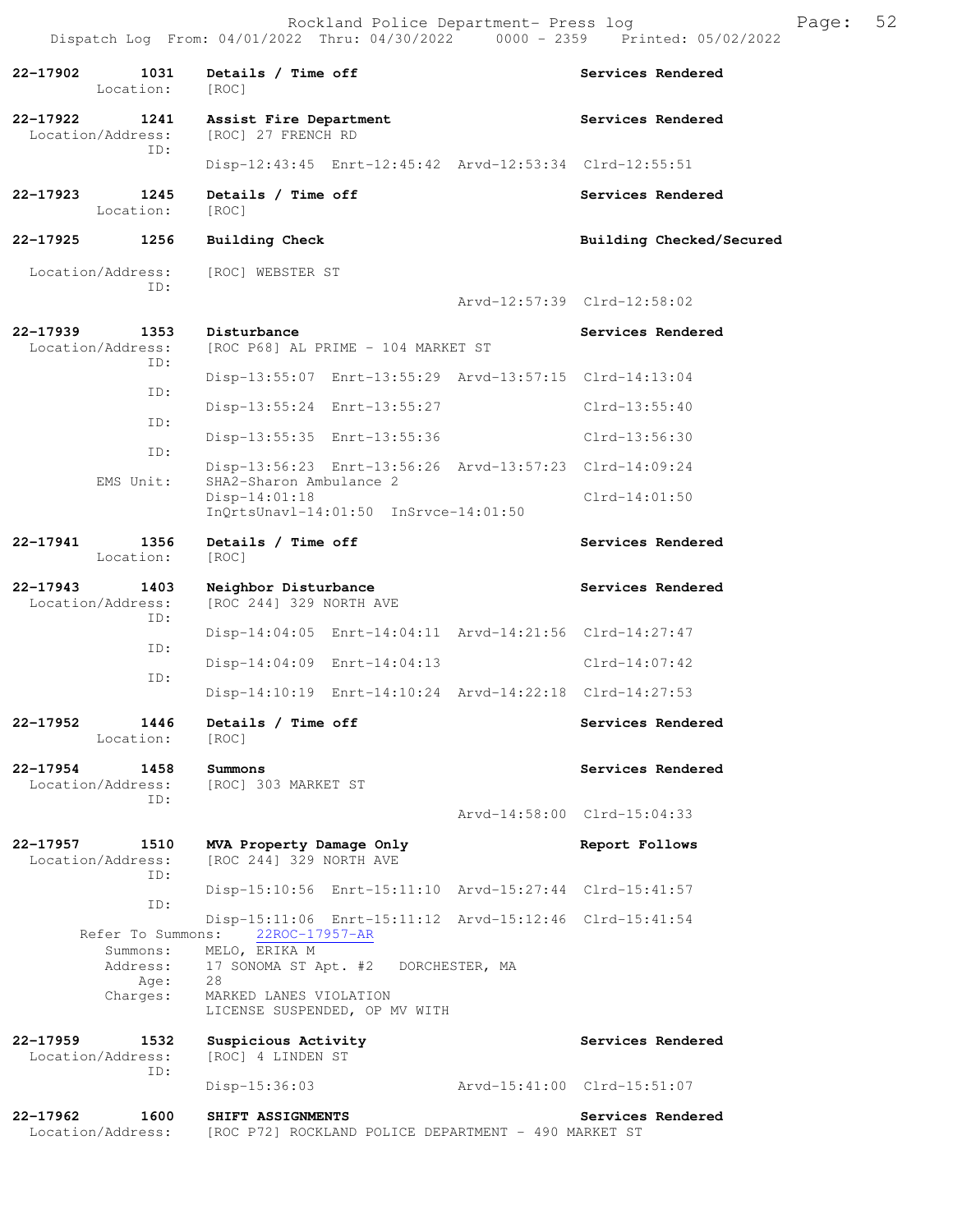Rockland Police Department- Press log entitled and Page: 53 Dispatch Log From: 04/01/2022 Thru: 04/30/2022 0000 - 2359 Printed: 05/02/2022

| 22-17963<br>1610<br>Location/Address:            | Motor Vehicle Complaint<br>[ROC] 158 MARKET ST @ 5 UNION ST                                                                                                                                                | Arrest (s) Made             |
|--------------------------------------------------|------------------------------------------------------------------------------------------------------------------------------------------------------------------------------------------------------------|-----------------------------|
| ID:                                              | $Disp-16:14:13$                                                                                                                                                                                            | Arvd-16:14:20 Clrd-17:34:15 |
| TD:                                              | Disp-16:14:16                                                                                                                                                                                              | Arvd-16:14:22 Clrd-16:43:34 |
| ID:<br>Arrest:<br>Address:<br>Age:<br>Charges:   | $Disp-16:25:45$<br>Refer To Arrest: 22ROC-17963-AR<br>DE SOUZA, SEBASTIAO GONCALVES<br>255 BROADWAY ST<br>HANOVER, MA<br>45<br>LICENSE SUSPENDED, OP MV WITH<br>MARKED LANES VIOLATION<br>Straight Warrant | Arvd-16:25:49 Clrd-16:37:12 |
| 22-17974<br>1626<br>Location:                    | Details<br>[ROC]                                                                                                                                                                                           | Services Rendered           |
| 22-17965<br>1648<br>Location/Address:<br>ID:     | Assist Public<br>[ROC] NORMAN ST                                                                                                                                                                           | Services Rendered           |
| ID:                                              | Disp-16:49:45 Enrt-16:50:01                                                                                                                                                                                | $Clrd-17:02:31$             |
|                                                  | Disp-16:49:55 Enrt-16:49:58 Arvd-16:50:00 Clrd-16:50:20                                                                                                                                                    |                             |
| 22-17970<br>1658<br>Location/Address:<br>ID:     | Suspicious Activity<br>[ROC] WEST WATER ST                                                                                                                                                                 | Services Rendered           |
|                                                  | Disp-17:02:09                                                                                                                                                                                              | Arvd-17:04:19 Clrd-17:08:12 |
| 22-17971<br>1702<br>Location/Address:<br>TD:     | <b>Building Check</b><br>[ROC] WEBSTER ST                                                                                                                                                                  | Appears Secure              |
|                                                  |                                                                                                                                                                                                            | Arvd-17:03:15 Clrd-17:03:32 |
| 22-17972<br>1703<br>Location/Address:<br>ID:     | <b>Building Check</b><br>[ROC] SAW MILL LN                                                                                                                                                                 | Appears Secure              |
|                                                  |                                                                                                                                                                                                            | Arvd-17:04:25 Clrd-17:07:08 |
| 22-17981<br>1745<br>Location/Address:<br>TD:     | <b>Building Check</b><br><b>[ROC] MARTHA DR</b>                                                                                                                                                            | Appears Secure              |
|                                                  |                                                                                                                                                                                                            | Arvd-17:46:29 Clrd-17:46:44 |
| 22-17982<br>1747<br>Location/Address:<br>TD:     | Building Check<br>[ROC] MARKET ST                                                                                                                                                                          | Services Rendered           |
|                                                  |                                                                                                                                                                                                            | Arvd-17:47:36 Clrd-17:47:49 |
| 22-17992<br>1858<br>Location:                    | Details<br>[ROC]                                                                                                                                                                                           | Services Rendered           |
| $22 - 17995$<br>1904<br>Location/Address:<br>ID: | Assist Other Agency<br>[ROC] 708 BROOKLINE WAY                                                                                                                                                             | Arrest (s) Made             |
| ID:                                              | Disp-19:07:06 Enrt-19:08:56 Arvd-19:25:25 Clrd-20:02:32                                                                                                                                                    |                             |
| ID:                                              | Disp-19:07:13 Enrt-19:08:58 Arvd-19:25:10                                                                                                                                                                  | $Clrd-19:42:30$             |
| Refer To Arrest:                                 | Disp-19:24:51<br>22ROC-17995-AR                                                                                                                                                                            | Arvd-19:24:57 Clrd-19:42:26 |
| Arrest:<br>Address:<br>Age:                      | SMITH, JEFFREY F<br>70 PROGRESS ST<br>ABINGTON, MA<br>34                                                                                                                                                   |                             |
| Charges:                                         | ABUSE PREVENTION ORDER, VIOLATE                                                                                                                                                                            |                             |
| $22 - 17997$<br>1933<br>Location/Address:        | Assist Police Department<br>[ROC P72] ROCKLAND POLICE DEPARTMENT - 490 MARKET ST                                                                                                                           | Arrest (s) Made             |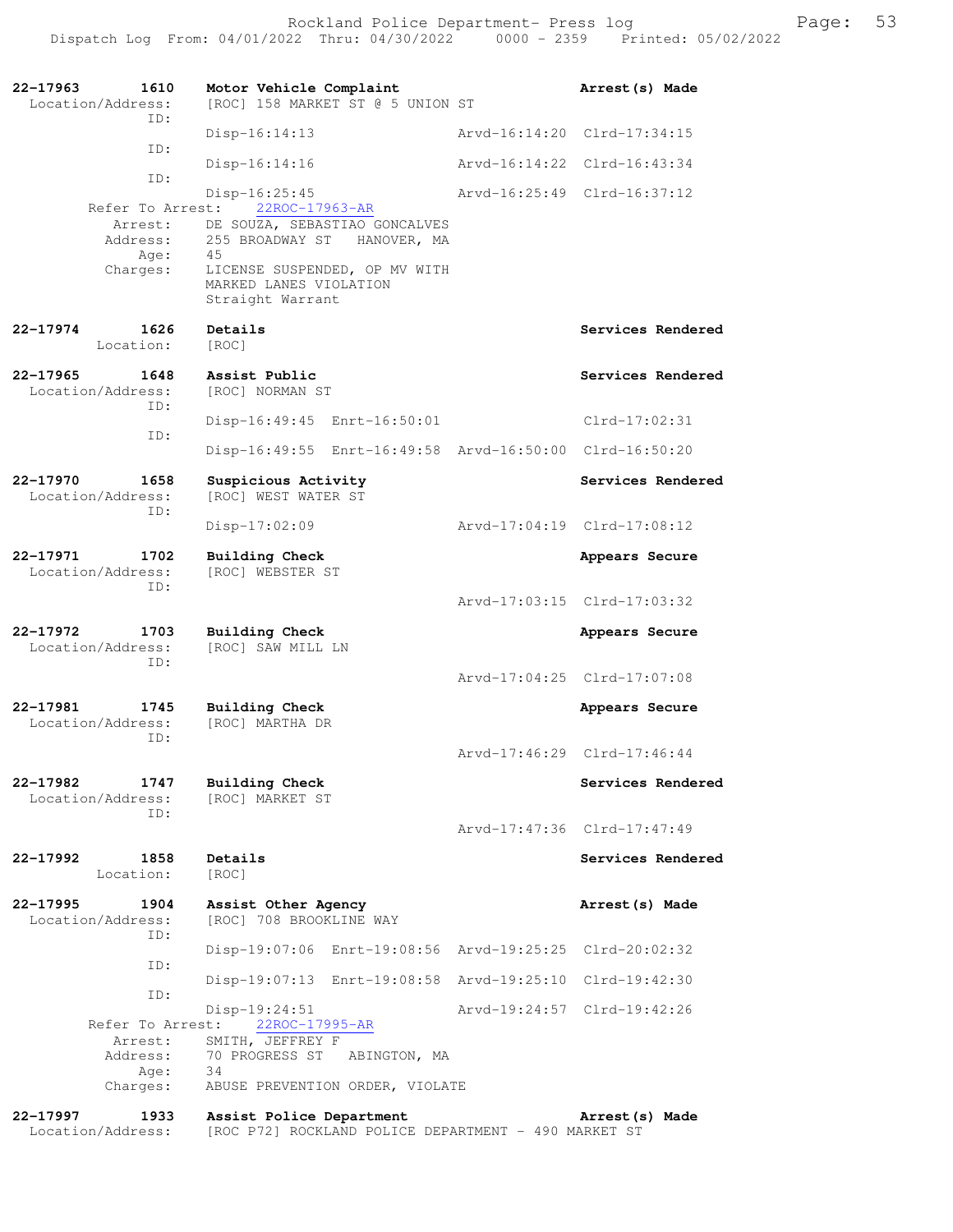Rockland Police Department- Press log entitled and Page: 54 Dispatch Log From: 04/01/2022 Thru: 04/30/2022 0000 - 2359 Printed: 05/02/2022

ID:

|                                                                           | Arvd-19:33:00 Clrd-19:58:57                                |
|---------------------------------------------------------------------------|------------------------------------------------------------|
| <b>Building Check</b><br>[ROC] MARTHA DR                                  | Services Rendered                                          |
|                                                                           | Arvd-20:33:16 Clrd-20:33:57                                |
| Disp-20:34:17                                                             | Clrd-20:34:59                                              |
| Building Check<br>[ROC] MARKET ST                                         | Services Rendered                                          |
|                                                                           | Arvd-20:33:57 Clrd-20:34:12                                |
| <b>Building Check</b><br>[ROC] WEBSTER ST                                 | Appears Secure                                             |
|                                                                           | Arvd-20:34:59 Clrd-20:43:55                                |
| Building Check<br>[ROC] SAW MILL LN                                       | Appears Secure                                             |
|                                                                           | Arvd-20:45:42 Clrd-20:45:55                                |
| Noise Complaint<br>[ROC 113] 269 EAST WATER ST                            | Services Rendered                                          |
| Disp-20:59:39                                                             |                                                            |
| Disp-20:59:39 Enrt-21:02:33                                               | $Clrd-21:06:57$                                            |
| $Disp-21:04:06$                                                           |                                                            |
| Building Check                                                            | Building Checked/Secured                                   |
|                                                                           |                                                            |
| [ROC] 590 SUMMER ST                                                       |                                                            |
| Disp-21:57:07 Enrt-21:57:14 Arvd-21:57:19 Clrd-21:57:23                   |                                                            |
| For Date: $04/20/2022 -$ Wednesday                                        |                                                            |
| SHIFT ASSIGNMENTS<br>[ROC P72] ROCKLAND POLICE DEPARTMENT - 490 MARKET ST | Services Rendered                                          |
| Details / Time off<br>[ROC]                                               | Services Rendered                                          |
| Details / Time off<br>[ROC]                                               | Services Rendered                                          |
| Noise Complaint<br>[ROC 446] 8 CORN MILL WAY                              | Services Rendered                                          |
| Disp-02:17:35 Enrt-02:18:42 Arvd-02:19:14 Clrd-02:24:52                   |                                                            |
| Disp-02:18:40 Enrt-02:18:42                                               | Clrd-02:20:37                                              |
| Lockout<br>[ROC 116] 261 UNION ST                                         | Services Rendered                                          |
| Disp-05:22:55 Enrt-05:24:56                                               | Clrd-05:36:52                                              |
| Building Check                                                            | Building Checked/Secured                                   |
| [ROC] UNION ST                                                            | Arvd-06:02:24 Clrd-06:20:37                                |
|                                                                           | Arvd-21:02:28 Clrd-21:09:22<br>Arvd-21:04:12 Clrd-21:07:01 |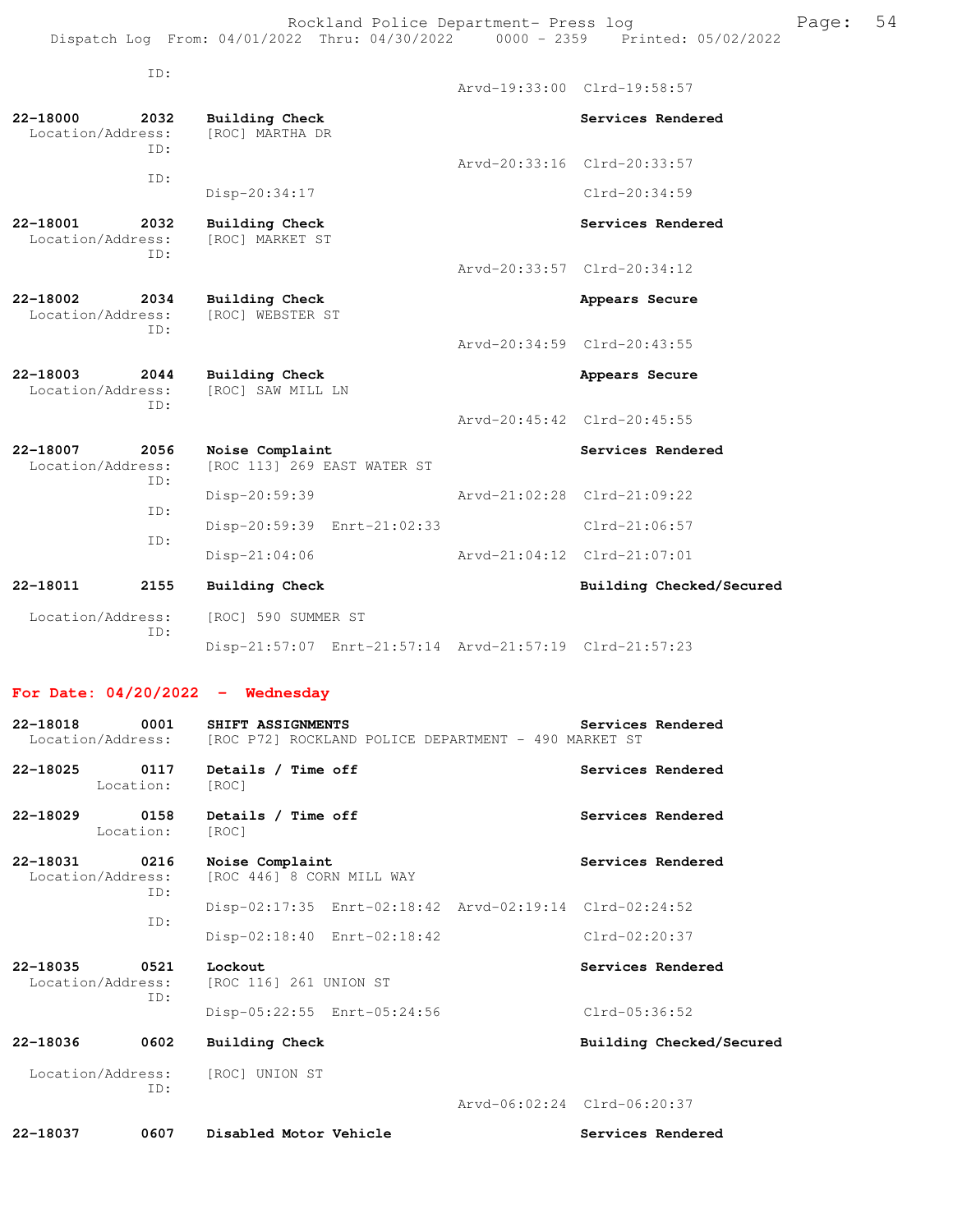|                                                 | Dispatch Log From: 04/01/2022 Thru: 04/30/2022 0000 - 2359 Printed: 05/02/2022 |                             | Rockland Police Department- Press log | Page: 55 |  |
|-------------------------------------------------|--------------------------------------------------------------------------------|-----------------------------|---------------------------------------|----------|--|
| Location/Address:                               | [ROC 1094] MARYLOUS COFFEE - 200 WEBSTER ST @ 354 LIBERTY ST                   |                             |                                       |          |  |
| ID:                                             | Disp-06:09:12 Enrt-06:09:20 Arvd-06:10:27 Clrd-07:00:00                        |                             |                                       |          |  |
| 22-18040 0618<br>Location/Address:              | 911 Accidental<br>[ROC 548] 61 STANTON ST                                      |                             | Services Rendered                     |          |  |
| ID:                                             | Disp-06:20:56 Enrt-06:21:14                                                    |                             | Clrd-06:23:38                         |          |  |
| 22-18048 0709<br>Location:                      | Details / Time off<br>[ROC]                                                    |                             | Services Rendered                     |          |  |
| 22-18049 0715<br>Location/Address:              | ROOFERS IN<br>[ROC P72] ROCKLAND POLICE DEPARTMENT - 490 MARKET ST             |                             | Services Rendered                     |          |  |
| 22-18052 0729 General Info<br>Location:         | [ROC] LEISUREWOODS                                                             |                             | Services Rendered                     |          |  |
| 22-18059 0809 General Info<br>Location/Address: | [ROC P72] ROCKLAND POLICE DEPARTMENT - 490 MARKET ST                           |                             | Services Rendered                     |          |  |
| 22-18061 0816<br>Location/Address:              | MVA Property Damage Only<br>[ROC] 52 MARTHA DR                                 |                             | Report Follows                        |          |  |
| ID:                                             | Disp-08:19:10 Arvd-08:18:46 Clrd-08:30:33                                      |                             |                                       |          |  |
| ID:                                             | Disp-08:18:25                                                                  | Arvd-08:19:46 Clrd-08:30:33 |                                       |          |  |
| ID:                                             | Disp-08:18:24                                                                  | Arvd-08:22:29 Clrd-08:30:33 |                                       |          |  |
| 22-18065<br>0908<br>Location:                   | Time off<br>[ROC]                                                              |                             | Services Rendered                     |          |  |
| 22-18072<br>1007<br>Location/Address:<br>ID:    | Burglar Alarm<br>[ROC 537] 200 CRESCENT ST                                     |                             | Services Rendered                     |          |  |
|                                                 | Disp-10:10:01 Enrt-10:10:06 Arvd-10:13:51 Clrd-10:16:52                        |                             |                                       |          |  |
| 22-18079<br>1104<br>Location/Address:<br>ID:    | Assist Public<br>[ROC] 9 SATUCKET RD                                           |                             | Services Rendered                     |          |  |
|                                                 | Disp-11:06:18 Enrt-11:11:01 Arvd-11:12:17 Clrd-11:22:18                        |                             |                                       |          |  |
| 22-18081<br>1123                                | Animal Complaint                                                               |                             | No Action Required                    |          |  |
| Location/Address:<br>ID:                        | [HIN] LINDEN PONDS - ROSE CT                                                   |                             |                                       |          |  |
|                                                 | Disp-11:26:30 Enrt-11:26:32                                                    |                             | $Clrd-11:29:26$                       |          |  |
| 22-18088<br>1151<br>Location:                   | <b>Time off</b><br>[ROC]                                                       |                             | Services Rendered                     |          |  |
| 22-18094<br>1235<br>Location/Address:<br>ID:    | Larceny / Forgery/ Fraud<br>[ROC] 970 UNION ST                                 |                             | Investigated                          |          |  |
| ID:                                             | $Disp-12:37:50$                                                                |                             | $Clrd-12:46:58$                       |          |  |
|                                                 | Disp-12:44:28                                                                  |                             | Arvd-12:44:40 Clrd-13:12:04           |          |  |
| 22-18095<br>1238                                | Animal Complaint                                                               |                             | Services Not Required                 |          |  |
| Location/Address:<br>ID:                        | [ROC 652] 68 OREGON AVE                                                        |                             |                                       |          |  |
|                                                 | $Disp-12:40:40$                                                                |                             | Arvd-12:40:45 Clrd-12:46:01           |          |  |
| 22-18096<br>1248<br>Location/Address:           | Noise Complaint<br>[ROC 23] PLEASANT STREET STORAGE - 265 PLEASANT ST          |                             | No Service                            |          |  |
| 22-18100<br>1310<br>Location:                   | Time off<br>[ROC]                                                              |                             | Services Rendered                     |          |  |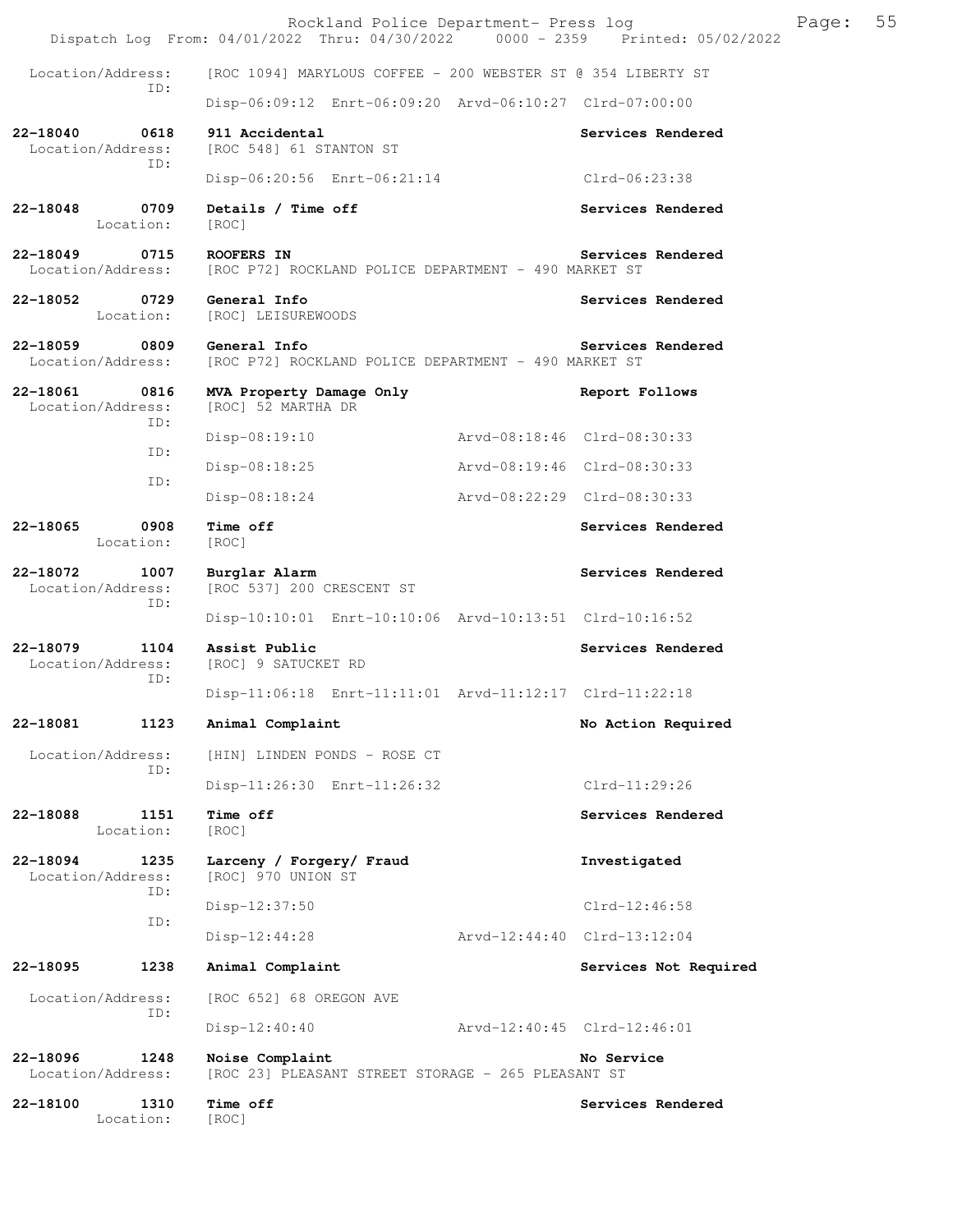Rockland Police Department- Press log Freed Page: 56 Dispatch Log From: 04/01/2022 Thru: 04/30/2022 0000 - 2359 Printed: 05/02/2022

22-18103 1336 Details / Time off **Services Rendered**  Location: [ROC] **22-18112 1432 Building Check Building Checked/Secured**  Location/Address: [ROC] WEBSTER ST ID: Arvd-14:33:26 Clrd-14:33:50 **22-18115 1454 Suspicious Activity Services Rendered**  Location/Address: [ROC 103GROVE] 103 GROVE ST Apt. #325 ID: Disp-14:58:26 Arvd-14:58:29 Clrd-15:29:18 **22-18117 1505 Disturbance Services Rendered**  Location/Address: [ROC] HARTSUFF ST ID: Disp-15:08:10 Enrt-15:08:14 Arvd-15:10:32 Clrd-15:53:27 ID: Disp-15:13:35 Arvd-15:13:39 Clrd-15:53:24 **22-18124 1547 Assist Public Services Rendered**  Location/Address: [ROC P72] ROCKLAND POLICE DEPARTMENT - 490 MARKET ST **22-18129 1600 SHIFT ASSIGNMENTS Services Rendered** Location/Address: [ROC P72] ROCKLAND POLICE DEPARTMENT - 490 MARKET ST [ROC P72] ROCKLAND POLICE DEPARTMENT - 490 MARKET ST **22-18130 1604 General Info Services Rendered** Location/Address: [ROC P72] ROCKLAND POLICE DEPARTMENT - 490 MARKET ST [ROC P72] ROCKLAND POLICE DEPARTMENT - 490 MARKET ST **22-18135 1632 Building Check Services Rendered Services Rendered Incremental Services Rendered** [ROC] 324 HOWARD ST ID: Disp-16:35:15 Arvd-16:41:36 Clrd-16:52:41 **22-18138 1652 Lost/Found Property No Action Required**  Location/Address: [HIN] 1007 HINGHAM ST ID: Disp-16:56:01 Clrd-16:56:06 **22-18145 1714 Neighbor Disturbance Mo Service** No Service **No Service No Service** [ROC 244] 329 NORTH AVE ID: Disp-17:22:54 Clrd-17:23:25 **22-18150 1819 Lost/Found Property Services Rendered**  Location/Address: [ROC 1043] 105 PACIFIC ST ID: Disp-18:21:56 Clrd-18:22:01 **22-18151 1821 Disturbance Investigated**  [ROC 518] 6 TANGLEWOOD LN ID: Disp-18:23:26 Enrt-18:23:29 Arvd-18:31:12 Clrd-18:41:31 **22-18152 1826 911 Hang Up Conserved Band Unfounded**<br>Location/Address: [ROC 70] WEBSTER PARK NURSING AND REHAB - 56 WEBSTER S [ROC 70] WEBSTER PARK NURSING AND REHAB - 56 WEBSTER ST ID: Disp-18:29:22 Enrt-18:29:23 Clrd-18:31:34 ID: Disp-18:31:21 Enrt-18:31:24 Arvd-18:33:10 Clrd-18:36:23 **22-18157 1832 911 Hang Up Unfounded**  Location/Address: [ROC 235] MINERIOS - 371 UNION ST ID: Disp-18:36:39 Enrt-18:36:42 Arvd-18:37:04 Clrd-18:41:51 **22-18161 1850 Details No Service**  Location: [ROC]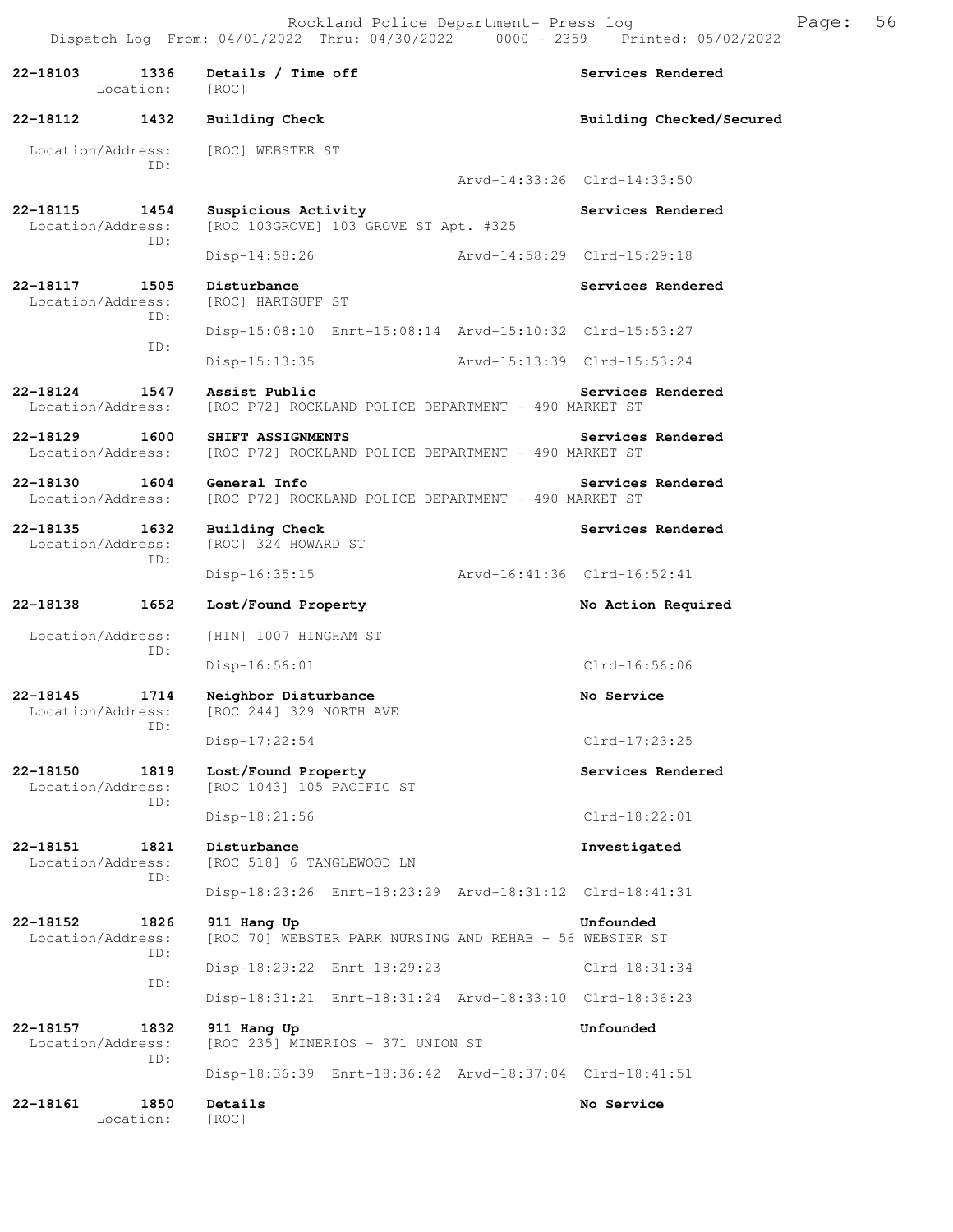| 1929<br>22-18167<br>Location/Address:<br>TD:     | Larceny / Forgery/ Fraud<br>[ROC] 17 ARTHUR ST                | Services Rendered           |
|--------------------------------------------------|---------------------------------------------------------------|-----------------------------|
|                                                  | Disp-19:34:19                                                 | Clrd-19:35:01               |
| $22 - 18165$<br>1931<br>Location/Address:<br>TD: | Motor Vehicle Stop<br>[ROC] 572 UNION ST @ 18 RICE AVE        | Verbal Warning              |
|                                                  |                                                               | Arvd-19:31:00 Clrd-19:36:15 |
| 22-18171<br>1953<br>Location:                    | Details / Time off<br>[ROC]                                   | Services Rendered           |
| 22-18178<br>2055<br>Location/Address:<br>ID:     | Suspicious Activity<br>[ROC P45] COMFORT INN - 850 HINGHAM ST | Investigated                |
|                                                  |                                                               | Arvd-20:55:00 Clrd-21:00:49 |
| ID:                                              | Disp-20:56:22 Enrt-20:56:24                                   | $Clrd-21:00:47$             |
| 22-18179<br>2103                                 | <b>Building Check</b>                                         | Appears Secure              |
| Location/Address:                                | [ROC] WEBSTER ST                                              |                             |
| ID:                                              |                                                               | Arvd-21:04:24 Clrd-21:15:49 |
| 22-18180<br>2116<br>Location/Address:            | <b>Building Check</b><br>[ROC] SAW MILL LN                    | Appears Secure              |
| ID:                                              |                                                               | Arvd-21:16:42 Clrd-21:17:29 |
| 22-18188<br>2241<br>Location/Address:            | <b>Building Check</b><br>[ROC] MARTHA DR                      | Appears Secure              |
| TD:                                              |                                                               | Arvd-22:41:56 Clrd-22:42:09 |
| 22-18189<br>2242                                 | <b>Building Check</b>                                         | Building Checked/Secured    |
| Location/Address:<br>TD:                         | [ROC] MARKET ST                                               | Arvd-22:42:51 Clrd-22:43:49 |

### **For Date: 04/21/2022 - Thursday**

| 22-18198<br>0002<br>Location/Address:        | SHIFT ASSIGNMENTS<br>[ROC P72] ROCKLAND POLICE DEPARTMENT - 490 MARKET ST | Services Rendered                                       |
|----------------------------------------------|---------------------------------------------------------------------------|---------------------------------------------------------|
| 22-18213<br>0601<br>Location:                | Details / Time off<br>[ROC]                                               | Services Rendered                                       |
| 22-18214<br>0602<br>Location/Address:<br>ID: | Building Check<br>[ROC] UNION ST                                          | Appears Secure                                          |
| ID:                                          |                                                                           | Arvd-06:03:55 Clrd-06:07:27                             |
|                                              | Disp-06:17:34                                                             | Arvd-06:17:37 Clrd-06:21:16                             |
| 22-18215<br>0606<br>Location/Address:<br>TD: | MVA Property Damage Only<br>[ROC] 197 UNION ST                            | Services Rendered                                       |
|                                              | Disp-06:07:32                                                             | Arvd-06:07:35 Clrd-06:17:25                             |
| ID:                                          |                                                                           | Disp-06:07:40 Enrt-06:07:42 Arvd-06:09:56 Clrd-06:17:02 |
| TD:                                          |                                                                           | Disp-06:07:45 Enrt-06:07:47 Arvd-06:09:45 Clrd-06:17:01 |
| 22-18221<br>0706<br>Location/Address:        | <b>ROOFERS IN</b><br>[ROC P72] ROCKLAND POLICE DEPARTMENT - 490 MARKET ST | Services Rendered                                       |
| $22 - 18222$<br>0741<br>Location/Address:    | Lockout<br>[ROC] 366 CENTRE AVE                                           | Services Rendered                                       |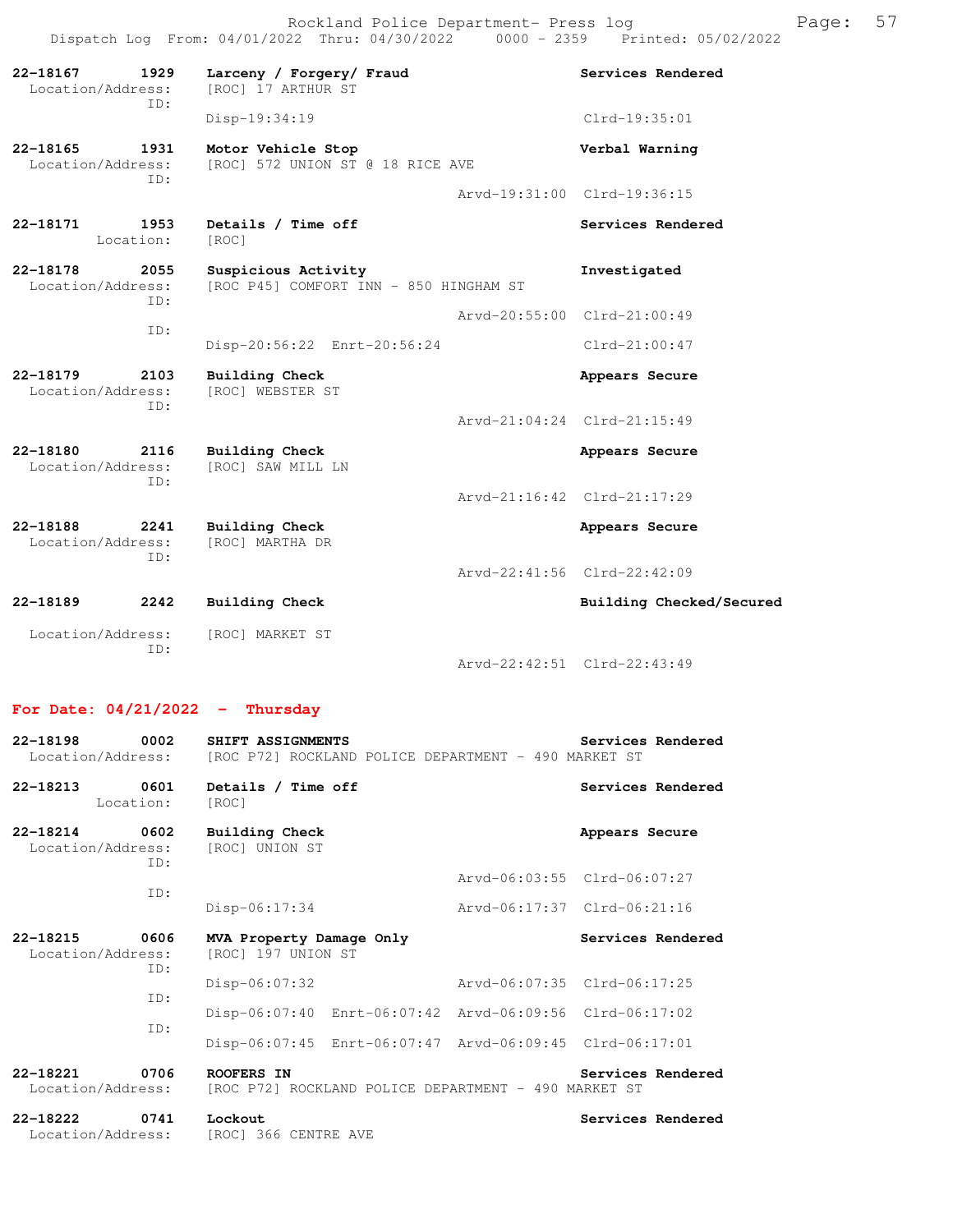Rockland Police Department- Press log Fage: 58 Dispatch Log From: 04/01/2022 Thru: 04/30/2022 0000 - 2359 Printed: 05/02/2022 ID: Disp-07:42:14 Clrd-07:47:26 ID: Disp-07:47:20 Arvd-07:47:23 Clrd-07:51:57 **22-18226 0800 SHIFT ASSIGNMENTS Services Rendered**  [ROC P72] ROCKLAND POLICE DEPARTMENT - 490 MARKET ST **22-18236 0934 Assist Other Agency Services Rendered**  Location/Address: [ROC] 18 BALSAM ST ID: Disp-09:35:05 Enrt-09:35:08 Arvd-09:39:40 Clrd-10:03:21 ID: Disp-09:39:14 Clrd-09:39:24 ID: Disp-09:39:17 Clrd-09:39:28 **22-18240 0949 Larceny / Forgery/ Fraud Services Rendered**  Location/Address: [ROC] 35 ALBION ST **22-18249 1018 Burglar Alarm Building Checked/Secured**  Location/Address: [ROC] TKO SHEA'S - 932 HINGHAM ST ID: Disp-10:20:13 Enrt-10:20:16 Arvd-10:23:56 Clrd-10:26:09 **22-18254 1132 Motor Vehicle Stop Verbal Warning**  Location/Address: [ROC] 279 UNION ST @ 12 CHURCH ST ID: Arvd-11:32:00 Clrd-11:35:23 **22-18262 1220 Wire down (Police) Services Rendered**  Location/Address: [ROC] 337 MARKET ST ID: Disp-12:23:20 Arvd-12:23:26 Clrd-12:28:54 ID: Disp-12:23:23 Arvd-12:23:29 Clrd-12:28:56 **22-18264 1238 General Incident Services Rendered**  Location/Address: [ROC P72] ROCKLAND POLICE DEPARTMENT - 490 MARKET ST **22-18286** 1445 Time off Services Rendered Location: [ROC] 22-18289 1457 Suspicious Activity **1457** Services Rendered Location/Address: [ROC] QUALITY DENTAL - 214 MARKET ST ID: Disp-15:05:43 Arvd-15:16:37 Clrd-15:27:18 **22-18291 1507 GIFT DROP OFF Services Rendered** Location/Address: [ROC P72] ROCKLAND POLICE DEPARTMENT - 490 MARKET ST [ROC P72] ROCKLAND POLICE DEPARTMENT - 490 MARKET ST **22-18298 1600 SHIFT ASSIGNMENTS No Service**  Location/Address: [ROC P72] ROCKLAND POLICE DEPARTMENT - 490 MARKET ST **22-18307 1650 Motor Vehicle Collision W/PI Services Rendered**  [ROC P100] LUKE'S LIQUORS - 167 MARKET ST **22-18314 1727 Disabled Motor Vehicle Services Rendered**  Location/Address: ID: Arvd-17:27:00 Clrd-17:38:18 **22-18319 1743 Disabled Motor Vehicle Services Rendered**  Vicinity of: [ROC P10] NORTH AVE ID: Arvd-17:43:00 Clrd-18:05:15 **22-18324 1806 Motor Vehicle Complaint Investigated**  Location/Address: [ROC] 21 NORTH AVE

ID: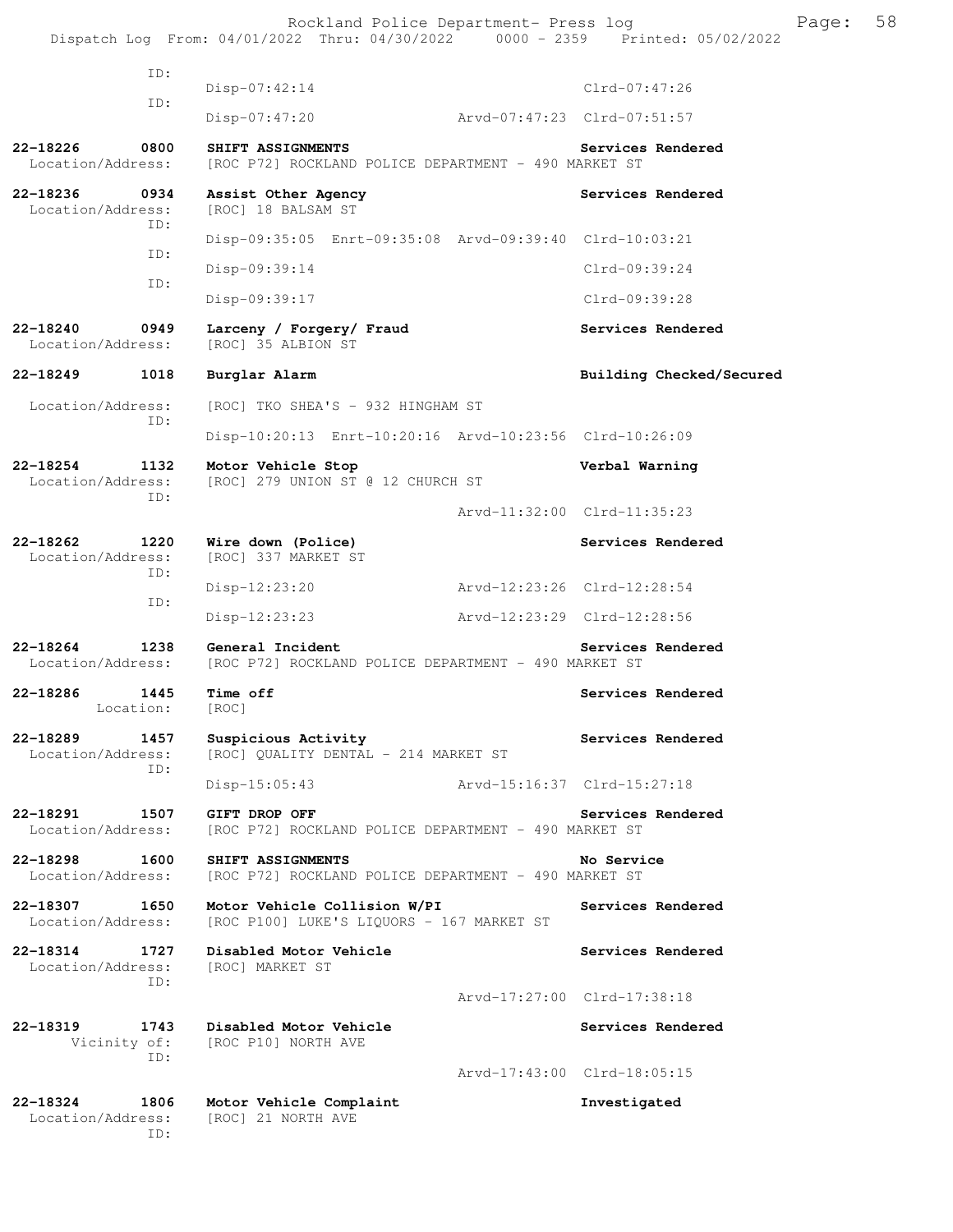Rockland Police Department- Press log Fage: 59 Dispatch Log From: 04/01/2022 Thru: 04/30/2022 0000 - 2359 Printed: 05/02/2022 Disp-18:07:33 Enrt-18:08:06 Arvd-18:08:56 Clrd-18:12:40 ID: Disp-18:07:33 Enrt-18:07:59 Arvd-18:08:07 Clrd-18:13:32 **22-18327 1811 Lockout Services Rendered** Location/Address: [ROC 59] RICE BUILDING - 346 UNION ST [ROC 59] RICE BUILDING - 346 UNION ST ID: Disp-18:13:32 Enrt-18:15:06 Arvd-18:16:47 Clrd-18:23:49 **22-18328 1814 General Incident Services Rendered**  Location/Address: [ROC] 458 MARKET ST @ 31 LIBERTY ST ID: Arvd-18:14:00 Clrd-19:08:06 ID: Disp-19:08:01 Arvd-19:08:04 Clrd-22:30:37 **22-18330 1833 Details Services Not Required**  Location: [ROC] **22-18336 1919 Motor Vehicle Stop Citation/Warning Issued**  Vicinity of: [ROC] WEST WATER ST @ PLAIN ST ID: Arvd-19:19:00 Clrd-19:26:07 **22-18342 1943 Building Check Appears Secure**  Location/Address: ID: Arvd-19:44:24 Clrd-19:44:39 **22-18343 1944 Building Check Appears Secure**  Location/Address: [ROC] SAW MILL LN ID: Arvd-19:45:30 Clrd-19:45:54 **22-18344 1959 Motor Vehicle Complaint Complaint Verbal Warning** Location/Address: [ROC P45] COMFORT INN - 850 HINGHAM ST [ROC P45] COMFORT INN - 850 HINGHAM ST ID: Arvd-19:59:00 Clrd-20:05:45 **22-18345 2018 Motor Vehicle Stop Verbal Warning**  Location/Address: [ROC] SUMMER ST ID: Arvd-20:18:00 Clrd-20:22:25 **22-18346 2031 Motor Vehicle Stop Citation/Warning Issued**  Location/Address: [ROC P92] BAVIS ICE ARENA - 180 VFW DR ID: Arvd-20:31:00 Clrd-20:38:51 **22-18347 2037 Suspicious Activity Protective Custody**  Location/Address: [ROC P64] CVS PHARMACY - 80 MARKET ST ID: Disp-20:38:51 Enrt-20:39:00 Arvd-20:39:35 Clrd-21:28:56 ID: Disp-20:38:51 Enrt-20:39:01 Arvd-20:41:51 Clrd-20:49:42 ID: Disp-20:38:51 Enrt-20:39:02 Arvd-20:39:44 Clrd-21:33:23 Refer To P/C: 22ROC-18347-AR P/C: MYATT, SHAWN E Address: 477 SUMMER ST ROCKLAND, MA Age: 53 Charges: PROTECTIVE CUSTODY **22-18351 2105 General Incident Investigated**  Location/Address: [ROC P65] 7-ELEVEN CONVENIENCE STORE - 92 MARKET ST ID: Disp-21:08:00 Enrt-21:08:04 Arvd-21:13:39 Clrd-21:18:08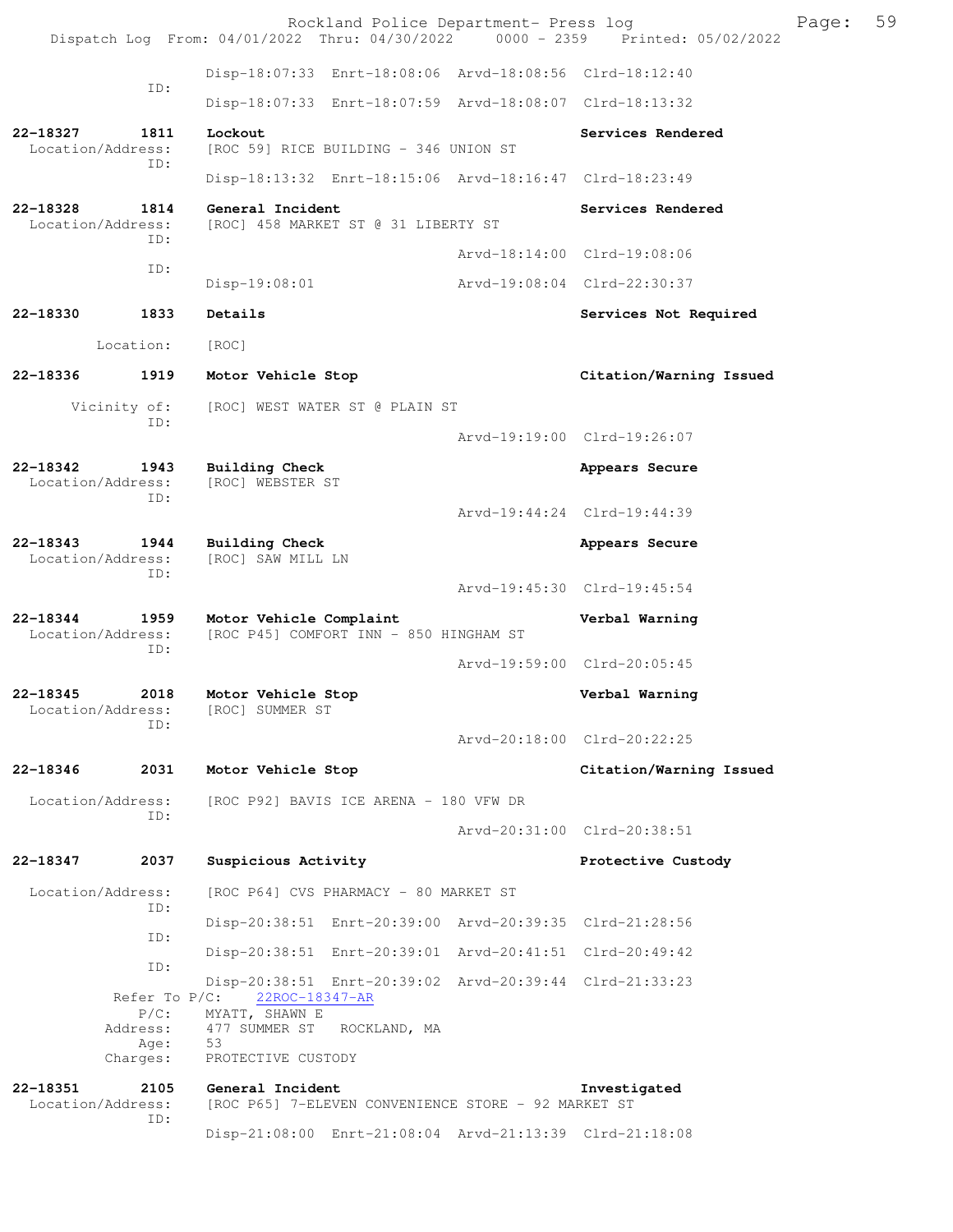Rockland Police Department- Press log entitled and Page: 60 Dispatch Log From: 04/01/2022 Thru: 04/30/2022 0000 - 2359 Printed: 05/02/2022

| $22 - 18354$      | 2119 | Disturbance                           |                             | Services Rendered |
|-------------------|------|---------------------------------------|-----------------------------|-------------------|
| Location/Address: |      | [ROC P98] DOLLAR TREE - 201 MARKET ST |                             |                   |
|                   | TD:  | Disp-21:20:47                         | Arvd-21:20:50 Clrd-21:34:23 |                   |
|                   | TD:  | Disp-21:20:52                         | Arvd-21:20:58 Clrd-21:34:24 |                   |

## **For Date: 04/22/2022 - Friday**

| 22-18484<br>Location/Address: | 0005<br>TD: | SHIFT ASSIGNMENTS<br>[ROC P72] ROCKLAND POLICE DEPARTMENT - 490 MARKET ST    | Services Rendered           |
|-------------------------------|-------------|------------------------------------------------------------------------------|-----------------------------|
|                               |             | $Disp-16:03:24$                                                              | $Clrd-16:03:29$             |
| 22-18370<br>Location/Address: | 0047        | Disturbance<br>[ROC P84] PLAYERS SPORTS BAR - 86 VFW DR                      | Services Rendered           |
|                               | ID:         | Disp-00:49:16 Enrt-00:49:23 Arvd-00:50:55 Clrd-00:57:50                      |                             |
|                               | ID:         | Disp-00:49:19 Enrt-00:49:24 Arvd-00:51:06 Clrd-00:57:51                      |                             |
|                               | ID:         | Disp-00:49:22 Enrt-00:49:24 Arvd-00:57:12 Clrd-01:01:52                      |                             |
|                               | ID:         | $Disp-00:51:17$                                                              | Arvd-00:51:19 Clrd-00:57:52 |
|                               | ID:         | $Disp-01:00:52$                                                              | $Clrd-01:01:56$             |
|                               | ID:         | $Disp-01:01:41$                                                              | Arvd-01:01:43 Clrd-01:18:59 |
| 22-18375                      | 0108        | <b>BOLO</b>                                                                  | No Action Required          |
| Location/Address:             |             | [ROC P72] ROCKLAND POLICE DEPARTMENT - 490 MARKET ST                         |                             |
| 22-18376<br>Location/Address: | 0108        | Prisoner Information<br>[ROC P72] ROCKLAND POLICE DEPARTMENT - 490 MARKET ST | No Service                  |
| 22-18385<br>Location/Address: | 0602        | <b>Building Check</b><br>[ROC] UNION ST                                      | Appears Secure              |
|                               | ID:         |                                                                              | Arvd-06:06:47 Clrd-06:27:31 |
| 22-18389<br>Location/Address: | 0640<br>ID: | General Incident<br>[ROC P72] ROCKLAND POLICE DEPARTMENT - 490 MARKET ST     | No Service                  |
|                               |             |                                                                              | Arvd-06:42:34 Clrd-06:43:04 |
| 22-18417                      | 0805        | Information Call                                                             | No Action Required          |
| Location/Address:             |             | [ROC P72] ROCKLAND POLICE DEPARTMENT - 490 MARKET ST                         |                             |
| 22-18396                      | 0819        | Burglar Alarm                                                                | Building Checked/Secured    |
| Location/Address:             |             | [ROC 862] 33 OLD COUNTRY WAY                                                 |                             |
|                               | ID:         | Disp-08:26:06 Enrt-08:29:15 Arvd-08:40:53 Clrd-08:54:09                      |                             |
|                               | ID:         |                                                                              | Arvd-08:48:56 Clrd-08:53:59 |
| 22-18401                      | 0853        | Time off                                                                     | No Action Required          |
| Location:                     |             | [ROC]                                                                        |                             |
| 22-18411                      | 0956        | Motor Vehicle Stop                                                           | Citation/Warning Issued     |
| Location/Address:             |             | [ROC] WEST WATER ST @ PROSPECT ST                                            |                             |
|                               | ID:         |                                                                              | Arvd-09:56:00 Clrd-10:04:12 |
| 22-18416                      | 1011        | Time off                                                                     | Building Checked/Secured    |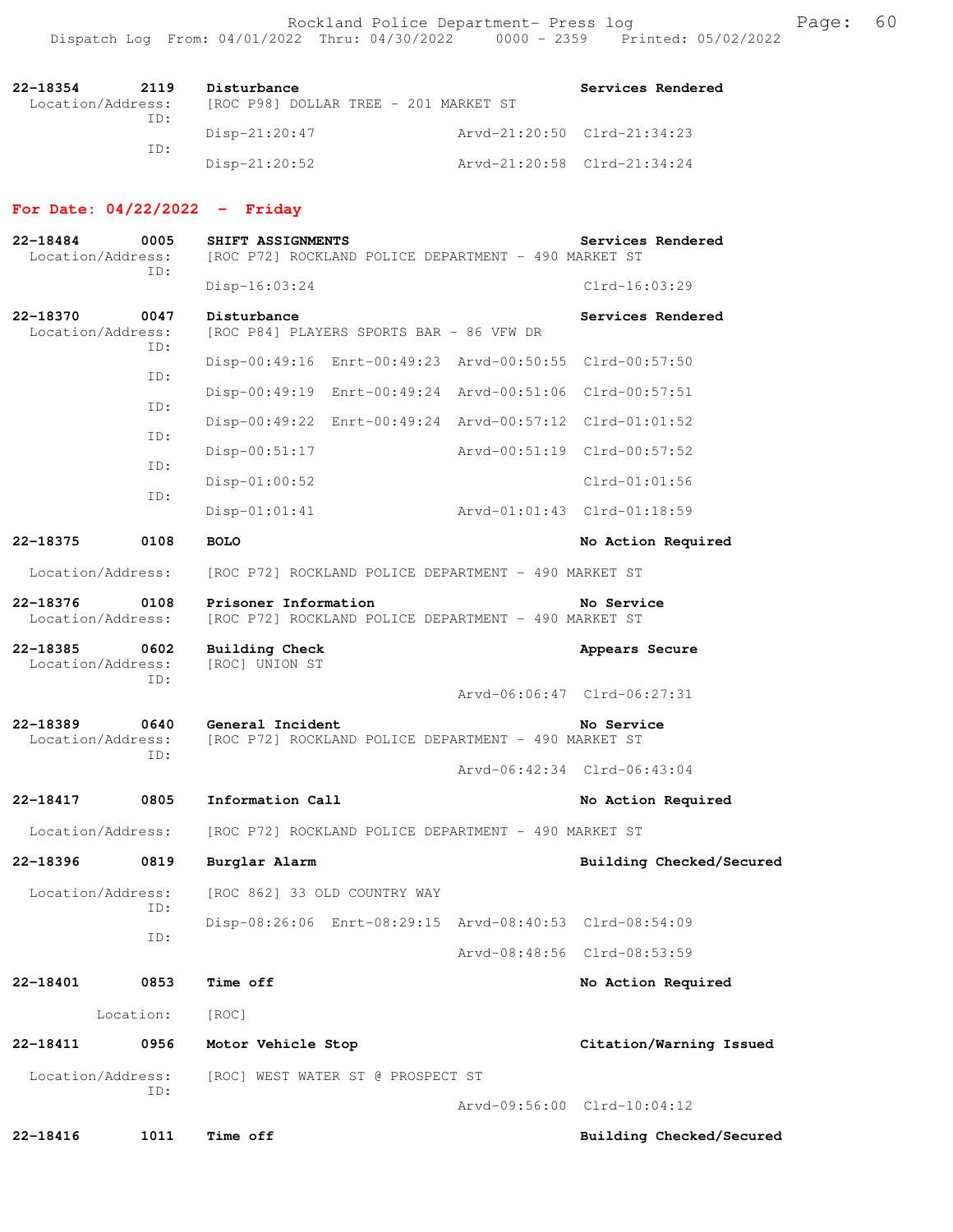Rockland Police Department- Press log entitled and Page: 61 Dispatch Log From: 04/01/2022 Thru: 04/30/2022 0000 - 2359 Printed: 05/02/2022

|              | Location:                        | [ROC]                                                                                                    |                             |
|--------------|----------------------------------|----------------------------------------------------------------------------------------------------------|-----------------------------|
| 22-18424     | 1058                             | Time off                                                                                                 | No Action Required          |
|              | Location:                        | [ROC]                                                                                                    |                             |
| 22-18430     | 1121                             | Time off                                                                                                 | No Action Required          |
|              | Location:                        | [ROC]                                                                                                    |                             |
| 22-18436     | 1135                             | Time off                                                                                                 | No Action Required          |
|              | Location:                        | [ROC]                                                                                                    |                             |
| $22 - 18448$ | 1234                             | Information Call                                                                                         | No Action Required          |
|              | Location/Address:                | [ROC] RICE AVE                                                                                           |                             |
| 22-18462     | 1305<br>Location:                | Details / Time off<br>[ROC]                                                                              | Services Rendered           |
| 22-18455     | 1315<br>Location/Address:<br>ID: | MVA Property Damage Only<br>[ROC P36] STEVE'S AUTO - 246 EAST WATER ST                                   | Report Follows              |
|              | Refer To Summons:                | 22ROC-18455-AR                                                                                           | Arvd-13:16:07 Clrd-13:43:20 |
|              | Address:<br>Age:<br>Charges:     | Summons: GUILHERME, FERNANDES<br>103 WEBSTER ST Apt. #1 ROCKLAND, MA<br>18<br>UNLICENSED OPERATION OF MV |                             |
| 22-18460     | 1343                             | Motor Vehicle Stop                                                                                       | Citation/Warning Issued     |
|              | Location/Address:                | [ROC] WEST WATER ST @ ARLINGTON ST                                                                       |                             |
|              | ID:                              |                                                                                                          | Arvd-13:43:00 Clrd-13:49:59 |
| 22-18461     | 1344<br>Location/Address:<br>TD: | Summons<br>[ROC 234] 491 WEBSTER ST Apt. #2                                                              | Services Rendered           |
|              |                                  |                                                                                                          | Arvd-13:44:00 Clrd-13:46:53 |
| 22-18470     | 1456                             | Details / Time off                                                                                       | No Action Required          |
|              | Location:                        | [ROC]                                                                                                    |                             |
| 22-18471     | 1457                             | Information Call                                                                                         | No Action Required          |
|              | Location/Address:                | [ROC P72] ROCKLAND POLICE DEPARTMENT - 490 MARKET ST                                                     |                             |
| 22-18474     | 1510<br>Location/Address:<br>ID: | Suspicious Activity<br>[ROC 1079] 462 EAST WATER ST                                                      | Services Rendered           |
|              | ID:                              |                                                                                                          | Arvd-15:11:05 Clrd-15:24:08 |
|              | ID:                              | Disp-15:11:10 Enrt-15:11:13 Arvd-15:11:58 Clrd-15:23:23                                                  |                             |
|              |                                  |                                                                                                          | Arvd-15:11:49 Clrd-15:22:27 |
| $22 - 18479$ | 1528<br>Location/Address:<br>ID: | Disturbance<br>[ROC 1079] 462 EAST WATER ST                                                              | Services Rendered           |
|              | ID:                              | $Disp-15:41:43$                                                                                          | $Clrd-15:43:01$             |
|              |                                  | $Disp-15:41:43$                                                                                          | $Clrd-15:43:06$             |
| 22-18487     | 1600<br>Location/Address:        | SHIFT ASSIGNMENTS<br>[ROC P72] ROCKLAND POLICE DEPARTMENT - 490 MARKET ST                                | No Service                  |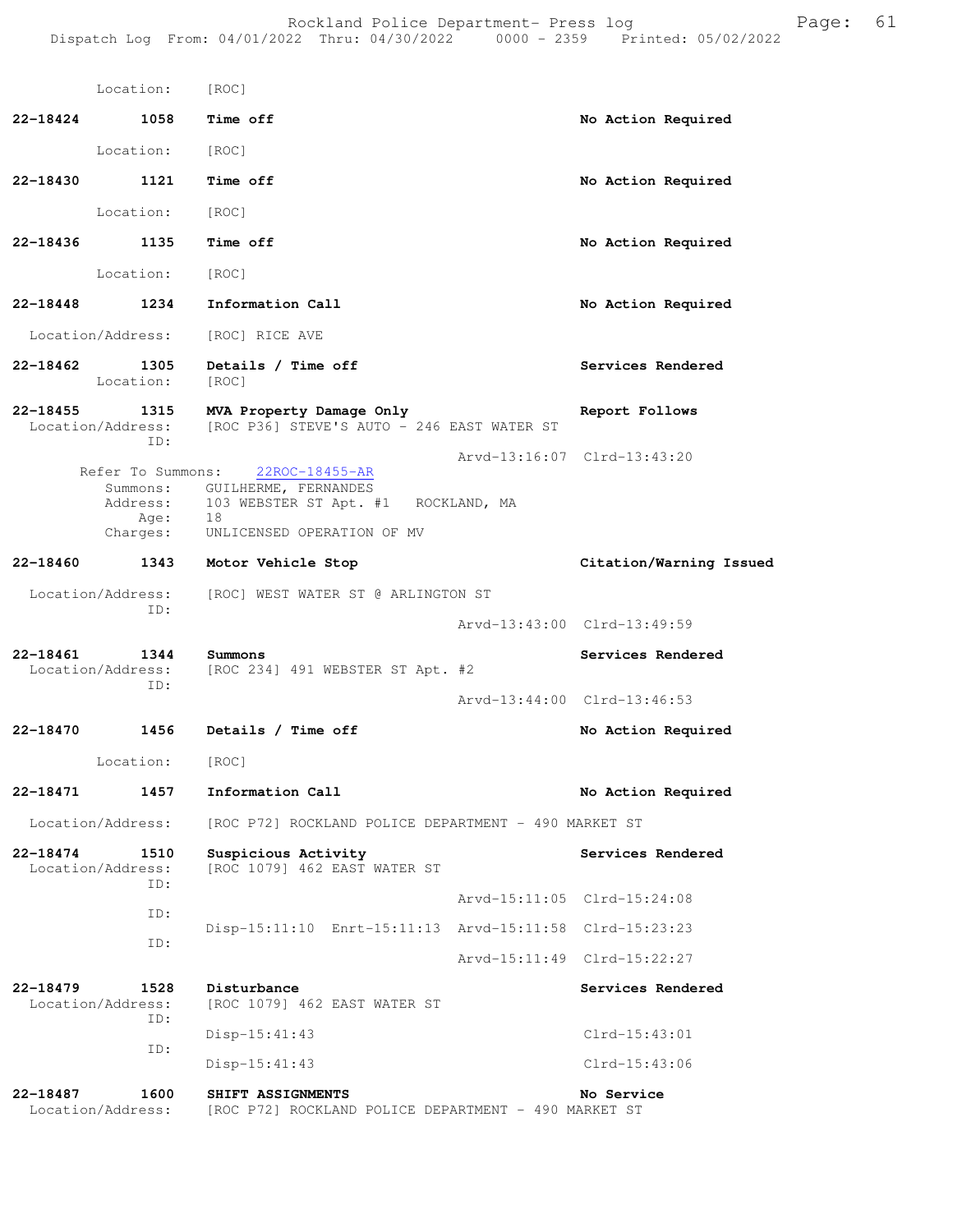|                                    |                   |                                                 | Rockland Police Department- Press log                                    | Dispatch Log From: 04/01/2022 Thru: 04/30/2022 0000 - 2359 Printed: 05/02/2022 | Page: | 62 |
|------------------------------------|-------------------|-------------------------------------------------|--------------------------------------------------------------------------|--------------------------------------------------------------------------------|-------|----|
| 22-18485<br>Location/Address:      | 1603              | General Info                                    | [ROC P72] ROCKLAND POLICE DEPARTMENT - 490 MARKET ST                     | Services Rendered                                                              |       |    |
| 22-18495 1707<br>Location/Address: | TD:               | <b>Building Check</b><br>[ROC] SAW MILL LN      |                                                                          | Appears Secure                                                                 |       |    |
|                                    |                   |                                                 |                                                                          | Arvd-17:08:14 Clrd-17:08:30                                                    |       |    |
| 22-18496 1708<br>Location/Address: | TD:               | Building Check<br>[ROC] WEBSTER ST              |                                                                          | Appears Secure                                                                 |       |    |
|                                    |                   |                                                 |                                                                          | Arvd-17:09:31 Clrd-17:09:44                                                    |       |    |
| 22-18508 1856<br>Location/Address: |                   | General Info                                    | [ROC P72] ROCKLAND POLICE DEPARTMENT - 490 MARKET ST                     | Services Rendered                                                              |       |    |
| 22-18509 1915                      |                   | <b>Building Check</b>                           |                                                                          | Building Checked/Secured                                                       |       |    |
| Location/Address:                  | ID:               |                                                 | [ROC P89] CALVARY CHAPEL - 175 MARKET ST                                 |                                                                                |       |    |
|                                    |                   |                                                 |                                                                          | Arvd-19:16:34 Clrd-19:27:00                                                    |       |    |
| 22-18510                           | 1923<br>Location: | Details<br>[ROC]                                |                                                                          | Services Rendered                                                              |       |    |
| 22-18512                           | 1952              | <b>Building Check</b>                           |                                                                          | Building Checked/Secured                                                       |       |    |
| Location/Address:                  |                   | [ROC 60] SPRING GATE APARTMENTS - 52 HANNAH WAY |                                                                          |                                                                                |       |    |
|                                    | ID:               |                                                 |                                                                          | Arvd-19:53:44 Clrd-19:55:52                                                    |       |    |
| 22-18516                           | 2000              | <b>Building Check</b>                           |                                                                          | Building Checked/Secured                                                       |       |    |
| Location/Address:                  | ID:               | [ROC] 437 WEBSTER ST                            |                                                                          |                                                                                |       |    |
|                                    |                   |                                                 |                                                                          | Arvd-20:04:29 Clrd-20:05:02                                                    |       |    |
| 22-18515<br>Location/Address:      | 2001              | General Info                                    | [ROC P72] ROCKLAND POLICE DEPARTMENT - 490 MARKET ST                     | Services Rendered                                                              |       |    |
| 22-18517 2005                      |                   | <b>Building Check</b>                           |                                                                          | Building Checked/Secured                                                       |       |    |
| Location/Address:                  | ID:               | [ROC] 19 SAW MILL LN                            |                                                                          |                                                                                |       |    |
|                                    |                   |                                                 |                                                                          | Arvd-20:07:16 Clrd-20:08:31                                                    |       |    |
| 22-18518<br>Location/Address:      | 2021              | Disturbance                                     | [ROC P69] MCDONALD'S - 117 MARKET ST                                     | Investigated                                                                   |       |    |
|                                    | ID:               |                                                 | Disp-20:23:51 Enrt-20:23:55 Arvd-20:24:22 Clrd-20:42:56                  |                                                                                |       |    |
|                                    | ID:               |                                                 | Disp-20:24:10 Enrt-20:24:24 Arvd-20:35:29 Clrd-20:42:53                  |                                                                                |       |    |
|                                    | ID:               |                                                 | Disp-20:24:18 Enrt-20:24:26 Arvd-20:36:54 Clrd-20:40:40                  |                                                                                |       |    |
|                                    | ID:               | $Disp-20:27:12$                                 |                                                                          | Arvd-20:27:18 Clrd-20:42:50                                                    |       |    |
| 22-18524<br>Location/Address:      | 2107<br>ID:       | MVA Property Damage Only                        | [ROC P90] R.E. LYONS - 197 VFW DR                                        | Arrest (s) Made                                                                |       |    |
|                                    |                   |                                                 | Disp-21:08:11 Enrt-21:08:20 Arvd-21:10:01 Clrd-21:44:14                  |                                                                                |       |    |
|                                    | ID:               |                                                 | Disp-21:08:16 Enrt-21:08:18 Arvd-21:09:22 Clrd-21:47:51                  |                                                                                |       |    |
|                                    | ID:               |                                                 | Disp-21:10:28 Enrt-21:10:36 Arvd-21:18:27 Clrd-21:41:08                  |                                                                                |       |    |
|                                    | EMS Unit:         | ROCKAM2-Rockland A2                             | Disp-21:15:22 Enrt-21:15:26<br>$InQrtsUnav1-21:15:37$ $InSrvce-21:15:37$ | $Clrd-21:15:37$                                                                |       |    |
|                                    | ID:<br>ID:        | Disp-21:18:37                                   |                                                                          | Arvd-21:18:39 Clrd-21:33:02                                                    |       |    |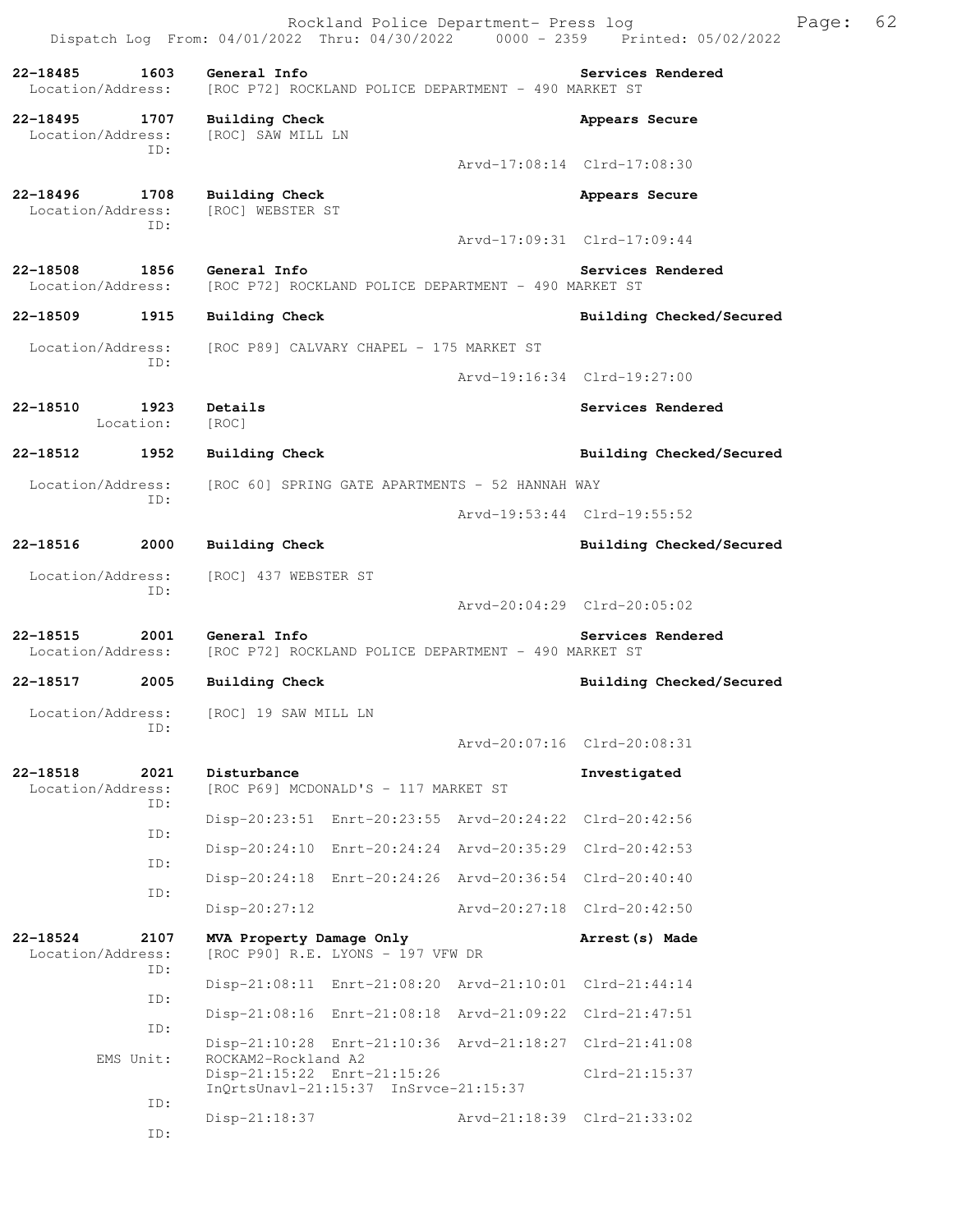Rockland Police Department- Press log Freed Page: 63 Dispatch Log From: 04/01/2022 Thru: 04/30/2022 0000 - 2359 Printed: 05/02/2022 Disp-21:48:21 Arvd-21:48:24 Clrd-21:58:50 Refer To Summons: 22ROC-18524-AR Juvenile Arrest Age: 16 Charges: UNLICENSED OPERATION OF MV YIELD AT INTERSECTION, FAIL **22-18528 2127 Police Information Services Rendered**  Location: [ROC] BOLO<br>al Call #: 22-18527 Original Call #: **22-18531 2133 MVA Property Damage Only Appears Secure**  [ROC] 5 UNION ST @ 158 MARKET ST ID: Disp-21:34:20 Enrt-21:34:23 Arvd-21:36:34 Clrd-23:12:49 ID: Disp-21:44:21 Enrt-21:44:25 Arvd-21:47:39 Clrd-23:57:02 ID: Disp-21:47:29 Arvd-21:47:35 Clrd-22:07:20 ID: Disp-23:12:59 Arvd-23:52:24 Clrd-04/23/2022 @ 00:05:45 Refer To P/C: 22ROC-18531-A-AR P/C: FALLETTI, KRISTINA LYNNE Address: 11 CURTIS RD SCITUATE, MA Age: 44 Charges: PROTECTIVE CUSTODY Refer To Arrest: 22ROC-18531-AR Arrest: HOPE, COURTNEY A Address: 39 SPUR LN MARSTONS MILLS, MA Age: 44 Charges: OUI-LIQUOR OR .08% YIELD AT INTERSECTION, FAIL **22-18539 2257 Complaint No Action Required**  Location/Address: [ROC 69] SOUTH SHORE REHAB & NURSING - 115 NORTH AVE Apt. #19 ID: Disp-23:12:49 Clrd-23:12:59 **22-18537 2307 Building Check Building Checked/Secured**  Location/Address: [ROC P89] CALVARY CHAPEL - 175 MARKET ST ID: Arvd-23:08:47 Clrd-23:09:07 **22-18538 2309 Building Check Building Checked/Secured**  Location/Address: [ROC 60] SPRING GATE APARTMENTS - 52 HANNAH WAY ID: Arvd-23:12:06 Clrd-23:13:56 **22-18540 2318 Building Check Building Checked/Secured**  Location/Address: [ROC] 437 WEBSTER ST ID: Arvd-23:20:03 Clrd-23:20:25 **22-18541 2320 Building Check Building Checked/Secured**  Location/Address: [ROC] SAW MILL LN ID: Arvd-23:22:23 Clrd-23:22:47 **22-18543 2357 Unwanted Party Services Rendered**  Location/Address: [ROC] WENDYS - 111 HINGHAM ST ID: Disp-00:01:35 Arvd-00:01:39 Clrd-04/23/2022 @ 00:21:05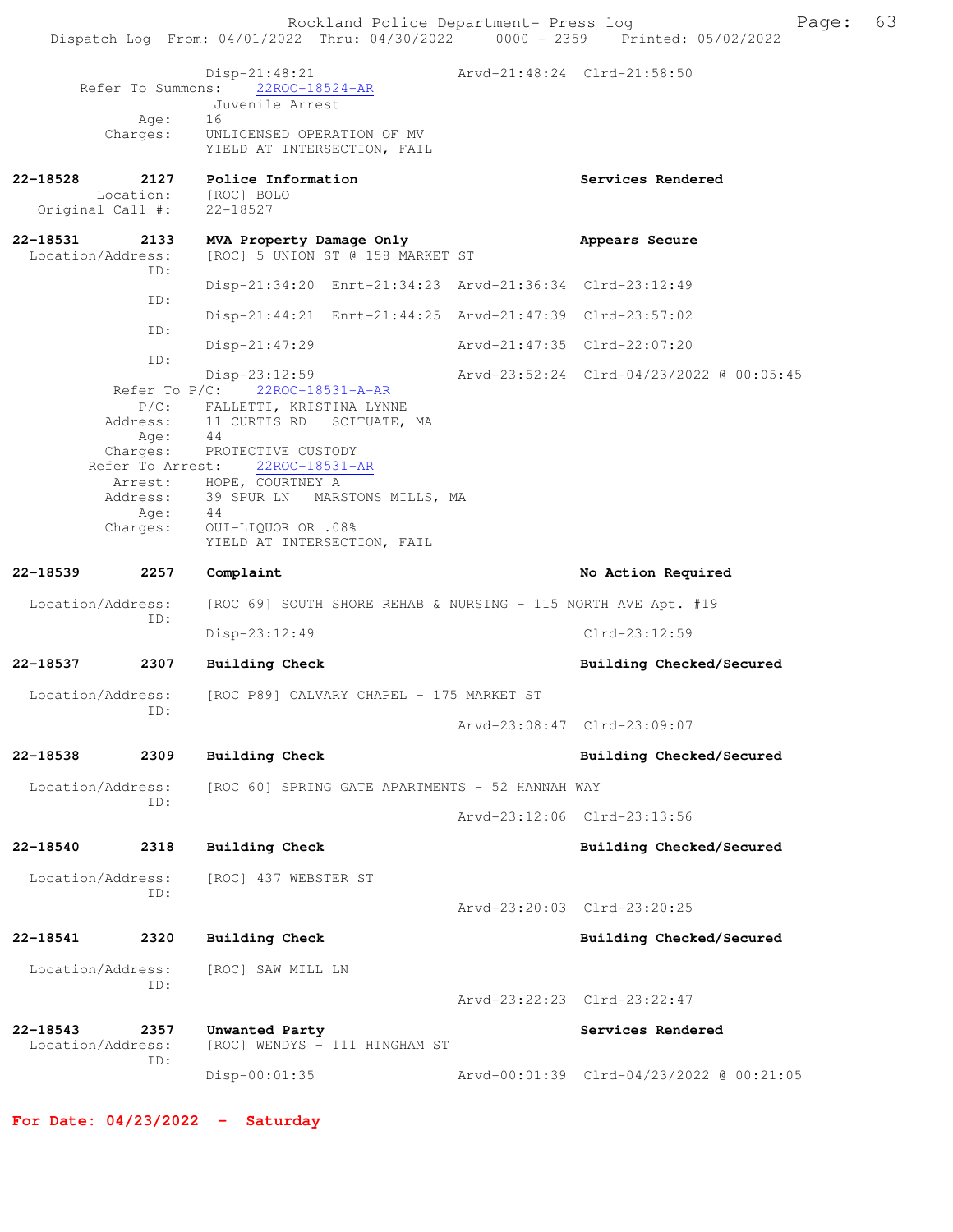|                                   |             | Rockland Police Department- Press log<br>Dispatch Log From: 04/01/2022 Thru: 04/30/2022 0000 - 2359 Printed: 05/02/2022 |                             |                                | Page: | 64 |
|-----------------------------------|-------------|-------------------------------------------------------------------------------------------------------------------------|-----------------------------|--------------------------------|-------|----|
| 22-18711<br>Location/Address:     | 0000        | SHIFT ASSIGNMENTS<br>[ROC P72] ROCKLAND POLICE DEPARTMENT - 490 MARKET ST                                               |                             | Appears Secure                 |       |    |
| 22-18544<br>Location/Address:     | 0006        | SHIFT ASSIGNMENTS<br>[ROC P72] ROCKLAND POLICE DEPARTMENT - 490 MARKET ST                                               |                             | Services Rendered              |       |    |
| 22-18547<br>Location/Address:     | 0046<br>ID: | Burglar Alarm<br>[ROC 1014] 11 COTTONWOOD LN                                                                            |                             | Services Rendered              |       |    |
|                                   |             | Disp-00:49:11 Enrt-00:49:14 Arvd-00:53:16 Clrd-00:57:41                                                                 |                             |                                |       |    |
|                                   | ID:         | Disp-00:54:12 Enrt-00:54:15                                                                                             |                             | $Clrd-00:57:37$                |       |    |
| 22-18548                          | 0047        | Assault Offenses                                                                                                        |                             | Taken/Referred to Other Agency |       |    |
| Location/Address:                 | ID:         | [ROC 932] 530 UNION ST                                                                                                  |                             |                                |       |    |
|                                   | ID:         | Disp-00:48:30                                                                                                           |                             | $Clrd-00:49:00$                |       |    |
|                                   | ID:         | Disp-00:49:03 Enrt-00:50:02 Arvd-00:50:19 Clrd-00:54:08                                                                 |                             |                                |       |    |
|                                   | ID:         | $Disp-00:49:08$                                                                                                         | Arvd-00:49:50 Clrd-00:56:46 |                                |       |    |
|                                   |             | $Disp-00:49:12$                                                                                                         | Arvd-00:49:43 Clrd-00:56:46 |                                |       |    |
| $22 - 18549$<br>Location/Address: | 0055<br>ID: | Disturbance<br>[ROC] 41 PIERCE RD                                                                                       |                             | Peace Restored                 |       |    |
|                                   | ID:         | Disp-00:57:08 Enrt-00:57:22 Arvd-01:00:00 Clrd-01:11:49                                                                 |                             |                                |       |    |
|                                   |             | Disp-00:57:16 Enrt-00:57:22 Arvd-01:00:27 Clrd-01:11:49                                                                 |                             |                                |       |    |
| 22-18557                          | 0137        | Motor Vehicle Stop                                                                                                      |                             | Citation/Warning Issued        |       |    |
| Location/Address:                 | ID:         | [ROC P62] CHINA PLAZA - 35 MARKET ST                                                                                    |                             |                                |       |    |
|                                   | ID:         |                                                                                                                         |                             | Arvd-01:37:00 Clrd-01:45:27    |       |    |
|                                   |             | Disp-01:42:39                                                                                                           | Arvd-01:42:44 Clrd-01:45:30 |                                |       |    |
| 22-18558<br>Location/Address:     | 0146<br>ID: | Motor Vehicle Stop<br>[ROC] 31 LIBERTY ST @ 458 MARKET ST                                                               |                             | Verbal Warning                 |       |    |
|                                   |             |                                                                                                                         |                             | Arvd-01:46:00 Clrd-01:48:46    |       |    |
| 22-18561<br>Location/Address:     | 0211<br>ID: | PRISONERS RELEASED<br>[ROC P72] ROCKLAND POLICE DEPARTMENT - 490 MARKET ST                                              |                             | Services Rendered              |       |    |
|                                   |             | Disp-02:19:18                                                                                                           |                             | $Clrd-02:20:23$                |       |    |
| 22-18571                          | 0507        | Building Check                                                                                                          |                             | Building Checked/Secured       |       |    |
| Location/Address:                 | ID:         | [ROC 61] UNION ST BUSINESS DISTRICT - UNION ST                                                                          |                             |                                |       |    |
|                                   |             | $Disp-05:07:54$                                                                                                         |                             | Arvd-05:07:59 Clrd-05:33:25    |       |    |
| 22-18576<br>Location/Address:     | 0714<br>ID: | Burglar Alarm<br>[ROC P106] ROCKLAND HIGH SCHOOL - 52 MACKINLAY WAY                                                     |                             | Cancelled Enroute              |       |    |
|                                   | ID:         | Disp-07:15:24 Enrt-07:16:16                                                                                             |                             | Clrd-07:18:34                  |       |    |
|                                   |             | Disp-07:16:11 Enrt-07:16:14                                                                                             |                             | Clrd-07:18:34                  |       |    |
| 22-18581<br>Location/Address:     | 0808        | General Info<br>[ROC P72] ROCKLAND POLICE DEPARTMENT - 490 MARKET ST                                                    |                             | No Service                     |       |    |
| 22-18589<br>Location/Address:     | 0931        | Lost/Found Property<br>[ROC] 5 UNION ST @ 158 MARKET ST                                                                 |                             | Services Rendered              |       |    |
|                                   | ID:         |                                                                                                                         |                             | Arvd-09:31:00 Clrd-09:43:10    |       |    |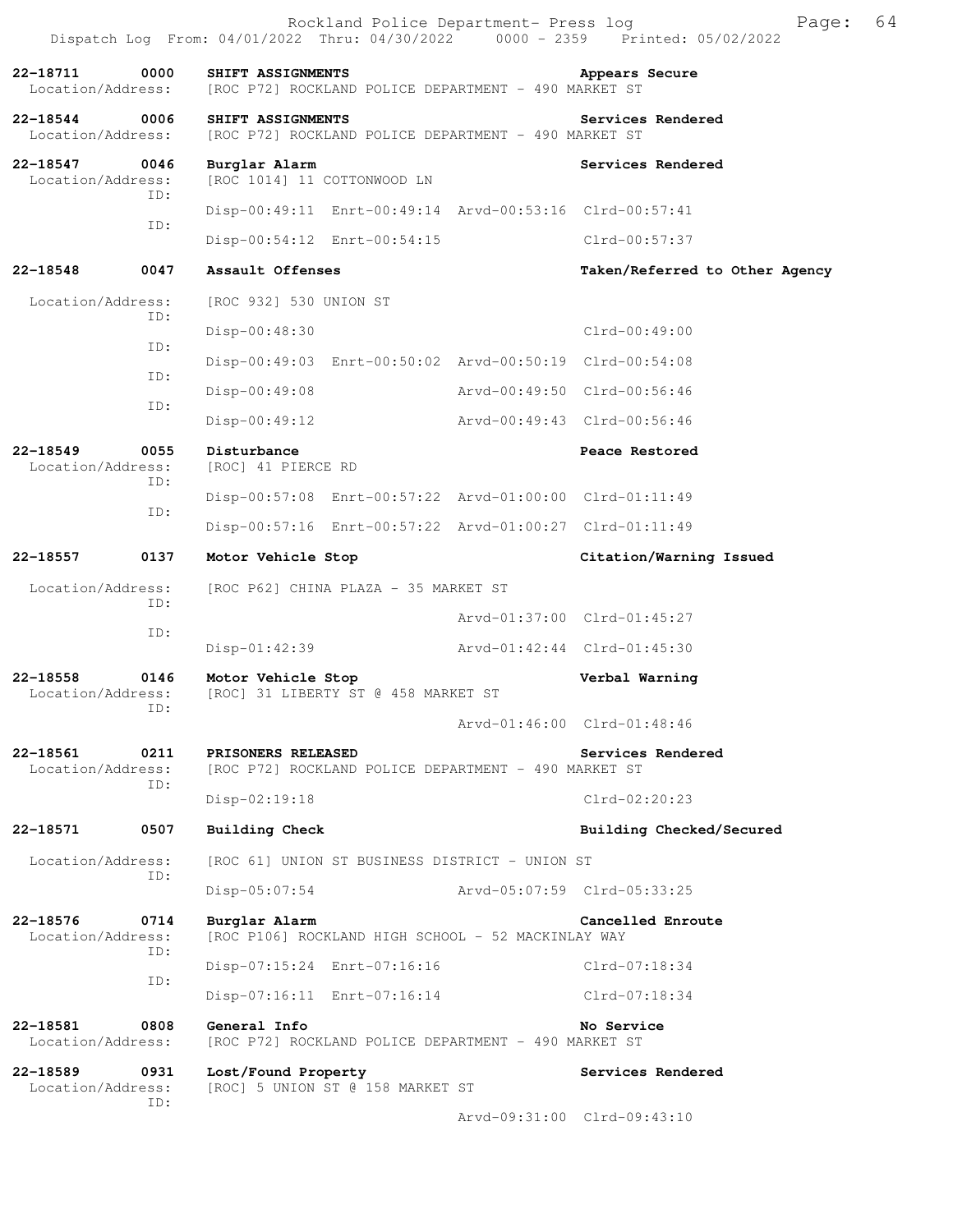Rockland Police Department- Press log Franch Press 100 Dispatch Log From: 04/01/2022 Thru: 04/30/2022 0000 - 2359 Printed: 05/02/2022

**22-18593 0952 Motor Vehicle Stop Report Follows**  Location/Address: [ROC] 15 GROVE ST @ 85 W WATER ST ID: Arvd-09:52:00 Clrd-10:03:40 ID: Disp-09:57:04 Arvd-09:57:07 Clrd-10:02:59 **22-18597 1004 MVA Property Damage Only Services Rendered**  Vicinity of: [ROC] 15 GROVE ST @ 85 W WATER ST ID: Arvd-10:04:00 Clrd-10:11:37 **22-18603 1016 Animal Complaint Services Rendered**  Location/Address: [ROC] 55 BOXBERRY LN ID: Disp-10:18:33 Clrd-10:39:52 ID: Disp-10:39:44 Enrt-10:39:49 Arvd-10:48:38 Clrd-11:09:42 **22-18614 1108 Disturbance Services Rendered Services Rendered Location/Address:** [ROC P68] AL PRIME - 104 MARKET ST [ROC P68] AL PRIME - 104 MARKET ST ID: Disp-11:09:18 Clrd-11:09:51 ID: Disp-11:09:25 Enrt-11:09:54 Arvd-11:12:34 Clrd-11:32:15 ID: Disp-11:09:47 Enrt-11:09:54 Arvd-11:12:29 Clrd-11:32:12 **22-18627 1333 Stolen Motor Vehicle Investigated**  Location/Address: [ROC P72] ROCKLAND POLICE DEPARTMENT - 490 MARKET ST ID: Disp-13:35:17 Clrd-13:50:33 **22-18628** 1337 Disturbance Sent On Way Location/Address: [ROC P20] DUNKIN DONUTS - 21 EAST WATER ST ID: Disp-13:38:30 Enrt-13:39:18 Arvd-13:41:43 Clrd-13:58:57 ID: Disp-13:38:55 Enrt-13:39:11 Arvd-13:41:43 Clrd-13:59:00 **22-18633 1416 Building Check Building Checked/Secured**  Location/Address: [ROC] WEBSTER ST ID: Arvd-14:17:02 Clrd-14:17:28 **22-18643 1520 Unwanted Party Transported to Hospital**  Location/Address: [ROC P45] COMFORT INN - 850 HINGHAM ST ID: Disp-15:21:36 Enrt-15:24:58 Arvd-15:26:13 Clrd-15:47:19 ID: Disp-15:21:39 Enrt-15:24:58 Arvd-15:26:13 Clrd-15:47:19 **22-18650 1604 SHIFT ASSIGNMENTS Services Not Required**  Location/Address: [ROC P72] ROCKLAND POLICE DEPARTMENT - 490 MARKET ST 22-18670 1813 Suspicious Activity **1813** Suspicious Activity **Services Rendered**  Location/Address: [ROC 430] 115 MARKET ST ID: Disp-18:17:01 Arvd-18:17:08 Clrd-18:43:27 **22-18674 1910 Police Information Services Not Required**  Location/Address: [ROC 69] SOUTH SHORE REHAB & NURSING - 115 NORTH AVE Apt. #19 **22-18682 2006 General Info No Service**  Location/Address: [ROC] MARKET ST **22-18690 2144 Assist Public Services Rendered**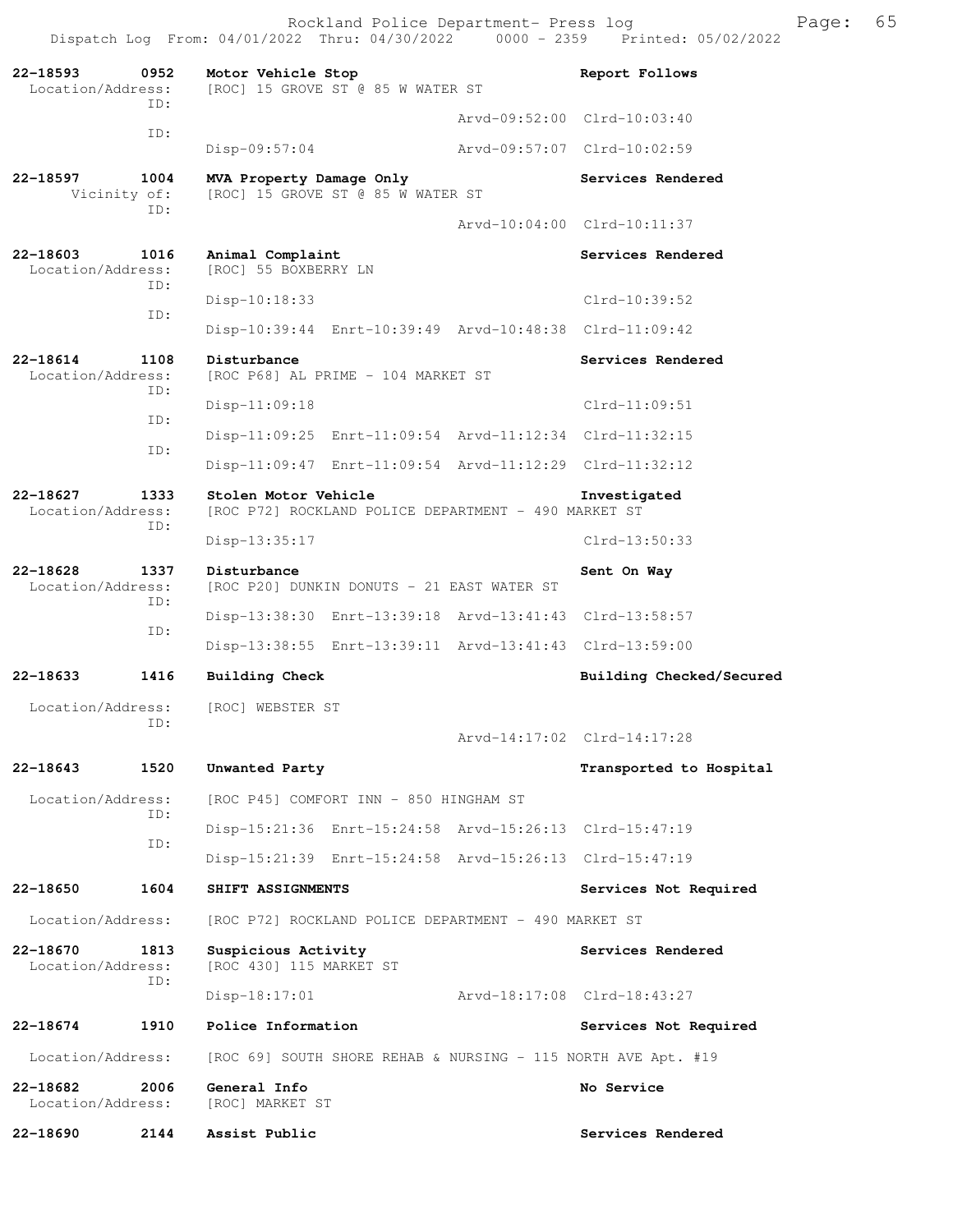|                                   |             | Rockland Police Department- Press log<br>Dispatch Log From: 04/01/2022 Thru: 04/30/2022 0000 - 2359 Printed: 05/02/2022 | 66<br>Page:                 |
|-----------------------------------|-------------|-------------------------------------------------------------------------------------------------------------------------|-----------------------------|
| Location/Address:                 |             | [ROC] HINGHAM ST                                                                                                        |                             |
|                                   | ID:         | Disp-21:47:52                                                                                                           | $Clrd-21:47:58$             |
| 22-18693                          | 2215        | Police Information                                                                                                      | No Action Required          |
| Original Call $\sharp$ : 22-18692 |             | Location: [ROC] BOLO                                                                                                    |                             |
| For Date: $04/24/2022 -$ Sunday   |             |                                                                                                                         |                             |
| 22-18734<br>Location/Address:     | 0602<br>ID: | Building Check<br>[ROC 61] UNION ST BUSINESS DISTRICT - UNION ST                                                        | Services Rendered           |
|                                   |             |                                                                                                                         | Arvd-06:05:53 Clrd-06:27:29 |
| 22-18744                          | 0712        | Burglar Alarm                                                                                                           | Building Checked/Secured    |
| Location/Address:                 | ID:         | [ROC P49] FAST LANE - 924 HINGHAM ST                                                                                    |                             |
|                                   | ID:         | Disp-07:14:44 Enrt-07:15:17 Arvd-07:20:06 Clrd-07:22:09                                                                 |                             |
|                                   |             | Disp-07:15:55 Enrt-07:16:01 Arvd-07:19:47 Clrd-07:22:09                                                                 |                             |
| $22 - 18745$<br>Location/Address: | 0728        | Burglar Alarm<br>[ROC P113] NATIONAL COATING - 105 INDUSTRIAL WAY                                                       | Cancelled Enroute           |
|                                   | ID:         | Disp-07:29:16                                                                                                           | Clrd-07:30:05               |
| 22-18752<br>Location/Address:     | 0805        | General Info<br>[ROC P72] ROCKLAND POLICE DEPARTMENT - 490 MARKET ST                                                    | Services Rendered           |
| 22-18753<br>Location:             | 0808        | Details / Time off<br>[ROC]                                                                                             | Services Rendered           |
| 22-18763                          | 0945        | Burglar Alarm                                                                                                           | Building Checked/Secured    |
| Location/Address:                 | ID:         | [ROC P49] FAST LANE - 924 HINGHAM ST<br>Disp-09:46:19                                                                   | $Clrd-09:46:49$             |
|                                   | ID:         | Disp-09:46:46 Enrt-09:47:09 Arvd-09:59:36 Clrd-10:04:58                                                                 |                             |
| 22-18764<br>Location/Address:     | 0945        | Assist Police Department<br>[ROC] 101 PROSPECT ST                                                                       | Services Rendered           |
|                                   | ID:         | Disp-09:48:51 Enrt-09:49:39 Arvd-09:56:02 Clrd-10:00:30                                                                 |                             |
| 22-18766<br>Location:             | 0950        | Details / Time off<br>[ROC]                                                                                             | Services Rendered           |
| 22-18767<br>Location:             | 0956        | Details / Time off<br>[ROC]                                                                                             | Services Rendered           |
| 22-18769<br>Location/Address:     | 1005<br>ID: | 911 Accidental<br>[ROC] 81 WILLIAMS ST                                                                                  | Services Rendered           |
|                                   | ID:         | Disp-10:08:41 Enrt-10:08:48                                                                                             | $Clrd-10:09:54$             |
|                                   |             | $Disp-10:14:32$                                                                                                         |                             |
| 22-18768<br>Location/Address:     | 1006<br>ID: | Assist Public<br>[ROC] 101 PROSPECT ST                                                                                  | Services Rendered           |
|                                   |             | $Disp-10:07:22$                                                                                                         | Arvd-10:07:25 Clrd-10:14:24 |
| 22-18789<br>Location:             | 1311        | Details / Time off<br>[ROC]                                                                                             | Services Rendered           |
| 22-18793                          | 1344        | Stolen Motor Vehicle PLATE                                                                                              | Services Rendered           |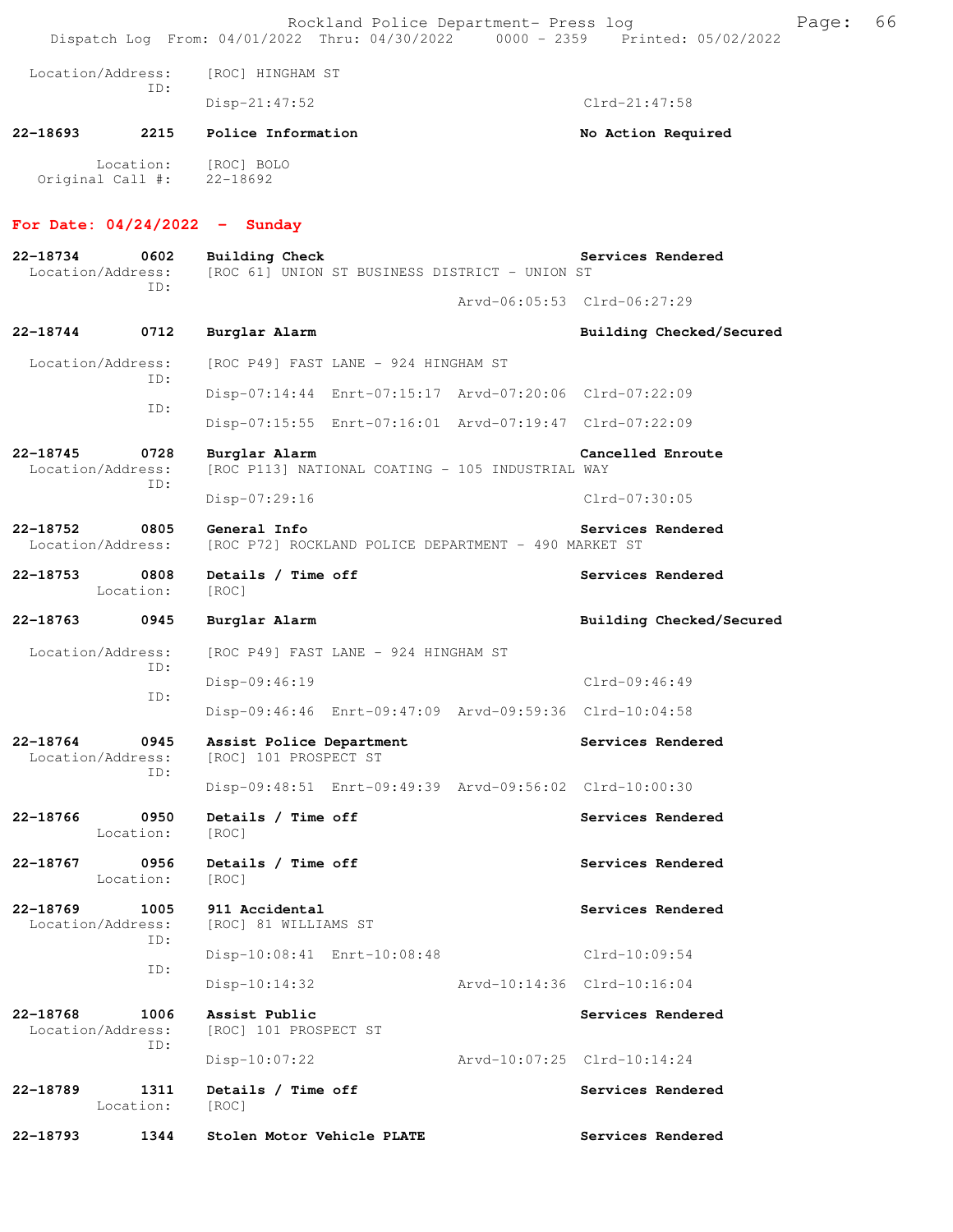|                                 |                   | Dispatch Log From: 04/01/2022 Thru: 04/30/2022 0000 - 2359 Printed: 05/02/2022          |                             | Rockland Police Department- Press log | Page: | 67 |
|---------------------------------|-------------------|-----------------------------------------------------------------------------------------|-----------------------------|---------------------------------------|-------|----|
| Location/Address:               |                   | [ROC P72] ROCKLAND POLICE DEPARTMENT - 490 MARKET ST                                    |                             |                                       |       |    |
|                                 | ID:               | $Disp-13:47:08$                                                                         |                             | $Clrd-13:47:11$                       |       |    |
| 22-18797 1429                   |                   | Burglar Alarm                                                                           |                             | Building Checked/Secured              |       |    |
| Location/Address:               |                   | [ROC] 41 UNION ST                                                                       |                             |                                       |       |    |
|                                 | ID:               | Disp-14:30:45 Enrt-14:31:13 Arvd-14:36:55 Clrd-14:39:17                                 |                             |                                       |       |    |
| 22-18799 1443                   |                   | Building Check                                                                          |                             | Building Checked/Secured              |       |    |
| Location/Address:               | ID:               | [ROC] WEBSTER ST                                                                        |                             |                                       |       |    |
|                                 |                   |                                                                                         |                             | Arvd-14:44:27 Clrd-14:45:06           |       |    |
| Location/Address:               |                   | 22-18810 1602 SHIFT ASSIGNMENTS<br>[ROC P72] ROCKLAND POLICE DEPARTMENT - 490 MARKET ST |                             | Services Rendered                     |       |    |
| 22-18827                        | 1804<br>Location: | Details / Time off<br>[ROC]                                                             |                             | Services Rendered                     |       |    |
| 22-18839                        | 1930<br>Location: | Details / Time off<br>[ROC]                                                             |                             | Services Rendered                     |       |    |
| 22-18851<br>Location/Address:   | 2116<br>ID:       | Motor Vehicle Complaint<br>[ROC] LIBERTY ST                                             |                             | Services Rendered                     |       |    |
|                                 | ID:               | $Disp-21:19:04$                                                                         | Arvd-21:19:09 Clrd-21:30:45 |                                       |       |    |
|                                 |                   | $Disp-21:19:22$                                                                         |                             | Arvd-21:19:25 Clrd-21:29:21           |       |    |
| 22-18857                        | Location:         | 2231 Details / Time off<br>[ROC]                                                        |                             | Services Rendered                     |       |    |
| For Date: $04/25/2022 -$ Monday |                   |                                                                                         |                             |                                       |       |    |
| 22-18865                        |                   | 0000 SHIFT ASSIGNMENTS                                                                  |                             | No Action Required                    |       |    |
|                                 |                   | Location/Address: [ROC P72] ROCKLAND POLICE DEPARTMENT - 490 MARKET ST                  |                             |                                       |       |    |
| Location/Address:               | ID:               | 22-18869 0046 Building Check<br>[ROC] MARKET ST                                         |                             | Investigated                          |       |    |
|                                 |                   |                                                                                         |                             | Arvd-00:46:52 Clrd-00:47:01           |       |    |
| 22-18870<br>Location/Address:   | 0047<br>ID:       | <b>Building Check</b><br>[ROC] MARTHA DR                                                |                             | Investigated                          |       |    |
|                                 |                   |                                                                                         |                             | Arvd-00:47:32 Clrd-00:47:45           |       |    |
| 22-18871                        | 0136              | Details / Time off                                                                      |                             | No Action Required                    |       |    |
|                                 | Location:         | [ROC]                                                                                   |                             |                                       |       |    |
| 22-18878<br>Location/Address:   | 0555<br>ID:       | <b>Building Check</b><br>[ROC] UNION ST                                                 |                             | Appears Secure                        |       |    |
|                                 |                   |                                                                                         |                             | Arvd-05:56:30 Clrd-06:25:46           |       |    |
| 22-18883<br>Location/Address:   | 0644<br>ID:       | <b>Building Check</b><br>[ROC] MARTHA DR                                                |                             | Investigated                          |       |    |
|                                 |                   |                                                                                         |                             | Arvd-06:44:40 Clrd-06:44:47           |       |    |
| 22-18884<br>Location/Address:   | 0644<br>ID:       | <b>Building Check</b><br>[ROC] MARKET ST                                                |                             | Investigated                          |       |    |
|                                 |                   |                                                                                         |                             | Arvd-06:45:24 Clrd-06:45:34           |       |    |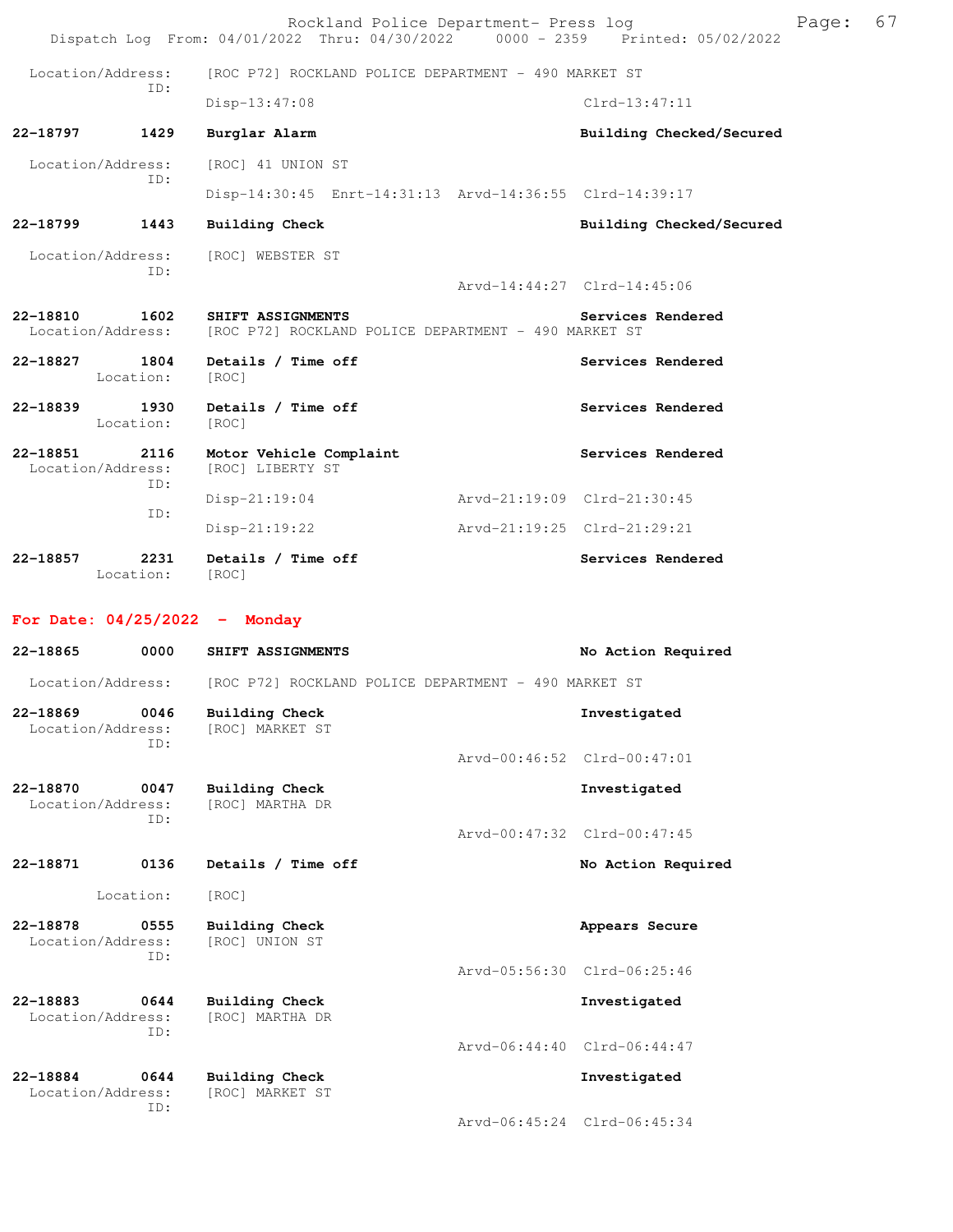|                                                 |             | Rockland Police Department- Press log<br>Dispatch Log From: 04/01/2022 Thru: 04/30/2022 0000 - 2359 Printed: 05/02/2022 |                             | Page: | 68 |
|-------------------------------------------------|-------------|-------------------------------------------------------------------------------------------------------------------------|-----------------------------|-------|----|
| 22-18891 0800<br>Location/Address:              |             | General Info<br>[ROC P72] ROCKLAND POLICE DEPARTMENT - 490 MARKET ST                                                    | Services Rendered           |       |    |
| 22-18899 0935<br>Location/Address:              |             | General Info<br>[ROC P72] ROCKLAND POLICE DEPARTMENT - 490 MARKET ST                                                    | Services Rendered           |       |    |
| 22-18901 0951<br>Location/Address:              | ID:         | Larceny / Forgery/ Fraud<br>[ROC P100] LUKE'S LIQUORS - 167 MARKET ST                                                   | Investigated                |       |    |
|                                                 |             | Arvd-09:52:18 Clrd-10:04:05<br>Disp-09:52:14                                                                            |                             |       |    |
| 22-18903 0958                                   |             | <b>Building Check</b>                                                                                                   | Building Checked/Secured    |       |    |
| Location/Address:                               | ID:         | [ROC] WEBSTER ST                                                                                                        | Arvd-09:59:46 Clrd-10:00:09 |       |    |
| 22-18904 1004                                   |             | <b>Building Check</b>                                                                                                   | Building Checked/Secured    |       |    |
| Location/Address:                               |             | [ROC P89] CALVARY CHAPEL - 175 MARKET ST                                                                                |                             |       |    |
|                                                 | ID:         |                                                                                                                         | Arvd-10:05:08 Clrd-10:05:18 |       |    |
| 22-18914 1046 General Info<br>Location/Address: |             | [ROC P72] ROCKLAND POLICE DEPARTMENT - 490 MARKET ST                                                                    | Services Rendered           |       |    |
| Location/Address:                               | ID:         | 22-18915 1046 Vehicle Maintenance<br>[ROC P122] BUENA VISTA ENTERPRISES LLC (LARRYS AUTO) - 688 UNION ST                | Services Rendered           |       |    |
|                                                 |             |                                                                                                                         | Arvd-10:46:00 Clrd-10:47:04 |       |    |
|                                                 |             | 22-18917 1105 Details / Time off                                                                                        | Services Not Required       |       |    |
|                                                 | Location:   | [ROC]                                                                                                                   |                             |       |    |
| 22-18925 1243<br>Location/Address:              |             | General Info<br>[ROC P72] ROCKLAND POLICE DEPARTMENT - 490 MARKET ST                                                    | Services Rendered           |       |    |
| 22-18926 1246<br>Location/Address:              |             | General Info<br>[ROC P72] ROCKLAND POLICE DEPARTMENT - 490 MARKET ST                                                    | Services Rendered           |       |    |
| 22-18931 1331<br>Location/Address:              |             | General Info<br>[ROC P72] ROCKLAND POLICE DEPARTMENT - 490 MARKET ST                                                    | Services Rendered           |       |    |
| 22-18932<br>Location/Address:                   | 1335<br>ID: | Suspicious Activity<br>[ROC] 23 WILLOW POND DR                                                                          | Gone on arrival             |       |    |
|                                                 | ID:         | Disp-13:37:00 Enrt-13:37:03                                                                                             | Clrd-13:44:43               |       |    |
|                                                 |             | Disp-13:38:30 Enrt-13:38:33 Arvd-13:42:42 Clrd-13:43:42                                                                 |                             |       |    |
| 22-18943<br>Location/Address:                   | 1407<br>ID: | Motor Vehicle Complaint<br>[ROC] WEBSTER ST                                                                             | Gone on arrival             |       |    |
|                                                 | ID:         | Disp-14:09:48 Enrt-14:09:55                                                                                             | Clrd-14:16:50               |       |    |
|                                                 |             | Disp-14:09:48 Enrt-14:09:58                                                                                             | Clrd-14:16:53               |       |    |
| 22-18944<br>Location/Address:                   | 1410        | General Info<br>[ROC P72] ROCKLAND POLICE DEPARTMENT - 490 MARKET ST                                                    | Services Rendered           |       |    |
| 22-18952 1504<br>Location/Address:              |             | General Info<br>[ROC P72] ROCKLAND POLICE DEPARTMENT - 490 MARKET ST                                                    | Services Rendered           |       |    |
| 22-18963<br>Location/Address:                   | 1603        | SHIFT ASSIGNMENTS<br>[ROC P72] ROCKLAND POLICE DEPARTMENT - 490 MARKET ST                                               | Services Rendered           |       |    |
| 22-18968<br>Location/Address:                   | 1654        | Motor Vehicle Collision W/PI<br>[ROC] EAST WATER ST                                                                     | Sent On Way                 |       |    |
| 22-18971                                        | 1713        | Details / Time off                                                                                                      | No Service                  |       |    |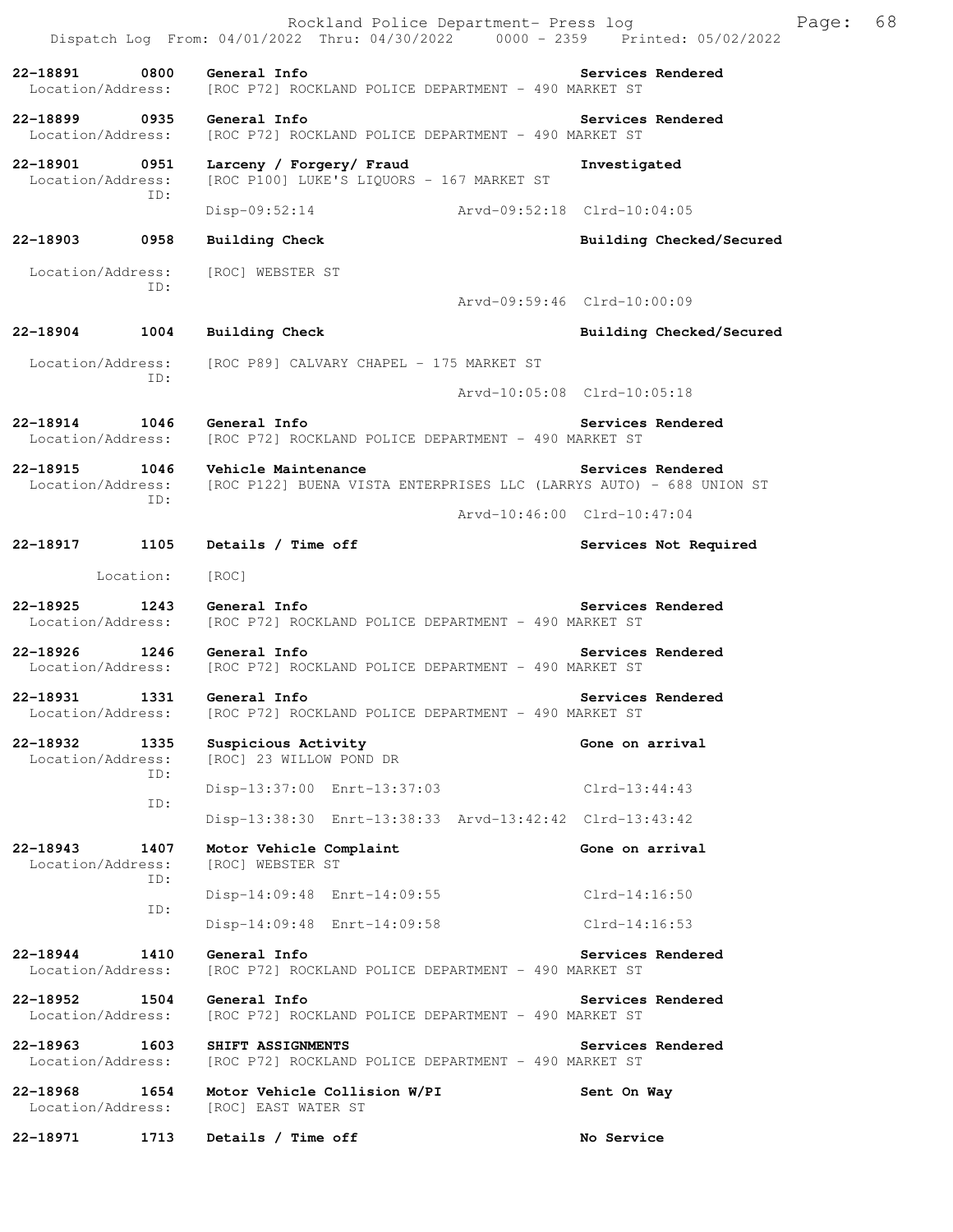Rockland Police Department- Press log Fage: 69 Dispatch Log From: 04/01/2022 Thru: 04/30/2022 0000 - 2359 Printed: 05/02/2022

 Location: [ROC] 22-18977 1721 Suspicious Activity **1721** Suspicious Activity **Services Rendered**  Location/Address: [ROC 357] 476 LIBERTY ST ID: Disp-17:25:58 Clrd-17:26:40 **22-18979 1738 Motor Vehicle Stop Verbal Warning**  Location/Address: [ROC] 416 SUMMER ST @ 67 CONDON CIR ID: Arvd-17:38:00 Clrd-17:40:26 ID: Disp-17:38:26 Arvd-17:38:29 Clrd-17:40:12 **22-18981 1741 Suspicious Activity 6 18 Services Rendered** Location/Address: [ROC] 54 LIBERTY SQ [ROC] 54 LIBERTY SQ ID: Disp-17:44:33 Clrd-17:44:38 **22-18982 1753 Motor Vehicle Stop Verbal Warning**  [ROC 356] 207 UNION ST ID: Arvd-17:53:00 Clrd-18:12:25 **22-18991 1834 Details Services Rendered**  Location: [ROC] **22-18998 1859 Breaking & Entering Report Follows**  Location/Address: [ROC] 219 SUMMER ST ID: Disp-19:02:59 Enrt-19:03:02 Arvd-19:06:27 Clrd-19:58:42 **22-19011 1952 Health & Welfare Check Services Rendered** Location/Address: [ROC 1048] 82 MARTHA DR Apt. #D [ROC 1048] 82 MARTHA DR Apt. #D ID: Disp-20:00:14 Enrt-20:00:25 Arvd-20:02:44 Clrd-20:06:42 ID: Disp-20:00:14 Enrt-20:00:25 Arvd-20:02:41 Clrd-20:06:42 **22-19013 2000 Motor Vehicle Complaint Services Rendered**  Location/Address: [ROC 221] WENDYS - HINGHAM ST ID: Disp-20:04:34 Clrd-20:04:56 **22-19020 2033 Motor Vehicle Stop Citation/Warning Issued**  Location/Address: [ROC P52] LUCCA'S RESTAURANT - 933 HINGHAM ST ID: Arvd-20:33:00 Clrd-20:46:22 **22-19026 2056 Noise Complaint Services Rendered**  Vicinity of: [ROC] 14 WINTER CIR ID: Disp-21:03:13 Enrt-21:03:16 Arvd-21:06:38 Clrd-21:25:21 **22-19027 2103 Suspicious Activity Transported to Hospital**  Location/Address: [ROC] 20 RESERVOIR PARK DR @ 800 HINGHAM ST ID: Disp-21:05:31 Enrt-21:06:00 Arvd-21:06:02 Clrd-21:25:28 ID: Disp-21:08:38 Arvd-21:08:43 Clrd-21:25:28

#### **For Date: 04/26/2022 - Tuesday**

| 22-19045          | 0130 | Suspicious Activity                                  | Sent On Way        |
|-------------------|------|------------------------------------------------------|--------------------|
| Location/Address: |      | [ROC P72] ROCKLAND POLICE DEPARTMENT - 490 MARKET ST |                    |
| 22-19037          | 0000 | <b>SHIFT ASSIGNMENTS</b>                             | No Action Required |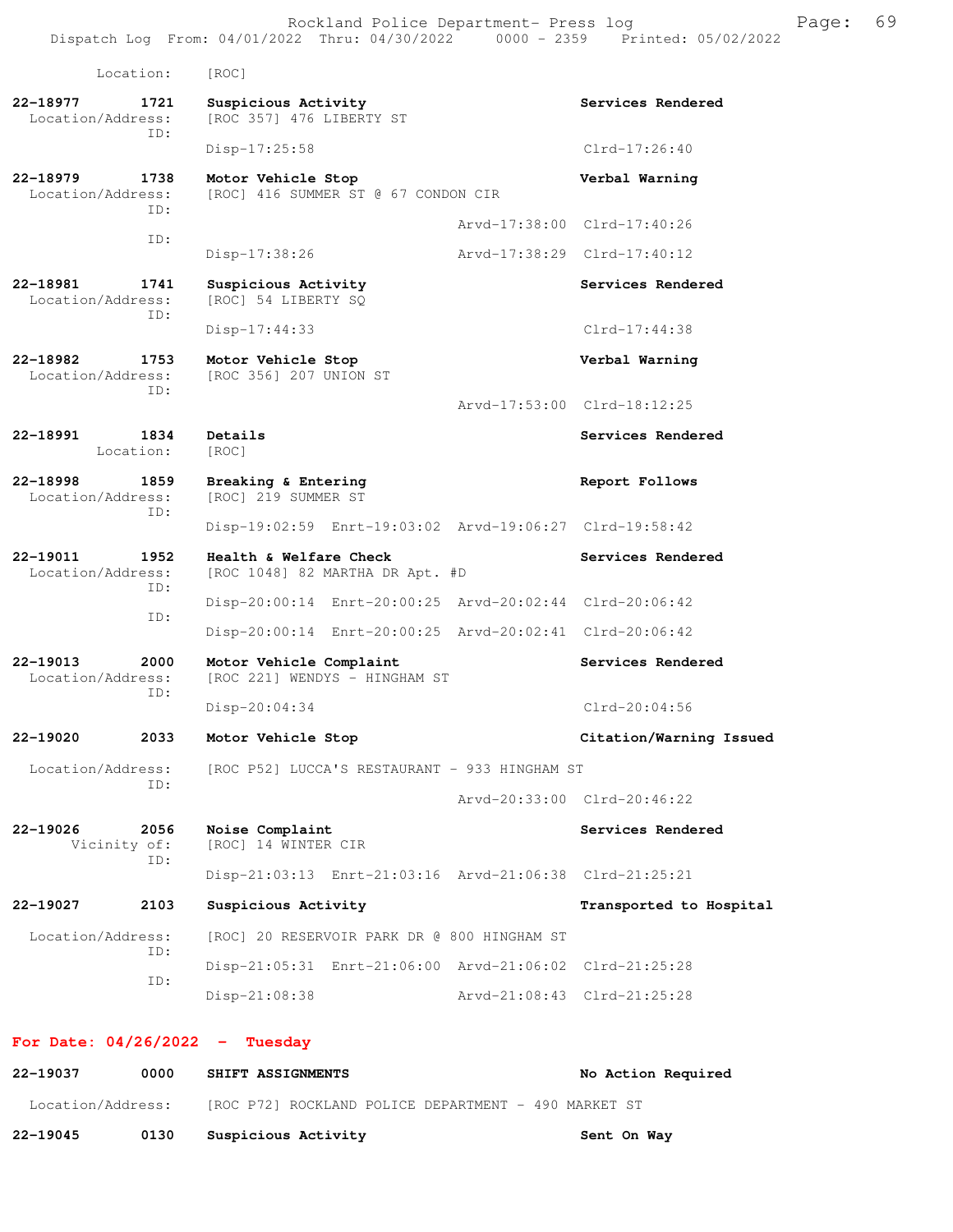Rockland Police Department- Press log Page: 70 Dispatch Log From: 04/01/2022 Thru: 04/30/2022 0000 - 2359 Printed: 05/02/2022 Location/Address: [ROC P51] DOUBLE TREE - 929 HINGHAM ST ID: Arvd-01:30:00 Clrd-01:35:15 **22-19048 0158 Suspicious Activity Arrest(s) Made**  [ROC P47] BEST WESTERN - 909 HINGHAM ST ID: Disp-01:59:45 Arvd-01:59:51 Clrd-02:21:56 ID: Disp-02:00:56 Enrt-02:00:58 Arvd-02:01:01 Clrd-02:21:56 ID: Disp-02:02:49 Arvd-02:02:53 Clrd-02:21:56 Refer To Arrest: 22ROC-19048-AR Arrest: RUSSO, DREW Address: 324 N MAPLE ST OUT OF TOWN, MA Age: Charges: Straight Warrant **22-19053 0445 Prisoner Information No Action Required**  Location/Address: [ROC P72] ROCKLAND POLICE DEPARTMENT - 490 MARKET ST **22-19055 0523 Prisoner Information No Action Required**  Location/Address: [ROC P72] ROCKLAND POLICE DEPARTMENT - 490 MARKET ST **22-19057 0602 Building Check Appears Secure**  Location/Address: [ROC] UNION ST ID: Arvd-06:03:11 Clrd-06:30:46 **22-19065 0708 Details / Time off No Action Required**  Location: [ROC] 22-19067 **0736** Suspicious Activity **1986** Services Rendered Location/Address: [ROC 932] 529 UNION ST @ 15 BIGELOW AVE ID: Disp-07:37:50 Enrt-07:38:07 Arvd-07:45:35 Clrd-07:45:44 ID: Disp-07:38:03 Enrt-07:38:07 Arvd-07:45:38 Clrd-07:45:44 ID: Disp-07:41:16 Enrt-07:41:20 Arvd-07:41:23 Clrd-07:45:44 **22-19070 0800 General Info Services Rendered**  Location/Address: [ROC P72] ROCKLAND POLICE DEPARTMENT - 490 MARKET ST **22-19264 0810 Animal Complaint Services Rendered**  Location/Address: [ROC] 890 SUMMER ST **22-19085 1021 General Info Services Rendered**  [ROC] 215 UNION ST ID: Disp-10:23:30 Enrt-10:23:35 Arvd-10:31:01 Clrd-10:31:07 **22-19088 1041 Identity Theft Services Rendered**  Location/Address: [ROC] 521 SUMMER ST 22-19092 1100 Suspicious Activity **120 Services Rendered**  Location/Address: [ROC] 219 SUMMER ST ID: Disp-11:02:44 Enrt-11:04:22 Arvd-11:09:01 Clrd-11:11:25 ID: Disp-11:02:44 Enrt-11:04:20 Arvd-11:06:31 Clrd-11:11:58 ID: Disp-11:04:11 Enrt-11:04:17 Arvd-11:08:58 Clrd-11:11:22 **22-19265 1115 Animal Complaint Services Rendered**  Location/Address: [ROC 326] 410 BEECH ST **22-19096 1119 Prisoner Information Services Rendered**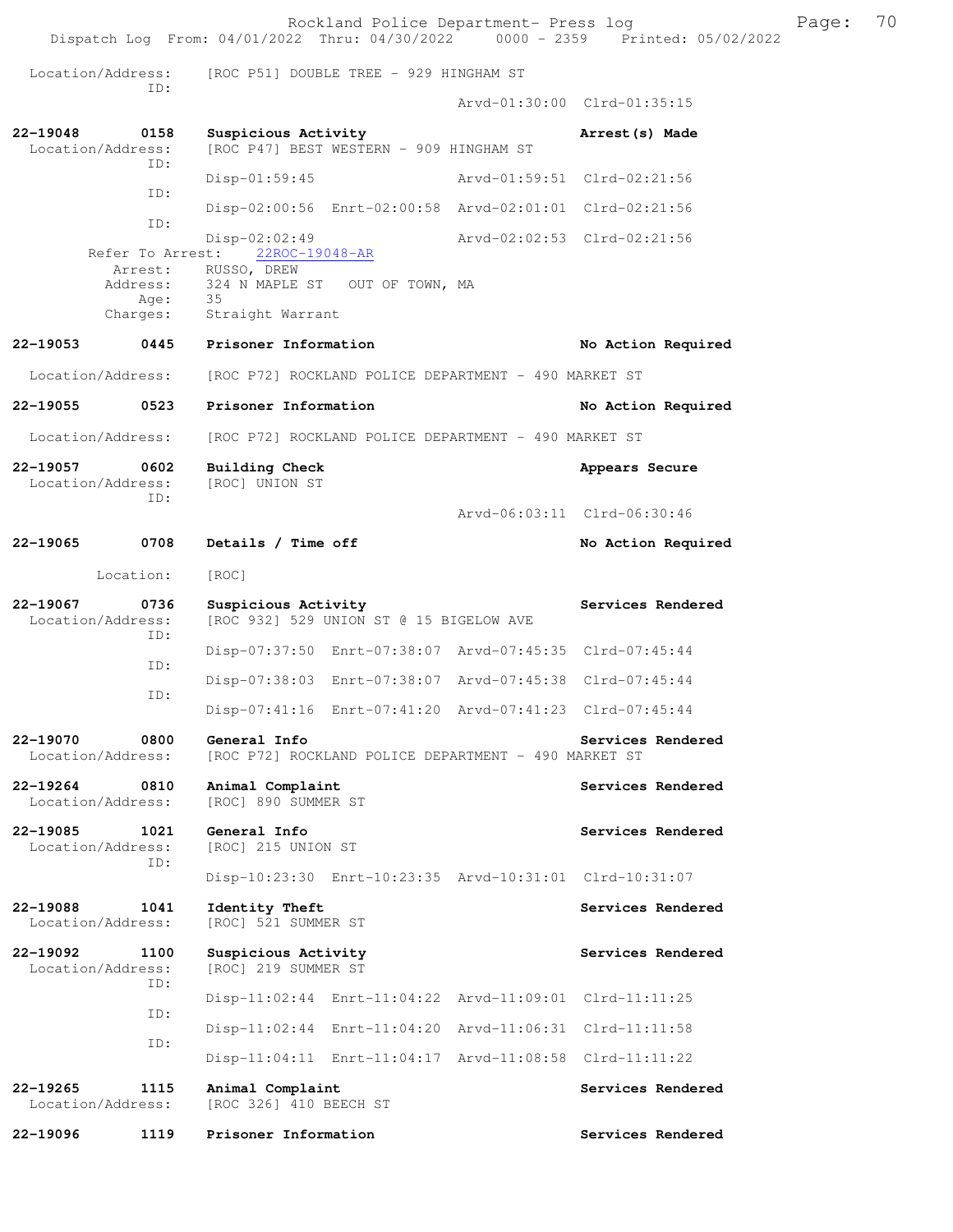Location/Address: [ROC P72] ROCKLAND POLICE DEPARTMENT - 490 MARKET ST

**22-19099 1128 Escort/Transport Services Rendered** Location/Address: [ROC 820] 54 LINCOLN RD [ROC 820] 54 LINCOLN RD ID: Arvd-11:28:00 Clrd-11:34:30 **22-19271 1145 Animal Complaint Complexist Services Rendered** Location/Address: [ROC] 141 NORTH AVE [ROC] 141 NORTH AVE **22-19113 1256 Animal Complaint Complaint Services Rendered** Services Rendered **Internation:** [ROC] WEYMOUTH [ROC] WEYMOUTH ID: Arvd-12:56:00 Clrd-13:50:43 **22-19114 1256 Detail Services Rendered**  Location/Address: [ROC P72] ROCKLAND POLICE DEPARTMENT - 490 MARKET ST **22-19118 1346 Disturbance Services Rendered**  Location/Address: [ROC] 212 MANZELLA CT ID: Disp-13:48:58 Enrt-13:49:30 Clrd-14:01:03 ID: Disp-13:49:09 Enrt-13:49:30 Arvd-13:52:27 Clrd-14:01:06 ID: Disp-13:53:52 Enrt-13:53:59 Arvd-13:54:02 Clrd-14:01:09 **22-19120 1348 Animal Complaint Services Rendered**  Location/Address: [ROC 206] 51 MAPLE ST Apt. #131 ID: Disp-13:50:55 Enrt-13:50:59 Arvd-13:51:03 Clrd-13:54:12 **22-19127 1418 Suspicious Activity 6. Services Rendered** Location/Address: [ROC 357] 476 LIBERTY ST Apt. #2 [ROC 357] 476 LIBERTY ST Apt. #2 ID: Disp-14:22:02 Enrt-14:22:08 Clrd-15:37:34 **22-19132 1458 Disabled Motor Vehicle Services Rendered**  Location/Address: [ROC] 80 MARKET ST @ 16 HIGHLAND ST ID: Arvd-14:58:00 Clrd-15:03:43 **22-19133 1458 Lockout Services Rendered**  Location/Address: [ROC P55] HOME DEPOT - 1149 HINGHAM ST ID: Disp-15:00:22 Enrt-15:00:56 Arvd-15:10:49 Clrd-15:24:35 **22-19266 1545 Animal Complaint Services Rendered**  Location/Address: [ROC 759] 54 MILLBROOK DR **22-19150 1600 SHIFT ASSIGNMENTS Services Rendered**  Location/Address: [ROC P72] ROCKLAND POLICE DEPARTMENT - 490 MARKET ST **22-19172 1852 Health & Welfare Check Services Rendered**  Location/Address: [ROC] 266 PLAIN ST ID: Disp-18:54:45 Enrt-18:57:11 Clrd-19:11:12 ID: Disp-19:02:42 Arvd-19:02:46 Clrd-19:13:07 **22-19175 1857 General Incident Sent On Way**  Location/Address: [ROC] 622 UNION ST ID: Disp-19:02:15 Clrd-19:02:22 **22-19177 1906 Burglar Alarm Building Checked/Secured**  Location/Address: [ROC P96] MOUNTAIN ONE BANK - 279 UNION ST ID: Disp-19:11:05 Enrt-19:11:34 Arvd-19:16:14 Clrd-19:20:57

ID: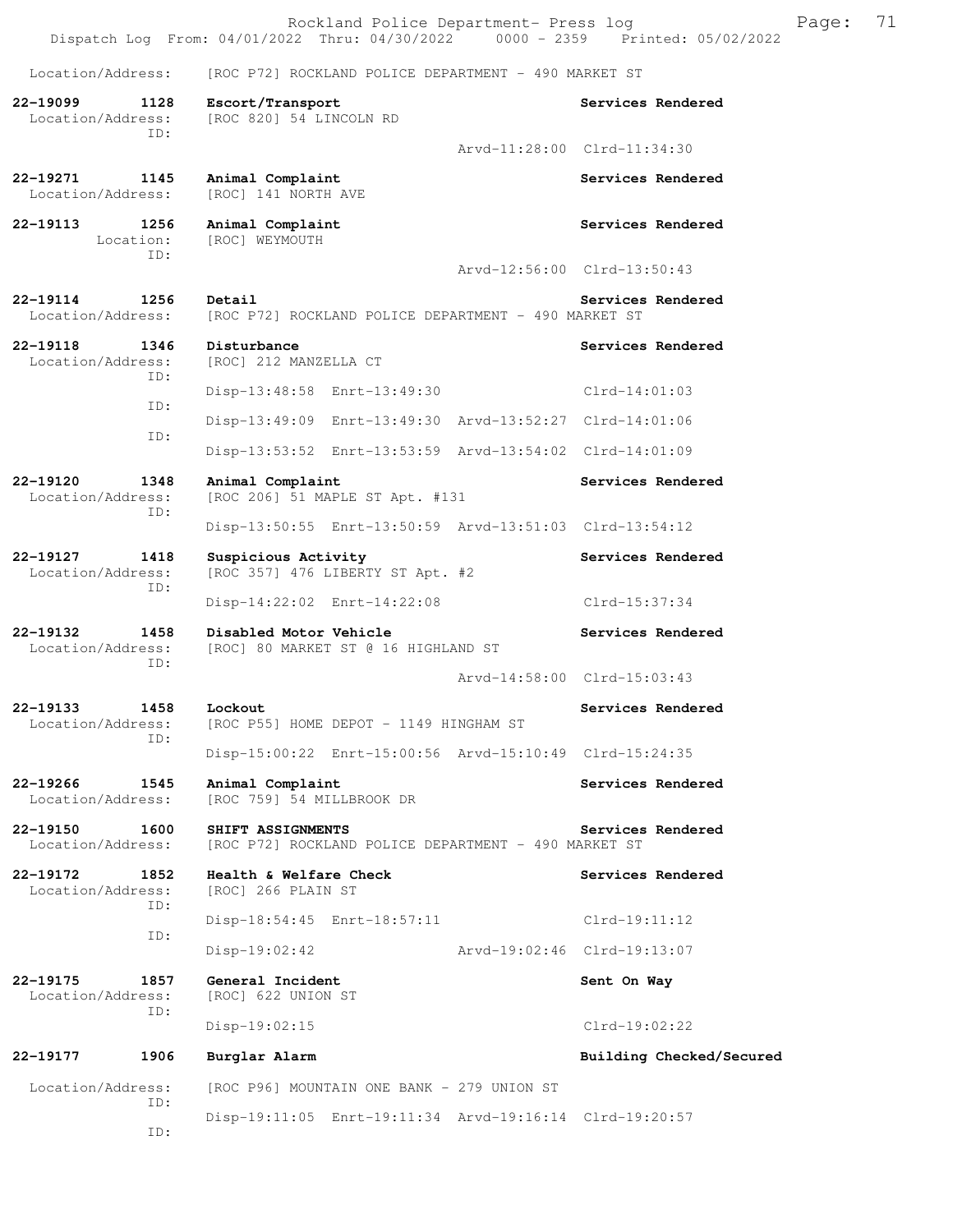|                                   |             | Dispatch Log From: 04/01/2022 Thru: 04/30/2022 0000 - 2359 Printed: 05/02/2022 | Rockland Police Department- Press log |                          | Page: | 72 |
|-----------------------------------|-------------|--------------------------------------------------------------------------------|---------------------------------------|--------------------------|-------|----|
|                                   |             | $Disp-19:11:12$                                                                | Arvd-19:11:30 Clrd-19:21:01           |                          |       |    |
|                                   | ID:         | $Disp-19:13:16$                                                                | Arvd-19:13:19 Clrd-19:20:53           |                          |       |    |
| 22-19189<br>Location/Address:     | 2033<br>ID: | Assist Public<br>[ROC] CVS PHARAMCY - MARKET ST                                |                                       | Services Rendered        |       |    |
|                                   |             | Disp-20:35:12                                                                  | Arvd-20:37:12 Clrd-20:43:00           |                          |       |    |
| 22-19195 2052                     |             | Assist Public                                                                  |                                       | Building Checked/Secured |       |    |
| Location/Address:                 | TD:         | [ROC] 337 UNION ST                                                             |                                       |                          |       |    |
|                                   |             | $Disp-20:54:41$                                                                | Arvd-20:57:26 Clrd-21:01:24           |                          |       |    |
|                                   | TD:         | Disp-20:57:13                                                                  | Arvd-20:57:31 Clrd-21:01:21           |                          |       |    |
|                                   | ID:         | Disp-20:57:53                                                                  | Arvd-20:57:58 Clrd-21:01:18           |                          |       |    |
| 22-19197<br>Location/Address:     | 2145<br>ID: | Larceny / Forgery/ Fraud<br>[ROC P86] MOBIL GAS STATION - 158 MARKET ST        |                                       | Services Rendered        |       |    |
|                                   | TD:         | Disp-21:48:00 Enrt-21:48:18 Arvd-21:49:34 Clrd-22:01:10                        |                                       |                          |       |    |
|                                   |             | Disp-21:48:07 Enrt-21:48:12 Arvd-21:49:43 Clrd-22:00:35                        |                                       |                          |       |    |
| 22-19205<br>Location/Address:     | 2243<br>ID: | Health & Welfare Check<br>[ROC] 14 MONCRIEF RD                                 |                                       | Services Rendered        |       |    |
|                                   | ID:         | Disp-22:50:14 Enrt-22:51:15 Arvd-22:51:38 Clrd-22:55:47                        |                                       |                          |       |    |
|                                   |             | Disp-22:50:46 Arvd-22:52:33 Clrd-22:55:50                                      |                                       |                          |       |    |
| $22 - 19211$<br>Location/Address: | 2333<br>ID: | General Info<br>[ROC P72] ROCKLAND POLICE DEPARTMENT - 490 MARKET ST           |                                       | Services Rendered        |       |    |

Arvd-23:36:06 Clrd-23:36:33

# **For Date: 04/27/2022 - Wednesday**

| $22 - 19214$<br>0001<br>Location/Address:        | SHIFT ASSIGNMENTS<br>[ROC P72] ROCKLAND POLICE DEPARTMENT - 490 MARKET ST          |                             | Services Rendered           |
|--------------------------------------------------|------------------------------------------------------------------------------------|-----------------------------|-----------------------------|
| $22 - 19215$<br>0050<br>Location/Address:<br>TD: | Suspicious Activity<br>[ROC] MARTHA DR                                             |                             | Services Rendered           |
| ID:                                              | Disp-00:50:45 Enrt-00:51:48 Arvd-00:52:33 Clrd-00:55:21                            |                             |                             |
| ID:                                              | $Disp-00:51:44$                                                                    |                             | $Clrd-00:51:51$             |
| TD:                                              | Disp-00:52:16                                                                      |                             | $Clrd-00:52:24$             |
|                                                  | Disp-00:53:21                                                                      | Arvd-00:53:24 Clrd-00:55:21 |                             |
| $22 - 19224$<br>0140<br>Location/Address:<br>ID: | Motor Vehicle Stop<br>[ROC] 190 VFW DR @ 0 BOXBERRY LN                             |                             | Verbal Warning              |
|                                                  |                                                                                    |                             | Arvd-01:40:00 Clrd-01:41:25 |
| $22 - 19231$<br>0421<br>Location/Address:<br>ID: | Suspicious Activity<br>Services Rendered<br>[ROC P45] COMFORT INN - 850 HINGHAM ST |                             |                             |
| TD:                                              | $Disp-04:22:23$                                                                    |                             | Arvd-04:29:48 Clrd-04:36:35 |
|                                                  | $Disp-04:34:21$                                                                    | Arvd-04:34:24 Clrd-04:36:35 |                             |
| $22 - 19235$<br>0605<br>Location/Address:<br>ID: | Building Check<br>[ROC] UNION ST                                                   |                             | Appears Secure              |
|                                                  |                                                                                    |                             | Arvd-06:06:13 Clrd-06:30:33 |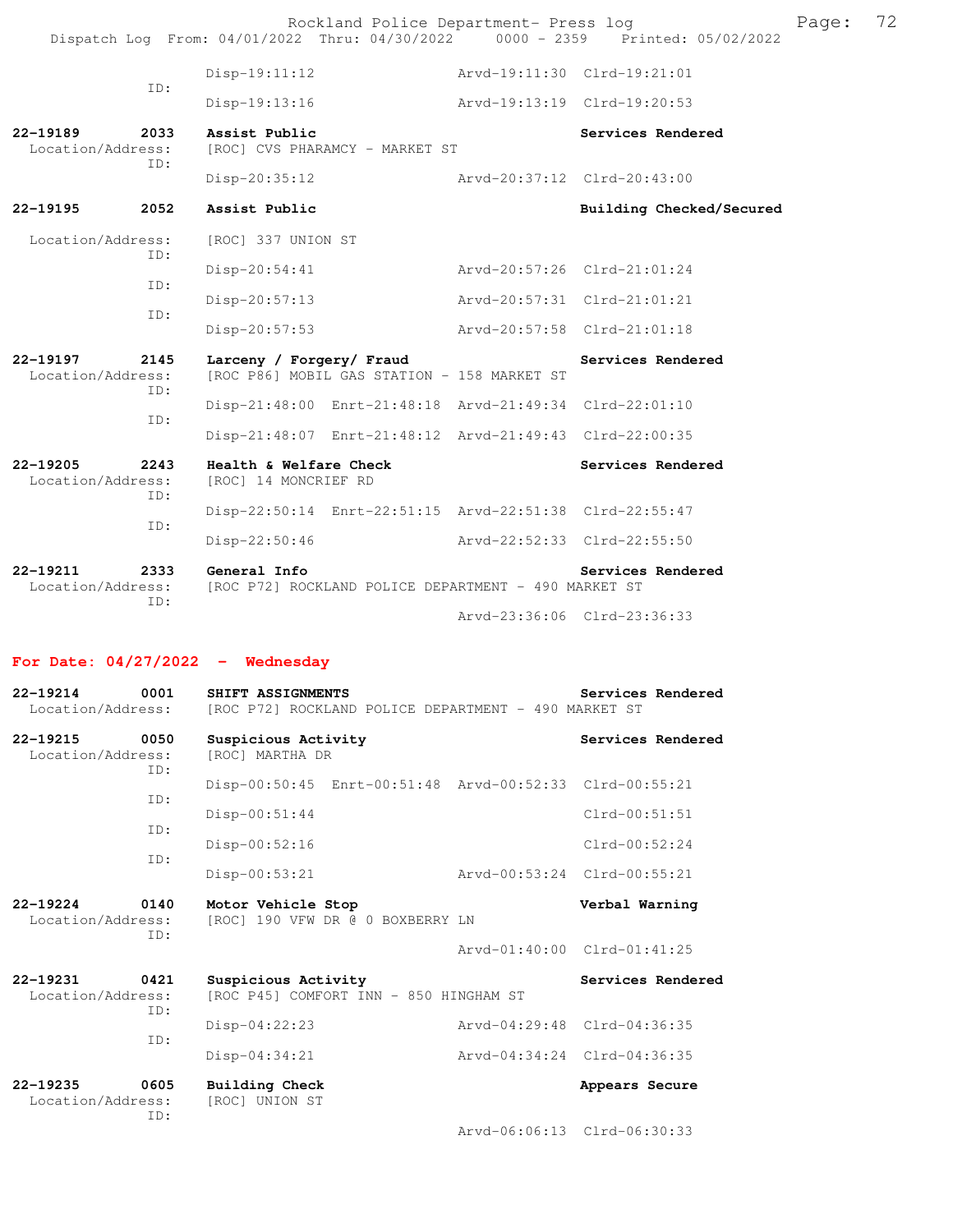| 22-19238          | 0708<br>Location:                | Time off<br>[ROC]                                                                        | Services Rendered           |
|-------------------|----------------------------------|------------------------------------------------------------------------------------------|-----------------------------|
| 22-19244          | 0805<br>Location/Address:        | SHIFT ASSIGNMENTS<br>[ROC P72] ROCKLAND POLICE DEPARTMENT - 490 MARKET ST                | Services Rendered           |
| 22-19251          | 0846<br>Location/Address:        | General Info<br>[ROC P72] ROCKLAND POLICE DEPARTMENT - 490 MARKET ST                     | Services Rendered           |
| 22-19252          | 0855<br>Location:                | Details<br>[ROC]                                                                         | Services Rendered           |
| 22-19272          | 0935<br>Location/Address:        | Animal Complaint<br>[ROC 55] 100 RESERVOIR PARK - BUSINESS CONDO - 100 RESERVOIR PARK DR | Services Rendered           |
| 22-19260          | 0951<br>Location:                | Details<br>[ROC]                                                                         | Services Rendered           |
| 22-19262          | 0953<br>Location:                | Details<br>[ROC]                                                                         | Services Rendered           |
| $22 - 19268$      | 1016<br>Location:<br>ID:         | <b>FUNERAL ESCORT</b><br>[ROC] FUNERAL DETAIL                                            | Services Rendered           |
|                   |                                  |                                                                                          | Aryd-10:16:00 Clrd-11:07:38 |
| 22-19294          | 1305<br>Location/Address:        | <b>Building Check</b><br>[ROC] WEBSTER ST                                                | Services Rendered           |
| 22-19299          | 1333<br>Location/Address:<br>ID: | Building Check<br>[ROC] WEBSTER ST                                                       | Services Rendered           |
|                   |                                  |                                                                                          | Arvd-13:33:47 Clrd-13:34:04 |
| 22-19300          | 1333                             | Motor Vehicle Stop                                                                       | Citation/Warning Issued     |
| Location/Address: |                                  | [ROC] 43 HIGHLAND ST                                                                     |                             |
|                   | ID:                              |                                                                                          | Arvd-13:33:00 Clrd-13:46:50 |
| 22-19301          | 1334<br>Location/Address:<br>ID: | <b>Building Check</b><br>[ROC] SAW MILL LN                                               | Services Rendered           |
|                   |                                  |                                                                                          | Arvd-13:34:39 Clrd-13:35:01 |
| 22-19306          | 1346                             | Motor Vehicle Stop                                                                       | Citation/Warning Issued     |
|                   | Location/Address:<br>ID:         | [ROC] 73 SUMMER ST                                                                       |                             |
|                   |                                  |                                                                                          | Arvd-13:46:00 Clrd-13:52:24 |
| 22-19315          | 1506                             | Motor Vehicle Stop                                                                       | Citation/Warning Issued     |
|                   | Location/Address:<br>ID:         | [ROC] RESERVOIR PARK DR                                                                  |                             |
|                   | ID:                              |                                                                                          | Arvd-15:06:00 Clrd-15:13:58 |
|                   |                                  | $Disp-15:12:59$                                                                          | Arvd-15:14:04 Clrd-15:14:13 |
| 22-19317          | 1510<br>Location/Address:<br>ID: | Motor Vehicle Stop<br>[ROC 258] 13 CONCORD ST                                            | Verbal Warning              |
|                   |                                  |                                                                                          | Arvd-15:10:00 Clrd-15:13:10 |
| 22-19324          | 1600<br>Location/Address:        | General Info<br>[ROC P72] ROCKLAND POLICE DEPARTMENT - 490 MARKET ST                     | Services Rendered           |
| 22-19323          | 1603<br>Location/Address:<br>ID: | Disabled Motor Vehicle<br>[ROC P55] HOME DEPOT - 1149 HINGHAM ST                         | Vehicle Towed               |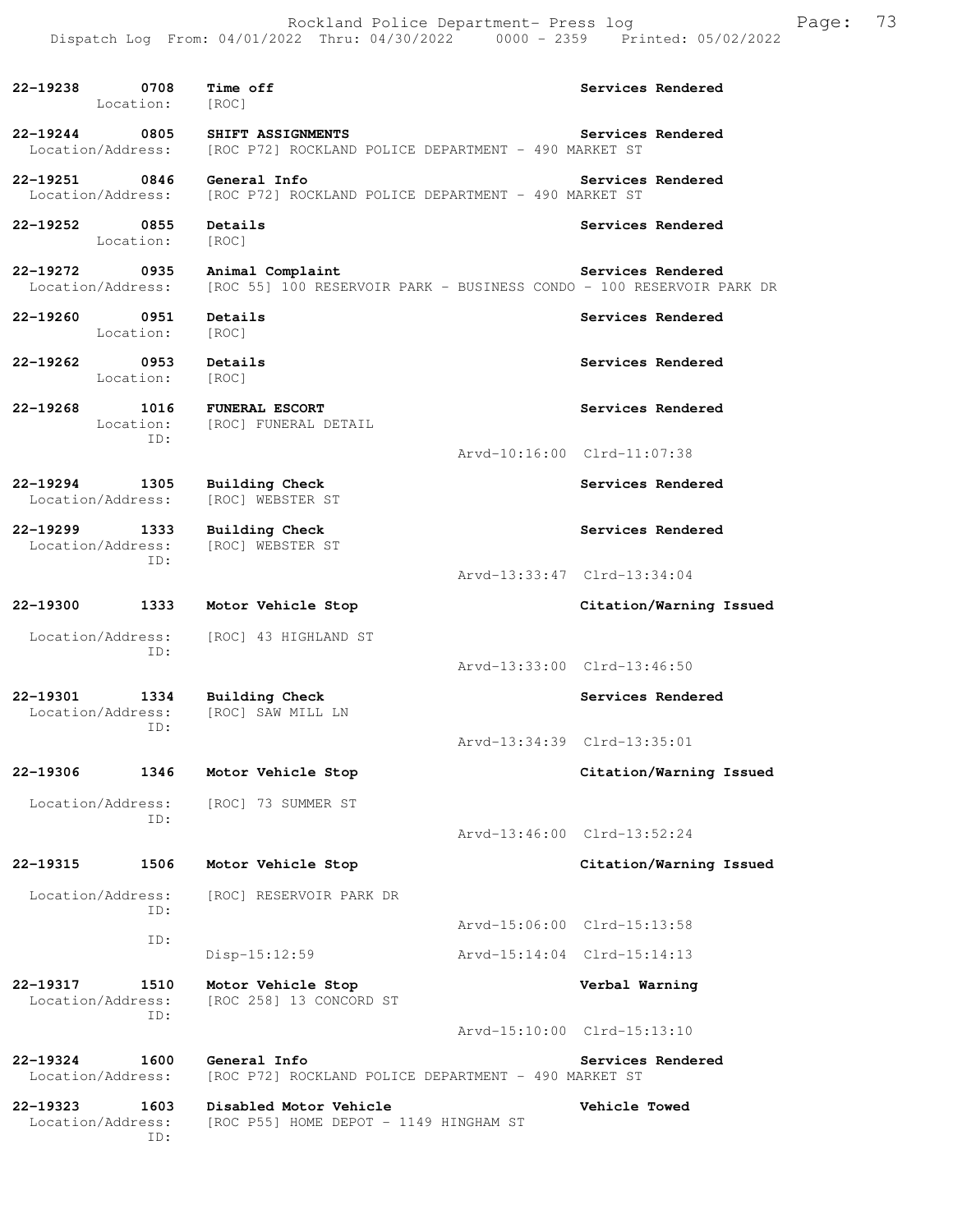Disp-16:06:06 Enrt-16:06:16 Arvd-16:13:47 Clrd-16:36:51

| 22-19325                          | 1614        | Missing Person                                                                                 |                             | Provided Assistance         |
|-----------------------------------|-------------|------------------------------------------------------------------------------------------------|-----------------------------|-----------------------------|
| Location/Address:                 | ID:         | [ROC 745] 50 CONCORD ST                                                                        |                             |                             |
|                                   |             | Disp-16:29:35                                                                                  |                             | $Clrd-16:31:17$             |
| 22-19328<br>Location/Address:     | 1645<br>TD: | Health & Welfare Check<br>[ROC] 40 BLANCHARD ST                                                |                             | Services Rendered           |
|                                   | ID:         | Disp-16:46:38 Enrt-16:51:12                                                                    |                             | $Clrd-16:59:44$             |
|                                   |             | Disp-16:46:38 Enrt-16:51:11                                                                    |                             | $Clrd-16:59:44$             |
|                                   | ID:         | Disp-16:46:38 Enrt-16:51:13                                                                    |                             | $Clrd-16:59:44$             |
| Fire Unit:                        |             | HOLENG1-Pumper-Holbrook Engine 1<br>Disp-16:54:24<br>$InQrtsUnav1-16:54:31$ $InSrvce-16:54:31$ |                             | $Clrd-16:54:28$             |
| 22-19329                          | 1646        | Burglar Alarm                                                                                  |                             | Building Checked/Secured    |
| Location/Address:                 | ID:         | [ROC] 831 HINGHAM ST                                                                           |                             |                             |
|                                   |             | Disp-16:49:04 Enrt-16:49:13                                                                    |                             | Clrd-16:57:22               |
| 22-19338<br>Location/Address:     | 1754<br>ID: | Follow-Up Investigation<br>[ROC 745] 50 CONCORD ST Apt. #2L                                    |                             | Could Not Locate            |
|                                   | ID:         | $Disp-17:55:17$                                                                                |                             | Arvd-17:57:13 Clrd-18:00:39 |
|                                   |             | $Disp-17:55:22$                                                                                |                             | Arvd-17:57:10 Clrd-18:00:36 |
| 22-19347                          | 1851        | Details                                                                                        |                             | Services Not Required       |
| Location:                         |             | [ROC]                                                                                          |                             |                             |
| $22 - 19350$<br>Location/Address: | 1945<br>TD: | Health & Welfare Check<br>[ROC] 237 CENTRAL ST                                                 |                             | Services Rendered           |
|                                   | ID:         | Disp-19:47:23 Enrt-19:51:54 Arvd-19:51:59 Clrd-19:52:20                                        |                             |                             |
|                                   | ID:         | Disp-19:47:23 Enrt-19:52:02 Arvd-19:52:06 Clrd-20:13:47                                        |                             |                             |
|                                   |             | Disp-19:51:40 Enrt-19:51:49 Arvd-19:51:51 Clrd-20:13:44                                        |                             |                             |
| $22 - 19356$                      | 2046        | Building Check                                                                                 |                             | Building Checked/Secured    |
| Location/Address:                 | ID:         | [ROC] MARKET ST                                                                                |                             |                             |
|                                   |             |                                                                                                |                             | Arvd-20:47:20 Clrd-20:47:45 |
| 22-19357<br>Location/Address:     | 2047<br>ID: | <b>Building Check</b><br>[ROC] MARTHA DR                                                       |                             | Appears Secure              |
|                                   |             |                                                                                                |                             | Arvd-20:48:22 Clrd-20:48:35 |
| 22-19358<br>Location/Address:     | 2054<br>ID: | Suspicious Activity<br>[ROC P64] CVS PHARMACY - 80 MARKET ST                                   |                             | Gone on arrival             |
|                                   | ID:         | Disp-20:56:07 Enrt-20:56:36 Arvd-20:57:47 Clrd-21:02:07                                        |                             |                             |
|                                   |             | Disp-20:56:41                                                                                  | Arvd-20:56:44 Clrd-21:02:12 |                             |
| 22-19359<br>Location/Address:     | 2056<br>ID: | <b>Building Check</b><br>[ROC] WEBSTER ST                                                      |                             | Appears Secure              |
|                                   |             |                                                                                                |                             | Arvd-20:57:21 Clrd-20:57:35 |
| 22-19360<br>Location/Address:     | 2057        | <b>Building Check</b><br>[ROC] SAW MILL LN                                                     |                             | Appears Secure              |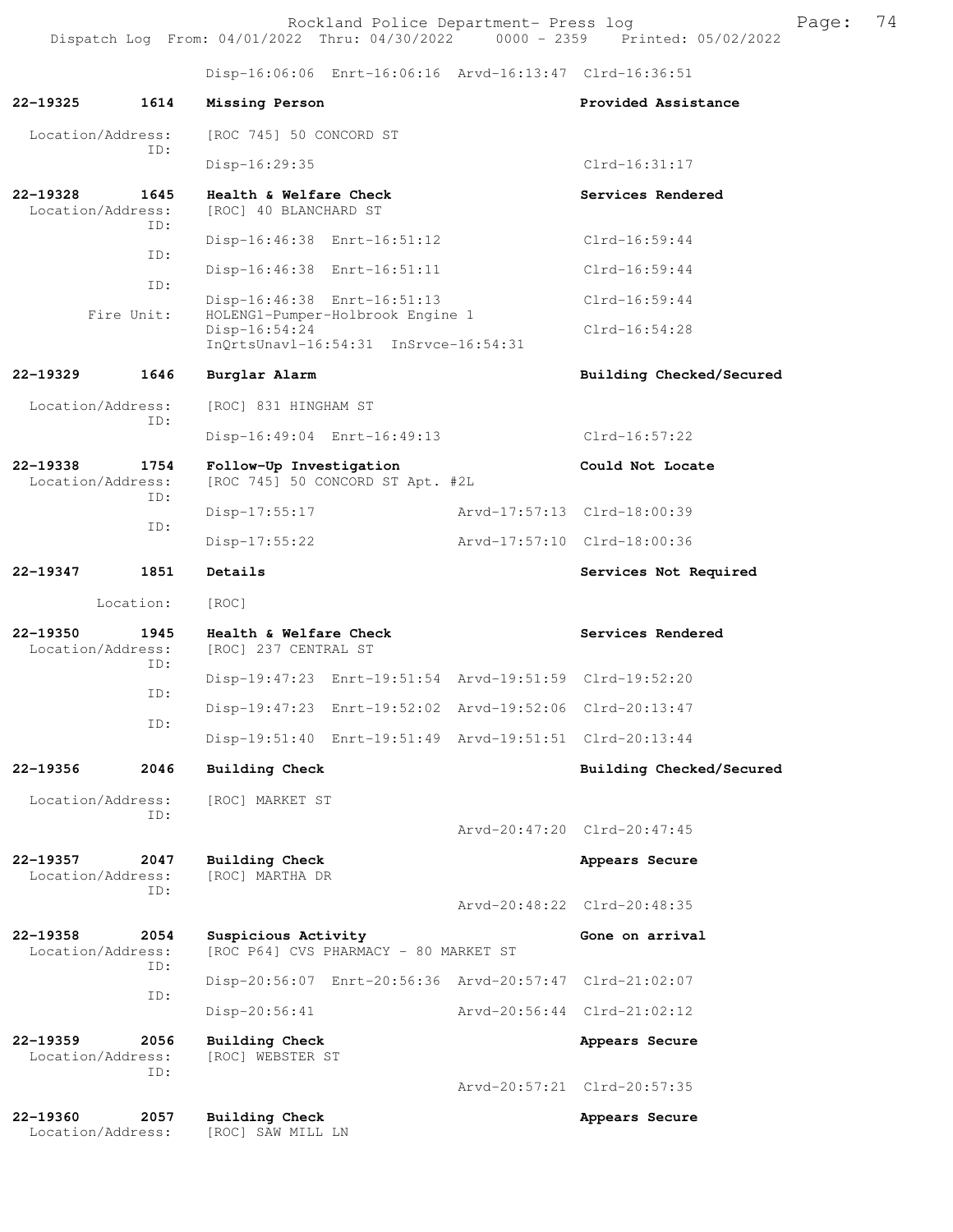|                               |                 | Dispatch Log From: 04/01/2022 Thru: 04/30/2022 0000 - 2359 Printed: 05/02/2022 | Rockland Police Department- Press log |                             | Page: | 75 |
|-------------------------------|-----------------|--------------------------------------------------------------------------------|---------------------------------------|-----------------------------|-------|----|
|                               | ID:             |                                                                                | Arvd-20:58:28 Clrd-20:58:44           |                             |       |    |
| 22-19371                      | Location: [ROC] | 2353 Details / Time off                                                        |                                       | Services Rendered           |       |    |
|                               |                 | For Date: $04/28/2022 -$ Thursday                                              |                                       |                             |       |    |
| 22-19373<br>Location/Address: | 0001            | SHIFT ASSIGNMENTS<br>[ROC P72] ROCKLAND POLICE DEPARTMENT - 490 MARKET ST      |                                       | Services Rendered           |       |    |
| 22-19391 0504                 |                 | <b>Building Check</b>                                                          |                                       | Building Checked/Secured    |       |    |
| Location/Address:             |                 | [ROC 61] UNION ST BUSINESS DISTRICT - UNION ST                                 |                                       |                             |       |    |
|                               | ID:             | Disp-05:04:49                                                                  |                                       |                             |       |    |
| 22-19393<br>Location/Address: | 0523            | Suspicious Activity<br>[ROC] STANDPIPE DR                                      |                                       | Services Rendered           |       |    |
|                               | ID:             | Disp-05:25:28 Enrt-05:25:55 Arvd-05:28:23 Clrd-05:42:13                        |                                       |                             |       |    |
|                               | ID:             | Disp-05:26:02 Enrt-05:26:05 Arvd-05:26:07 Clrd-05:42:10                        |                                       |                             |       |    |
| 22-19401<br>Location/Address: | 0715<br>ID:     | Disturbance<br>[ROC 140] 292 MARKET ST Apt. #33                                |                                       | Peace Restored              |       |    |
|                               | ID:             | Disp-07:17:22 Enrt-07:18:02 Arvd-07:21:19 Clrd-07:25:15                        |                                       |                             |       |    |
|                               |                 | Disp-07:18:15 Enrt-07:18:18                                                    |                                       | Clrd-07:25:08               |       |    |
| 22-19403                      | 0802            | Information Call                                                               |                                       | No Action Required          |       |    |
| Location/Address:             |                 | [ROC P72] ROCKLAND POLICE DEPARTMENT - 490 MARKET ST                           |                                       |                             |       |    |
| 22-19404                      | 0838            | Details / Time off                                                             |                                       | No Action Required          |       |    |
| Location:                     |                 | [ROC]                                                                          |                                       |                             |       |    |
| 22-19405<br>Location/Address: | 0841<br>ID:     | Animal Complaint<br>[ROC P68] AL PRIME - 104 MARKET ST                         |                                       | Gone on arrival             |       |    |
|                               |                 |                                                                                |                                       | Arvd-08:41:00 Clrd-08:50:47 |       |    |
| 22-19411                      | 0903            | Information Call                                                               |                                       | No Action Required          |       |    |
| Location/Address:             |                 | [ROC P72] ROCKLAND POLICE DEPARTMENT - 490 MARKET ST                           |                                       |                             |       |    |
| 22-19417<br>Location/Address: | 0915<br>ID:     | <b>Building Check</b><br>[ROC] WEBSTER ST                                      |                                       | Services Rendered           |       |    |
|                               |                 |                                                                                |                                       | Arvd-09:27:44 Clrd-09:29:27 |       |    |
| 22-19418<br>Location/Address: | 0928<br>ID:     | <b>Building Check</b><br>[ROC] WEBSTER ST                                      |                                       | Services Rendered           |       |    |
|                               |                 |                                                                                |                                       | Arvd-09:29:27 Clrd-09:29:48 |       |    |
| 22-19419<br>Location/Address: | 0930<br>ID:     | <b>Building Check</b><br>[ROC] SAW MILL LN                                     |                                       | Services Rendered           |       |    |
|                               |                 |                                                                                |                                       | Arvd-09:30:48 Clrd-09:31:07 |       |    |
| 22-19430                      | 1111            | Details / Time off                                                             |                                       | No Action Required          |       |    |
| Location:                     |                 | [ROC]                                                                          |                                       |                             |       |    |
| 22-19432<br>Location/Address: | 1119<br>ID:     | <b>Building Check</b><br>[ROC] WEBSTER ST                                      |                                       | Services Rendered           |       |    |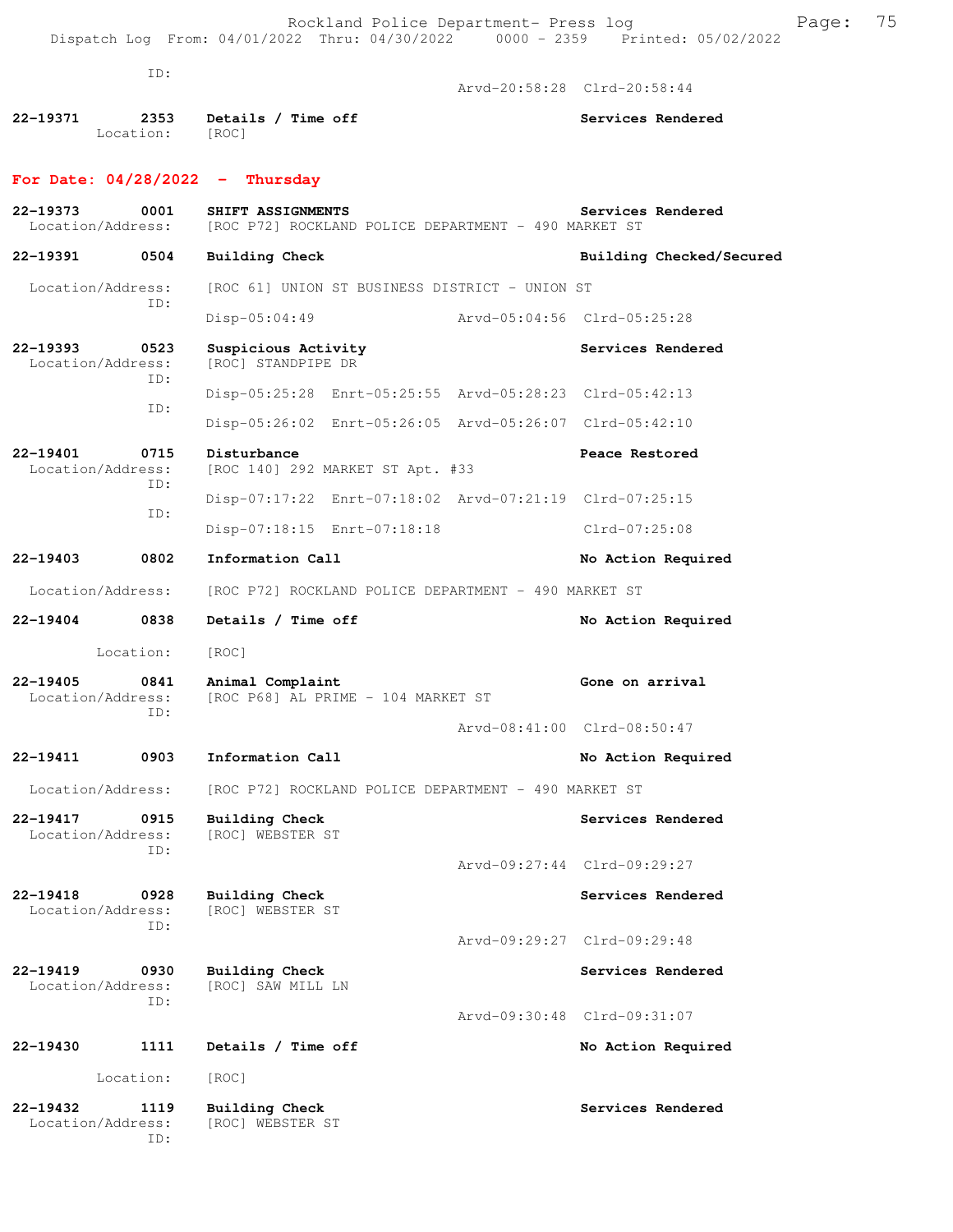Arvd-11:31:55 Clrd-11:34:15

Arvd-13:57:53 Clrd-13:58:37

Arvd-13:59:56 Clrd-14:00:12

Arvd-14:24:00 Clrd-14:50:27

**22-19439 1200 Assault Offenses Services Rendered** 

| Location/Address: | [ROC] 331 UNION ST                     |                             |  |
|-------------------|----------------------------------------|-----------------------------|--|
| TD:               |                                        |                             |  |
|                   | Disp-12:07:47                          | Arvd-12:32:01 Clrd-13:38:24 |  |
|                   | Refer To Summons: 22ROC-19439-AR       |                             |  |
|                   | Summons: LE, DAVID DUONG               |                             |  |
|                   | Address: 26 MERCIER AVE DORCHESTER, MA |                             |  |

 Age: 46 Charges: A&B A&B WITH DANGEROUS WEAPON A&B WITH DANGEROUS WEAPON

## **22-19444 1231 Health & Welfare Check Services Rendered** Location/Address: [ROC] 13 GRASSWOOD CIR [ROC] 13 GRASSWOOD CIR ID:

 Disp-12:45:11 Enrt-12:45:15 Arvd-12:52:50 Clrd-13:01:32 ID: Disp-12:51:46 Enrt-12:51:47 Arvd-12:52:49 Clrd-13:01:30

- **22-19443 1232 Health & Welfare Check Transported to Hospital** 
	- Location/Address: [ROC P72] ROCKLAND POLICE DEPARTMENT 490 MARKET ST ID: Disp-12:36:24 Arvd-12:43:47 Clrd-14:38:13 ID: Disp-12:51:25 Enrt-12:51:32 Clrd-12:51:42
- **22-19466 1300 Details / Time off No Action Required**

Location: [ROC]

**22-19455 1357 Building Check Services Rendered**  Location/Address: [ROC] WEBSTER ST ID:

**22-19456 1359 Building Check Services Rendered**  Location/Address: [ROC] SAW MILL LN

ID:

**22-19465 1424 Motor Vehicle Stop Report Follows**  Location/Address: [ROC] WEBSTER ST

ID:

Refer To Summons: 22ROC-19465-AR Summons: DIXON, PATRICIA ANN Address: 268 HINGHAM ST ROCKLAND, MA  $A$ ge: Charges: UNREGISTERED MOTOR VEHICLE UNINSURED MOTOR VEHICLE

**22-19467 1445 Suspicious Activity Services Rendered**  Location/Address: [ROC] STUDLEY POND - PROSPECT ST ID: Disp-14:46:31 Enrt-14:46:34 Arvd-14:46:47 Clrd-14:49:54 ID: Disp-14:46:39 Enrt-14:46:44 Arvd-14:48:01 Clrd-14:49:51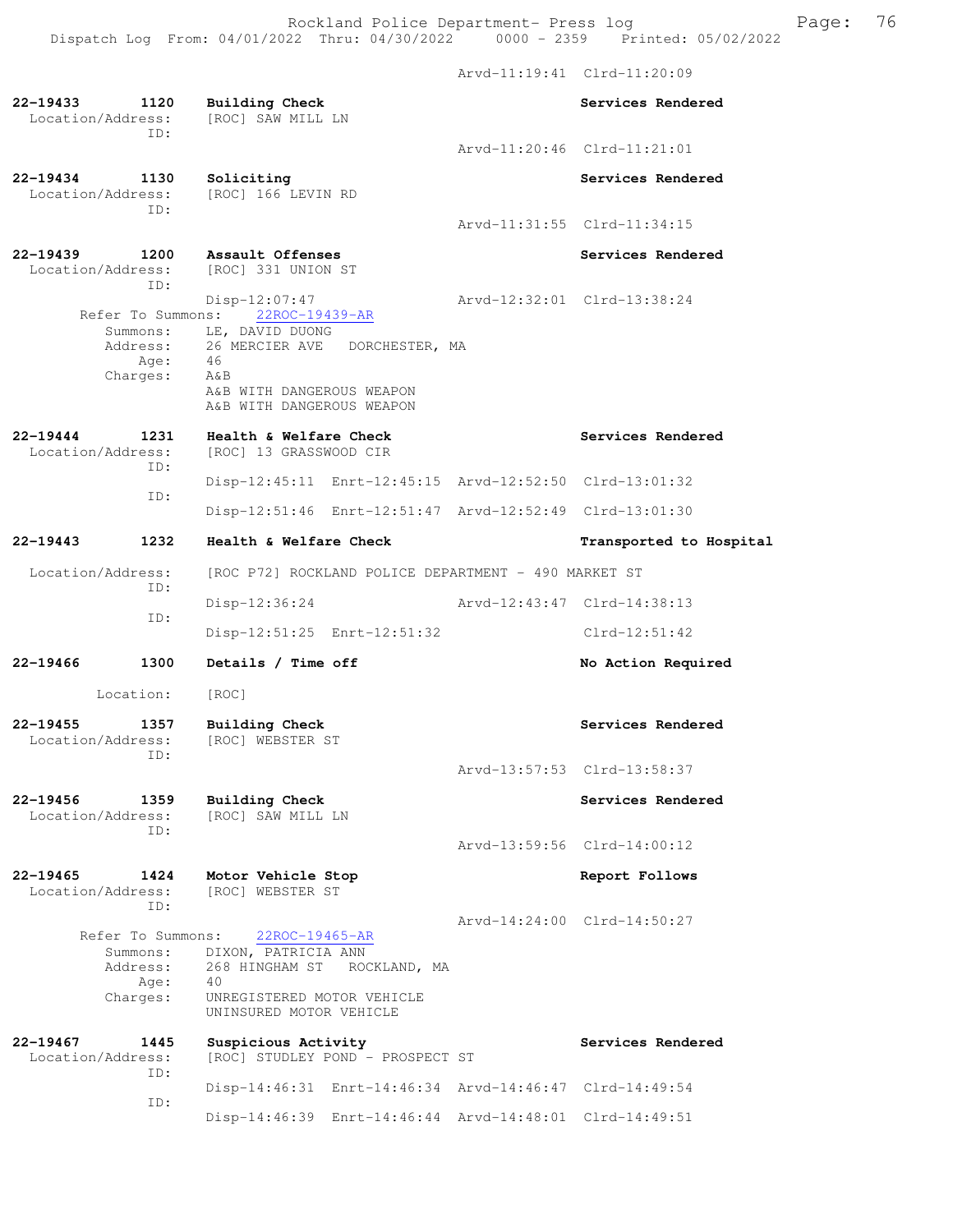| $22 - 19469$<br>1454<br>Location/Address:    | Larceny / Forgery/ Fraud<br>[ROC 103GROVE] 103 GROVE ST Apt. #325         | Services Rendered           |  |
|----------------------------------------------|---------------------------------------------------------------------------|-----------------------------|--|
| ID:                                          | $Disp-15:02:48$                                                           | $Clrd-15:04:22$             |  |
| 22-19470<br>1504                             | Details / Time off                                                        | No Action Required          |  |
| Location:                                    | [ROC]                                                                     |                             |  |
| 22-19488<br>1600<br>Location/Address:        | SHIFT ASSIGNMENTS<br>[ROC P72] ROCKLAND POLICE DEPARTMENT - 490 MARKET ST | Services Rendered           |  |
| 22-19478<br>1603<br>Location/Address:<br>ID: | Disturbance<br>[ROC] 410 LIBERTY ST                                       | Investigated                |  |
| ID:                                          | Disp-16:03:54 Enrt-16:05:09 Arvd-16:06:48 Clrd-16:23:05                   |                             |  |
| ID:                                          | Disp-16:04:05 Enrt-16:05:06 Arvd-16:07:48 Clrd-16:23:09                   |                             |  |
|                                              | Disp-16:05:02 Enrt-16:05:05 Arvd-16:07:40 Clrd-16:23:13                   |                             |  |
| 22-19483<br>1624<br>Location/Address:<br>ID: | Elevator emergency<br>[ROC 1041] SHERIDAN SQUARE CONDO - 135 GROVE ST     | Investigated                |  |
| ID:                                          | Disp-16:29:35 Enrt-16:29:41                                               | Clrd-16:30:52               |  |
|                                              | Disp-16:30:43 Enrt-16:30:56 Arvd-16:33:10 Clrd-16:38:40                   |                             |  |
| 22-19504<br>1810<br>Location/Address:<br>ID: | Motor Vehicle Stop<br>[ROC] MARKET ST                                     | Sent On Way                 |  |
| ID:                                          |                                                                           | Arvd-18:10:00 Clrd-18:15:30 |  |
|                                              | Disp-18:11:25 Enrt-18:11:28 Arvd-18:12:49 Clrd-18:17:34                   |                             |  |
| 22-19512<br>1854<br>Location:                | Details<br>[ROC]                                                          | Services Rendered           |  |
| 22-19520<br>1937<br>Location/Address:<br>ID: | Disturbance<br>[ROC] MARTHA DR                                            | Investigated                |  |
| ID:                                          | Disp-19:37:52 Enrt-19:38:20                                               | Clrd-19:38:36               |  |
| ID:                                          | Disp-19:37:57 Enrt-19:38:21 Arvd-19:44:40 Clrd-20:05:53                   |                             |  |
|                                              | Disp-19:38:28 Enrt-19:38:33 Arvd-19:40:44 Clrd-20:05:54                   |                             |  |
| ID:                                          | $Disp-19:44:37$                                                           | Arvd-19:44:39 Clrd-20:05:51 |  |
| $22 - 19522$<br>1939<br>Location/Address:    | Suspicious Activity<br>[ROC 293] 180 DURBECK RD                           | Services Rendered           |  |
| ID:                                          | Disp-19:54:02                                                             | Clrd-19:54:07               |  |
| 22-19523<br>1957<br>Location/Address:        | Suspicious Activity<br>[ROC] 179 DURBECK RD                               | Investigated                |  |
| ID:                                          | Disp-20:02:17 Enrt-20:04:20 Arvd-20:04:22 Clrd-20:12:51                   |                             |  |
| 22-19530<br>2039<br>Location/Address:<br>ID: | Larceny / Forgery/ Fraud<br>[ROC] 21 BEECHWOOD LN                         | Services Rendered           |  |
|                                              | Disp-20:42:27                                                             | $Clrd-20:42:32$             |  |
| 22-19538<br>2148<br>Location:                | Time off<br>[ROC]                                                         | Services Rendered           |  |

# **For Date: 04/29/2022 - Friday**

| 22-19548<br>0000 | SHIFT ASSIGNMENTS |
|------------------|-------------------|
|------------------|-------------------|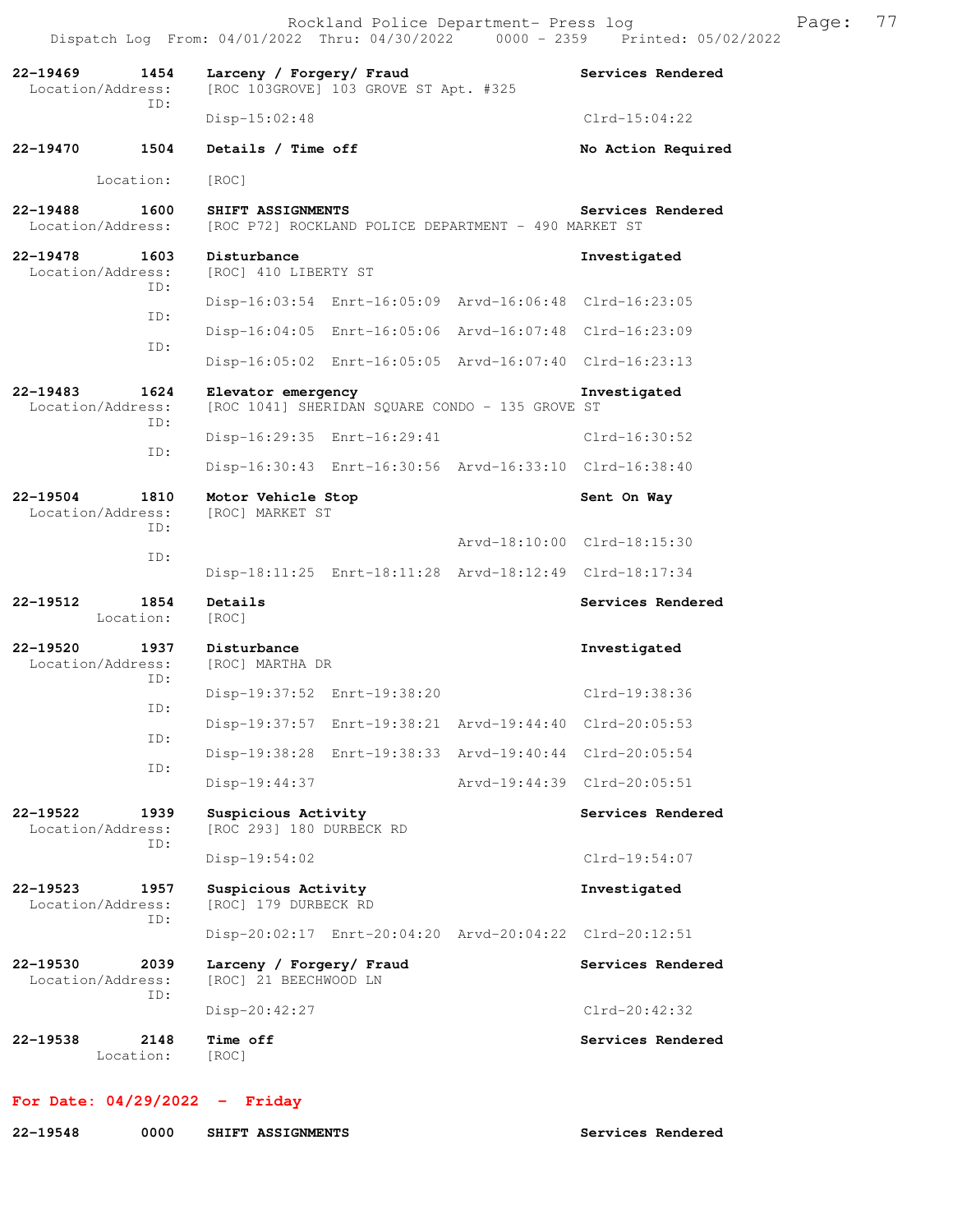Location/Address: [ROC P72] ROCKLAND POLICE DEPARTMENT - 490 MARKET ST **22-19562 0114 Details Services Rendered**  Location: [ROC] **22-19561 0116 Details Services Rendered**  Location: [ROC] **22-19572 0538 Building Check Appears Secure**  Location/Address: [ROC] UNION ST ID: Disp-05:39:10 Arvd-05:45:58 Clrd-05:58:27 **22-19575 0548 BOLO No Action Required**  Location/Address: [ROC P72] ROCKLAND POLICE DEPARTMENT - 490 MARKET ST **22-19593 0800 SHIFT ASSIGNMENTS Services Rendered**  Location/Address: [ROC P72] ROCKLAND POLICE DEPARTMENT - 490 MARKET ST **22-19594 0825 Prisioner Transport Services Rendered**  Location/Address: [HIN] HINGHAM DISTRICT COURT - 28 GEORGE WASHINGTON BLVD ID: Arvd-08:25:00 Clrd-09:23:16 **22-19600 0914 Suspicious Activity Transported to Hospital**  Location/Address: [ROC] 556 MARKET ST ID: Disp-09:18:23 Enrt-09:24:34 Arvd-09:39:34 Clrd-11:33:36 ID: Disp-09:39:24 Arvd-09:39:30 Clrd-10:46:46 ID: Disp-09:42:35 Enrt-09:42:39 Arvd-09:42:42 Clrd-10:39:08 **22-19615 1043 Suspicious Activity Building Checked/Secured**  Location/Address: [ROC] 153 MARKET ST ID: Disp-10:45:50 Enrt-10:45:56 Arvd-10:48:14 Clrd-10:57:59 ID: Disp-10:46:27 Clrd-10:46:57 ID: Disp-10:46:52 Enrt-10:47:00 Arvd-10:48:32 Clrd-10:58:04 **22-19621 1132 Warrant No Service**  Location/Address: [ROC 815] 20 PLAIN ST Apt. #2 ID: Disp-11:35:54 Clrd-11:42:58 ID: Disp-11:47:23 Clrd-12:02:00 ID: Disp-12:01:54 Arvd-13:03:34 Clrd-13:06:06 ID: Disp-12:58:59 Enrt-12:58:59 Clrd-13:01:00 ID: Disp-13:03:30 Arvd-13:03:39 Clrd-13:06:03 **22-19623 1141 Burglar Alarm Cancelled Enroute**  [ROC] 105 PLEASANT ST ID: Disp-11:43:09 Enrt-11:43:11 Arvd-11:46:13 Clrd-11:46:24 **22-19625 1203 Assist Public Services Rendered**  Location/Address: [ROC] 325 MARKET ST Apt. #2 ID: Arvd-12:03:00 Clrd-12:17:56 **22-19636 1309 Warrant Unfounded**  Location/Address: [ROC] 14 MONCRIEF RD

ID: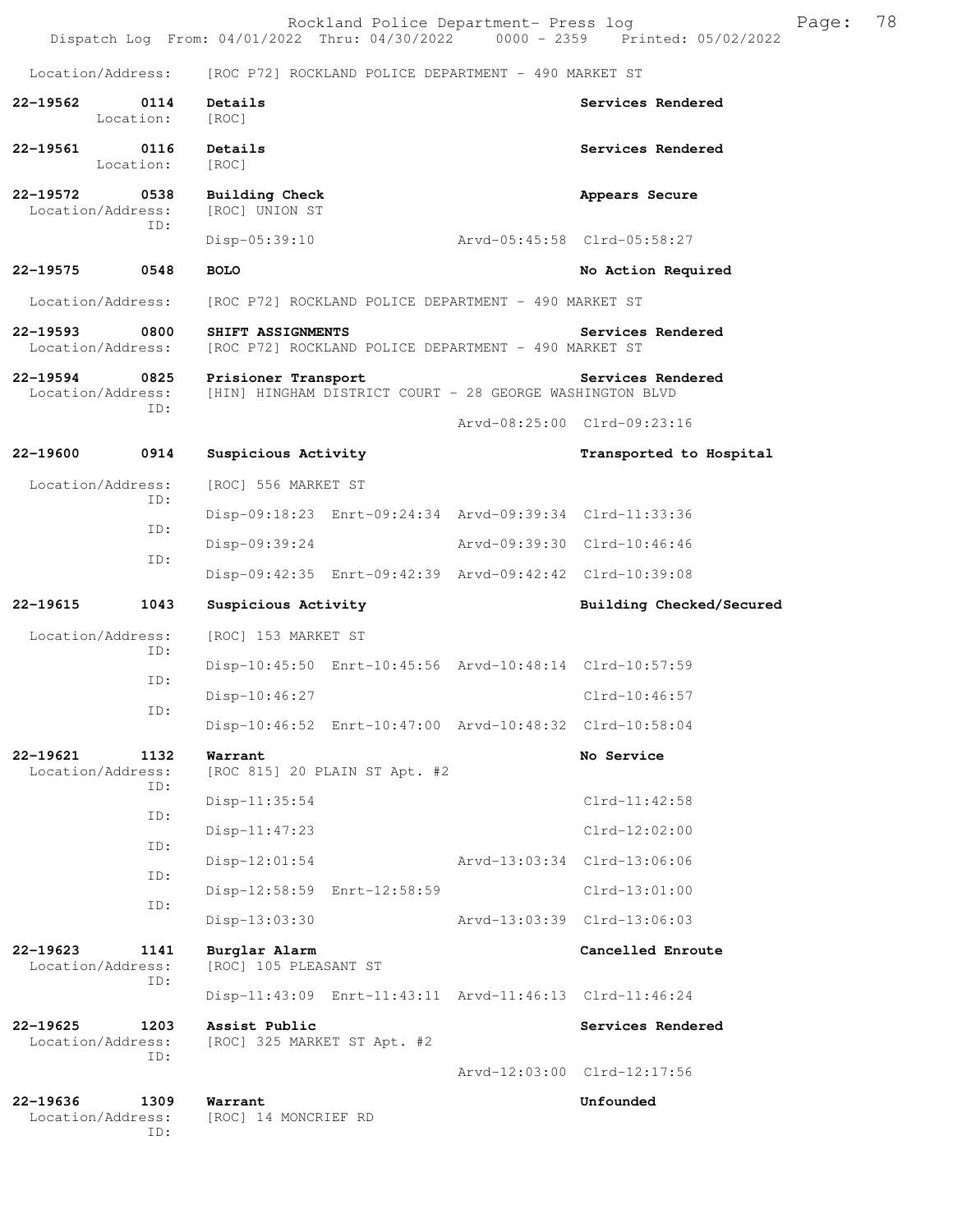|                                              | Dispatch Log From: 04/01/2022 Thru: 04/30/2022 0000 - 2359 Printed: 05/02/2022 | Rockland Police Department- Press log |                             | Page: | 79 |
|----------------------------------------------|--------------------------------------------------------------------------------|---------------------------------------|-----------------------------|-------|----|
|                                              | $Disp-13:10:05$                                                                | Arvd-13:10:12 Clrd-13:11:25           |                             |       |    |
| ID:                                          | $Disp-13:10:09$                                                                |                                       | Arvd-13:10:15 Clrd-13:11:27 |       |    |
| 22-19638<br>1321<br>Location:                | COMP DAY / TIME OFF<br>[ROC]                                                   |                                       | Services Rendered           |       |    |
| 22-19642<br>1351<br>Location/Address:        | Assist Public<br>[ROC P72] ROCKLAND POLICE DEPARTMENT - 490 MARKET ST          |                                       | Services Rendered           |       |    |
| ID:                                          | $Disp-13:52:05$                                                                | Arvd-13:52:20 Clrd-14:08:25           |                             |       |    |
| 22-19645<br>1411<br>Location/Address:        | Warrant<br>[ROC P45] COMFORT INN - 850 HINGHAM ST                              |                                       | No Service                  |       |    |
| ID:                                          | Disp-14:12:04 Enrt-14:12:08 Arvd-14:19:07 Clrd-14:19:17                        |                                       |                             |       |    |
| ID:                                          | Disp-14:12:14 Enrt-14:12:16 Arvd-14:19:06 Clrd-14:19:19                        |                                       |                             |       |    |
| ID:                                          | Disp-14:19:02 Enrt-14:19:04 Arvd-14:19:10 Clrd-14:19:20                        |                                       |                             |       |    |
| 22-19651<br>1442<br>Location/Address:        | MVA Property Damage Only<br>[ROC P56] BURGER KING - 1333 HINGHAM ST            |                                       | Paper Exchange              |       |    |
| ID:                                          | Disp-14:43:40 Enrt-14:43:51 Arvd-14:48:23 Clrd-14:59:36                        |                                       |                             |       |    |
| ID:                                          | Disp-14:43:46 Enrt-14:43:49 Arvd-14:59:38 Clrd-14:59:41                        |                                       |                             |       |    |
| 22-19659<br>1458<br>Location/Address:        | Larceny / Forgery/ Fraud<br>[ROC 1083] 21 NOBSCOT BROOK LN                     |                                       | Services Rendered           |       |    |
| 22-19667 1537<br>Location/Address:           | Assist Public<br>[ROC] 175 UNION ST @ 18 E WATER ST                            |                                       | Services Rendered           |       |    |
| ID:                                          | Disp-15:39:20                                                                  |                                       | $Clrd-15:39:25$             |       |    |
| 22-19671<br>1550<br>Location/Address:        | Motor Vehicle Complaint<br>[ROC] PLEASANT ST                                   |                                       | Services Rendered           |       |    |
| ID:                                          | Disp-15:53:05 Enrt-15:53:08                                                    |                                       | Clrd-15:59:12               |       |    |
| $22 - 19673$<br>1557<br>Location/Address:    | SHIFT ASSIGNMENTS<br>[ROC P72] ROCKLAND POLICE DEPARTMENT - 490 MARKET ST      |                                       | No Service                  |       |    |
| 22-19675<br>1612<br>Location/Address:<br>ID: | Disturbance<br>[ROC P69] MCDONALD'S - 117 MARKET ST                            |                                       | Services Rendered           |       |    |
|                                              | Disp-16:14:44 Enrt-16:14:47 Arvd-16:28:42 Clrd-16:34:32                        |                                       |                             |       |    |
| 22-19679<br>1624<br>Location/Address:<br>ID: | Assist Public<br>[ROC] 40 SUMMIT ST                                            |                                       | Services Rendered           |       |    |
|                                              | Disp-16:35:32 Enrt-16:38:26                                                    |                                       | $Clrd-16:40:00$             |       |    |
| 22-19680<br>1624<br>Location/Address:        | Motor Vehicle Complaint<br>[ROC P97] PORTERS PUB - 363 UNION ST                |                                       | Arrest (s) Made             |       |    |
| ID:                                          | $Disp-16:29:22$                                                                |                                       | Arvd-16:29:36 Clrd-18:07:43 |       |    |
| ID:                                          | Disp-16:29:30                                                                  |                                       | Arvd-16:29:34 Clrd-16:35:32 |       |    |
| ID:<br>Refer To $P/C$ :                      | $Disp-16:40:00$<br>22ROC-19680-AR                                              |                                       | $Clrd-16:40:09$             |       |    |
| $P/C$ :<br>Address:<br>Age:                  | DOWNEY, JOHN JOSEPH<br>53 FRANKLIN RD<br>HANOVER, MA<br>55                     |                                       |                             |       |    |
| Charges:                                     | PROTECTIVE CUSTODY                                                             |                                       |                             |       |    |
| 22-19681<br>1641<br>Location/Address:<br>ID: | Burglar Alarm<br>[ROC] OFFICE - 8 STUDLEY CT                                   |                                       | Investigated                |       |    |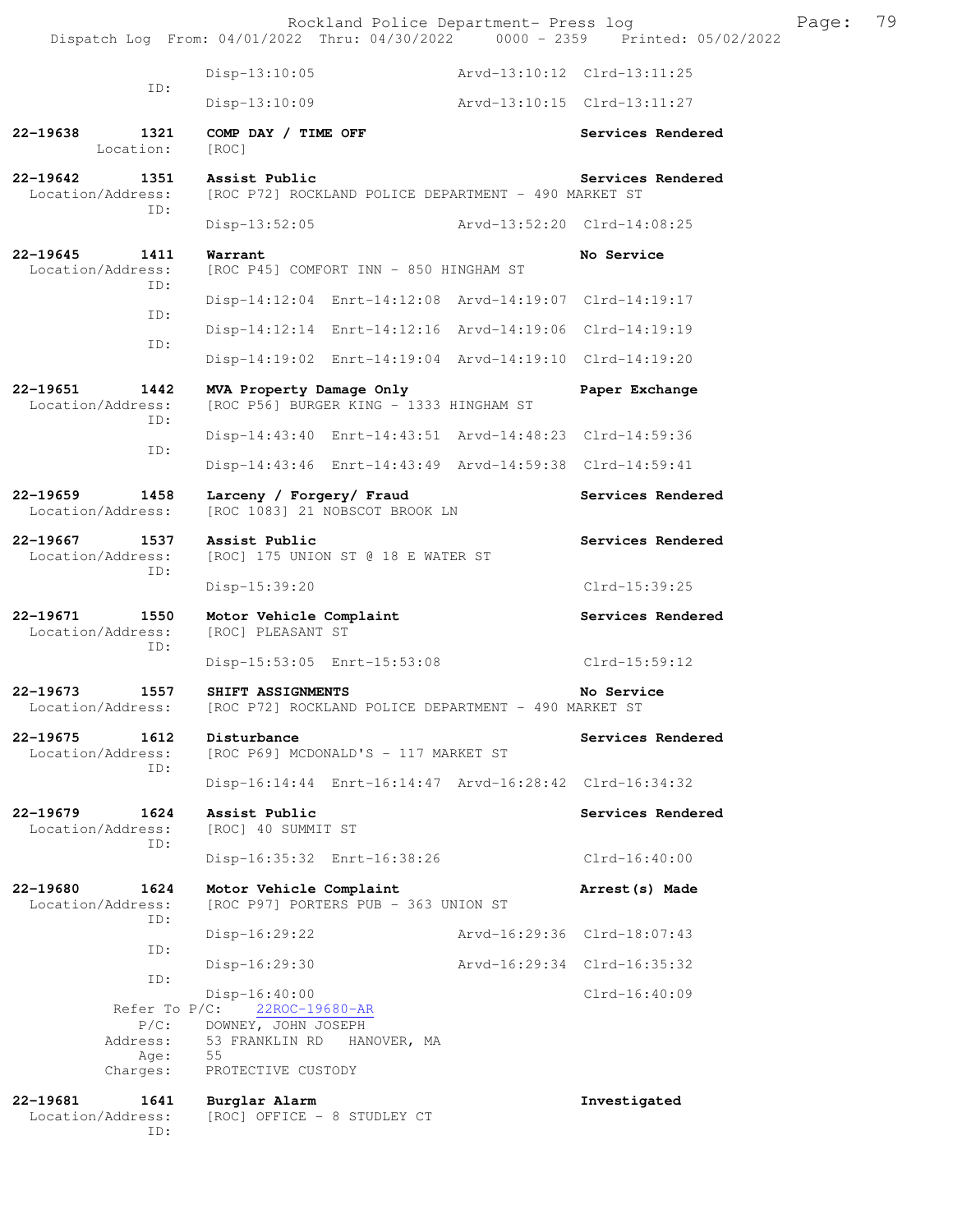Rockland Police Department- Press log Page: 80 Dispatch Log From: 04/01/2022 Thru: 04/30/2022 0000 - 2359 Printed: 05/02/2022

Disp-16:43:55 Enrt-16:43:58 Arvd-16:50:12 Clrd-16:51:32

#### **22-19686 1712 General Info No Action Required**

Location/Address: [ROC P72] ROCKLAND POLICE DEPARTMENT - 490 MARKET ST

**22-19687 1714 Larceny / Forgery/ Fraud Services Rendered**  Location/Address: [ROC 216] 62 CONCORD ST ID: Disp-17:19:35 Arvd-17:19:40 Clrd-17:41:34 **22-19741 2239 Motor Vehicle Collision W/PI Report Follows**  [ROC] 493 LIBERTY ST ID: Disp-22:40:54 Arvd-22:40:59 Clrd-23:09:40

#### **22-19745 2310 Emergency Medical Transported to Hospital**

 Location/Address: [ROC 69] SOUTH SHORE REHAB & NURSING - 115 NORTH AVE Apt. #8B ID: Disp-23:13:57 Enrt-23:13:59 Arvd-23:15:25 Clrd-23:18:06<br>Fire Unit: ROCKEN1-Pumper-Rockland Engine 1 ROCKEN1-Pumper-Rockland Engine 1 Disp-23:14:49 Enrt-23:15:49 Arvd-23:23:38 Clrd-23:30:44 InQrtsUnavl-23:32:59 InSrvce-23:32:59<br>EMS Unit: ABIA2-Abington Ambulance 2 ABIA2-Abington Ambulance 2 Disp-23:15:16 Enrt-23:17:30 Arvd-23:23:39 Clrd-23:30:42 Hosp-23:40:41 ClrHosp-23:54:32 InQrtsUnavl-23:57:48 InSrvce-23:57:48

### **For Date: 04/30/2022 - Saturday**

| 22-19751                                  | 0000        | SHIFT ASSIGNMENTS                                                    | No Action Required          |
|-------------------------------------------|-------------|----------------------------------------------------------------------|-----------------------------|
| Location/Address:                         |             | [ROC P72] ROCKLAND POLICE DEPARTMENT - 490 MARKET ST                 |                             |
| $22 - 19768$<br>0453<br>Location/Address: | TD:         | Building Check<br>[ROC 61] UNION ST BUSINESS DISTRICT - UNION ST     | Appears Secure              |
|                                           |             |                                                                      | Arvd-04:55:05 Clrd-05:14:32 |
| 22-19806<br>Location/Address:             | 0809        | General Info<br>[ROC P72] ROCKLAND POLICE DEPARTMENT - 490 MARKET ST | Services Rendered           |
| 22-19786                                  | 0826        | Burglar Alarm                                                        | Building Checked/Secured    |
| Location/Address:                         | TD:         | [ROC] 198 SPRING ST                                                  |                             |
|                                           | ID:         | Disp-08:27:43 Enrt-08:28:42 Arvd-08:32:20 Clrd-08:36:03              |                             |
|                                           |             | Disp-08:28:51 Enrt-08:28:54                                          | Clrd-08:36:03               |
| 22-19791<br>Location/Address:             | 0851<br>ID: | <b>Building Check</b><br>[ROC] WEBSTER ST                            | Appears Secure              |
|                                           |             |                                                                      | Arvd-08:51:45 Clrd-08:51:59 |
| $22 - 19792$<br>Location/Address:         | 0852<br>ID: | <b>Building Check</b><br>[ROC] SAW MILL LN                           | Appears Secure              |
|                                           |             |                                                                      | Arvd-08:52:51 Clrd-08:53:14 |
| $22 - 19798$<br>Location/Address:         | 0928<br>ID: | Assist Public<br>[ROC P20] DUNKIN DONUTS - 21 EAST WATER ST          | Services Rendered           |
|                                           |             | Disp-09:30:18 Enrt-09:30:44 Arvd-09:35:03 Clrd-09:41:02              |                             |
| 22-19800<br>Location:                     | 0938        | Time off<br>[ROC]                                                    | Services Rendered           |
| 22-19801<br>Location:                     | 0940        | Time off<br>[ROC]                                                    | Services Rendered           |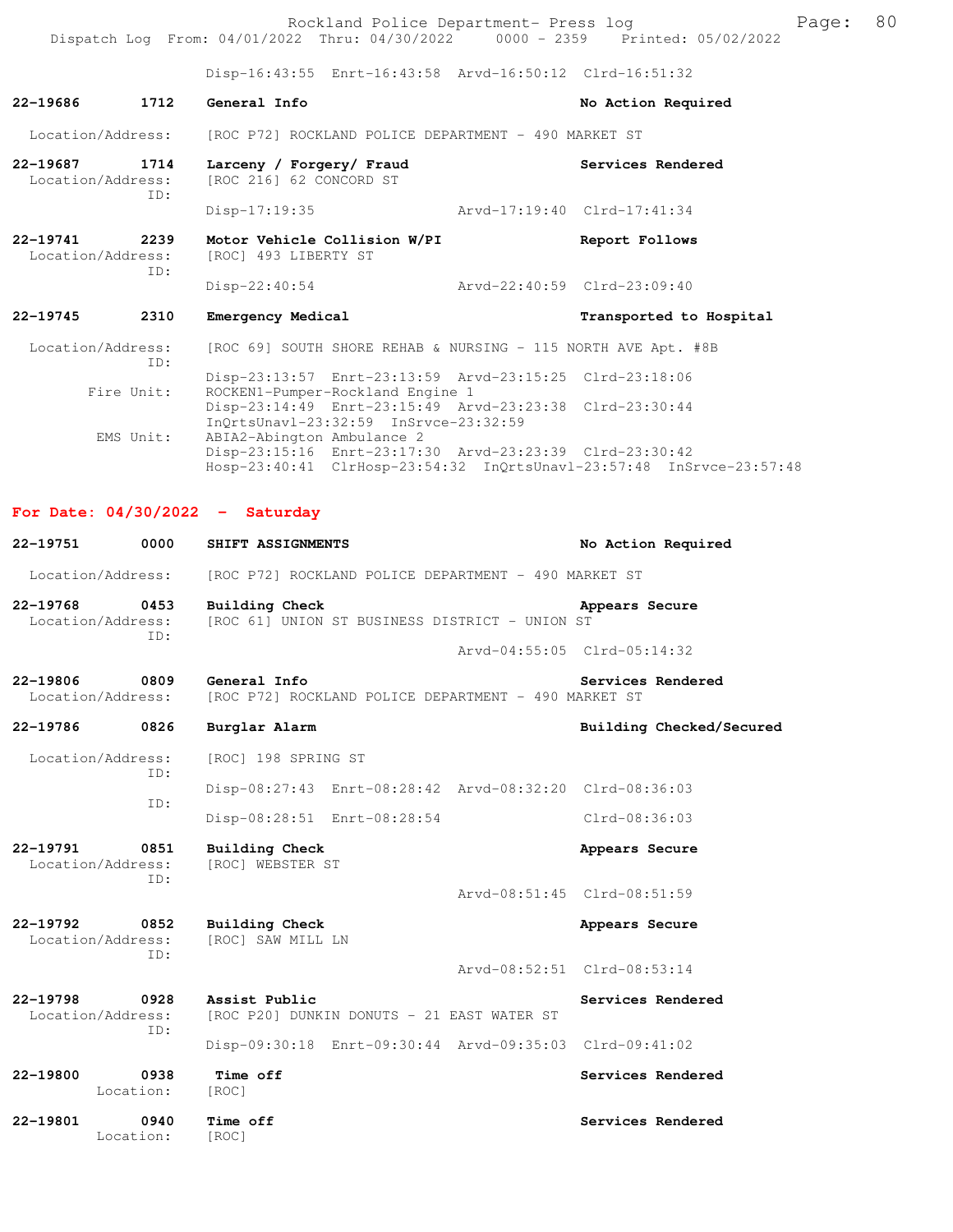Rockland Police Department- Press log Freed Page: 81 Dispatch Log From: 04/01/2022 Thru: 04/30/2022 0000 - 2359 Printed: 05/02/2022

**22-19817 1217 Building Check Appears Secure**  Location/Address: [ROC] WEBSTER ST ID: Arvd-12:17:27 Clrd-12:17:43 **22-19818 1218 Building Check 6 Appears Secure Appears Secure** Location/Address: [ROC] SAW MILL LN Location/Address: ID: Arvd-12:18:30 Clrd-12:18:51 **22-19827** 1250 Time off Services Rendered **Services Rendered** Location: **22-19836 1350 Disturbance Beace Restored Peace Restored Peace Restored Incrementation** *Peace Restored* **Peace Restored** [ROC 1079] 462 EAST WATER ST ID: Disp-13:51:34 Enrt-13:52:28 Arvd-13:57:30 Clrd-14:07:56 ID: Disp-13:51:43 Enrt-13:52:26 Arvd-13:55:48 Clrd-14:07:56 ID: Disp-13:58:51 Enrt-13:58:53 Arvd-13:58:55 Clrd-14:04:17 **22-19841 1426 Assist Public Services Rendered Location/Address:** [ROC 1048] 82 MARTHA DR Apt. #E  $[ROC 1048] 82 MARTHA DR Apt. #E$  ID: Disp-14:28:28 Enrt-14:28:39 Arvd-14:32:09 Clrd-14:41:12 **22-19842 1433 Health & Welfare Check 6 Services Rendered Location:** [ROC] PARK N RIDE PARKING LOT [ROC] PARK N RIDE PARKING LOT ID: Disp-14:34:47 Enrt-14:36:01 Arvd-14:41:31 Clrd-14:43:42 ID: Disp-14:41:26 Enrt-14:41:28 Clrd-14:43:38 **22-19845 1511 Building Check Appears Secure**  Location/Address: [ROC] WEBSTER ST ID: Arvd-15:14:02 Clrd-15:14:40 **22-19848 1515 Building Check Appears Secure**  [ROC] SAW MILL LN ID: Arvd-15:15:37 Clrd-15:15:56 **22-19853 1600 SHIFT ASSIGNMENTS Services Rendered** Location/Address: [ROC P72] ROCKLAND POLICE DEPARTMENT - 490 MARKET ST [ROC P72] ROCKLAND POLICE DEPARTMENT - 490 MARKET ST ID: Disp-16:02:40 Clrd-16:02:46 22-19855 1603 Details / Time off **Services Rendered Services** Rendered Location: [ROC] **22-19856 1609 Unwanted Party Services Rendered Exercise Services Rendered** Location/Address: [ROC] 14 MONCRIEF RD [ROC] 14 MONCRIEF RD ID: Disp-16:12:42 Enrt-16:13:49 Arvd-16:16:36 Clrd-16:29:23 ID: Disp-16:12:42 Enrt-16:13:46 Arvd-16:16:38 Clrd-16:29:20 **22-19866 1646 911 Hang Up Investigated**  Location/Address: [ROC 92] R STEWART ESTEN SCHOOL - 733 SUMMER ST ID: Disp-16:47:06 Enrt-16:47:09 Arvd-16:53:44 Clrd-16:56:02 **22-19886 1850 Neighbor Disturbance Services Rendered**  Location/Address: [ROC 167] 16 GRASSWOOD CIR ID: Disp-18:53:40 Enrt-18:54:21 Arvd-19:00:54 Clrd-19:07:42 **22-19897 2033 Assist Fire Department Services Rendered**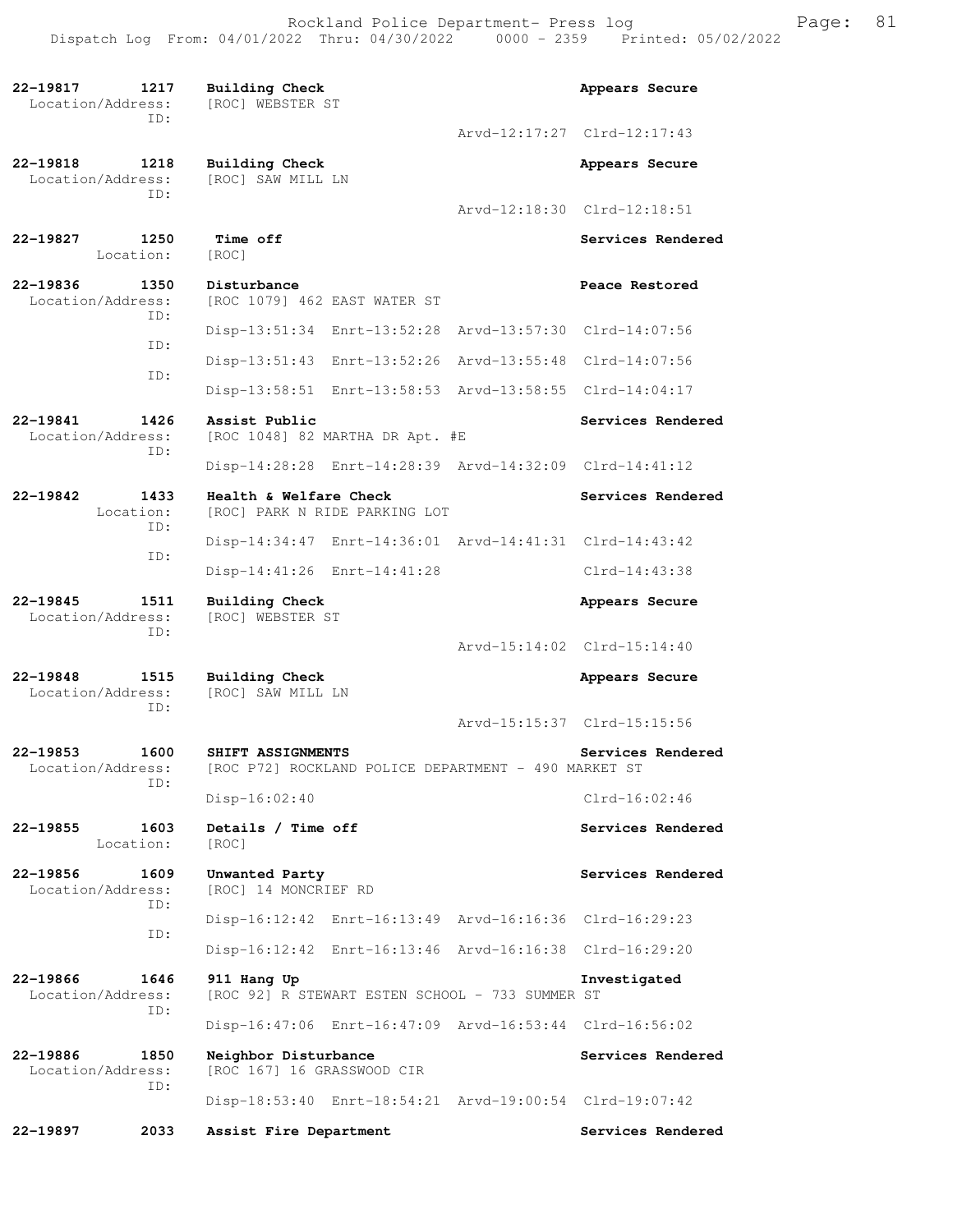|                               |                          |                                                         |                                          | Rockland Police Department- Press log                   | Dispatch Log From: 04/01/2022 Thru: 04/30/2022 0000 - 2359 Printed: 05/02/2022 | Page: | 82 |
|-------------------------------|--------------------------|---------------------------------------------------------|------------------------------------------|---------------------------------------------------------|--------------------------------------------------------------------------------|-------|----|
| Location/Address:             |                          | [ROC] 41 UNION ST                                       |                                          |                                                         |                                                                                |       |    |
|                               | ID:                      |                                                         |                                          | Disp-20:34:10 Enrt-20:34:19 Arvd-20:36:06 Clrd-20:46:44 |                                                                                |       |    |
|                               | ID:                      |                                                         |                                          | Disp-20:34:15 Enrt-20:34:18 Arvd-20:36:03 Clrd-20:46:49 |                                                                                |       |    |
| 22-19911                      | 2156                     | Motor Vehicle Stop                                      |                                          |                                                         | Citation/Warning Issued                                                        |       |    |
| Location/Address:             |                          |                                                         | [ROC P46] DUNKIN DONUTS - 851 HINGHAM ST |                                                         |                                                                                |       |    |
|                               | ID:                      |                                                         |                                          |                                                         | Arvd-21:56:00 Clrd-22:07:45                                                    |       |    |
| 22-19912                      | 2157                     | Motor Vehicle Complaint                                 |                                          |                                                         | Taken/Referred to Other Agency                                                 |       |    |
| Location/Address:             |                          | [ROC] NORTH AVE                                         |                                          |                                                         |                                                                                |       |    |
|                               | ID:                      |                                                         | Disp-22:00:03 Enrt-22:00:11              |                                                         | $Clrd-22:01:40$                                                                |       |    |
| 22-19917                      | 2210                     | Police Information                                      |                                          |                                                         | No Action Required                                                             |       |    |
|                               | Location:                | [ROC] BOLO                                              |                                          |                                                         |                                                                                |       |    |
|                               | ID:                      |                                                         | Disp-22:15:04 Enrt-22:16:45              |                                                         | $Clrd-22:16:51$                                                                |       |    |
|                               | ID:                      | Disp-22:15:11 Enrt-22:16:43                             |                                          |                                                         | $Clrd-22:16:49$                                                                |       |    |
|                               | ID:<br>ID:               | $Disp-22:15:16$                                         |                                          |                                                         | Clrd-22:16:30                                                                  |       |    |
|                               |                          | $Disp-22:16:23$                                         |                                          | Arvd-22:16:34 Clrd-22:16:55                             |                                                                                |       |    |
| 22-19920<br>Location/Address: | 2228<br>ID:              | Suspicious Activity<br>[ROC] CHURCH ST                  |                                          |                                                         | Investigated                                                                   |       |    |
|                               | ID:                      |                                                         | Disp-22:30:32 Enrt-22:31:08              |                                                         | Clrd-22:35:49                                                                  |       |    |
|                               |                          | Disp-22:32:00                                           |                                          | Arvd-22:32:03 Clrd-22:35:45                             |                                                                                |       |    |
| 22-19922<br>Location/Address: | 2230<br>ID:              | Motor Vehicle Stop                                      | [ROC] 214 HOWARD ST @ 111 E WATER ST     |                                                         | Verbal Warning                                                                 |       |    |
|                               |                          |                                                         |                                          |                                                         | Arvd-22:30:00 Clrd-22:31:52                                                    |       |    |
| 22-19923                      | 2237                     | Motor Vehicle Stop                                      |                                          |                                                         | Citation/Warning Issued                                                        |       |    |
| Location/Address:             | ID:                      | [ROC P86] MOBIL GAS STATION - 158 MARKET ST             |                                          |                                                         |                                                                                |       |    |
|                               |                          |                                                         |                                          |                                                         | Arvd-22:37:00 Clrd-22:47:50                                                    |       |    |
| 22-19924<br>Location/Address: | 2251<br>ID:              | General Incident                                        |                                          | [ROC P72] ROCKLAND POLICE DEPARTMENT - 490 MARKET ST    | Services Rendered                                                              |       |    |
|                               |                          | $Disp-22:58:02$                                         |                                          |                                                         | $Clrd-22:59:31$                                                                |       |    |
| 22-19927<br>Location/Address: | 2306<br>ID:              | Disturbance<br>[ROC P84] PLAYERS SPORTS BAR - 86 VFW DR |                                          |                                                         | Services Rendered                                                              |       |    |
|                               | ID:                      |                                                         |                                          | Disp-23:06:46 Enrt-23:07:21 Arvd-23:08:41 Clrd-23:25:24 |                                                                                |       |    |
|                               | ID:                      |                                                         |                                          | Disp-23:06:55 Enrt-23:07:19 Arvd-23:11:47 Clrd-23:25:27 |                                                                                |       |    |
|                               |                          |                                                         |                                          | Disp-23:07:34 Enrt-23:07:36 Arvd-23:08:38 Clrd-23:25:31 |                                                                                |       |    |
| 22-19931                      | 2325<br>Location:        | Details / Time off<br>[ROC]                             |                                          |                                                         | Services Rendered                                                              |       |    |
| 22-19932                      | 2334<br>Location:<br>ID: | Police Information<br>[ROC] BOLO                        |                                          |                                                         | Services Rendered                                                              |       |    |
|                               | ID:                      | Disp-23:35:46                                           |                                          |                                                         | Clrd-23:36:11                                                                  |       |    |
|                               |                          | Disp-23:35:50                                           |                                          |                                                         | Clrd-23:36:06                                                                  |       |    |